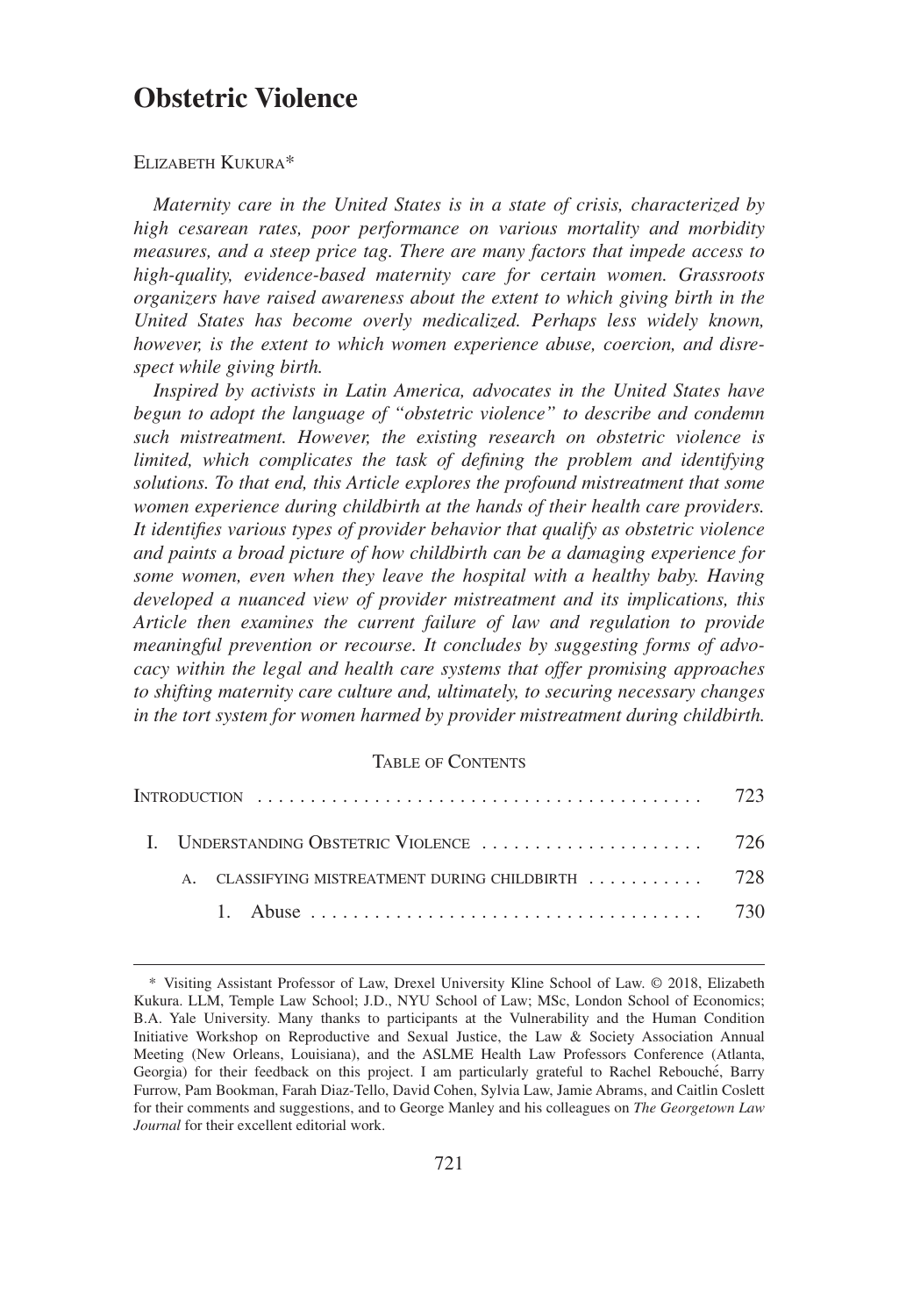|    |               |    | Forced Surgery<br>a.                                                                                 | 730 |
|----|---------------|----|------------------------------------------------------------------------------------------------------|-----|
|    |               |    | i.<br>Forced Cesareans                                                                               | 731 |
|    |               |    | ii.<br>Forced Episiotomies                                                                           | 732 |
|    |               |    | b.<br>Unconsented Medical Procedures                                                                 | 734 |
|    |               |    | Sexual Violation<br>$\mathcal{C}$ .                                                                  | 735 |
|    |               |    | d.                                                                                                   | 737 |
|    |               |    | Other Abusive Conduct<br>e.                                                                          | 737 |
|    |               | 2. |                                                                                                      | 738 |
|    |               |    | Coercion by Judicial Intervention<br>a.                                                              | 738 |
|    |               |    | $b$ .<br><i>Coercion by VBAC Restrictions</i> $\ldots \ldots \ldots \ldots$                          | 743 |
|    |               |    | Coercion by Child Welfare Intervention<br>$\mathcal{C}$ .                                            | 747 |
|    |               |    | Coercion by Withholding Treatment, Manipulating<br>d.<br>Information, or Applying Emotional Pressure | 750 |
|    |               | 3. | $Disrespect \dots \dots \dots \dots \dots \dots \dots \dots \dots \dots \dots \dots \dots$           | 753 |
|    | <b>B.</b>     |    | OBSTETRIC VIOLENCE AS HARM                                                                           | 754 |
|    | $C_{\bullet}$ |    |                                                                                                      | 757 |
|    |               | 1. | Existing Research: An Incomplete Picture                                                             | 758 |
|    |               |    | Research on American Childbearing Experiences<br>$a$ .                                               | 759 |
|    |               |    | Consumer Groups Focused on Childbirth<br>b.                                                          | 760 |
|    |               |    | International Studies<br>$\mathcal{C}$ .                                                             | 761 |
|    |               | 2. | Language Choices: Definitional Challenges                                                            | 762 |
|    | D.            |    | FACTORS CONTRIBUTING TO OBSTETRIC VIOLENCE                                                           | 765 |
|    |               | 1. | Structural Factors in Health Care Finance and Delivery.                                              | 765 |
|    |               |    | a. Economic Pressures                                                                                | 766 |
|    |               |    | Medicalization of Childbirth<br>b.                                                                   | 769 |
|    |               |    | Liability and Defensive Medicine<br>$\mathcal{C}$ .                                                  | 771 |
|    |               | 2. |                                                                                                      | 775 |
| H. |               |    | LEGAL AND REGULATORY RESPONSES TO OBSTETRIC VIOLENCE                                                 | 778 |
|    | A.            |    |                                                                                                      | 779 |
|    |               | 1. | Inadequate Access to Representation                                                                  | 781 |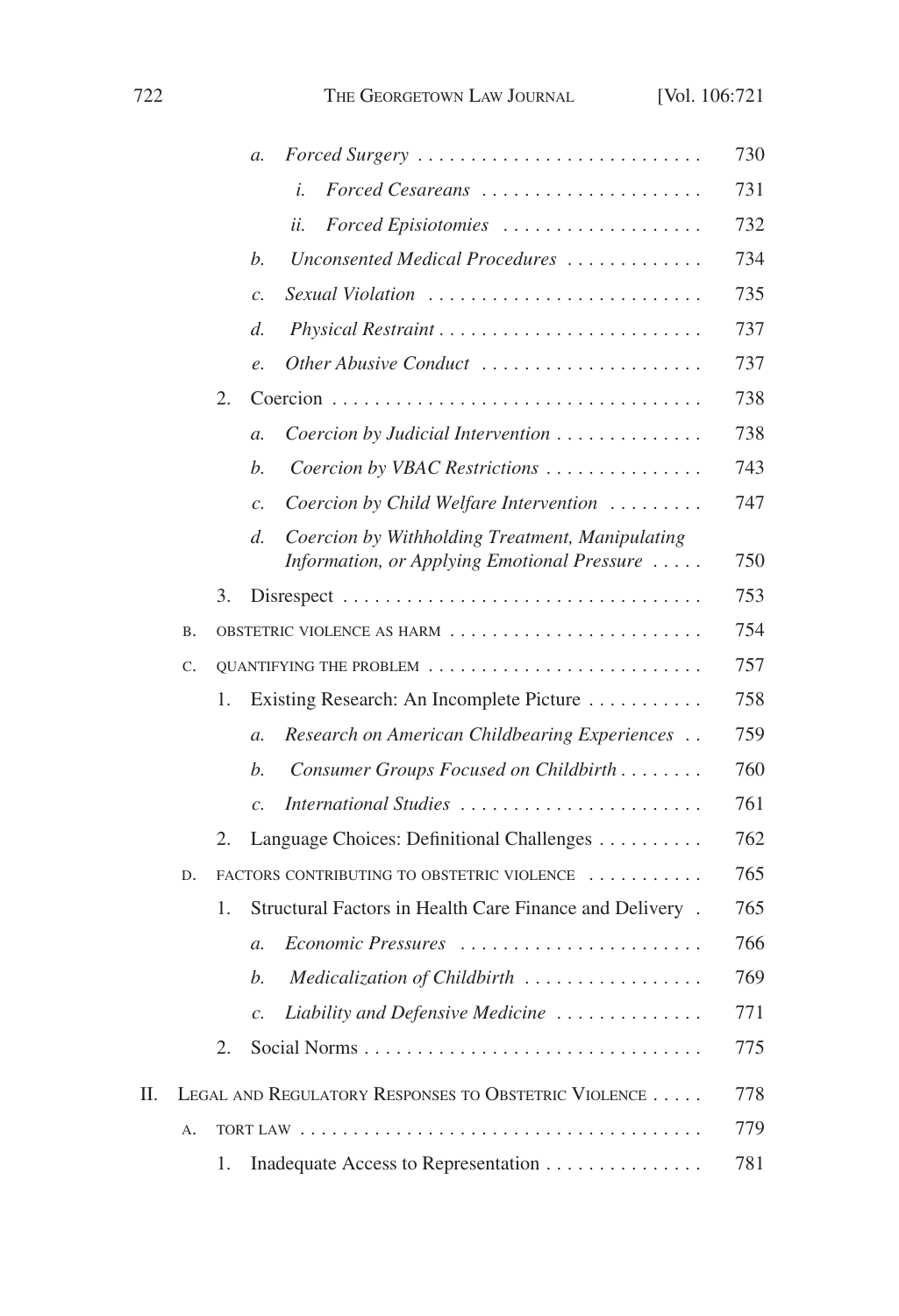<span id="page-2-0"></span>

|           | 2.          |                                                                              | 783 |
|-----------|-------------|------------------------------------------------------------------------------|-----|
|           | 3.          |                                                                              | 786 |
|           |             | Unreliability of Juries $\ldots \ldots \ldots \ldots \ldots \ldots$<br>$a$ . | 787 |
|           |             | Causation Difficulties<br>b.                                                 | 788 |
|           |             | Failure to Recognize Injuries Resulting from<br>$\mathcal{C}$ .              |     |
|           |             |                                                                              | 788 |
| <b>B.</b> |             | OTHER SOURCES OF PROTECTION                                                  | 790 |
|           |             |                                                                              | 790 |
|           | $2^{\circ}$ |                                                                              | 792 |
|           | 3.          | Professional Standard Setting                                                | 795 |
|           |             | CONCLUSION & RECOMMENDATIONS                                                 | 798 |

#### **INTRODUCTION**

Maternity care in the United States is in a state of crisis, characterized by high cesarean rates,<sup>1</sup> poor performance on various mortality and morbidity measures,<sup>2</sup> and a steep price tag.<sup>3</sup> There are many factors that impede access to

 <sup>1.</sup> *See* JOYCE A. MARTIN ET AL., NAT'L VITAL STATISTICS SYS., U.S. DEP'T OF HEALTH AND HUMAN SERVS., BIRTHS: FINAL DATA FOR 2015, at 9 (2017), https://www.cdc.gov/nchs/data/nvsr/nvsr66/nvsr66\_01.pdf [\[https://perma.cc/3JDJ-LGPF\]](https://perma.cc/3JDJ-LGPF) (reporting that 32% of babies born in the United States in 2015 were by cesarean). The cesarean rate peaked in 2009 at 32.9%, having increased every year since 1996 when it was 20.7%. *See id.* 

*See* Alice Chen et al., *Why is Infant Mortality Higher in the United States than in Europe?*,8AM. 2. ECON. J. ECON. POL'Y 89, 89, 91 (2016) (noting American infant mortality rate ranks 51st internationally and discussing variables involved in comparing global data sets); Maggie Fox, *Infant Mortality Rates Fall 15 Percent in U.S.*, NBC NEWS (Mar. 21, 2017), [https://www.nbcnews.com/health/health-news/infant](https://www.nbcnews.com/health/health-news/infant-mortality-rates-fall-15-percent-u-s-n736366)[mortality-rates-fall-15-percent-u-s-n736366](https://www.nbcnews.com/health/health-news/infant-mortality-rates-fall-15-percent-u-s-n736366) [\[https://perma.cc/AZ4K-TR88\]](https://perma.cc/AZ4K-TR88) (reporting American infant mortality rate of 5.8 deaths per 1,000 live births "puts it on a par with the Slovak Republic, which ranks about 30th out of 40 countries the [Organization for Economic Cooperation and Development] ranks"); Sabrina Tavernise, *Maternal Mortality Rate in U.S. Rises, Defying Global Trend, Study Finds*, N.Y. TIMES (Sept. 21, 2016),<https://www.nytimes.com/2016/09/22/health/maternal-mortality.html>[\[https://nyti.](https://nyti.ms/2k4B6h5)  [ms/2k4B6h5\]](https://nyti.ms/2k4B6h5) (reporting that data showing rise in maternal mortality rates make the United States an outlier among wealthy nations); *see also* Andis Robeznieks, *U.S. Has Highest Maternal Death Rate Among Developed Countries*, MOD. HEALTHCARE (May 6, 2015), [http://www.modernhealthcare.com/article/](http://www.modernhealthcare.com/article/20150506/NEWS/150509941)  [20150506/NEWS/150509941](http://www.modernhealthcare.com/article/20150506/NEWS/150509941) [\[https://perma.cc/GDB9-JDKB\]](https://perma.cc/GDB9-JDKB) (reporting that the United States ranks 61st among all nations in maternal health, based on data from the World Health Organization). Research suggests that current maternal mortality statistics undercount the actual number of deaths directly related to pregnancy or birth due to inconsistent and unreliable reporting practices. *See* Ina May Gaskin, *Maternal Death in the United States: A Problem Solved or a Problem Ignored?*, 17 J. PERINATAL EDUC. 9, 10–11 (2008) (discussing a study that documented a 93% underreporting rate of maternal death in Massachusetts).

<sup>3.</sup> Hospital charges for childbirth often exceed expenditures for any other condition, totaling \$111 billion in 2010. *See* CHILDBIRTH CONNECTION, UNITED STATES MATERNITY CARE FACTS AND FIGURES (2012), [http://transform.childbirthconnection.org/wp-content/uploads/2012/12/maternity\\_care\\_in\\_US\\_health\\_](http://transform.childbirthconnection.org/wp-content/uploads/2012/12/maternity_care_in_US_health_ care_system.pdf [https://perma.cc/M5PK-64EB])  [care\\_system.pdf](http://transform.childbirthconnection.org/wp-content/uploads/2012/12/maternity_care_in_US_health_ care_system.pdf [https://perma.cc/M5PK-64EB]) [\[https://perma.cc/M5PK-64EB\]](https://perma.cc/M5PK-64EB) (footnote omitted). Significantly, the United States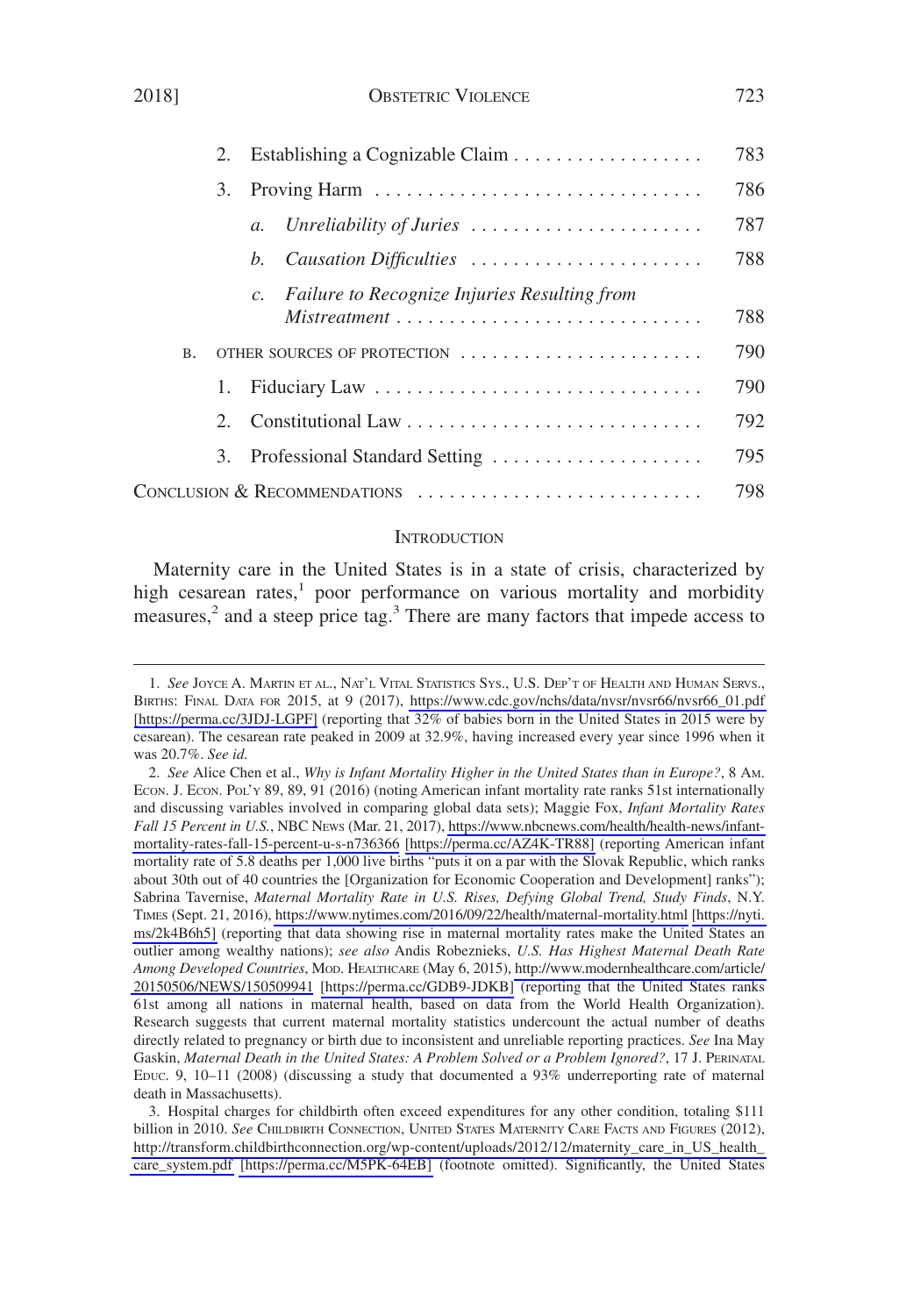high-quality, evidence-based maternity care for certain women. Fragmentation in health care financing and high malpractice insurance rates lead to economic pressures on providers that can compromise quality of care. Long-standing professional turf battles between physicians and midwives have limited access to low-cost, low-intervention midwifery care for many women.<sup>4</sup> Cultural attitudes about women's bodies shape the delivery of maternity care and, over time, patriarchal views have devalued reproductive labor, pathologized the process of giving birth, and transformed childbirth into a private and isolating endeavor.<sup>5</sup> In recent years, grassroots organizing and advocacy campaigns have raised awareness about the extent to which giving birth in the United States has become overly medicalized and the negative implications of this approach.<sup>6</sup> Perhaps less widely known, however, is the extent to which women experience abuse, coercion, and disrespect while giving birth.<sup>7</sup>

The mistreatment of women during childbirth is a poorly understood phenomenon. Women's accounts of trauma or mistreatment are shared privately with friends and family but rarely emerge in public discussion of the childbirth experience. Regardless of whether this is due to shame, perceptions of stigma, or a lack of awareness about what to expect during labor and delivery, women often doubt whether their injuries are worthy of complaint.8 In the absence of a centralized body to receive reports of mistreatment, this dimension of American maternity care has been obscured from public view and lacks attention and research funding. Because there has been minimal research conducted in the United States on the subject, huge gaps persist in knowledge about women's

5. *See generally* JENNIFER BLOCK, PUSHED: THE PAINFUL TRUTH ABOUT CHILDBIRTH AND MODERN MATERNITY CARE (2007) (describing cultural and political forces that shape modern maternity care).

6. *See* Kukura, *supra* note 4, at 283–85.

spends more per capita on health care (\$9,237) than any other nation. *See* Susan Brink, *What Country Spends the Most (and Least) on Health Care Per Person?*, NAT'L PUB. RADIO (Apr. 20, 2017), [https://www.npr.org/sections/goatsandsoda/2017/04/20/524774195/what-country-spends-the-most-and](https://www.npr.org/sections/goatsandsoda/2017/04/20/524774195/what-country-spends-the-most-and-least-on-health-care-per-person)[least-on-health-care-per-person](https://www.npr.org/sections/goatsandsoda/2017/04/20/524774195/what-country-spends-the-most-and-least-on-health-care-per-person) [\[https://perma.cc/L9MW-FJRJ\];](https://perma.cc/L9MW-FJRJ) *see also U.S. Spends More on Health Care Than Other High-Income Nations But Has Lower Life Expectancy, Worse Health*, COMMONWEALTH FUND (Oct. 8, 2015)[, http://www.commonwealthfund.org/publications/press-releases/2015/oct/us-spends](http://www.commonwealthfund.org/publications/press-releases/2015/oct/us-spends-more-on-health-care-than-other-nations)[more-on-health-care-than-other-nations](http://www.commonwealthfund.org/publications/press-releases/2015/oct/us-spends-more-on-health-care-than-other-nations) [\[https://perma.cc/3C5K-9W9K\]](https://perma.cc/3C5K-9W9K) (finding the United States to be "a substantial outlier when it comes to health spending").

<sup>4.</sup> *See* Elizabeth Kukura, *Contested Care: The Limitations of Evidence-Based Maternity Care Reform*, 31 BERKELEY J. GENDER L. & JUST. 241, 250–55 (2016) (discussing history and decline of midwifery in United States).

<sup>7.</sup> This Article refers to the people who experience mistreatment during childbirth as women but acknowledges that some men also experience pregnancy and childbirth. *See* Robin Marantz Henig, *Transgender Men Who Become Pregnant Face Social, Health Challenges*, NPR (Nov. 7, 2014, 3:53 PM), [https://www.npr.org/sections/health-shots/2014/11/07/362269036/transgender-men-who-become](https://www.npr.org/sections/health-shots/2014/11/07/362269036/transgender-men-who-become-pregnant-face-health-challenges)[pregnant-face-health-challenges](https://www.npr.org/sections/health-shots/2014/11/07/362269036/transgender-men-who-become-pregnant-face-health-challenges) [\[https://perma.cc/UV9F-T8J5\].](https://perma.cc/UV9F-T8J5) More research is needed on various aspects of abuse, coercion, and disrespect in maternity care, including the experiences of transgender individuals seeking maternity care in mainstream health care institutions.

<sup>8.</sup> *See id.* at 256–58 (discussing how the twentieth-century shift to hospital birth from childbirth at home—where a woman was surrounded by female relatives and neighbors—diminished the social dimensions of childbirth, increased childbearing women's isolation, and disrupted their experience with the birthing process).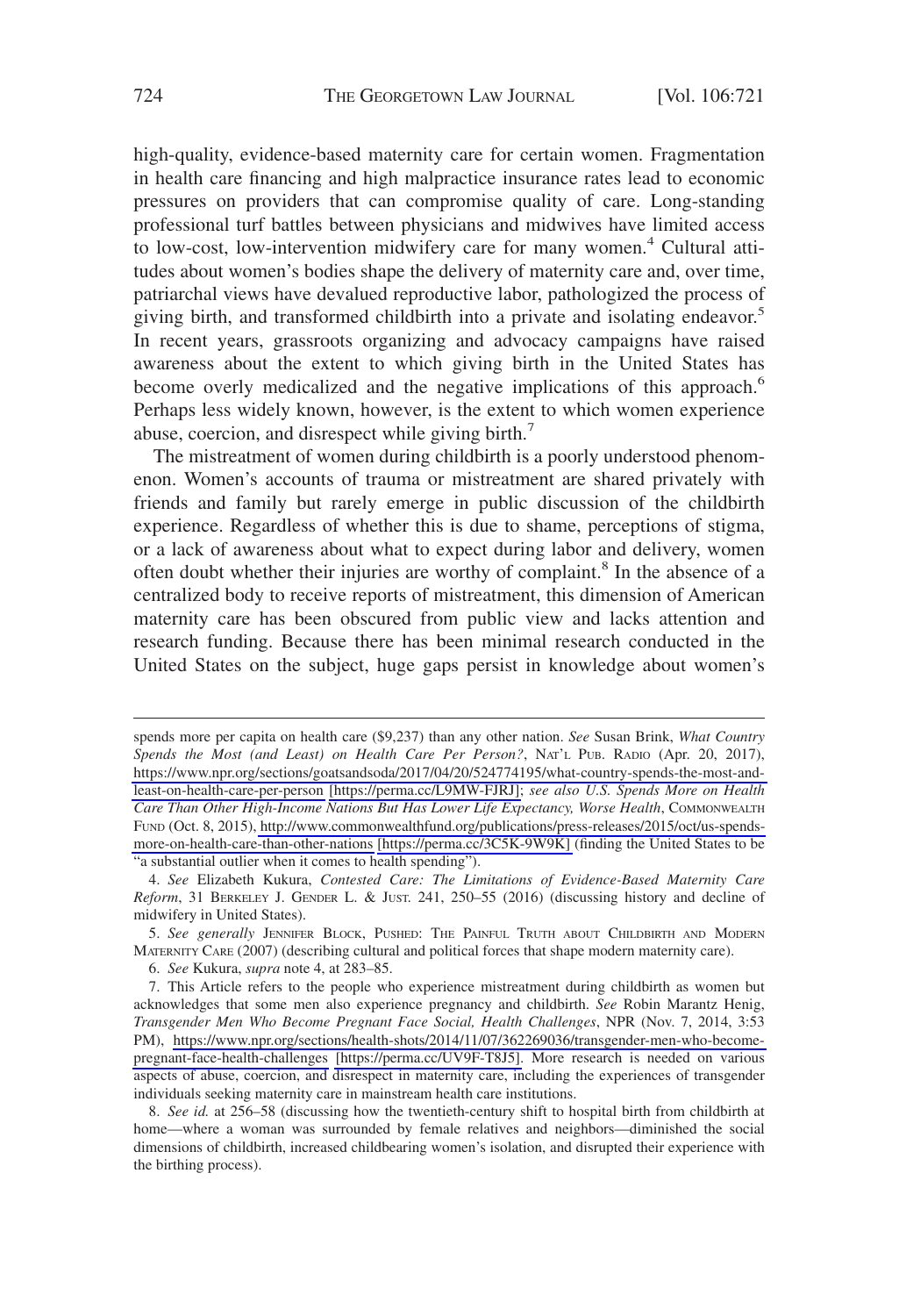negative experiences with their maternity care providers and about any harms flowing from the care provided.

This gap in knowledge is perpetuated by privacy norms governing health care, operating together with a sense of shame on the part of women who experience mistreatment, and by other providers who witness but choose to deny the reality of such conduct rather than address abuses that occur within the health care system. For institutional stakeholders, it is easier to blame individual bad actors for misconduct than to acknowledge structural factors that create conditions where mistreatment is tolerated and enabled. For women and families, the demands of newborn care, emotional adjustment, and physical healing can leave little time or energy to protest mistreatment perpetrated by those entrusted to care for them. Lack of awareness regarding the mistreatment of childbearing women has profound consequences for how the law addresses rights violations and provides recourse for injuries inflicted by health care providers.

Inspired by advocates in Latin America who have tackled the issue of mistreatment in childbirth directly and, in some jurisdictions, secured legal prohibitions against such conduct, advocates in the United States have begun to adopt the language of "obstetric violence" to describe and condemn these abuses.9 Though not without complication, using the concept of obstetric violence to shed light on previously unacknowledged harm holds great potential as a strategic approach. However, the existing research on obstetric violence is

<sup>9.</sup> Although discussion of obstetric violence in the United States has increased among advocates and has appeared in commentary on blogs and websites discussing women's childbirth experiences, references to obstetric violence in the American law review literature are limited to scholarship addressing developments outside the United States. *See generally, e.g.*, Susana Chiarotti Boero, Keynote Address at the University of Miami School of Law Conference on Gender Justice and Human Rights in the America's Convening: Women's Citizen Security (Feb. 23–25, 2011), *in* 65 U. MIAMI L. REV. 797 (2011) (discussing developments in several Latin American countries); Caitlin McCartney, *"Childbirth Rights"?: Legal Uncertainties Under the European Convention after* Ternovszky v. Hungary, 40 N.C.J. INT'L L. & COM. REG. 543 (2015) (discussing developments in Venezuela); Kelsey M. Jost-Creegan, *Debts of Democracy: Framing Issues and Reimagining Democracy in Twenty-First Century Argentine Social Movements*, 30 HARV. HUM. RTS. J. 165, 201 (2017) (mentioning obstetric violence in context of Argentine dictatorship's impact on women's reproductive health); Liiri Oja & Alicia Ely Yamin, *"Woman" in the European Human Rights System: How is the Reproductive Rights Jurisprudence of the European Court of Human Rights Constructing Narratives of Women's Citizenship?*, 32 COLUM. J. GENDER & L. 62, 79 (2016) (noting use of term "obstetric violence" throughout Latin America).

Other American scholarly journals contain some limited discussion of obstetric violence. Joanna Erdman discusses a Mexican midwifery campaign on obstetric violence in an article on bioethics and human rights in childbirth. *See* Joanna N. Erdman, *Bioethics, Human Rights, and Childbirth*, 17 HEALTH & HUM. RTS. 43, 48 (2015). Further, attorney Farah Diaz-Tello has written about obstetric violence as a "systemic problem of institutionalized gender-based violence" in an issue of *Reproductive Health Matters* containing several articles on abuse and mistreatment in health care settings. *See generally*  Farah Diaz-Tello, *Invisible Wounds: Obstetric Violence in the United States*, 24 REPROD. HEALTH MATTERS 56 (2016) [hereinafter Diaz-Tello, *Invisible Wounds*]. She also discusses forced surgeries as a form of violence. *See* Farah Diaz-Tello, *When the Invisible Hand Wields a Scalpel: Maternity Care in the Market Economy*, 18 CUNY L. REV. 197, 228 (2015) [hereinafter Diaz-Tello, *Invisible Hand*].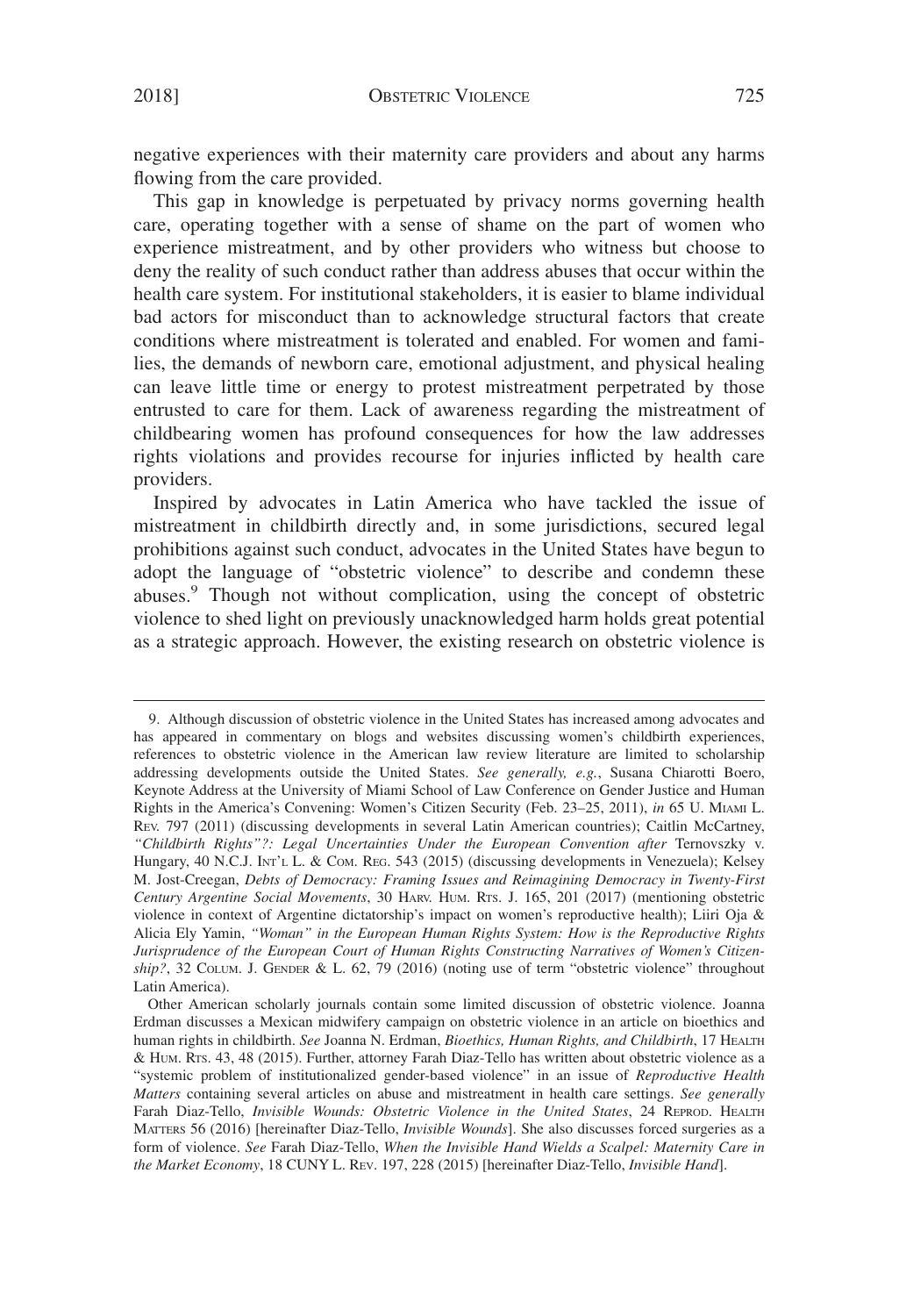<span id="page-5-0"></span>minimal, which complicates the task of defining the problem and identifying solutions.

To that end, this Article explores the profound mistreatment that some women experience during childbirth at the hands of their health care providers. It identifies various types of provider behavior that qualify as obstetric violence, painting a broad picture of how childbirth can be a damaging experience for some women even when they leave the hospital with a healthy baby. After developing a nuanced view of provider mistreatment and its implications, the Article then examines the failure of law and regulation to provide meaningful prevention or recourse.

Part I establishes the meaning of obstetric violence, beginning in section I.A with a detailed examination of mistreatment perpetrated by health care providers. This section draws on individual narratives to illustrate the serious consequences of provider mistreatment. Section I.B identifies specific harms that result from obstetric violence, including physical and emotional harms to women and babies. Next, section I.C attempts to quantify the phenomenon based on the patchwork of existing research about mistreatment in childbirth and examines how language complicates the effort to identify and study obstetric violence. Finally, section I.D identifies several factors that create conditions that allow the mistreatment of women during childbirth to occur, including structural factors related to economic and legal pressures on health care providers and social norms related to gender and maternity that shape how health care is delivered.

In Part II, the Article examines how existing law fails to prevent obstetric violence or provide meaningful recourse to women who experience mistreatment at the hands of their health care providers. It explores several significant barriers to bringing a successful tort claim before examining how other areas of law and policy—including fiduciary law, constitutional law, and professional standard-setting—are currently inadequate to deal with the problem.

The Article concludes by suggesting forms of advocacy within the legal and health care systems that offer promising approaches to shifting maternity care culture and, ultimately, to securing necessary changes in the tort system for women harmed by provider mistreatment during childbirth.

# I. UNDERSTANDING OBSTETRIC VIOLENCE

The World Health Organization (WHO) has acknowledged that "[m]any women across the globe experience disrespectful, abusive or neglectful treatment during childbirth in facilities."<sup>10</sup> Such conduct is not restricted to under-

<sup>10.</sup> WORLD HEALTH ORGANIZATION, THE PREVENTION AND ELIMINATION OF DISRESPECT AND ABUSE DURING FACILITY-BASED CHILDBIRTH (2015), [http://www.who.int/reproductivehealth/topics/maternal\\_perinatal/](http://www.who.int/reproductivehealth/topics/maternal_perinatal/statement-childbirth/en/) [statement-childbirth/en/](http://www.who.int/reproductivehealth/topics/maternal_perinatal/statement-childbirth/en/) [\[https://perma.cc/E2UH-L7WP\]](https://perma.cc/E2UH-L7WP) [hereinafter WHO STATEMENT] (advocating a plan to prevent "disrespectful, abusive, or neglectful treatment" that received endorsements by over 90 organizations).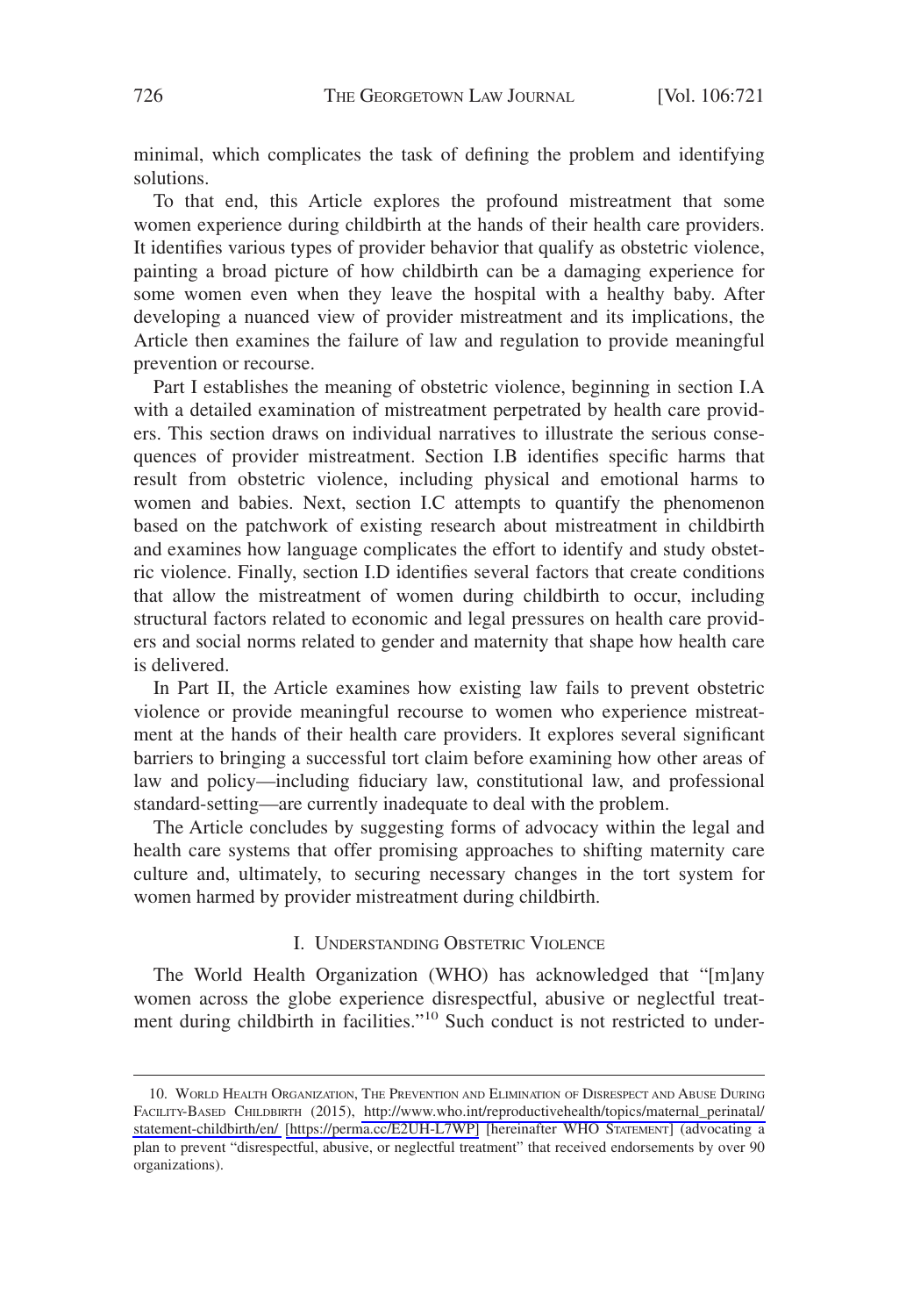resourced health care systems or facilities located in countries with high rates of gender-based violence and discrimination. Women in the United States experience mistreatment during childbirth, including, but not limited to, violations of the rights to informed consent and bodily autonomy, which lead to both physical and emotional harms.<sup>11</sup> Mistreatment during childbirth may be perpetrated by physicians or nurses, as well as other professional staff present during labor and delivery.<sup>12</sup> The phenomenon is often obscured by privacy norms that govern health care—particularly reproductive health care—or by the complicated power dynamics present in many provider–patient relationships.<sup>13</sup>

Part of what makes obstetric violence so troubling is that it challenges the trust that most people have in their physicians and other health care providers. Doctors care for patients in their weak and vulnerable moments, and patients trust their doctors to look out for their best interests and help them heal. This deep level of trust in health care providers makes mistreatment during childbirth feel like a betrayal and may make it harder for family, friends, and the broader public to acknowledge and grapple with this problem.<sup>14</sup>

Section I.A describes various types of mistreatment during childbirth that contribute to obstetric violence. This section identifies a wide range of experiences and classifies them as abuse, coercion, or disrespect, based on how the mistreatment is inflicted and its impact. These categories are somewhat fluid, however, and one instance of obstetric violence may involve abusive, coercive, *and* disrespectful conduct. Section I.B identifies how such mistreatment causes harm to women and babies. Section I.C examines existing research on obstetric violence, attempting to quantify the extent of the problem while identifying gaps in knowledge about how women experience childbirth in the United States. This section also explores the complicated language choices involved in research and advocacy on mistreatment during childbirth. Finally, section I.D identifies structural factors in the delivery of maternity care services that contribute to the phenomenon of obstetric violence and that may help explain why such mistreatment persists.

<sup>11.</sup> *See* Brief of Human Rights in Childbirth et al. as Amicus Curiae in Support of Plaintiff Rinat Dray at 1, Dray v. Staten Island Univ. Hosp., No. 500510/14 (N.Y. Sup. Ct., complaint filed Apr. 11, 2014) [hereinafter Dray Amicus Brief].

<sup>12.</sup> See Rogelio Pérez D'Gregorio, Obstetric Violence: A New Legal Term Introduced in Venezuela, 111 INT'L J. GYNECOLOGY & OBSTETRICS 201, 201 (2010).

<sup>13.</sup> *See* Michelle Oberman, *Mothers and Doctors' Orders: Unmasking the Doctor's Fiduciary Role in Maternal-Fetal Conflicts*, 94 NW. U. L. REV. 451, 496–97 (2000) (discussing the role of physician– patient power dynamics in keeping conflicts over treatment decisions private and shielded from public, professional, or legal scrutiny).

<sup>14.</sup> However, this proposition is not true in all communities. For instance, skepticism or fear of medical institutions and medical professionals among some communities of color reflect a legacy of bias and mistreatment by "trusted" doctors. *See generally* HARRIET A. WASHINGTON, MEDICAL APARTHEID: THE DARK HISTORY OF MEDICAL EXPERIMENTATION ON BLACK AMERICANS FROM COLONIAL TIMES TO THE PRESENT (2006) (discussing legacy of dehumanizing treatment of black people by medical professionals that suggests some black women may experience obstetric violence as reinforcing historical traumas rather than betraying their trust in doctors).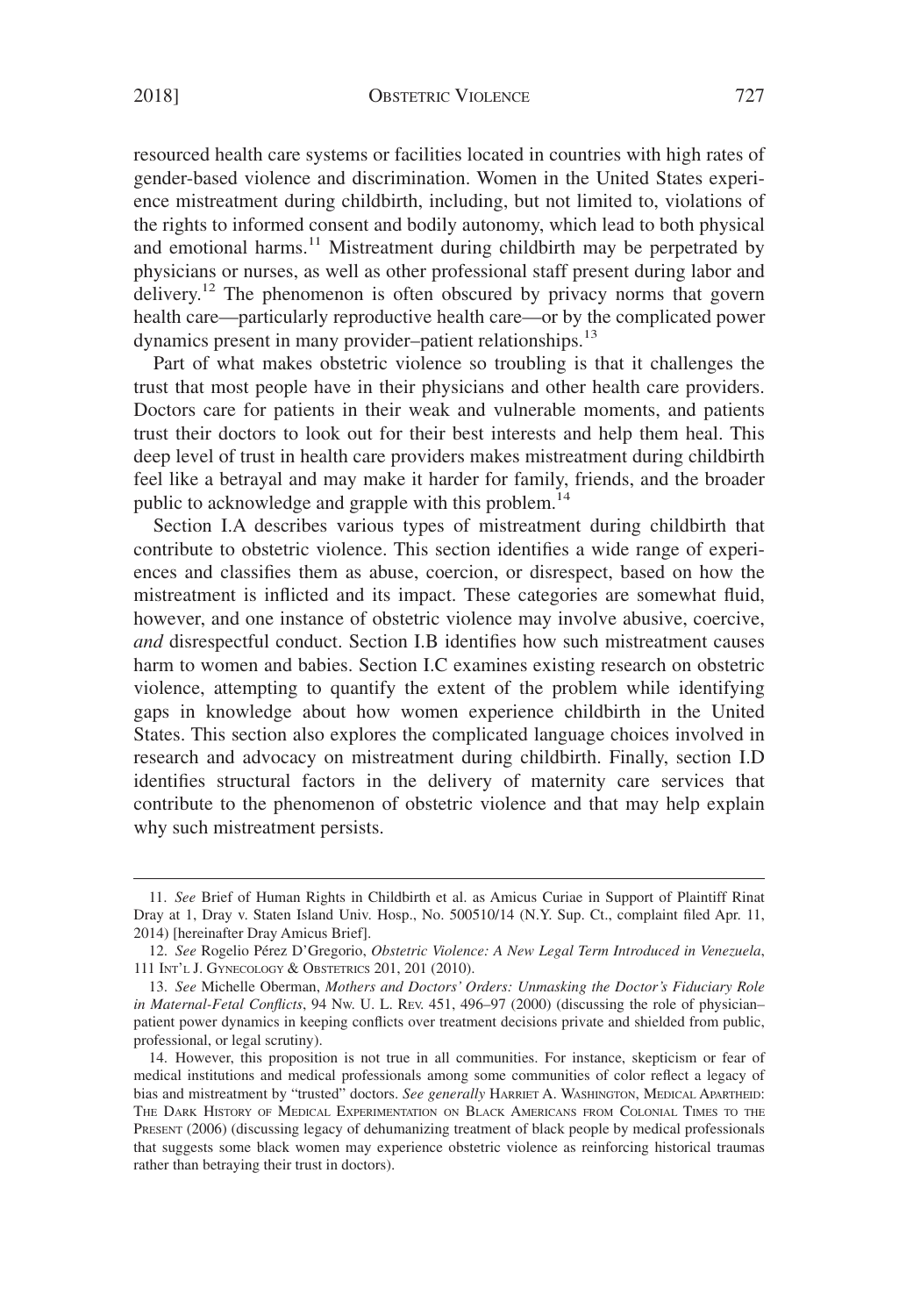### A. CLASSIFYING MISTREATMENT DURING CHILDBIRTH

<span id="page-7-0"></span>Researchers who have studied the phenomenon of mistreatment during childbirth identify various practices that occur along a continuum of severity, ranging from less dramatic forms of subtle humiliation to coercion, unconsented clinical care, and more extreme instances of verbal and physical abuse.<sup>15</sup> The nature and degree of harm will depend on the particular circumstances of the case and individual characteristics of the woman. The language of obstetric violence is used to refer to various kinds of conduct by health care providers. There is no definition of obstetric violence that is universally adopted in global public health discourse or used consistently in the United States. Indeed, the subjectivity inherent in how obstetric violence is experienced complicates the work of defining and categorizing such mistreatment with precision.<sup>16</sup>

Because no official definition of obstetric violence exists, the issue is best explained by illustrating types of relevant conduct. This section organizes types of mistreatment into three categories: abuse, coercion, and disrespect. It illustrates types of conduct that women's health advocates and individual patients find objectionable, traumatic, or harmful. The categorization offered here is fluid and non-exhaustive. Although the examples range from more severe to less severe, there is obvious overlap between abusive, coercive, and disrespectful treatment, and the concepts should not be considered entirely distinct types of conduct. In some instances, it may seem overstated to refer to individual episodes of disrespect as violence. Therefore, the categorization offered here implicitly acknowledges that many incidents women report involve multiple forms of conduct that cumulatively rise to the level of violence. It is also important to identify less severe forms of conduct, which, when left unaddressed, may create conditions that tolerate more severe forms of mistreatment. Given the lack of comprehensive data about mistreatment during childbirth (explored further in section I.C.1), this section draws on examples from specific cases to describe the conduct and illustrate its impact on women.

To understand how the mistreatment women identify as obstetric violence disrupts the childbirth experience and may cause physical and emotional harm beyond what might be expected from the process of delivering a baby, it is necessary to understand how the physiologic birthing process generally un-

<sup>15.</sup> *See, e.g.*, WHO STATEMENT, *supra* note 10; Ana Fla´via Pires Lucas d'Oliveira et al., *Violence Against Women in Health-Care Institutions: An Emerging Problem*, 359 LANCET 1681, 1681 (2002).

<sup>16.</sup> For example, while certain conduct is likely to be perceived by any woman as problematic, other conduct may impact different women quite differently. Whereas one woman may find a vaginal exam performed to check cervical dilation without warning or consent to be an aggravating annoyance, another woman—particularly one with a history of sexual assault—may find the same vaginal penetration to be deeply traumatic. The fact that some women may not suffer severe consequences from this type of exam does not relieve the health care provider of the obligation to obtain consent before any exam or procedure. Rather, this example serves to highlight the personal, subjective nature of women's childbirth experiences that must be accounted for in the application of medical ethics and legal standards.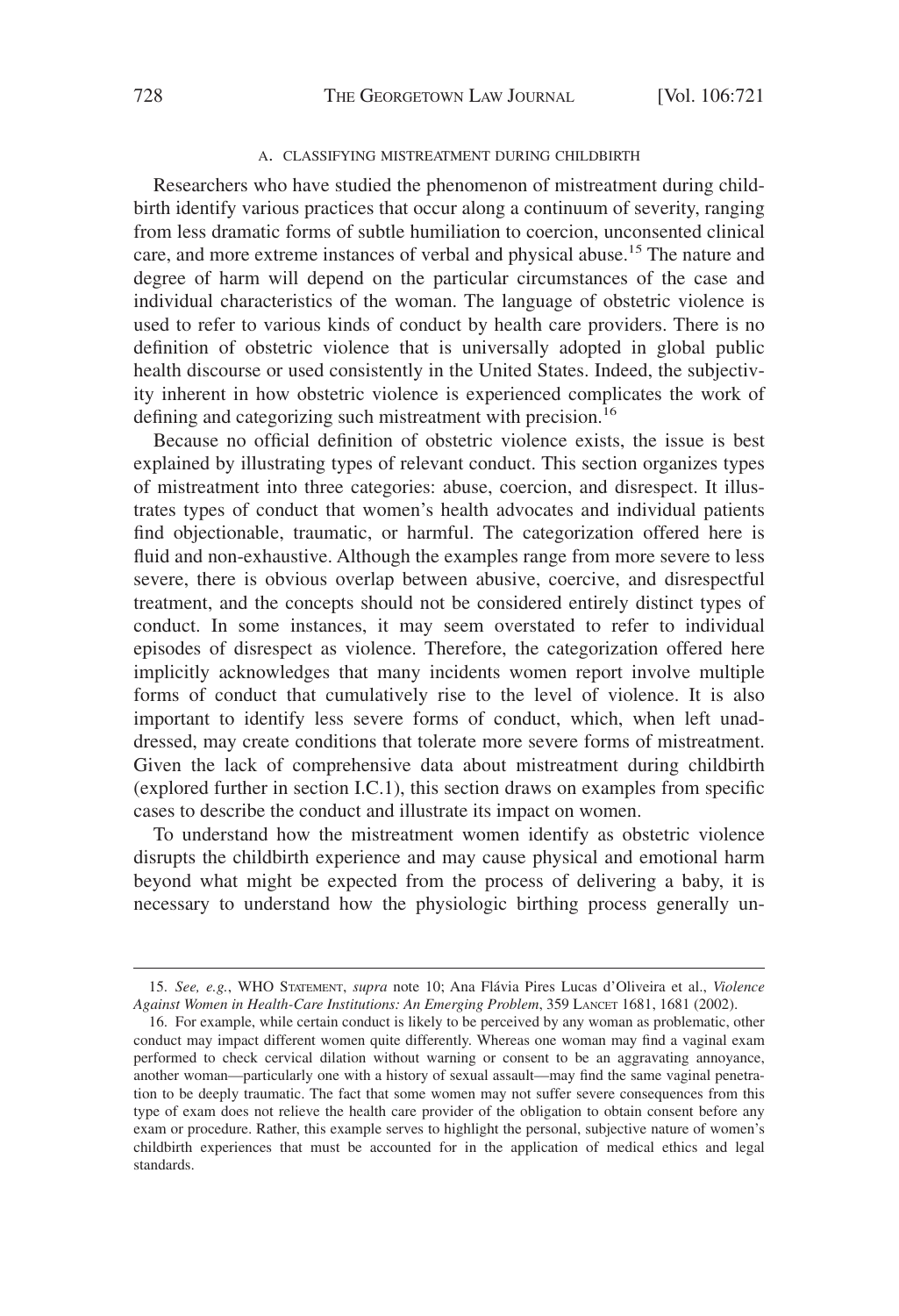folds.17 During the first of three stages of labor, the uterus contracts to help prepare the cervix to open fully and to allow passage of the baby through the vaginal canal.<sup>18</sup> In the vast majority of births where a woman intends to deliver at a hospital, she is expected to experience early labor at home.19 This is because hospitals do not want to dedicate staff and resources to attend a women during the latent phase of labor as her cervix begins to dilate and efface (or thin), which can take hours or even days.20 By the time contractions are less than five minutes apart, she is usually advised to go to the hospital, where she will go through the admitting process—often signing paperwork and passing through a triage floor where vital signs are measured—before proceeding to a delivery room.<sup>21</sup> The second stage of labor begins when the cervix is fully opened and the force of the woman pushing, along with uterine contractions, moves the baby through the pelvis and down the birth canal.<sup>22</sup> After the baby has emerged, the final stage of labor is completed when the woman delivers the placenta, which is the organ that nourished the fetus throughout the pregnancy.<sup>23</sup>

There are certain complications related to maternal or fetal health that, when they arise during labor, make cesarean delivery necessary.<sup>24</sup> A woman's obstetrician may recommend a cesarean due to conditions present towards the end of pregnancy (before labor begins), for complications that arise during labor, or because the doctor diagnoses a "failure to progress."25 Currently, approximately one-third of all births in the United States are by cesarean—significantly higher than the WHO's estimation that medically necessary cesareans should represent 10–15% of births in an industrialized nation<sup>26</sup>—a difference which researchers have concluded means that a significant number of women have medically unnecessary cesareans.<sup>27</sup>

22. *See id*. at 260–62.

<sup>17.</sup> Childbirth is a varied experience influenced by many factors beyond a woman's control, including her physiology, genetics, existing health conditions, the practices of the hospital where she plans to give birth, and the philosophy and preferences of her care providers, as well as factors like stress and even weather.

<sup>18.</sup> *See* SHEILA KITZINGER, THE COMPLETE BOOK OF PREGNANCY & CHILDBIRTH 249, 254 (4th ed. 2008).

<sup>19.</sup> *See id*. at 255–56.

<sup>20.</sup> *See id.* at 256–57.

<sup>21.</sup> *See id*. at 256.

<sup>23.</sup> *See id*. at 263.

<sup>24.</sup> *See id*. at 348 (discussing possible reasons a cesarean might be medically necessary, including active herpes outbreak in the laboring woman, kidney disease, severe hypertension, or fetal distress diagnosed during labor).

<sup>25.</sup> For a description of absolute indications for cesarean surgery, see *infra* Section I.A.1.a.

<sup>26.</sup> World Health Organisation, *Appropriate Technology for Birth*, 326 LANCET 403, 437 (1985) ("There is no justification for any region to have a rate higher than 10–15%."); *see also* Fernando Althabe & José M. Belizán, *Cesarean Section: The Paradox*, 368 LANCET 1467, 1472–73 (2006).

<sup>27.</sup> *See* CAROL SAKALA & MAUREEN P. CORRY, EVIDENCE-BASED MATERNITY CARE: WHAT IT IS AND WHAT IT CAN ACHIEVE 41–42 (2008), [www.childbirthconnection.org/pdfs/evidence-based-maternity](http://www.childbirthconnection.org/pdfs/evidence-based-maternity-care.pdf)[care.pdf](http://www.childbirthconnection.org/pdfs/evidence-based-maternity-care.pdf) [\[https://perma.cc/WG2C-9AAG\]](https://perma.cc/WG2C-9AAG) (discussing research relating to rise of cesarean rate since 1996).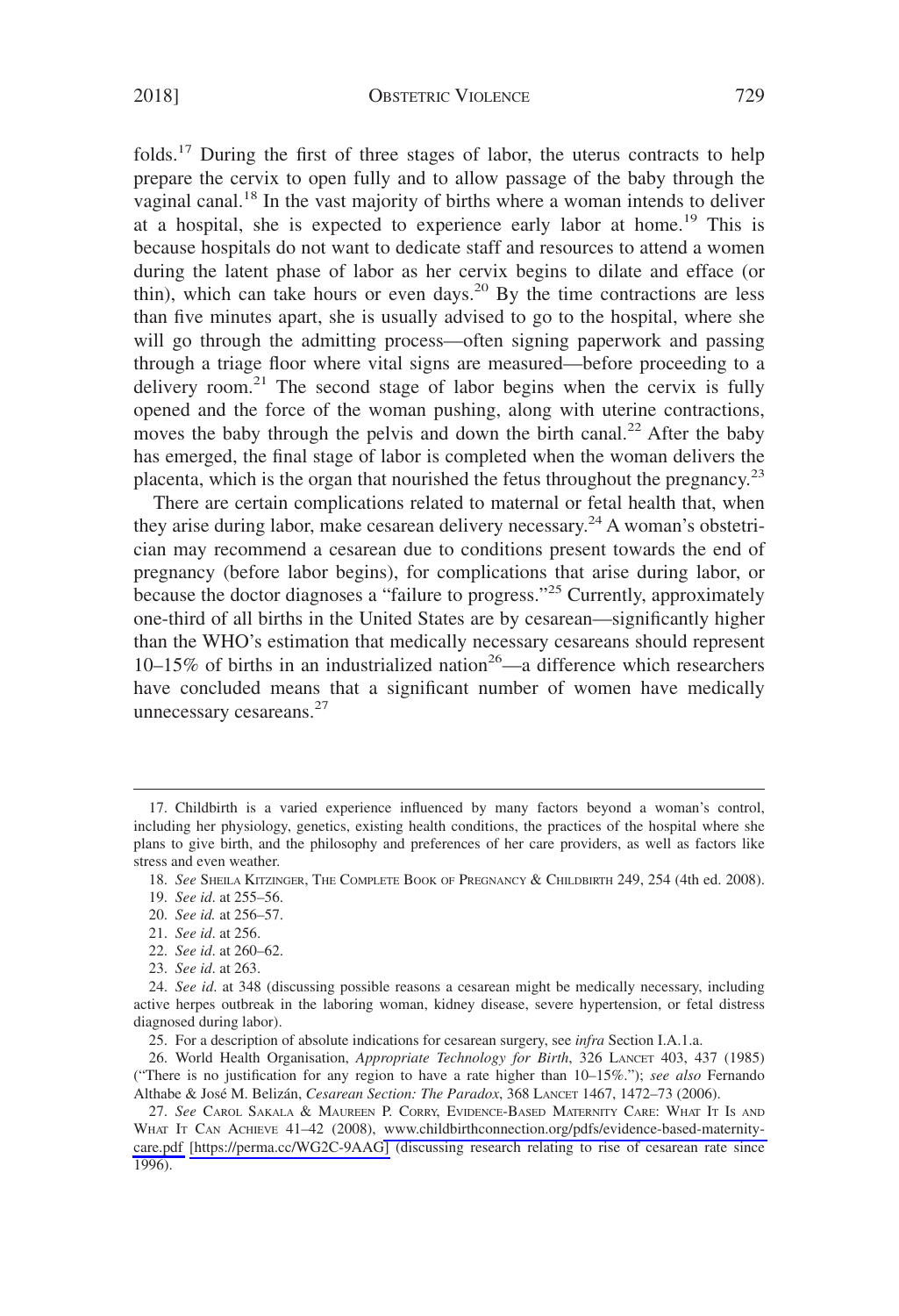<span id="page-9-0"></span>Maternity care providers expect labor to progress from first to second stage labor and through the pushing phase within certain periods of time.<sup>28</sup> When onset of labor or the length and frequency of contractions seem delayed, artificial induction or augmentation is available through the use of drugs to make the uterus contract.<sup>29</sup> Although use of drugs like Pitocin to increase the pace of labor is now commonplace in mainstream maternity care, their use is associated with negative side effects and also increases the risk that labor will end in a cesarean.<sup>30</sup> Existing guidelines are based on averages—meaning some women with healthy deliveries take more or less time than the average—and these expectations have changed over time, shortening in response to hospital and provider desires to make birth more efficient.<sup>31</sup> More recently, the American College of Obstetricians and Gynecologists (ACOG) issued liberalized guidelines for active labor, extending the amount of time a woman might be expected to labor actively before additional intervention should be considered.<sup>32</sup> Nevertheless, many women who report mistreatment by their maternity care providers identify patient–provider disagreement over the need for labor induction or augmentation—or the wisdom of pursuing another intervention into the birth process, such as cesarean surgery or an episiotomy—as a source of tension in the clinical relationship. The following sections will explore specific examples of such situations.

1. Abuse

The most extreme forms of mistreatment women experience while giving birth rise to the level of abuse by medical staff. Abuse in this context includes: (a) forced surgery; (b) unconsented medical procedures; (c) sexual violation; (d) physical restraint; and (e) other forms of abuse.

*a. Forced Surgery.* The concept of forced surgery during childbirth usually refers to a cesarean or an episiotomy—two surgical procedures that are prevalent in American maternity care, though not without controversy. A cesarean involves a surgical incision in the woman's abdomen and uterus to remove the fetus and placenta manually. Under the principles of evidence-based medicine, cesareans should be performed for absolute indications such as prolapsed

<sup>28.</sup> Am. C. Obstetrics & Gynecologists (ACOG) & Soc'y Maternal-Fetal Med., *Safe Prevention of the Primary Cesarean Delivery*, 1 OBSTETRIC CARE CONSENSUS, Mar. 2014 [hereinafter OBSTETRIC CARE CONSENSUS NO. 1], at 1, 4.

<sup>29.</sup> *See* KITZINGER, *supra* note 18, at 334–39 (discussing induction and augmentation of labor).

<sup>30.</sup> *See* SAKALA & CORRY, *supra* note 27, at 28–29.

<sup>31.</sup> *See id.* at 60 (discussing the impact of efficiency and financial incentives on clinical maternity care practices); Kukura, *supra* note 4, at 258–59 (discussing how the average length of second stage labor decreased from eighty to fifty minutes between 1971 and 1985).

<sup>32.</sup> OBSTETRIC CARE CONSENSUS NO. 1, *supra* note 28, at 4–5 (identifying the necessity "to revisit the definition of labor dystocia [abnormally slow progress of labor] because recent data show that contemporary labor progresses at a rate substantially slower than what has been historically taught" and adopting six centimeters of dilation (instead of four, as previously thought) as the beginning of active labor).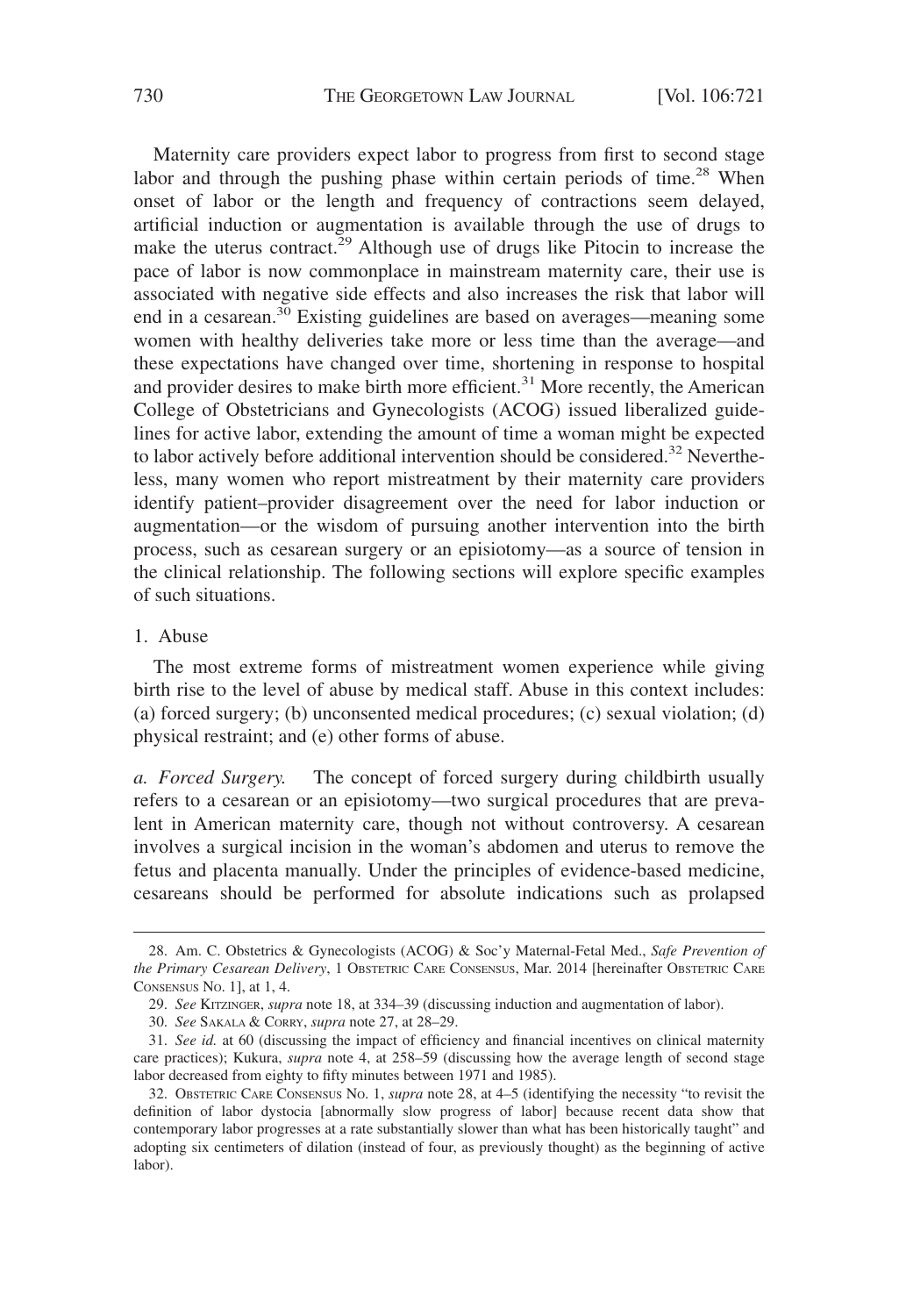<span id="page-10-0"></span>umbilical cord, placenta previa, placental abruption, or persistent transverse lie, as well as when complications diagnosed before or during labor make the risk of vaginal delivery greater than the risk of cesarean delivery.<sup>33</sup> An episiotomy is a surgical incision to widen the vaginal opening, intended to create more room for the baby's head. The procedure was developed in the 1920s—without research on its efficacy or risks—by Dr. Joseph DeLee, who advocated for greater use of intervention in childbirth to save women from "'the evils' that are 'natural to labor....'"34 Until recently, routine episiotomy was common, even where not medically necessary.<sup>35</sup> Research now shows that routine episiotomy is associated with increases in perineal injury, stitches, pain and tenderness, length of healing, the likelihood of leaking stool or gas, and pain with intercourse.<sup>36</sup>

Both cesareans and episiotomies involve surgical incisions made ostensibly to ease the delivery, although research suggests both are overused and bear risks to maternal or infant health. $37$  If performed in the absence of medical necessity whether for provider convenience, fear of malpractice liability, or some other non-medical reason—women and babies have an unnecessarily increased risk of experiencing complications.<sup>38</sup> When performed without a woman's consent, both cesarean surgery and episiotomy constitute direct violations of the body compounding the potential for severe physical and emotional injury. Although there are different kinds of unwanted cesareans, this section focuses on forced cesareans imposed on a woman without her consent and in the absence of a court order. Section I.A.2 considers cesareans where coercive means are used to obtain a woman's consent (or acquiescence) to the surgery. Other unwanted cesareans, such as a medically unnecessary cesarean that a woman consents to, would not be considered obstetric violence in the absence of coercive means used to secure her consent, and are thus not discussed here, although they raise other concerns about why providers depart from evidence-based research about the risks and benefits associated with surgical interventions during birth.

*i. Forced Cesareans.* A prominent, recent example of a forced cesarean is the case of Rinat Dray, who delivered her third child at Staten Island University

<sup>33.</sup> *See* SAKALA & CORRY, *supra* note 27, at 41.

<sup>34.</sup> JUDITH PENCE ROOKS, MIDWIFERY AND CHILDBIRTH IN AMERICA 25 (1997) (citation omitted).

<sup>35.</sup> *See, e.g.*, MARSDEN WAGNER, BORN IN THE USA: HOW A BROKEN MATERNITY SYSTEM MUST BE FIXED TO PUT MOTHERS AND INFANTS FIRST 57 (2006) (illustrating the routine nature of episiotomy with story about intern who performed one after the woman had finished delivering because he "had been told that the procedure was to be done on all births" and there had been insufficient time to perform the incision *before* the baby arrived).

<sup>36.</sup> *See* SAKALA & CORRY, *supra* note 27, at 49.

<sup>37.</sup> *See infra* Section I.B for a detailed discussion of the risks to maternal and infant health associated with cesareans and episiotomies.

<sup>38.</sup> *See infra* Section I.B.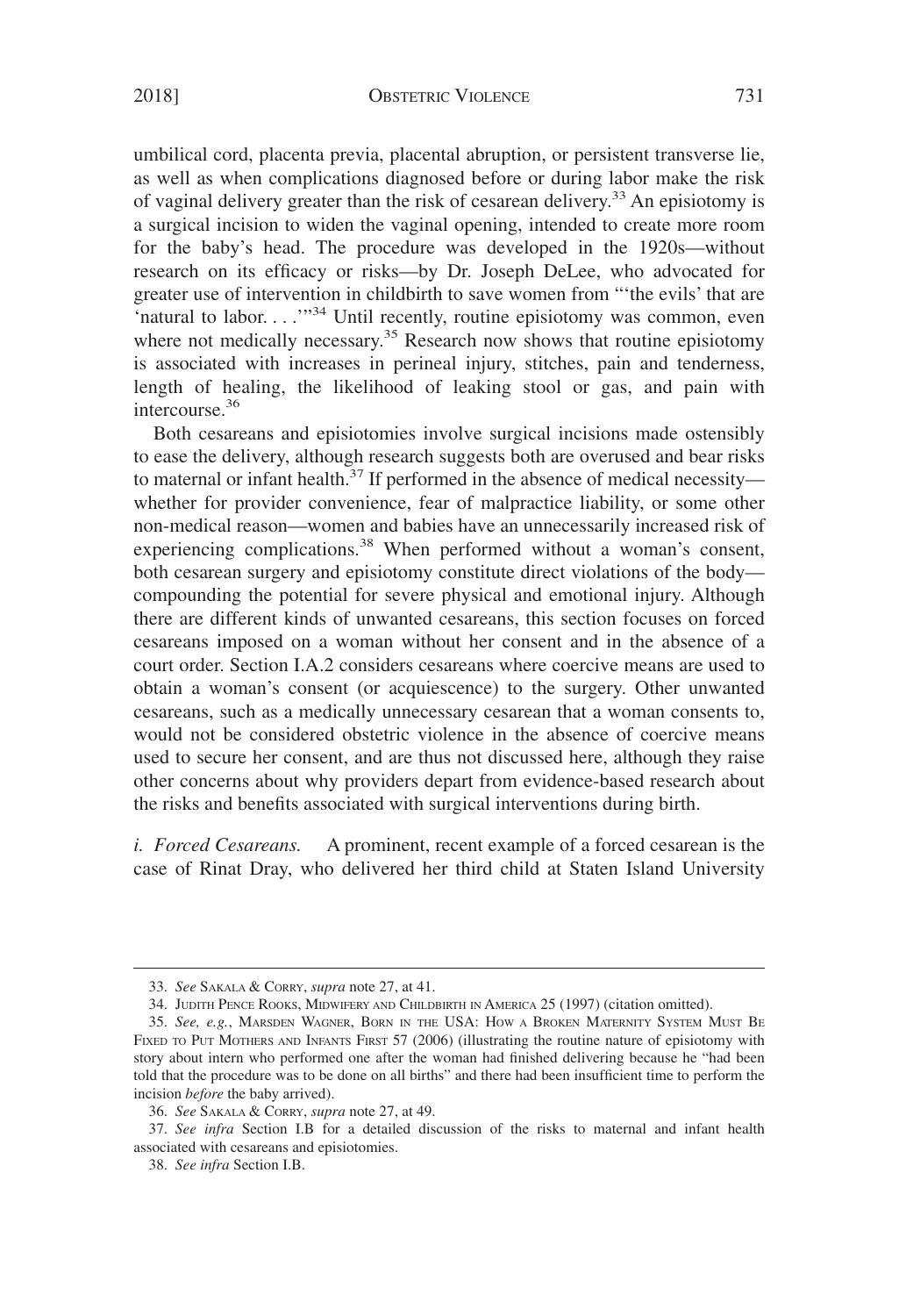<span id="page-11-0"></span>Hospital in New York in 2011.<sup>39</sup> Having had two previous cesareans, she specifically sought out a hospital with a reputation for supporting vaginal birth after cesarean (VBAC), so she could attempt a vaginal delivery with her third.<sup>40</sup> As a Hasidic Jew who wished to have a large family, Dray knew the risk of complications in future pregnancies increases significantly with each additional cesarean, and she determined that this risk outweighed the risk of complications from a VBAC. $41$ 

Upon arriving at the hospital, the on-call obstetrician immediately advised her to have another cesarean, which she declined in favor of continuing with labor.<sup>42</sup> The doctor "told her that she would be committing the equivalent of child abuse and that her baby would be taken away from her" if she did not consent to the cesarean.<sup>43</sup> Dray and the doctor continued to argue about the need for a cesarean, at which point the attending physician sought the support of the hospital's Director of Obstetrics, who also pressured her to consent.<sup>44</sup> The Director then consulted with the hospital attorney, who advised the Director that no court order was necessary to proceed with a cesarean.45 The Director noted in Dray's chart that she was competent to make medical decisions, but he was nevertheless overriding her refusal to consent and, over her continued objections, she was taken to the operating room and prepared for surgery.46 She recalls lying on the operating table and begging for more time, to which the doctor responded, "Don't speak."47 In the course of delivering her baby—who was healthy and showed no signs of distress—the physicians cut her bladder, which required further surgery to repair.<sup>48</sup>

*ii. Forced Episiotomies.* Unlike a forced cesarean, where the woman knows that the surgery is underway unless she has been sedated, a woman may not be immediately aware that an episiotomy is being performed on her without her

*See* Anemona Hartocollis, *Mother Accuses Doctors of Forcing a C-Section and Files Suit*, N.Y. 39. TIMES (May 16, 2014), [http://www.nytimes.com/2014/05/17/nyregion/mother-accuses-doctors-of-forcing](http://www.nytimes.com/2014/05/17/nyregion/mother-accuses-doctors-of-forcing-a-c-section-and-files-suit.html)[a-c-section-and-files-suit.html](http://www.nytimes.com/2014/05/17/nyregion/mother-accuses-doctors-of-forcing-a-c-section-and-files-suit.html) [\[https://nyti.ms/2oOwpLJ\].](https://nyti.ms/2oOwpLJ)

<sup>40.</sup> *See id*. (noting the hospital's 22% cesarean rate, as compared to the New York state average rate of 34%, and the hospital's VBAC rate of 29%, compared to the state average of 11%).

<sup>41.</sup> *See id.*; Kukura, *supra* note 4, at 269–70 (discussing the risks associated with multiple cesareans and VBAC).

<sup>42.</sup> Affidavit of Leonid Gorelik at ¶ 8, Dray v. Staten Island Univ. Hosp., No. 500510/14 (N.Y. Sup. Ct., complaint filed Apr. 11, 2014) [hereinafter Gorelik Affidavit].

<sup>43.</sup> Hartocollis, *supra* note 39.

<sup>44.</sup> Gorelik Affidavit, *supra* note 42, at ¶¶ 9, 11.

<sup>45.</sup> *Id.* at ¶¶ 11, 12, 16.

<sup>46.</sup> *See id.* at ¶¶ 12, 13 (reporting refusal was overridden and that she was brought to the operating room for surgery); Hartocollis, *supra* note 39 (noting the doctor's handwritten comment in her medical records: "I have decided to override her refusal to have a C-section").

*See* Hartocollis, *supra* note 39; *see also* Birthbeyondbias, *Obstetrical Violence? What's That?!*, 47. FEMINISTING (July 21, 2016),<http://feministing.com/2016/07/21/obstetrical-violence-whats-that/>[\[https://](https://perma.cc/G7DA-Y99R)  perma.cc/G7DA-Y99R] (Dray recalls the surgeon was "rough during the surgery, almost as if to punish me.").

<sup>48.</sup> *See* Goerlik Affidavit, *supra* note 42, at ¶ 14; Hartocollis, *supra* note 39.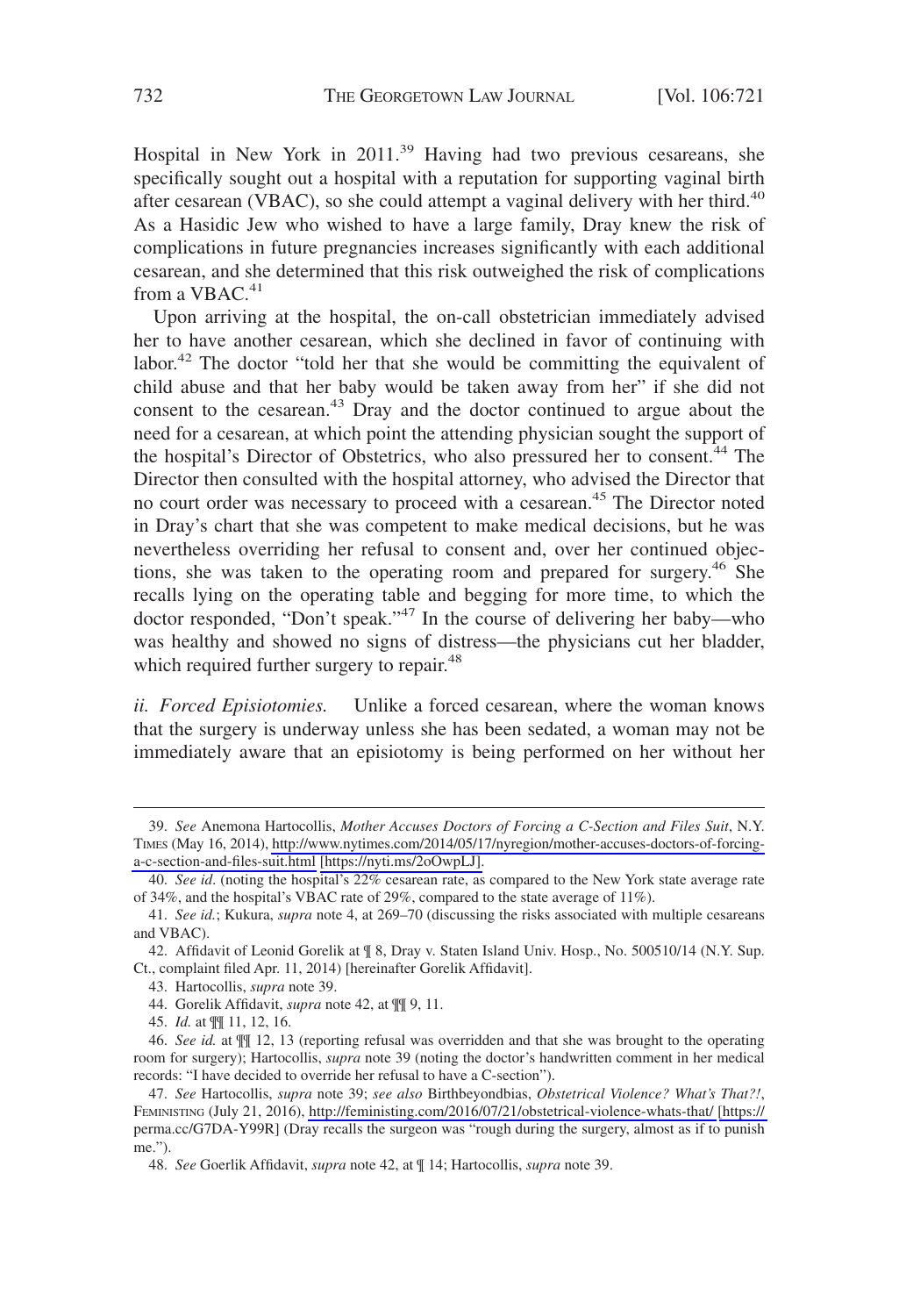consent. This may be due to the use of pain medication, supine labor positioning, other painful sensations while pushing, or a combination of these factors. There are many accounts of women being subjected to unwanted episiotomies without their consent or knowledge. For instance, a Northern California woman who had clearly stated her desire to avoid an episiotomy during childbirth, had received an epidural, anesthetizing her body below the waist.<sup>49</sup> When she reminded the physician about her non-consent to an episiotomy, he responded "too late," having performed the procedure without medical indication or informed consent.50 In another typical experience of disregard for informed consent and bodily integrity, a Mississippi woman was told by her physician that he was "sewing [her] up" after her vaginal delivery, and when she asked if she had torn, the doctor responded, "No, I cut you."<sup>51</sup>

In a particularly egregious case, Kimberly Turbin was subjected to an unconsented episiotomy during the birth of her first child at Providence Tarzana Medical Center in Tarzana, California, in 2013.<sup>52</sup> When Turbin reached the final pushing phase of labor, her doctor sat on a stool between Turbin's legs and "took out a long pair of scissors and stated that he would be performing an episiotomy...." $53$  Turbin objected and asked for more information about the need for an episiotomy.<sup>54</sup> When she was given no medical reason for the procedure, she pleaded with the doctor to wait, saying "[b]ut why can't we just try?"55 The doctor held the scissors while standing between her legs and "threatened [her] with a downward slashing motion that her 'butthole' might 'rip."<sup>56</sup> When she objected again, the doctor "raised his voice" and said "[w]hat do you mean '[w]hy'? I am the expert here!"<sup>57</sup> During the next contraction, as she was unable to argue, the doctor cut her perineal flesh twelve times, reached into her vagina, and pulled out the baby.<sup>58</sup> He "noted in her

<sup>49.</sup> *See* WAGNER, *supra* note 35, at 3–4.

<sup>50.</sup> *Id.* at 4.

<sup>51.</sup> BLOCK, *supra* note 5, at 31 (internal quotations omitted); *see also* Dray Amicus Brief, *supra* note 11, at 7 (recounting experiences of other women who were given medically unnecessary episiotomies after explicitly refusing to consent)*.* 

<sup>52.</sup> *See* Complaint for Assault and Battery at ¶ 5, Turbin v. Abassi, BC580006 (Cal. Super. Ct., filed Apr. 27, 2015) [hereinafter Turbin Complaint].

<sup>53.</sup> *Id*. at ¶ 6.

<sup>54.</sup> *Id.* at ¶ 7.

<sup>55.</sup> *Id*. (internal quotation omitted).

<sup>56.</sup> *Id*.

<sup>57.</sup> *Id.* (internal quotations omitted). The doctor then added, "[y]ou can go home and do it! You go to Kentucky!" *Id.* This was perhaps a reference to The Farm in Tennessee, a spiritual community founded in the 1970s where midwife Ina May Gaskin led a group of midwives in creating a system of maternal-child health care for the community, promoting a low-intervention approach to childbirth. *See*  Katherine Beckett & Bruce Hoffman, *Challenging Medicine: Law, Resistance, and the Cultural Politics of Childbirth*, 39 LAW & SOC'Y REV. 125, 131–32 (2005).

*See* Turbin Complaint, *supra* note 52, at ¶ 7; *see also* Hermine Hayes-Klien, *The Birth*, *in*  58. Cristen Pascucci, *Caught on Video: Improving Birth Breaks Silence on Abuse of Women in Maternity Care*, Improving Birth (Aug. 28, 2014), <http://improvingbirth.org/2014/08/vid/> [\[https://perma.cc/G6M3](https://perma.cc/G6M3-U9QN) [U9QN\]](https://perma.cc/G6M3-U9QN) (describing Turbin's birth video in a narrative).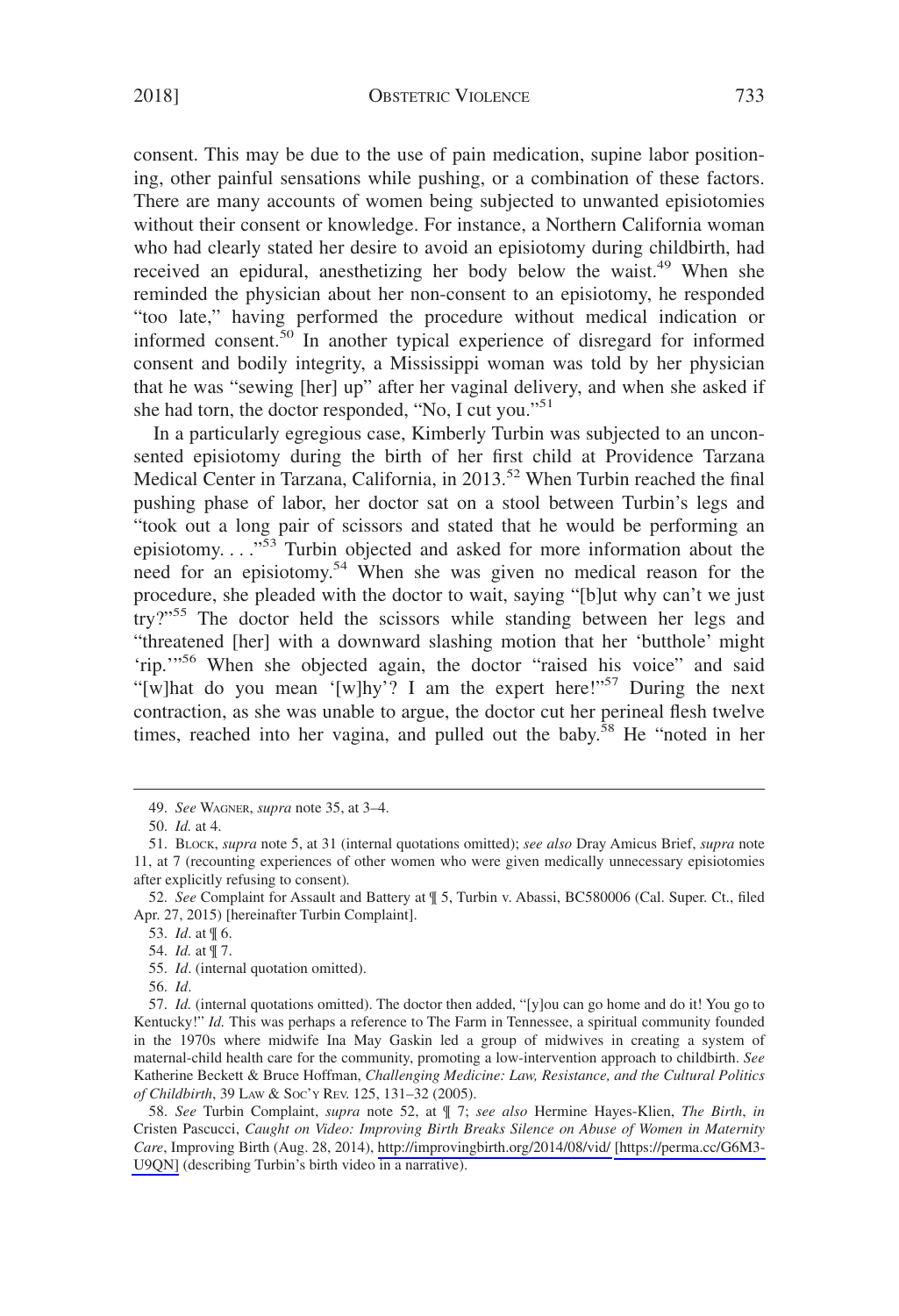<span id="page-13-0"></span>medical records that 'patient refused any surgical intervention' but that he nonetheless performed the episiotomy under local anesthesia."59 Turbin—a sexual assault survivor, who had previously informed the medical staff about her history of trauma and requested that permission be sought before she was touched by hospital personnel<sup>60</sup>—suffered both physical and emotional injuries as a result of the excessive cutting.<sup>61</sup> The entire episode, including Turbin's dialogue with the doctor and the forced episiotomy itself, is captured on video footage recorded by Turbin's mother, who was present to film the birth.<sup>62</sup>

*b. Unconsented Medical Procedures.* In addition to forced surgery, medical abuse during childbirth may take the form of other unconsented medical procedures, including labor induction, membrane stripping or breaking, vacuumassisted or forceps-assisted delivery, or manual removal of the placenta.<sup>63</sup> Some women are told they will automatically have labor artificially induced on a certain date without being informed about the risks of induction or alternative approaches.64 Some report not knowing that Pitocin—the drug used to induce or accelerate contractions, which can significantly increase the pain of contractions and lead to other medical interventions<sup>65</sup>—had been administered until they or a family member inspected the labels on bags hanging from the IV pole.<sup>66</sup> Some providers recommend the artificial rupture of membranes—the sac containing amniotic fluid that supports the fetus—as a way to induce or accelerate labor. $67$ However, this can increase the risk of infection with frequent cervical checks because the membranes no longer provide a protective barrier.<sup>68</sup> Some women report consenting to a vaginal exam to determine the degree of cervical dilation, but during the exam the care provider sweeps (separates the membranes from

64. *See, e.g.*, Dray Amicus Brief, *supra* note 11, at 7; Kukura, *supra* note 4, at 271 (discussing the risks associated with elective induction using Pitocin).

65. *See* Kukura, *supra* note 4, at 271–72.

66. Dray Amicus Brief, *supra* note 11, at 8 (citing testimonial evidence of this phenomenon from two separate women).

67. *See* SAKALA & CORRY, *supra* note 27, at 49.

<sup>59.</sup> Turbin Complaint, *supra* note 52, at ¶ 8.

<sup>60.</sup> *See id.* at ¶ 5.

<sup>61.</sup> *See id.* at ¶ 11.

<sup>62.</sup> *See id.* at ¶ 5; Pascucci, *supra* note 58 (noting that the doctor was aware that the entire birth was being recorded on video).

Although not performed until after the delivery, sterilization is another medical procedure that 63. some women are subjected to without informed consent. There is a long history of forced sterilization of women of color, poor women, and indigenous women in the United States, and some women continue to be subjected to sterilization without their knowledge or consent. *See generally* HARRY BRUINIUS, BETTER FOR ALL THE WORLD: THE SECRET HISTORY OF FORCED STERILIZATION AND AMERICA'S QUEST FOR RACIAL PURITY (2007); Sarah Netter, *Mother of Nine Sues Massachusetts Hospital After Unauthorized Sterilization*, ABC NEWS (Jan. 5, 2010), [http://abcnews.go.com/Health/mother-sterilized](http://abcnews.go.com/Health/mother-sterilized-lawsuit-claims/story?id=9474471)[lawsuit-claims/story?id](http://abcnews.go.com/Health/mother-sterilized-lawsuit-claims/story?id=9474471)=9474471 [\[https://perma.cc/V5NR-QL6K\].](https://perma.cc/V5NR-QL6K)

<sup>68.</sup> *See* Amita Ray & Sujoy Ray, *Antibiotics Prior to Amniotomy for Reducing Infectious Morbidity in Mother and Infant*, 10 COCHRANE DATABASE OF SYSTEMATIC REVS., Oct. 2014, at 1, 2 ("This invasive procedure allows vaginal micro-organisms access into the uterine cavity, which can in turn lead to infections in both the mother and the infant.").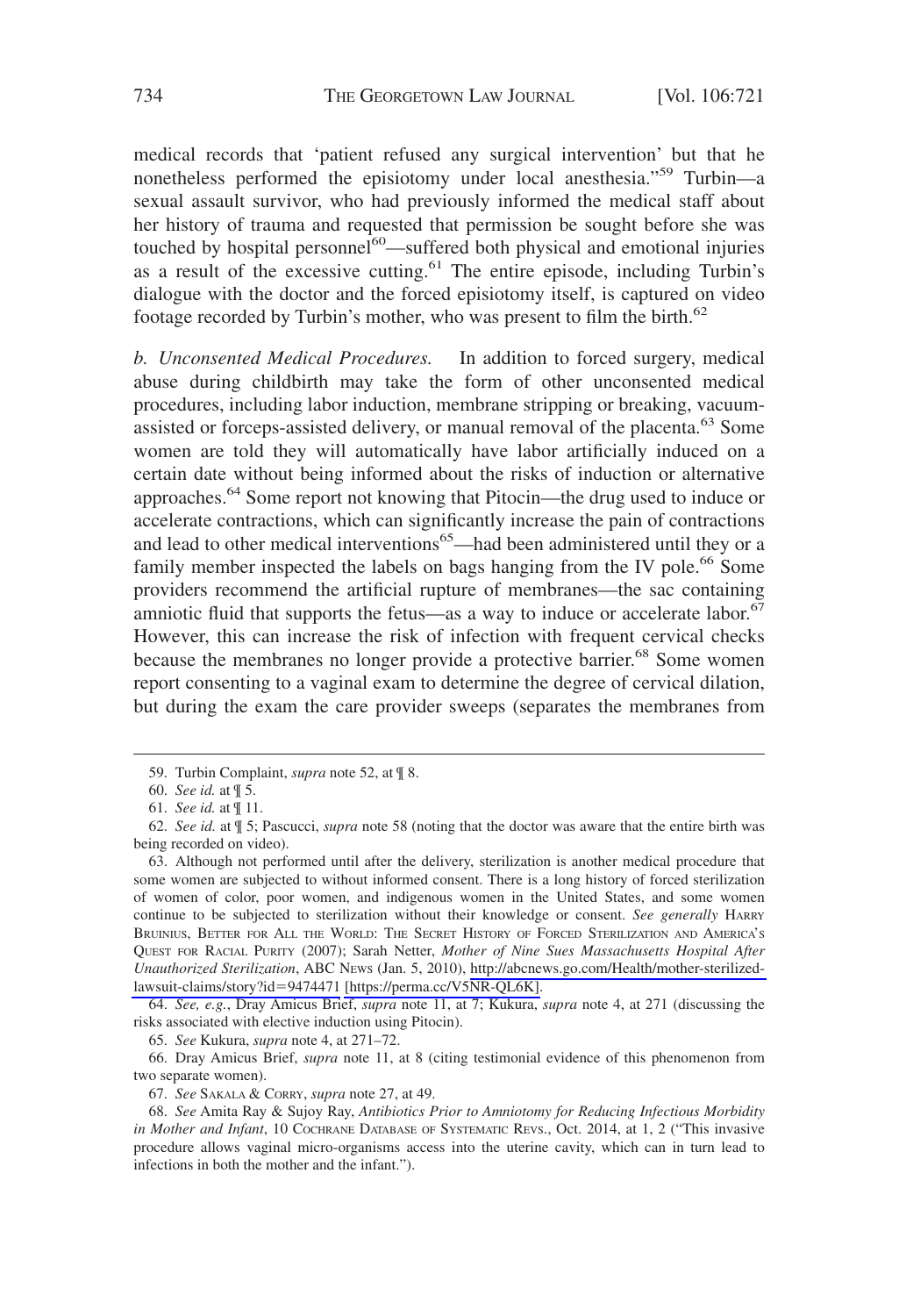<span id="page-14-0"></span>the cervix) or breaks the membranes without having obtained consent.<sup>69</sup> Although the membranes can rupture spontaneously at any point during labor and, in fact, must rupture prior to birth—this is distinct from having a provider break them intentionally, prematurely, and without consent.

Although use of forceps or a vacuum extractor is medically indicated in a small number of cases to assist with vaginal delivery or to avoid a cesarean, some physicians unnecessarily resort to these tools to expedite childbirth, whether out of concern for the physician's own convenience or to enable the hospital to serve a higher volume of maternity patients and increase revenue.<sup>70</sup> An Ohio woman, who declined use of vacuum extraction to assist with her uncomplicated vaginal delivery, recalls that her physician "had four to five nurses hold me down while he forcibly used the vacuum ... very brutally, lacerating  $[my]$  vaginal wall in the process."<sup>71</sup> A Louisiana woman recounted her birth story to a maternity care consumer advocacy organization, describing how the obstetrician "manually removed her placenta and performed a uterine sweep" after the delivery: "I have never had someone put their arm up inside of me in my three previous births, let alone without telling me what they were doing first, and without asking permission."72

*c. Sexual Violation.* Some women experience unwanted touching during childbirth that amounts to sexual violation. Although regular vaginal exams are not necessary during childbirth, women may be subjected to frequent vaginal penetration during labor, sometimes without their consent or knowledge, by nurses or doctors when checking the dilation, effacement, and position of the cervix.73 Some women describe their birth experiences and the emotional aftermath as rape.<sup>74</sup>

<sup>69.</sup> *See* Dray Amicus Brief, *supra* note 11, at A-56–A-57. Though artificial rupture of membranes (AROM) is widely believed to accelerate labor, a 2007 systematic review found no evidence of shorter labor or improved newborn outcomes when this procedure is performed after spontaneous labor is underway. See Rebecca M.D. Smyth et al., *Amniotomy for Shortening Spontaneous Labour*, 6 Co-CHRANE DATABASE OF SYSTEMATIC REVS., June 2013, at 1. AROM is, however, associated with possible adverse effects on fetal heart rate, risk of umbilical cord prolapse or compression, and an increase in cesareans. *See id.* at 2, 3–4.

<sup>70.</sup> *See* SAKALA & CORRY, *supra* note 27, at 59–61 (discussing incentives for hospitals and individual providers to control timing of birth through interventions, including concern for convenience or finances).

<sup>71.</sup> Dray Amicus Brief, *supra* note 11, at 7.

<sup>72.</sup> Pascucci, *supra* note 58 (noting that the doctor "ignor[ed] her distress and actually refus[ed] to speak to her") (internal quotations omitted).

<sup>73.</sup> *See* Dray Amicus Brief, *supra* note 11, at 32–33 (recounting birth experiences of women who felt violated and traumatized by how they were touched during childbirth).

<sup>74.</sup> *See* BLOCK, *supra* note 5, at 146 ("I felt raped. Lying naked on a cold table, strangers sticking tubes up my body, pulling my innermost organs out to fondle. I could not even pull myself out of bed for the first 3 weeks. My life was hell for months." (internal quotations omitted)). Advocates have used the analogy to sexual assault to explain the role of consent in maternity care—a cesarean performed with consent is health care, but a cesarean lacking consent is an injury, just as vaginal penetration with consent is sex, and vaginal penetration lacking consent is rape. *See* Dray Amicus Brief, *supra* note 11, at 32–33.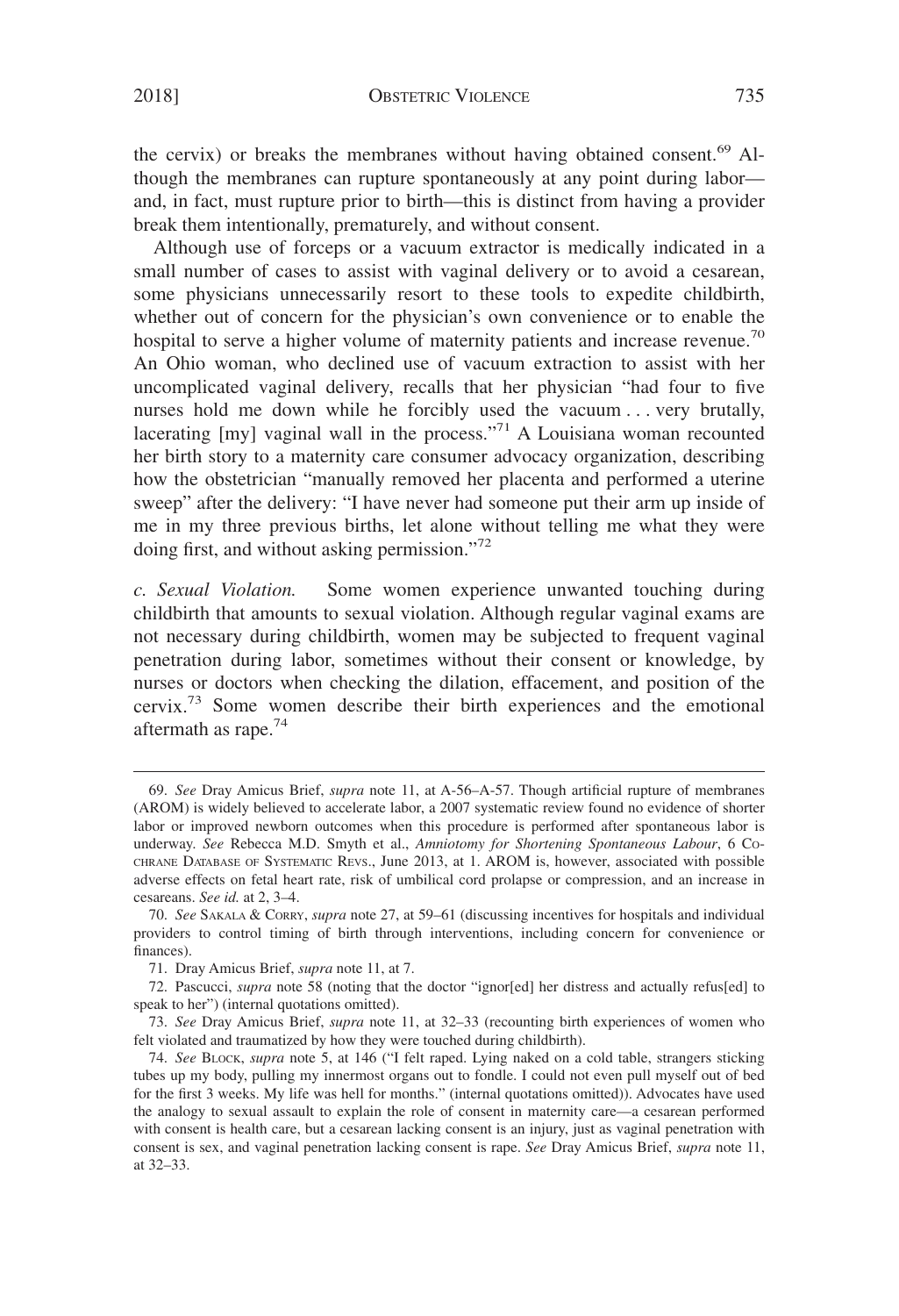In other contexts, the medical care administered may become sexualized by the maternity care provider performing the services. For example, when they repair a vaginal tear (spontaneous or cut during an episiotomy), some doctors perform an unnecessary extra stitch—referred to as a "husband stitch"—on the assumption that doing so will tighten the woman's vagina and create more sexual pleasure for her male partner.<sup>75</sup> Providers who engage in this practice sexually objectify women's bodies at a moment of vulnerability and heightened emotions—including exhilaration, exhaustion, gratitude to one's birth attendant, and fear, among others—and transform a woman who has just delivered a baby into a source of male sexual pleasure.76 This practice not only increases the likelihood that a woman will subsequently experience pain during sex, but also instills a feeling of betrayal and violation in women who discover they were subjected to the practice.<sup>77</sup>

In 2015, the Annals of Internal Medicine published an anonymous essay called "Our Family Secrets," in which a physician recounted an episode of sexual assault during childbirth he had observed as a medical student.<sup>78</sup> After delivering her baby, the woman (Mrs. Lopez) started hemorrhaging due to uterine atony, causing the resident to perform an internal bimanual uterine massage, as called for in such circumstances.79 The procedure involved inserting his left hand in her vagina and forming a fist to press it against the uterus while he massaged her abdomen with his right hand, causing the uterus to contract.<sup>80</sup> Upon cessation of the bleeding, the author recalled how the resident "raises his right hand into the air.... [He] starts to sing 'La Cucaracha' .... It looks like he is dancing with her. He stomps his feet, twists his body, and waves his right arm above his head. All the while, he holds her, his whole hand still inside her vagina."<sup>81</sup> While there are no data on sexual assault during childbirth, an editorial accompanying this essay acknowledged that most doctors witness inappropriate conduct by a colleague toward a patient at some point during their careers, implicitly

*See* Carrie Murphy, *The Husband Stitch Isn't Just a Horrifying Childbirth Myth*, HEALTHLINE 75. (Jan. 24, 2018),<https://www.healthline.com/health-news/husband-stitch-is-not-just-myth> [\[https://perma.](https://perma.cc/2UQC-9GHX)  [cc/2UQC-9GHX\]](https://perma.cc/2UQC-9GHX) (discussing anecdotal evidence of the "husband stitch" as a post-delivery practice that continues today, despite lack of research quantifying its prevalence); *see also* Chelsea Ritschel, *The "Husband Stitch" During Episiotomy Repair is a Disturbing Reality for Many New Mothers*, INDEPENDENT (Jan. 29, 2018), [http://www.independent.co.uk/life-style/husband-stitch](http://www.independent.co.uk/life-style/husband-stitch-episiotomy-misogyny-motherhood-pregnancy-surgery-stitch-sexism-childbirth-a8184346.html)[episiotomy-misogyny-motherhood-pregnancy-surgery-stitch-sexism-childbirth-a8184346.html](http://www.independent.co.uk/life-style/husband-stitch-episiotomy-misogyny-motherhood-pregnancy-surgery-stitch-sexism-childbirth-a8184346.html)  [\[https://perma.cc/E5DW-W6TT\]](https://perma.cc/E5DW-W6TT).

<sup>76.</sup> Murphy, *supra* note 75 ("As much as we try to remove the sexualization of women from appropriate obstetric care, of course the patriarchy is going to find its way in there.").

<sup>77.</sup> *Id*. (quoting women who describe feeling "horrified," "betrayed," and "violated" to discover their providers had performed a husband stitch after they gave birth).

<sup>78.</sup> *See* Anonymous, *On Being a Doctor: Our Family Secrets*, 163 ANNALS INTERNAL MED. 321, 321 (2015).

<sup>79.</sup> *See id*.

<sup>80.</sup> *See id*.

<sup>81.</sup> *Id.*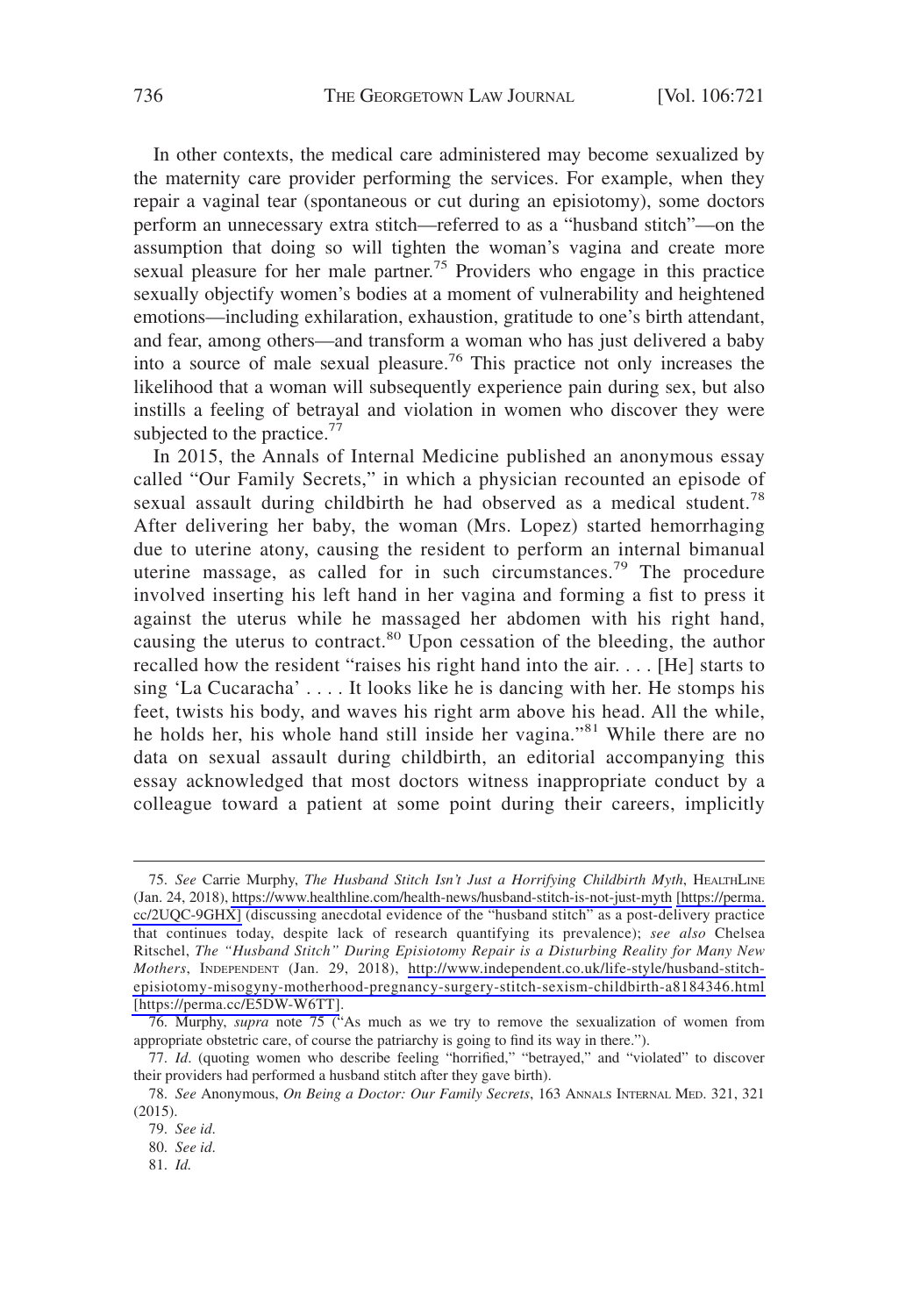<span id="page-16-0"></span>suggesting that the published story is not unique.<sup>82</sup>

*d. Physical Restraint.* When permitted to move around freely, women may deliver their babies in a number of different positions, including squatting or lying on their sides, which often feels more comfortable based on their pelvis and the baby's position.<sup>83</sup> However, some women report being forced onto their backs in the final stages of pushing and being forcibly restrained in a supine position.84 One woman recalls laboring on her hands and knees, when suddenly she was screamed at to "GET ON YOUR BACK NOW" and "two nurses grabbed [her] arms and legs, violently flipping [her] onto [her] back."<sup>85</sup> A New York woman who was forcibly restrained on her back during delivery pursued a complaint with the hospital and was told "that all women deliver on their backs in that hospital, and if a woman is not on her back when the doctor wants her to be, she will be forcibly moved into that position."<sup>86</sup> Such restrictions are imposed for provider convenience or due to clinical inertia, despite extensive research showing that non-supine positions are associated with less severe pain, fewer episiotomies, less resort to vacuum extraction and forceps use, fewer heart rate abnormalities in babies, and shorter pushing phases.<sup>87</sup>

*e. Other Abusive Conduct.* Several other types of conduct by health care providers may constitute abuse of a woman in childbirth, including the denial of pain relief and verbal attacks. Some women find themselves punished by a hostile care provider who delays the administration of pain medication or foregoes pain relief altogether. This may occur during a forceps-assisted birth<sup>88</sup> or during the repair of an episiotomy or natural perineal tearing.<sup>89</sup> Other women

<sup>82.</sup> The editorial board noted that "most physicians at some point find themselves in the midst of situations where a colleague acts in a manner that is disrespectful to a patient" and that "[b]y shining a light on this dark side of the profession, we emphasize to physicians young and old that this behavior is unacceptable." Christine Lane et al., *On Being a Doctor: Shining a Light on the Dark Side*, 163 ANNALS. INTERNAL MED. 320, 320 (2015).

<sup>83.</sup> *See* SAKALA & CORRY, *supra* note 27, at 55 (reporting research on benefits of non-supine positions for delivery, including less severe pain and shorter pushing phase of labor).

<sup>84.</sup> *See, e.g.*, Dray Amicus Brief, *supra* note 11, at 14–15.

<sup>85.</sup> Inappropriate Use of Restraints, INVESTIGATING BIRTH (Oct. 19, 2014), https://investigatingbirth. [wordpress.com/2014/10/19/inappropriate-use-of-restraints/](https://investigatingbirth.wordpress.com/2014/10/19/inappropriate-use-of-restraints/) [\[https://perma.cc/6XPC-DUZC\].](https://perma.cc/6XPC-DUZC) She suffered a "minor, but permanent, injury" from the delivery as well as symptoms of PTSD. *Id*.

<sup>86.</sup> Dray Amicus Brief, *supra* note 11, at 15.

<sup>87.</sup> *See* SAKALA & CORRY, *supra* note 27, at 55 (citing Janesh K. Gupta, *Position in the Second Stage of Labour for Women without Epidural Anaesthesia*,1COCHRANE DATABASE OF SYSTEMATIC REVS., Jan. 26, 2004, at 1); *see also* Christine L. Roberts et al., *A Meta-Analysis of Upright Positions in the Second Stage to Reduce Instrumental Deliveries in Women with Epidural Analgesia*, 84 ACTA OBSTETRICIA ET GYNECOLOGICA SCANDINAVICA 794, 795–98 (2005) (calling for further study of upright positioning among women choosing epidural analgesia based on research findings that upright positioning is associated with decreased instrumental delivery rate).

<sup>88.</sup> *See* Dray Amicus Brief, *supra* note 11, at 32. A Louisiana woman whose doctor used forceps without anesthesia "suffered third degree tears as well as severe emotional trauma, knowing my screams didn't mean anything to any of them." *Id*.

<sup>89.</sup> *See id*. at 7.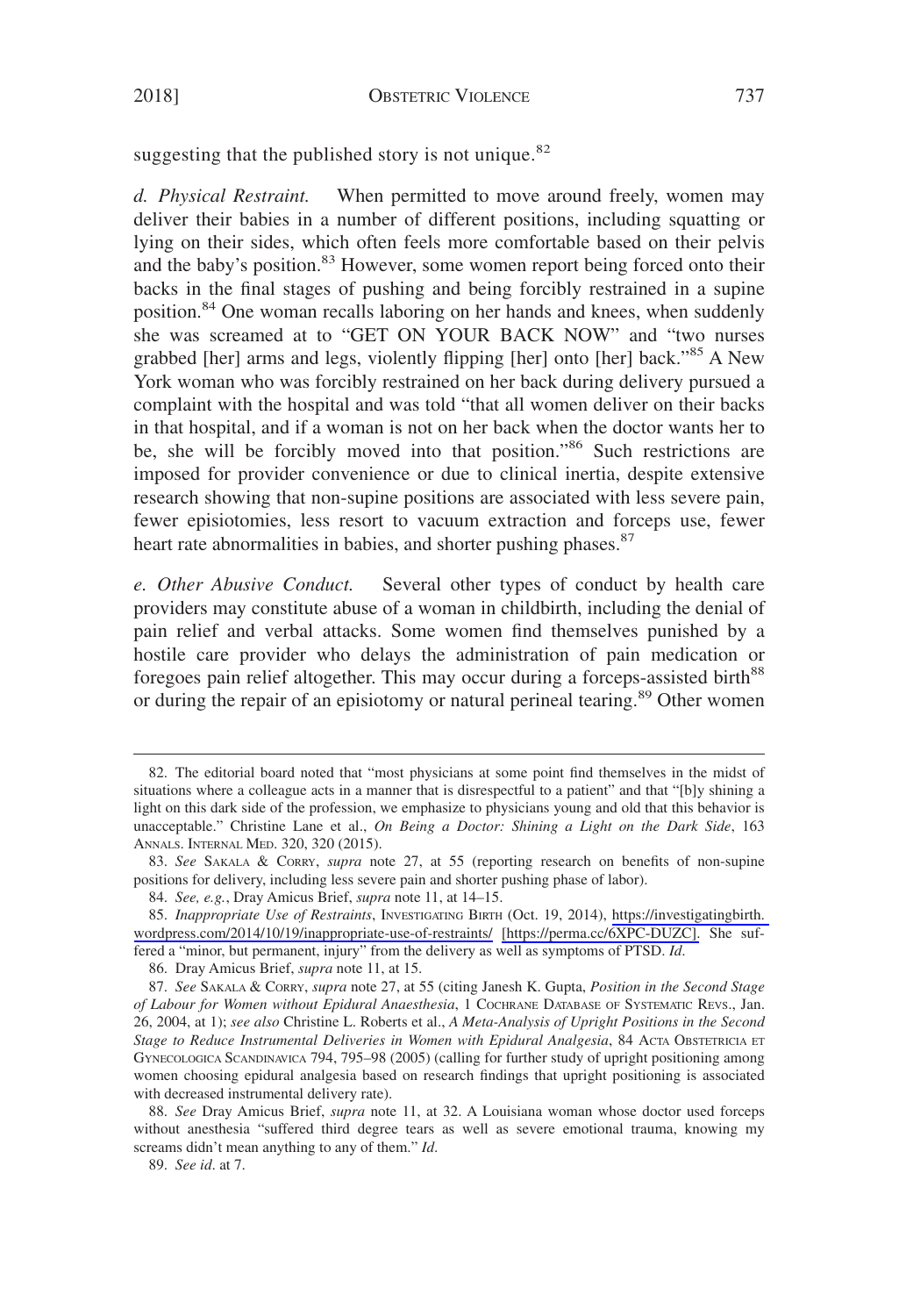<span id="page-17-0"></span>are subjected to verbal abuse by their physicians or nurses if they decline an induction or cesarean, or question why a particular intervention is necessary. For example, a Texas woman who declined induction in favor of spontaneous onset of labor found her doctor began "yelling at the top of his lungs about what a horribly selfish and dangerous parent [she] was."90 Women are subjected to degrading put-downs about their qualities as mothers or their ability to withstand pain, and are made to feel like animals, like failures, or like they are worthless.<sup>91</sup>

The abusive conduct described in this section constitutes the most extreme forms of mistreatment some childbearing women suffer at the hands of their health care providers. In such forms of abuse, the assertion of power over a patient is generally explicit, whether through action or word. The directness of such obstetric violence contrasts with forms of obstetric violence rooted in coercion, explored in the next section.

## 2. Coercion

When doctors encounter a pregnant patient who declines to follow medical advice, they may resort to a variety of coercive tactics to secure consent.<sup>92</sup> Such measures include: (a) seeking judicial intervention; (b) instituting blanket policies restricting access to particular forms of care; (c) threatening involvement of child welfare authorities; or (d) withholding treatment, manipulating information, or applying emotional pressure. Commentators have noted sympathetically that physicians may experience "conflicting ethical impulses" when a patient refuses treatment because although they have a duty to respect patient autonomy, their professional training has prepared them to heal and cure.<sup>93</sup> However, when women experience coercion by their health care providers, it is a betrayal of provider–patient trust and emotional and physical injury may result.

*a. Coercion by Judicial Intervention.* The most prevalent forced cesarean experience is one where the doctors and hospital administration seek judicial intervention to compel the woman to submit to surgery.<sup>94</sup> Such actions disregard the right to informed consent—along with its corollary, the right to

<sup>90.</sup> *Id.* at 27.

<sup>91.</sup> *See generally* Dray Amicus Brief, *supra* note 11 (describing yelling, insults, and other verbal abuse directed at laboring women).

<sup>92.</sup> *See* Oberman, *supra* note 13, at 469 ("It is only in the context of pregnancy that doctors assert the right to compel their patients to heed medical advice.").

<sup>93.</sup> *Id*. at 468–69 (citing Jeffrey P. Phelan, *Symposium on Biomedical Technology and Health Care: Social and Conceptual Transformations: Technical Article: The Maternal Abdominal Wall: A Fortress Against Fetal Health Care?*, 65 S. CAL. L. REV. 461, 472 (1991)).

<sup>94.</sup> *See* Oberman, *supra* note 13, at 478–82 (describing a typical scenario in which a doctor seeks to compel a woman who has refused a cesarean to consent to the surgery).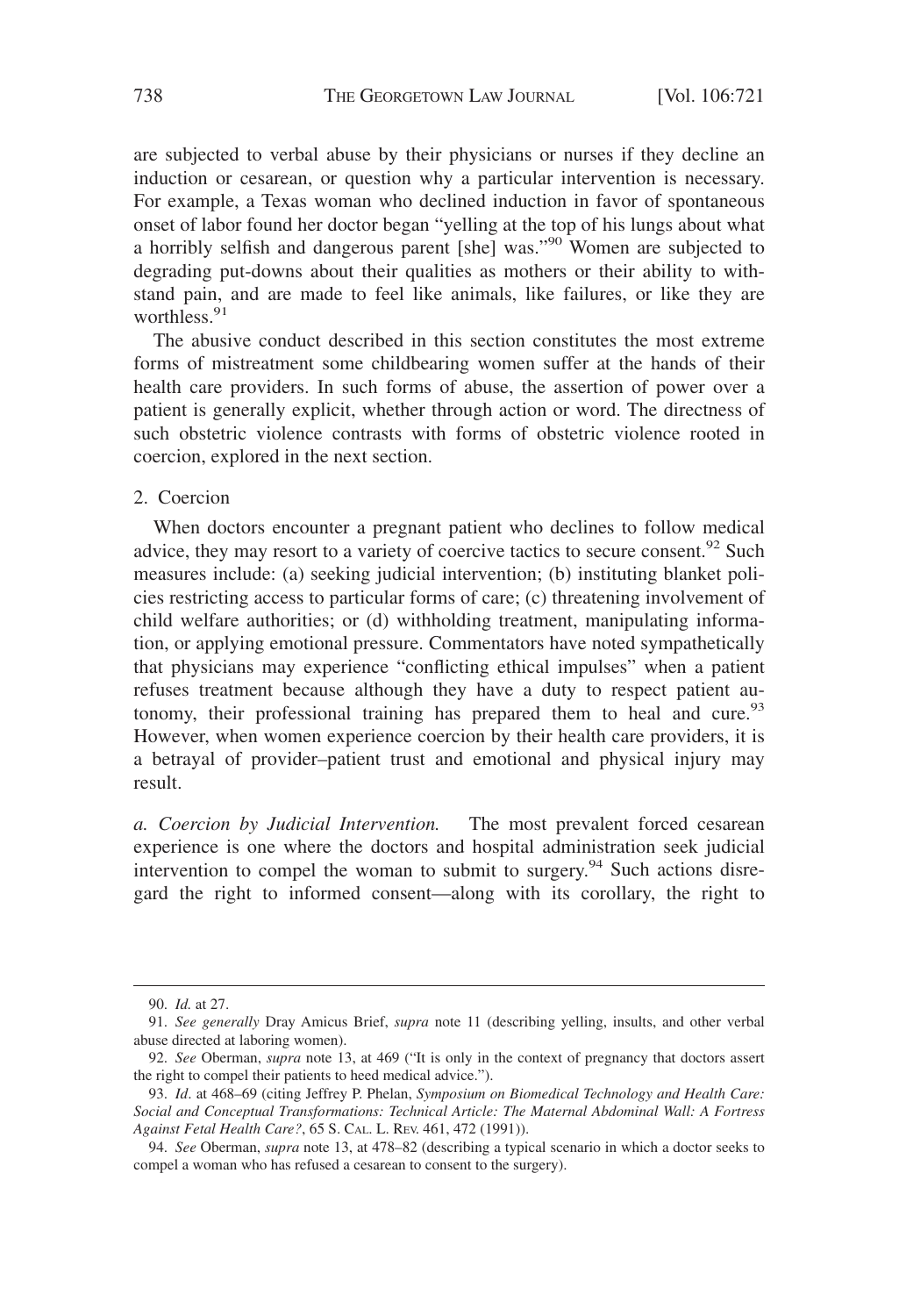informed refusal of treatment—and the right to bodily integrity.<sup>95</sup> These actions also suffer from procedural defects and a high degree of arbitrariness, as the decision to pursue a court-ordered cesarean may be based on subjective judgments about a patient's age, race, socioeconomic status, religious faith, or perceived compliance, rather than medical necessity and the impaired competence of the woman to determine her own treatment.<sup>96</sup> While the majority of this discussion focuses on court-ordered cesareans, physicians and hospitals have also sought judicial intervention to impose other forms of medical treatment on pregnant women, including bed rest, labor induction, and blood transfusions.<sup>97</sup>

The right to refuse medical treatment for one's own benefit is firmly settled.<sup>98</sup> However, courts have been willing to compel medical treatment of pregnant women justified on the basis of fetal health and well-being.<sup>99</sup> After an increase in the number of court-ordered cesareans, courts in the 1990s began to reject judicial intervention as incompatible with the right to refuse medical treatment.100 In 1993, Talitha Bricci was told she needed a cesarean to avoid cognitive disabilities that were likely to result from a vaginal delivery.<sup>101</sup> When she refused, citing her religious beliefs, her doctors and the hospital officials sought custody of the fetus to secure a court order compelling the cesarean.<sup>102</sup>

<sup>95.</sup> *See infra* Sections II.A (discussing the right to informed consent and the right to refusal of treatment) & II.B.2 (discussing the right to bodily integrity).

<sup>96.</sup> *See, e.g.*, Nancy Ehrenreich, *Colonization of the Womb*, 43 DUKE L.J. 492, 501, 520–21 (1993) (discussing how race and class privilege facilitate court-ordered cesareans and noting study finding 80% of women subjected to court-ordered cesareans were women of color) (footnotes omitted).

<sup>97.</sup> *Cf.* April L. Cherry, *The Detention, Confinement, and Incarceration of Pregnant Women for the Benefit of Fetal Health*, 16 COLUM. J. GENDER & L. 147, 148 (2007) (discussing how courts have used "incarceration, detention, orders of hospital confinement, and threats thereof, to compel pregnant women . . . to submit to their physicians' directions regarding medical treatment for the benefit of fetal health") (footnote omitted).

<sup>98.</sup> *See* Oberman, *supra* note 13, at 467 (discussing the absence of any cases decided after 1972 "in which a competent patient was forced to undergo medical treatment intended strictly for her own benefit").

<sup>99.</sup> *See, e.g.*, Jefferson v. Griffin Spalding Cty. Hosp. Auth., 274 S.E.2d 457, 458 (Ga. 1981) (upholding an order allowing physician to "infringe upon the wishes of the mother . . . to give the child the opportunity to live") (internal quotations omitted); *see also* John Alan Cohan, *Judicial Enforcement of Lifesaving Treatment for Unwilling Patients*, 39 CREIGHTON L. REV. 849, 896–911 (2006) (documenting cases involving pregnant women who refuse medical treatment).

<sup>100.</sup> *See, e.g.*, *In re* A.C., 573 A.2d 1235, 1237 (D.C. 1990) (holding that "in virtually all cases," the pregnant woman has the right to make treatment decisions for herself and the fetus). In this case, the D.C. appellate court found that an order compelling a cesarean on a terminally-ill cancer patient had been improperly issued, and that in the event a patient is incompetent or unable to provide informed consent, the court should use "substituted judgment" to ascertain the patient's wishes. *See id.* No appellate court has upheld a court-ordered cesarean after consideration of a full record since 1981. *See*  Diaz-Tello, *Invisible Hand*, *supra* note 9, at 213 (footnote omitted).

<sup>101.</sup> *See In re* Baby Boy Doe, a Fetus, 632 N.E.2d 326, 327 (Ill. App. Ct. 1994).

<sup>102.</sup> *See id*. at 327. At the time the Chicago-based Bricci case was decided, doctors at Rush-Presbyterian Medical Center in Chicago were interviewed about judicial intervention to compel medical treatment during childbirth. *See* Oberman, *supra* note 13, at 481 n.120. They discussed five or six similar cases of the hospital wishing to override a woman's refusal to consent to a cesarean, "but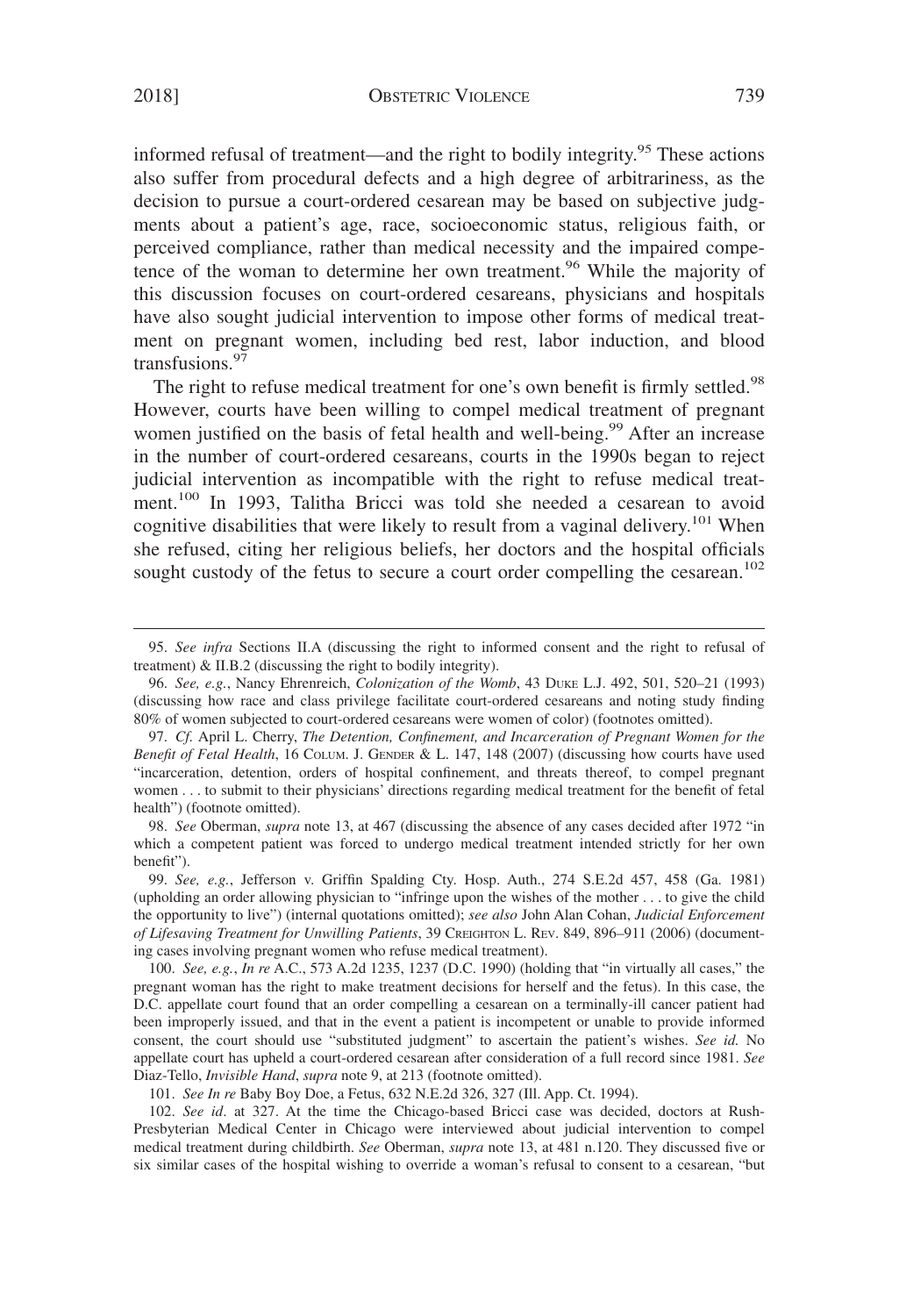The court denied the petition, finding no authority "to support justifying the intrusive procedure ... against a competent person," and Bricci gave birth to a healthy baby two weeks later.<sup>103</sup> On appeal, the court affirmed that a "woman's right to refuse invasive medical treatment ... is not diminished during pregnancy."<sup>104</sup>

While some courts have recognized a pregnant woman's right to refuse treatment, others have continued to issue orders compelling cesareans. In 1996, Laura Pemberton decided to deliver at home after she was unable to find a local obstetrician who would attend her VBAC.105 After laboring for a day—with no signs of complications—she was worried about dehydration and decided to visit the hospital to receive IV fluids before returning home.<sup>106</sup> Medical staff refused to provide fluids unless she consented to a cesarean.<sup>107</sup> When Pemberton learned that the hospital intended to seek a court order, she snuck down the back stairs of the hospital in her bare feet and went home to continue laboring.<sup>108</sup> Subsequently, the sheriff and State Attorney removed her from her home strapping her legs together on a stretcher—to attend a hearing at the hospital.<sup>109</sup> The judge ordered the cesarean, even though Pemberton could feel the fetus progressing into her birth canal without complication.<sup>110</sup> A federal district court later rejected Pemberton's claims of negligence, false imprisonment, and violation of her constitutional rights. $111$ 

In 2004, Amber Marlowe was informed that her baby was approximately 13 pounds and thus would require a cesarean delivery.<sup>112</sup> Having previously delivered six children vaginally, all nearly 12 pounds each, she refused to provide

106. *See id*.

107. *See id.* 

108. *See id*.; Audio Tape: Address by Laura Pemberton at National Advocates for Pregnant Women's National Summit to Ensure the Health and Humanity of Pregnant and Birthing Women (Jan. 18–21, 2007) [hereinafter Pemberton Address], at 7:46–8:20 (audio recording on file with NAPW).

109. *See* Pemberton Address, *supra* note 108, at 9:25–13:20.

110. *See Pemberton*, 66 F. Supp. 2d at 1250; Pemberton Address, *supra* note 108, at 14:12–17:05. Pemberton later moved to another state and subsequently delivered four more children vaginally, including twins.

111. *See Pemberton*, 66 F. Supp. 2d at 1249.

*See* Lisa Collier Cool, *Could You Be Forced to Have a C-Section?*, BABYTALK (May 2005), 112. [http://advocatesforpregnantwomen.org/articles/forced\\_c-section.htm](http://advocatesforpregnantwomen.org/articles/forced_c-section.htm) [\[https://perma.cc/47DL-UXYX\].](https://perma.cc/47DL-UXYX)

<sup>[</sup>noted] that the women had backed down when legal action was threatened." *Id*. at 482 (footnote omitted).

<sup>103.</sup> *In re* Baby Boy Doe, a Fetus, 632 N.E.2d at 329 (quoting the holding from the decision below) (citation omitted).

<sup>104.</sup> *Id*. at 332; *see also In re* Fetus Brown, 689 N.E.2d 397, 405 (Ill. App. Ct. 1997) (holding that the State may not override a pregnant woman's competent treatment decision to save the life of a viable fetus).

<sup>105.</sup> Pemberton v. Tallahassee Mem'l Reg'l Med. Ctr., 66 F. Supp. 2d 1247, 1249 (N.D. Fla. 1999). She had previously had a cesarean performed using a vertical incision, which increased the risk of uterine rupture associated with subsequent vaginal deliveries. *See id.*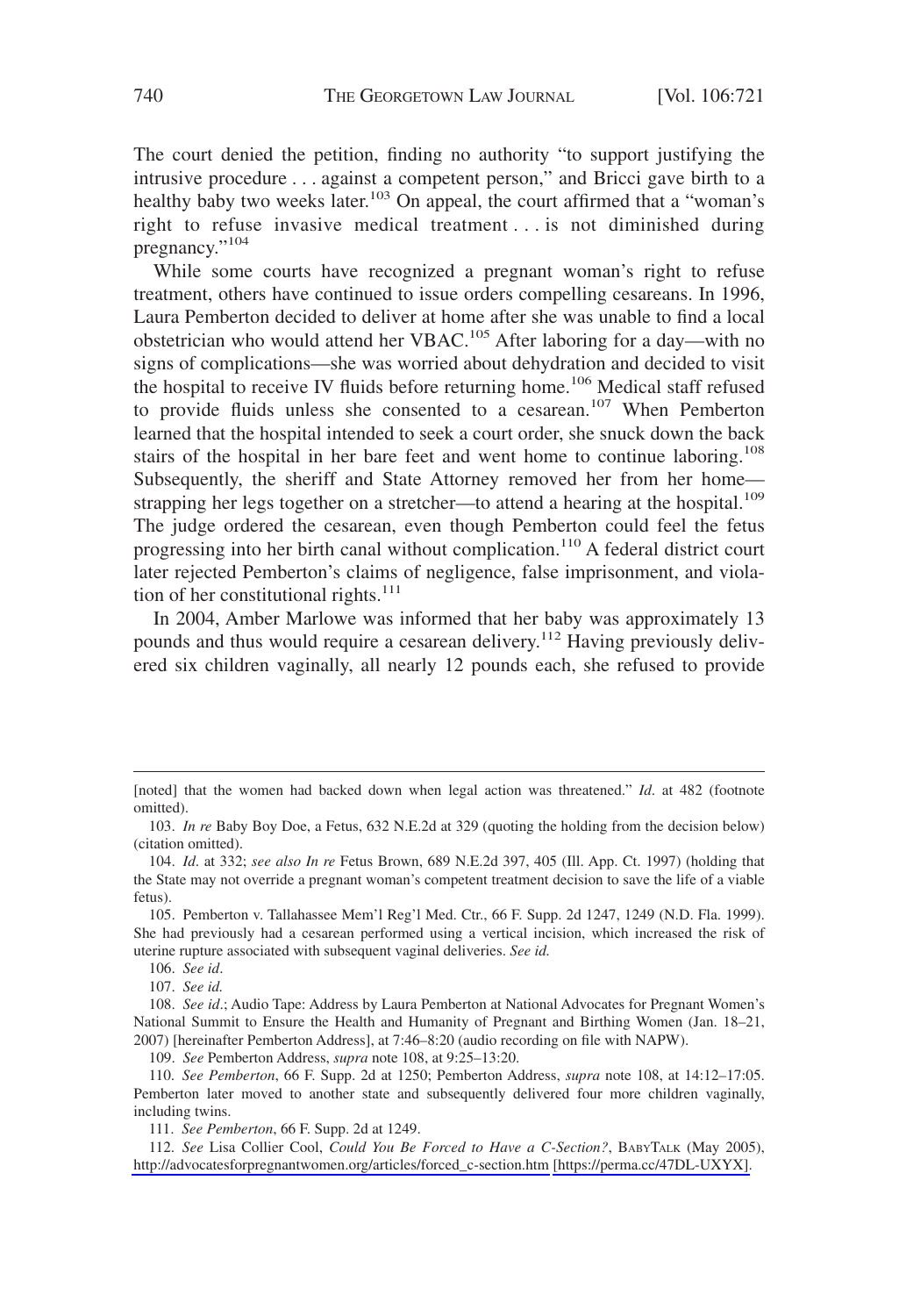consent to the surgery.<sup>113</sup> The hospital obtained a court order naming it the legal guardian of Marlowe's fetus, meaning that she could be subjected to a cesarean against her will if she returned to that hospital.<sup>114</sup> Instead, she went to another area hospital and vaginally delivered a healthy eleven-pound baby.<sup>115</sup>

Threats to seek a court-ordered cesarean may be sufficient to compel consent from a woman in or approaching labor. In 2014, Jennifer Goodall was almost thirty-nine weeks pregnant, hoping to deliver vaginally after three previous cesareans, when she received a letter from the hospital where she planned to give birth.<sup>116</sup> Signed by the hospital's Chief Financial Officer, the letter expressed concern about Goodall's decision to decline an elective cesarean and indicated that the hospital intended to seek "expedited judicial intervention" to compel her to undergo a cesarean.<sup>117</sup> Despite the fact that Goodall had told her care providers that she "absolutely will consent to such surgery, if there is a complication that arises during  $\dots$  labor" necessitating a cesarean,<sup>118</sup> the hospital's letter clearly indicated that if Goodall came to the hospital in labor and a physician "deems it clinically necessary, a Cesarean section will be performed with or without your consent."<sup>119</sup> A federal court denied her petition for a temporary restraining order (TRO) to prevent the hospital from pursuing the threatened action.<sup>120</sup> On the eve of labor, Goodall scrambled to find another care provider and ultimately delivered by cesarean at another hospital, consenting to the procedure when it appeared medically necessary.<sup>121</sup>

118. *Id.* at ¶ 5.

 <sup>113.</sup> *See id.*; *What Are Mothers' Rights During Childbirth?*, WOMEN'S HEALTH ON NBC NEWS (May 19, 2004) [hereinafter *Mother's Rights*], <http://www.msnbc.msn.com/id/5012918/>[\[https://perma.cc/](https://perma.cc/BZ35-JZL4)  [BZ35-JZL4\].](https://perma.cc/BZ35-JZL4)

<sup>114.</sup> *See* Cool, *supra* note 112.

<sup>115.</sup> *See Mothers' Rights*, *supra* note 113 (describing the delivery as "a piece of cake") (internal quotation omitted).

*See Florida Hospital Says It Will Force Pregnant Woman to Have Cesarean Surgery*, Press 116. Release (NAT'L ADVOCS. FOR PREGNANT WOMEN) (July 25, 2014) [hereinafter Goodall Press Release] [http://advocatesforpregnantwomen.org/blog/2014/07/press\\_release\\_florida\\_hospital.php](http://advocatesforpregnantwomen.org/blog/2014/07/press_release_florida_hospital.php) [\[https://perma.](https://perma.cc/455V-VKPU) [cc/455V-VKPU\].](https://perma.cc/455V-VKPU) Research indicates that a fourth cesarean puts women at a one in eight chance of major complications. *See id.* 

<sup>117.</sup> Declaration of Jennifer Goodall at Exhibit 1 (Letter from Cheryl Tibbett, as CFO of Bayfront Health Medical Group to Jennifer Goodall (July 10, 2014)) [Exhibit 1 hereinafter Bayfront Letter], Goodall v. Comprehensive Women's Health Ctr., 2014 WL 3587290 (M.D. Fla. Jul. 18, 2014) [hereinafter Goodall Declaration].

<sup>119.</sup> Bayfront Letter, *supra* note 117. This threat begs the question of why the hospital intended to "begin a process for an Expedited Judicial Intervention Concerning Medical Treatment Procedures" if it was prepared to perform a cesarean with or without the patient's consent should she return there for further care. *Id*.

<sup>120.</sup> *See Goodall*, 2014 WL 3587290, at \*3.

<sup>121.</sup> *See* Frank Gluck, *Woman in Legal Fight Over C-Section Delivers Baby*, USA TODAY (July 29, 2014), <https://www.usatoday.com/story/news/nation/2014/07/29/fla-baby-c-section/13318391/>[\[https://](https://perma.cc/AV3H-3C9A) [perma.cc/AV3H-3C9A\]](https://perma.cc/AV3H-3C9A) ("I welcomed my son into the world after laboring, consenting to surgery when it became apparent that it was necessary because labor was not progressing. This was all I wanted to begin with." (internal quotation omitted)).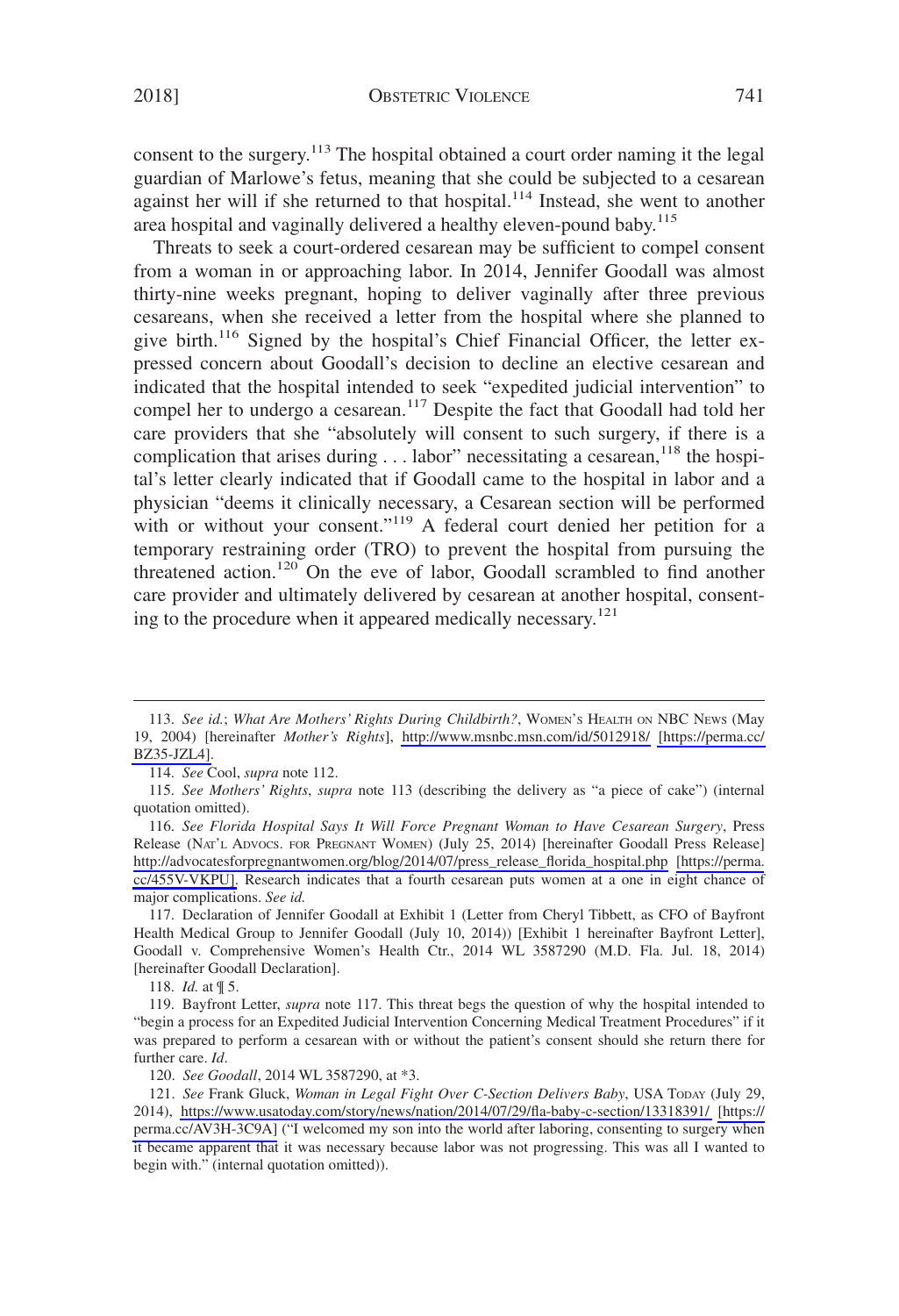In 2010, when Michelle Mitchell arrived in labor at Augusta Health in Augusta County, Virginia, the on-call physician recommended that she have a cesarean based on medical records that indicated her doctors suspected she was carrying a large baby.<sup>122</sup> Hoping to avoid a cesarean, Mitchell signed an acknowledgement declining to follow the doctor's recommendation and waiving liability.123 Nevertheless, the provider threatened to pursue a court order compelling the surgery (as well as to report her to the child welfare authorities).<sup>124</sup> Upon hearing these threats, Mitchell rescinded her informed refusal and acquiesced to the cesarean.<sup>125</sup>

Judicial intervention to compel the medical treatment of pregnant women raises several procedural concerns.126 Hearings on the eve or in the midst of labor are typically held quickly, either by telephone or with a judge appearing in the hospital room.127 Women are unlikely to have immediate access to counsel, nor are they likely to be prepared with references to medical research or case law that support their decision.<sup>128</sup> Non-native English speakers may find it particularly difficult to advocate for themselves regarding medical treatment.<sup>129</sup> In many instances, a woman will already have heard from a variety of hospital staff—including doctors, nurses, social workers, pastoral care workers, and attorneys—who have tried to convince her to consent.130 Judges tend to be unfamiliar with the medical facts necessary to understand and balance risks during childbirth and are therefore likely to find the arguments of hospital legal and medical staff more compelling than those of a non-legally trained and

127. *See* Veronika E.B. Kolder et al., *Court-Ordered Obstetrical Interventions*, 316 NEW ENG. J. MED. 1192, 1193 (1987) (reporting on survey of judicial interventions during childbirth that found in 88% of cases, orders were issued in less than six hours, and in 19%, in less than one hour, once by telephone); *see also* Oberman, *supra* note 13, at 481 n.120 (discussing the practice of judges ordering treatment after a telephonic hearing).

128. *See* Oberman, *supra* note 13, at 481–82.

129. See Non-Native English Speakers Face Numerous Linguistic, Cultural Barriers to Medical *Care*, CAL. HEALTHLINE (Oct. 30, 2009), [https://californiahealthline.org/news/nonnative-english-speakers](https://californiahealthline.org/news/nonnative-english-speakers-face-numerous-linguistic-cultural-barriers-to-medical-care/)[face-numerous-linguistic-cultural-barriers-to-medical-care/](https://californiahealthline.org/news/nonnative-english-speakers-face-numerous-linguistic-cultural-barriers-to-medical-care/) [\[https://perma.cc/Q8AG-CVKY\]](https://perma.cc/Q8AG-CVKY) (reporting on study findings that non-native English speakers experience difficulty communicating with health care providers).

130. *See* Oberman, *supra* note 13, at 480*.* 

 <sup>122.</sup> *See* Diaz-Tello, *Invisible Wounds*, *supra* note 9, at 58–59; *see also Verdict Reached in Mother's Lawsuit that Claimed C-Section Was Coerced*, WHSV (Nov. 7, 2015), [http://www.whsv.com/content/](http://www.whsv.com/content/news/Mothers-Lawsuit-Says-C-Section-Was-Coerced-341274302.html)  [news/Mothers-Lawsuit-Says-C-Section-Was-Coerced-341274302.html](http://www.whsv.com/content/news/Mothers-Lawsuit-Says-C-Section-Was-Coerced-341274302.html) [\[https://perma.cc/PZ6C-B88W\].](https://perma.cc/PZ6C-B88W) 123. *See* Diaz-Tello, *Invisible Wounds*, *supra* note 9, at 58–59.

 <sup>124.</sup> *See Augusta Co. Jury Rules in Favor of Doctor in C-Section Case*, NBC (Nov. 20, 2015), [http://www.nbc29.com/story/30455784/update-augusta-co-jury-rules-in-favor-of-doctor-in-c-section](http://www.nbc29.com/story/30455784/update-augusta-co-jury-rules-in-favor-of-doctor-in-c-section-case)[case](http://www.nbc29.com/story/30455784/update-augusta-co-jury-rules-in-favor-of-doctor-in-c-section-case) [\[https://perma.cc/EE73-3XHK\]](https://perma.cc/EE73-3XHK) [hereinafter *Jury Rules*].

<sup>125.</sup> *See* Diaz-Tello, *Invisible Wounds*, *supra* note 9, at 59.

<sup>126.</sup> *See* Janet Gallagher, *Prenatal Invasions & Interventions: What's Wrong with Fetal Rights*, 10 HARV. WOMEN'S L.J. 9, 49 (1987) ("The procedural shortcomings rampant in these cases are not mere technical deficiencies. They undermine the authority of the decisions themselves, posing serious questions as to whether judges can, in the absence of genuine notice, adequate representation, explicit standards of proof, and right of appeal, realistically frame principled and useful legal responses to the dilemmas with which they are being confronted.").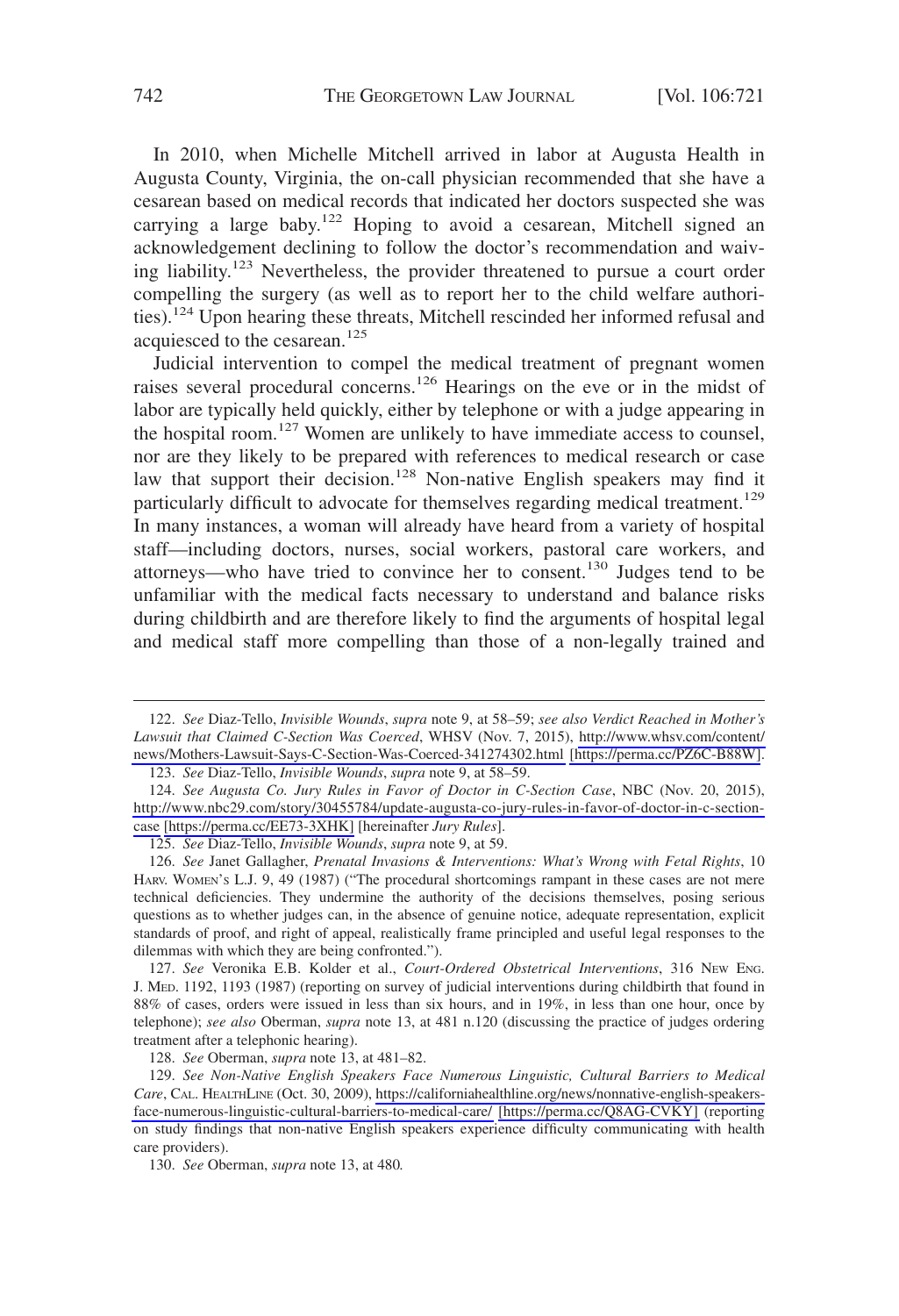<span id="page-22-0"></span>unprepared laboring woman.<sup>131</sup> Significantly, pursuing judicial intervention and holding such a hearing transforms the woman's physician into her adversary, disrupting the treatment relationship, interfering with physician–patient trust, and exacerbating the woman's vulnerability.<sup>132</sup>

Not all jurisdictions have considered cases involving forced medical treatment of pregnant women, meaning that the law is in different stages of development across the country. The D.C. Superior Court's 1990 decision in *In re A.C.* is widely cited in support of pregnant women's right to refuse treatment, but even that opinion leaves room for an exception in particular, undefined circumstances.133 Given this uncertainty, women continue to face the risk of judicial intervention to compel unwanted medical treatment during childbirth.<sup>134</sup>

*b. Coercion by VBAC Restrictions.* Restrictions on access to VBAC are perhaps the most widespread form of coercion in the American maternity care system. A large survey revealed that in 2009, more than 800 hospitals countrywide had instituted official policies against supporting VBAC.<sup>135</sup> More than 600 hospitals had de facto bans due to the unavailability of providers willing to attend VBACs or prohibitively strict rules about the conditions required for a VBAC.136 Among the reasons hospitals and providers choose to restrict VBAC access are concerns about malpractice exposure, high insurance premiums for obstetricians, distortion of the risks associated with VBAC, and the desire to maximize revenue by performing more cesareans, which have higher reimbursement rates than vaginal deliveries and which enable a greater patient volume by reducing the average time from admission to delivery.<sup>137</sup> Women facing VBAC restrictions who live in areas with multiple hospitals may be able to find another place to give birth, and some women may choose to relocate at the end of

135. See Access to VBAC Shrinking: New Survey Shows Shrinking Options for Women with Prior *Cesarean*, INT'L CESAREAN AWARENESS NETWORK (Feb. 19, 2009), [http://icanofjacksonms.blogspot.com/](http://icanofjacksonms.blogspot.com/2009/02/access-to-vbac-is-shrinking.html)  [2009/02/access-to-vbac-is-shrinking.html](http://icanofjacksonms.blogspot.com/2009/02/access-to-vbac-is-shrinking.html) [\[https://perma.cc/AH2T-BF6M\]](https://perma.cc/AH2T-BF6M) (citation omitted).

136. *See id.* (citation omitted)*.* 

137. *See* Elizabeth Kukura, *Choice in Birth: Preserving Access to VBAC*, 114 PENN ST. L. REV. 955, 967–70 (2010) (discussing the roles of profit and liability in the introduction of VBAC restrictions).

<sup>131.</sup> *See* Nancy K. Rhoden, *The Judge in the Delivery Room: The Emergence of Court-Ordered Cesareans*, 74 CAL. L. REV. 1951, 2029 (1986) (highlighting the one-sidedness of compelled cesarean hearings because judges are not "likely to hear lucid constitutional arguments from [a woman] in the hospital, in the sweaty agonies of labor").

<sup>132.</sup> *See* Alicia Ouellette, *New Medical Technology: A Chance to Reexamine Court-Ordered Medical Procedures During Pregnancy*, 57 ALB. L. REV. 927, 936–37 (1994) (discussing patients' vulnerability in the context of medical disputes during childbirth) (citations omitted).

<sup>133.</sup> *See* 573 A.2d 1235, 1237 (D.C. 1990); *see also* Oberman, *supra* note 13, at 480–82 (discussing factors contributing to continued judicial intervention despite favorable rulings in cases like *In re A.C.*) (citations omitted).

<sup>134.</sup> Other forms of state power may be wielded to coerce a pregnant woman's consent to treatment. For example, a Florida woman named Lisa Epsteen received an email from her obstetrician threatening to have her arrested for delaying a scheduled cesarean for a few days. *See* Diaz-Tello, *Invisible Wounds*, *supra* note 9, at 58 (quoting the physician's email, which said "I would hate to move to the most extreme option, which is having law enforcement pick you up at your home and bring you in, but you are leaving the providers of [the hospital] no choice.") (emphasis removed).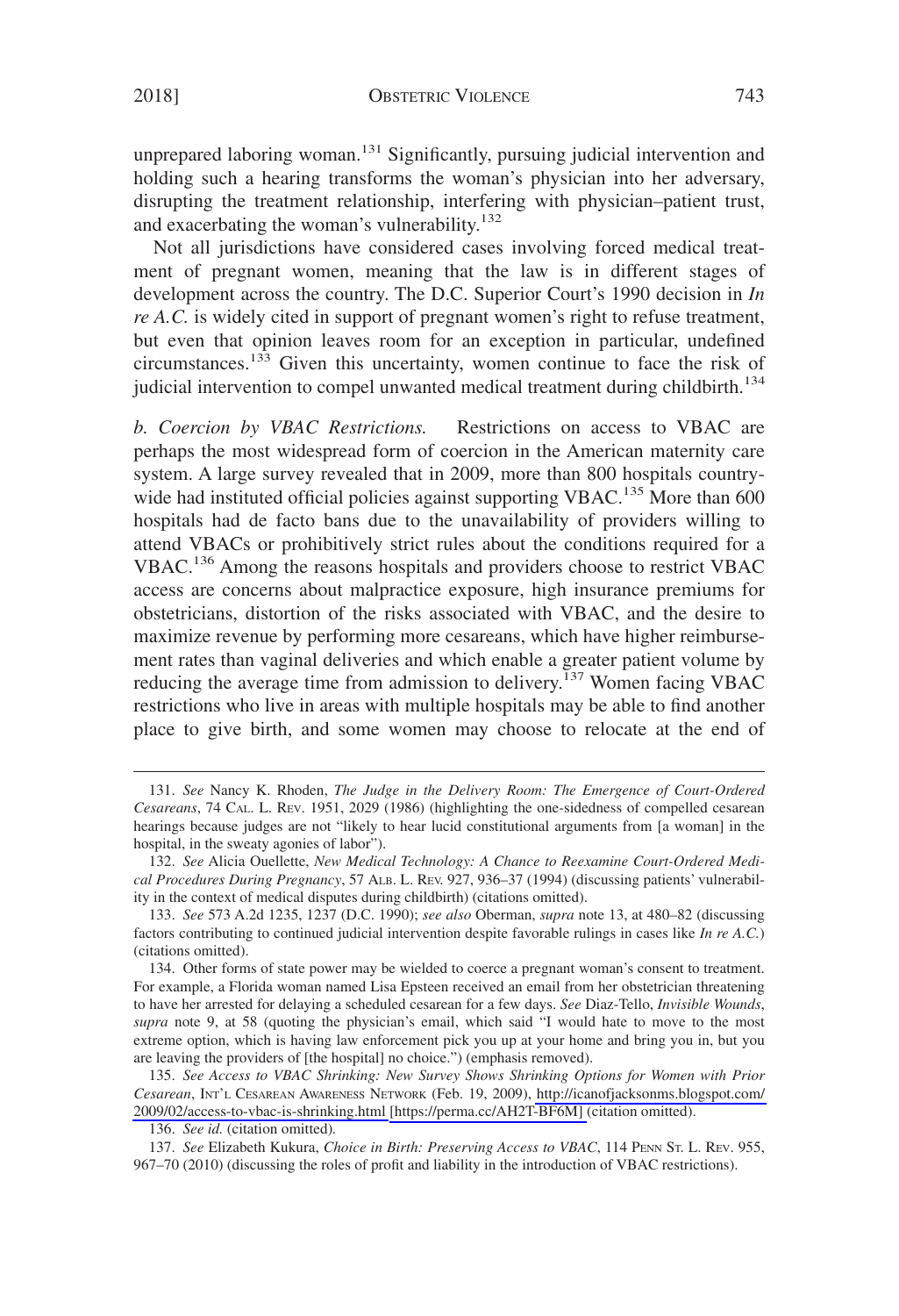pregnancy in search of VBAC-friendly care providers, incurring significant expense and disruption to avoid such restrictions.<sup>138</sup> Otherwise, women who rely on VBAC-restrictive hospitals for maternity care have no choice other than to consent to an elective repeat cesarean, unless they deliver at home (unassisted or with a midwife, where available). Such policies, whether formal or informal, compel women to undergo unwanted surgery.

Formal and informal restrictions on supporting VBAC are not consistent with evidence-based maternity care. Historically, women who gave birth by cesarean would automatically have a cesarean for any subsequent deliveries.<sup>139</sup> After the cesarean rate rose from 5% of births in 1970 to almost 25% in 1988, medical authorities began to promote VBAC as a method to reduce the number of cesareans and their associated risks.<sup>140</sup> By 1996, the cesarean rate had declined to 20.7%; at the same time, the VBAC rate reached an all-time high of 28.3%, up from less than 18.9% in 1989.<sup>141</sup> However, in 1999, ACOG issued stricter recommendations for health care providers, requiring that facilities and personnel for an emergency cesarean be "immediately available," which effectively meant VBAC would only be possible for women delivering at university and tertiary-level medical centers.<sup>142</sup> By 2005, VBAC rates had declined to 8%, reflecting the impact of the 1999 ACOG guidelines.<sup>143</sup> Cesarean rates continued

*See, e.g.*, Elizabeth Cohen, *Mom Won't Be Forced to Have C-Section*, CNN (Oct. 15, 2009), 138. <http://www.cnn.com/2009/HEALTH/10/15/hospitals.ban.vbacs/>[\[https://perma.cc/59M9-Mp6Z\]](https://perma.cc/59M9-Mp6Z) (discussing woman's plan to move 350 miles away to deliver at VBAC-supportive hospital without her family).

<sup>139.</sup> *See generally* Bruce L. Flamm, *Once a Cesarean, Always a Controversy*, 90 OBSTETRICS & GYNECOLOGY 312 (1997) (discussing reasons why elective repeat cesarean is no longer the unquestioned default for women who previously delivered by cesarean).

 <sup>140.</sup> *See* ACOG Committee on Practice Bulletins—Obstetrics, *ACOG Practice Bulletin No. 54: Vaginal Birth After Previous Cesarean Delivery*, *in* 104 OBSTETRICS & GYNECOLOGY 203, 203–04 (2004) [hereinafter Practice Bulletin No. 54] (replacing Practice Bulletin No. 5, *infra* note 142). By the mid-1980s, adoption of a low transverse incision as standard practice in most procedures lowered the risk of VBAC for women in subsequent low-risk pregnancies. *See* Sheryl Gay Stolberg, *A Risk is Found in Natural Birth After Cesarean*, N.Y. TIMES (July 5, 2001), [http://www.nytimes.com/2001/07/05/](http://www.nytimes.com/2001/07/05/us/a-risk-is-found-in-natural-birth-after-caesarean.html) [us/a-risk-is-found-in-natural-birth-after-caesarean.html](http://www.nytimes.com/2001/07/05/us/a-risk-is-found-in-natural-birth-after-caesarean.html) [\[https://nyti.ms/2eROIvO\].](https://nyti.ms/2eROIvO) Despite this lowere d risk, during VBAC there is still a chance of uterine rupture, meaning that the existing scar gives way during labor, causing complications. See HENCI GOER & AMY ROMANO, OPTIMAL CARE IN CHILDBIRTH: THE CASE FOR A PHYSIOLOGIC APPROACH 95–105 (2012) (discussing research on risks and benefits of VBAC relative to elective repeat cesarean).

<sup>141.</sup> *See* Practice Bulletin No. 54, *supra* note 140, at 204.

<sup>142.</sup> *See* ACOG Committee on Practice Bulletins—Obstetrics, *ACOG Practice Bulletin No. 5: Vaginal Birth After Cesarean Delivery*, *in* 66 INT'L J. OBSTETRICS & GYNECOLOGY 197, 201 (1999). The previous guidelines had called for medical personnel to be "readily available," as they would be for an emergency cesarean. For a discussion of the methodological flaws in research that heightened fears surrounding VBAC and led to the stricter guidelines, see HENCI GOER, THE THINKING WOMAN's GUIDE TO A BETTER BIRTH 164 (1999). For a discussion of the negative impact of the ACOG guidelines on access to VBAC at rural hospitals, see John Zweifler et al., *Vaginal Birth After Cesarean in California: Before and After a Change in Guidelines*,4ANNALS FAM. MED. 228, 230 (2006).

<sup>143.</sup> *See* SAKALA & CORRY, *supra* note 27, at 41 (noting the decline).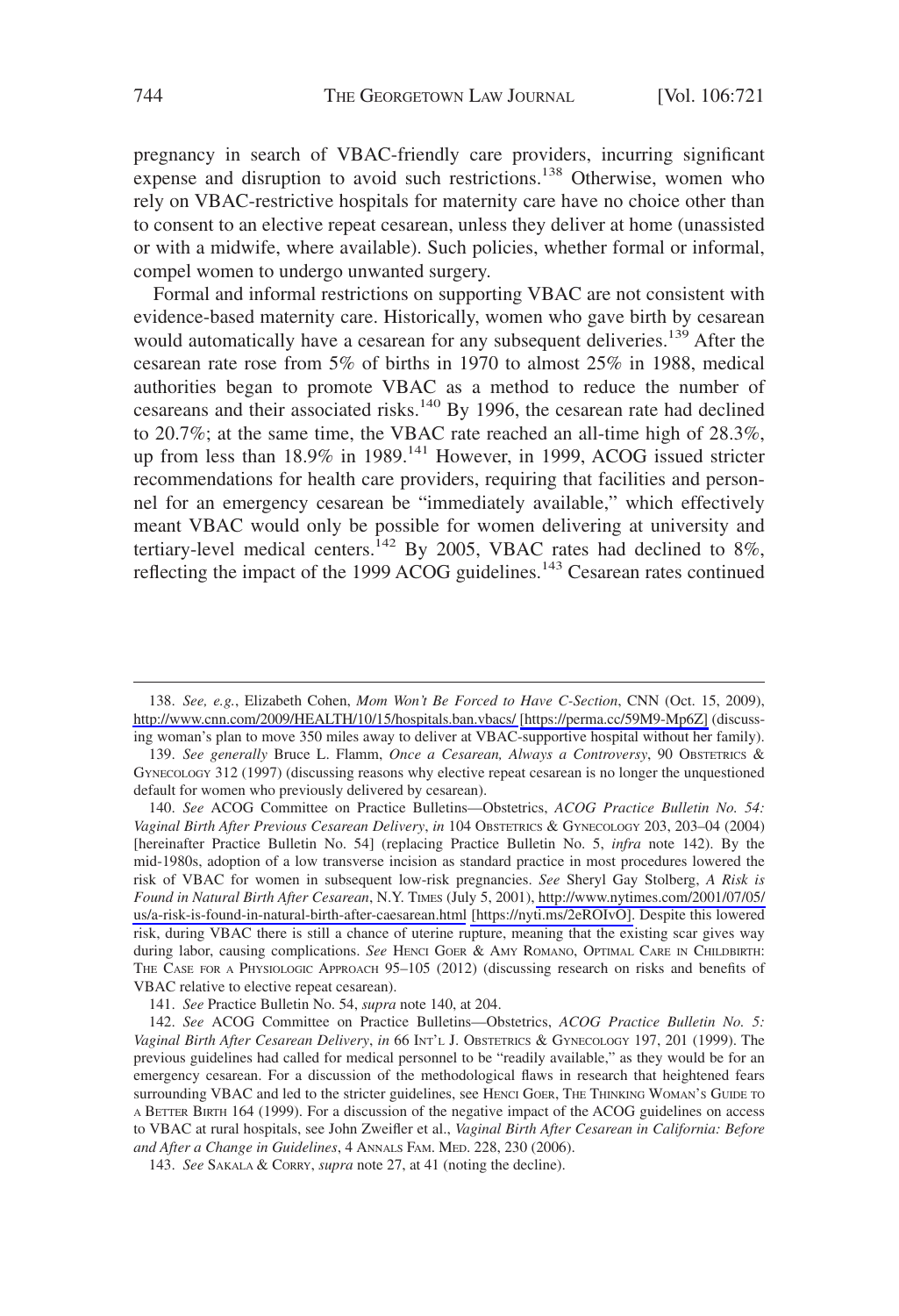to rise, reaching a record high of 32.9% of all births in 2009.144

In 2010, ACOG replaced the 2004 Practice Bulletin with revised guidelines, which stated that a VBAC-restrictive "policy cannot be used to force women to have cesarean delivery or to deny care to women in labor who decline to have a repeat cesarean delivery."145 However, the 2010 Practice Bulletin still retained the restrictive "immediately available" language, which continued to limit access to VBAC.146 ACOG recommended that when a conflict arises between a woman and the physician or hospital, and consensus cannot be reached, the provider should not use coercive means to promote elective cesarean but should instead transfer the woman to a facility that will support her attempt to deliver vaginally, which is referred to as a trial of labor.<sup>147</sup> But this failed to address the needs of women who are already laboring or who do not live near a tertiarylevel hospital where VBAC is available. A 2013 study found that 48% of pregnant women wanted the option of VBAC, but 39% of those women were either unable to locate a provider (15%) or hospital (24%) where they could avoid a compelled repeat cesarean.<sup>148</sup>

In October 2017, ACOG once again issued new VBAC guidelines,<sup>149</sup> noting that the continued upward trend in the cesarean rate "is the opposite of what we want to see happening" and citing "misunderstanding regarding the safety of ... VBAC and a reticence to consider this a viable option due to medical liability concerns."<sup>150</sup> The 2017 Practice Bulletin reiterates certain findings of the 2010 guidelines, but most notably states that VBAC should be attempted in "facilities capable of performing emergency deliveries,"<sup>151</sup> which includes mater-

<sup>144.</sup> See JOYCE A. MARTIN ET AL., NAT'L VITAL STATISTICS SYS., U.S. DEP'T. OF HEALTH AND HUMAN SERVS., BIRTHS: FINAL DATA FOR 2013, at 1 (2015) [hereinafter NVS Birth Reports 2013] [http://www.cdc.](http://www.cdc.gov/nchs/data/nvsr/nvsr64/nvsr64_01.pdf) [gov/nchs/data/nvsr/nvsr64/nvsr64\\_01.pdf](http://www.cdc.gov/nchs/data/nvsr/nvsr64/nvsr64_01.pdf) [\[https://perma.cc/AFM6-XE3B\].](https://perma.cc/AFM6-XE3B)

<sup>145.</sup> ACOG Committee on Practice Bulletins—Obstetrics, *Practice Bulletin No. 115: Vaginal Birth After Previous Cesarean Delivery*, *in* 116 OBSTETRICS & GYNECOLOGY 450, 457 (2010) [hereinafter Practice Bulletin No. 115] (replacing Practice Bulletin No. 54, *supra* note 140).

<sup>146.</sup> *Id* (internal quotations omitted).

<sup>147.</sup> *See id*.

 <sup>148.</sup> *See* EUGENE R. DECLERCQ ET AL., LISTENING TO MOTHERS III: REPORT OF THE THIRD NATIONAL U.S. SURVEY OF WOMEN'S CHILDBEARING EXPERIENCES 21 (2013) [hereinafter LTM III], [http://transform.](http://transform.childbirthconnection.org/wp-content/uploads/2013/06/LTM-III_Pregnancy-and-Birth.pdf)  [childbirthconnection.org/wp-content/uploads/2013/06/LTM-III\\_Pregnancy-and-Birth.pdf](http://transform.childbirthconnection.org/wp-content/uploads/2013/06/LTM-III_Pregnancy-and-Birth.pdf) [\[https://perma.](https://perma.cc/R5BZ-U9V9)  [cc/R5BZ-U9V9\]](https://perma.cc/R5BZ-U9V9). Some women have tried to force a VBAC by timing their arrival at the hospital to leave insufficient time to be prepared for surgery—sometimes even laboring in a car in the parking lot until delivery is imminent. *See* Paul Christopher Estaris Torio, *Nature Versus Suture: Why VBAC Should Still Be in Vogue*, 31 WOMEN'S RTS. L. REP. 487, 503 (2010) (citations omitted). As physicians have recognized this tactic, some have continued to "force surgery through deceptive practices such as anesthetizing under the pretense of administering oxygen or police and judicial strong-arming." *Id.* (footnote omitted).

<sup>149.</sup> *See* ACOG Committee on Practice Bulletins—Obstetrics, *Practice Bulletin No. 184: Vaginal Birth After Cesarean Delivery*, *in* 130 OBSTETRICS & GYNECOLOGY 217 (2017) [hereinafter Practice Bulletin No. 184] (replacing Practice Bulletin No. 115, *supra* note 145).

<sup>150.</sup> Press Release, ACOG, ACOG Releases New Guidance Aimed at Making VBAC Available to More Women (Oct. 24, 2017), [https://www.acog.org/About-ACOG/News-Room/News-Releases/2017/](https://www.acog.org/About-ACOG/News-Room/News-Releases/2017/ACOG-Releases-New-Guidance-Aimed-at-Making-VBAC-Available-to-More-Women)  [ACOG-Releases-New-Guidance-Aimed-at-Making-VBAC-Available-to-More-Women](https://www.acog.org/About-ACOG/News-Room/News-Releases/2017/ACOG-Releases-New-Guidance-Aimed-at-Making-VBAC-Available-to-More-Women) [\[https://perma.cc/](https://perma.cc/9H9N-7FX4)  [9H9N-7FX4\].](https://perma.cc/9H9N-7FX4)

<sup>151.</sup> Practice Bulletin No. 184, *supra* note 149, at 224.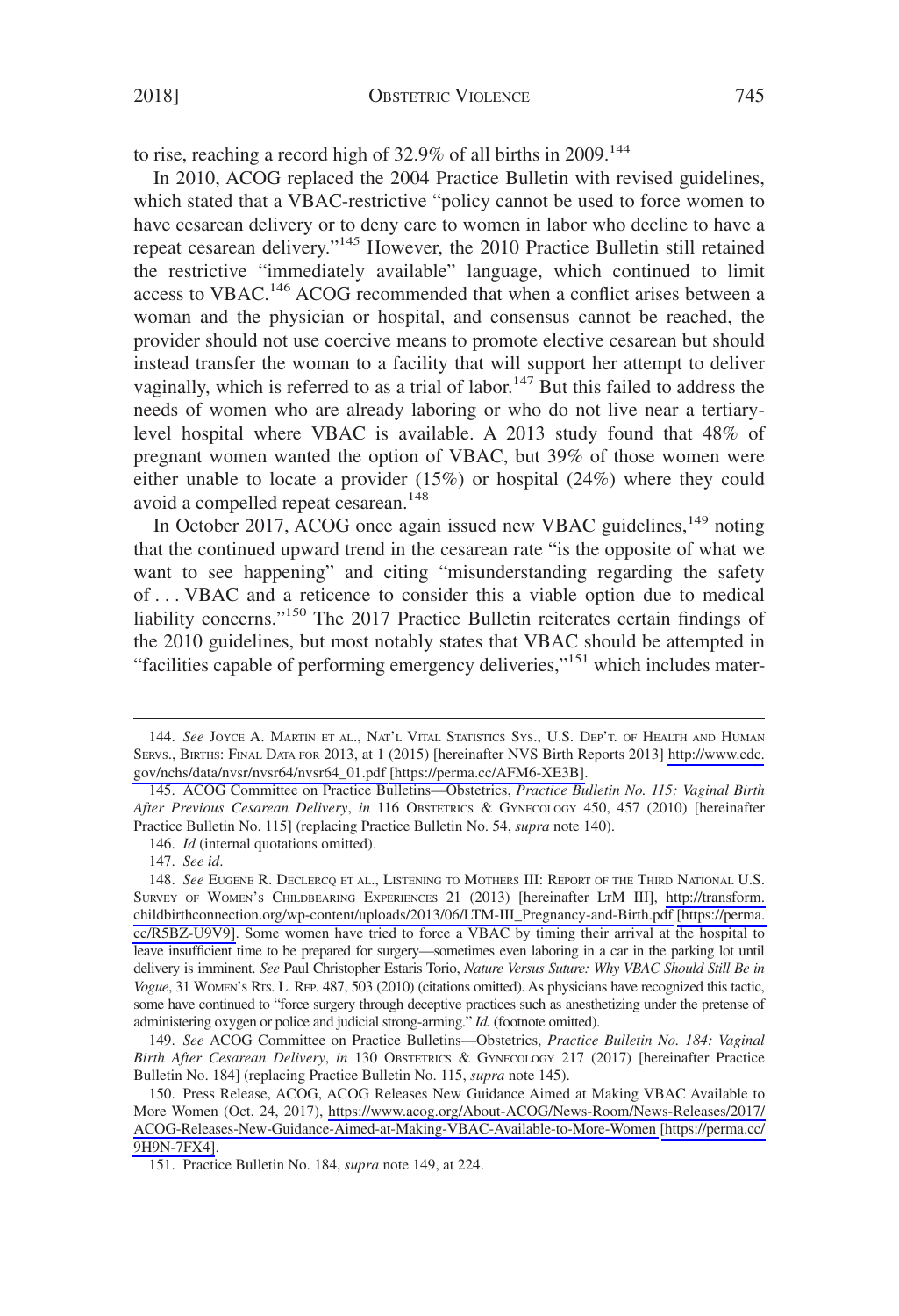nal care facilities that "typically manage uncomplicated births"152—a departure from the "immediately available" language in prior bulletins. Advocates have welcomed the new guidelines with cautious optimism, noting the importance of provider education to ensure adoption of the new guidelines and increased access to VBAC.<sup>153</sup>

ACOG's approach over the years would seem to suggest that VBAC is clearly the more dangerous choice. However, research favors vaginal delivery for low-risk women over elective repeat cesarean because VBAC entails a lower risk of complications for both women and babies.<sup>154</sup> The risk of rupture during a VBAC attempt is less than  $1\%$  even with multiple cesarean scars,<sup>155</sup> and this number decreases when a woman is able to labor without the use of drugs to induce or augment contractions.<sup>156</sup> The risk of infant death resulting from uterine rupture is even lower—approximately 1 in  $2,000$ <sup>157</sup>. The likelihood that a woman would require an emergency hysterectomy or die does not differ significantly between VBAC and repeat cesarean.<sup>158</sup> However, when a VBAC ban imposes an unwanted cesarean on a woman, she suffers an increased risk of various complications associated with cesareans, including maternal death, blood clots and stroke, surgical injury, longer hospitalization, rehospitalization, infection, poor birth experience, less early contact with babies, intense and prolonged postpartum pain, poor overall mental health and self-esteem, and

<sup>152.</sup> Press Release, *supra* note 150; *see also* Practice Bulletin No. 184, *supra* note 149, at 226 (discussing development of uniform designations of levels of maternal care and recommending that women attempting VBAC receive care at a Level 1 center or higher). By defining Level 1 facilities as those that "must have the ability to begin emergency cesarean delivery within a time interval that best considers maternal and fetal risks and benefits with the provision of emergency care," ACOG clarifies that it no longer applies the "immediately available" standard. *Id.* at 225.

 <sup>153.</sup> *See, e.g.*, Jen Kamel, "Eleven Things I Love About ACOG's 2017 VBAC Guidelines," VBAC FACTS (Oct. 25, 2017), <https://vbacfacts.com/2017/10/25/acog-2017-vbac-guidelines/>[\[https://perma.cc/](https://perma.cc/X2X5-4JWB)  [X2X5-4JWB\]](https://perma.cc/X2X5-4JWB) (praising ACOG's strong opposition to coercion caused by VBAC restrictions but noting that prior ACOG guideline revisions have "ma[de] very little difference in terms of hospital policies and individual provider preferences" in the absence of "[i]nformed parents teaming up with advocates and professionals in their area to create change").

<sup>154.</sup> *See* Kukura, *supra* note 4, at 269–70 (citations omitted) (discussing research comparing risks of VBAC with risks of repeat cesareans); *see also* Zweifler et al., *supra* note 142, at 228 (reporting results of 2006 study that found no improvement in neonatal and maternal mortality rates after the imposition of ACOG's restrictive guidelines, despite a vast decrease in the VBAC rate).

<sup>155.</sup> *See* Mark B. Landon et al., *Risk of Uterine Rupture with a Trial of Labor in Women with Multiple and Single Prior Cesarean Delivery*, 108 OBSTETRICS & GYNECOLOGY 12, 12 (2006); Mona Lydon-Rochelle et al., *Risk of Uterine Rupture During Labor Among Women with a Prior Cesarean Delivery*, 345 NEW ENG. J. MED. 3, 3 (2001). Women who have an elective repeat cesarean also have a slight risk of uterine rupture during the surgery—approximately 0.2%. BLOCK, *supra* note 5, at 90 (citation omitted).

<sup>156.</sup> *Cf.* Ron Gonen et al., *Results of a Well-Defined Protocol for a Trial of Labor After Prior Cesarean Delivery*, 107 OBSTETRICS & GYNECOLOGY 240, 243 (2006) (suggesting risk of rupture increases when drugs are used to induce labor).

<sup>157.</sup> *See* Lydon-Rochelle et al., *supra* note 155, at 7.

*See* Jeanne-Marie Guise et al., *Systematic Review of the Incidence and Consequences of*  158. *Uterine Rupture in Women with Previous Cesarean Section*, 329 BMJ, 2004, at 1, 4–6, [http://www.bmj.](http://www.bmj.com/content/bmj/329/7456/19.full.pdf) [com/content/bmj/329/7456/19.full.pdf](http://www.bmj.com/content/bmj/329/7456/19.full.pdf) [\[https://perma.cc/9ZQE-EWQZ\].](https://perma.cc/9ZQE-EWQZ)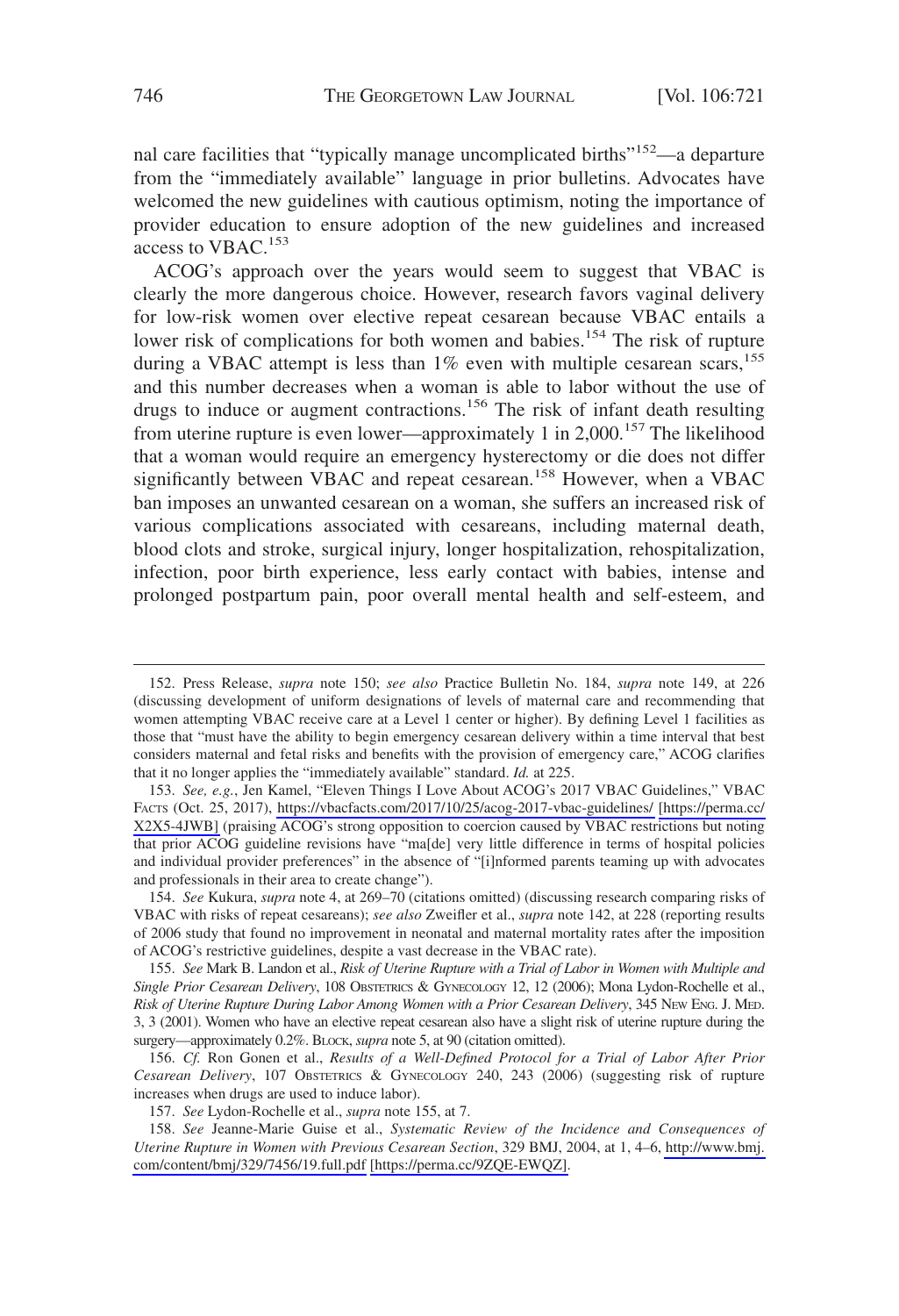<span id="page-26-0"></span>poor overall functioning.<sup>159</sup> Being forced to submit to unwanted surgery may also inflict intense emotional and psychological injuries.<sup>160</sup>

*c. Coercion by Child Welfare Intervention.* Another way that health care providers obtain a woman's consent to treatment is to threaten legal intervention by child welfare authorities. An investigation into whether a parent has abused or neglected a child subjects the entire family to state surveillance and may trigger scrutiny of other aspects of their private lives, including housing, family relationships, and nutrition.<sup>161</sup> Such scrutiny may lead to the removal of children from their families and termination of parental rights.<sup>162</sup> Involving child welfare authorities can have devastating consequences for parents and children, especially when the child in question is a newborn and state intervention disrupts early bonding and breastfeeding.<sup>163</sup> Where health care providers threaten to report a patient to the child welfare authorities in order to secure consent to treatment, they wield their obligation to report suspected child maltreatment as a weapon, misusing the mandatory reporting mechanism in punitive ways.<sup>164</sup>

In 2006, when V.M. went to Saint Barnabas Hospital in New Jersey, she consented to administration of IV fluids, antibiotics, oxygen, fetal heart rate monitoring, an episiotomy, and an epidural, but she declined to consent to other invasive treatment, including a cesarean or fetal scalp stimulation.<sup>165</sup> The hospital staff urged her to sign the consent form "in the event of an emer-

162. *See id.* at 916.

<sup>159.</sup> See CAROL SAKALA, CHILDBIRTH CONNECTION, VAGINAL OR CESAREAN BIRTH?: A SYSTEMATIC REVIEW TO DETERMINE WHAT IS AT STAKE FOR MOTHERS AND BABIES 3–4 (2006), <http://www.pqcnc.org/> [\[https://perma.cc/B9F2-PRG7\]](https://perma.cc/B9F2-PRG7); *see also* Kukura, *supra* note 4, at 268–70 (discussing negative impact of cesarean on future fertility and subsequent deliveries).

<sup>160.</sup> *See infra* Section I.B.

<sup>161.</sup> *See* Josh Gupta-Kagan, *Toward a Public Health Legal Structure for Child Welfare*, 92 NEB. L. REV. 897, 937 (2014).

 <sup>163.</sup> *See Oversight Hearing—Examining the Unique Issues Facing Women in City Jails & Intro 0899-2015* (Dec. 15, 2015) (statement of Kelsey De Avila, Social Worker, Jail Services), [http://bds.org/](http://bds.org/category/testimony/)  [category/testimony/](http://bds.org/category/testimony/) [\[https://perma.cc/L7LY-X2JK\]](https://perma.cc/L7LY-X2JK) (describing, in the context of incarceration, how separation of a breastfeeding infant from her mother "can be damaging to the child's development and dangerous to a mother's mental health"); Larissa MacFarquhar, *When Should a Child Be Taken From His Parents?*, NEW YORKER (Aug. 7 & 14, 2017), [https://www.newyorker.com/magazine/2017/08/07/](https://www.newyorker.com/magazine/2017/08/07/when-should-a-child-be-taken-from-his-parents)  [when-should-a-child-be-taken-from-his-parents](https://www.newyorker.com/magazine/2017/08/07/when-should-a-child-be-taken-from-his-parents) [\[https://perma.cc/SXZ5-F7GU\]](https://perma.cc/SXZ5-F7GU) (discussing the emotional and psychological impact of removing children from their parents, even temporarily).

<sup>164.</sup> See CHILD WELFARE INFO. GATEWAY, U.S. DEP'T OF HEALTH AND HUMAN SERVS., MANDATORY REPORTERS OF CHILD ABUSE AND NEGLECT 2 (2015), [https://www.childwelfare.gov/pubPDFs/manda.pdf/](https://www.childwelfare.gov/pubPDFs/manda.pdf) [\[https://perma.cc/J9JA-NJ8T\]](https://perma.cc/J9JA-NJ8T) (discussing physician and nurse obligation to report suspected child abuse). For more discussion of maternity care coercion in the form of child welfare threats and the legal and ethical obligations of health care providers, see Elizabeth Kukura, *Birth Conflicts: Leveraging State Power to Coerce Health Care Decision-Making*, 47 U. BALT. L. REV. 247 (2018).

<sup>165.</sup> *See* New Jersey Div. of Youth & Family Servs. v. V.M., 974 A.2d 448, 449 (N.J. Super. Ct. App. Div. 2009) (per curiam) (adopting the facts as described in the concurring opinion of Judge Carchman, *see id.* at 450–55), *cert. to N.J. denied*, 983 A.2d 1113 (table) (N.J. 2009), *cert. to U.S. denied*, 561 U.S. 1028 (2010).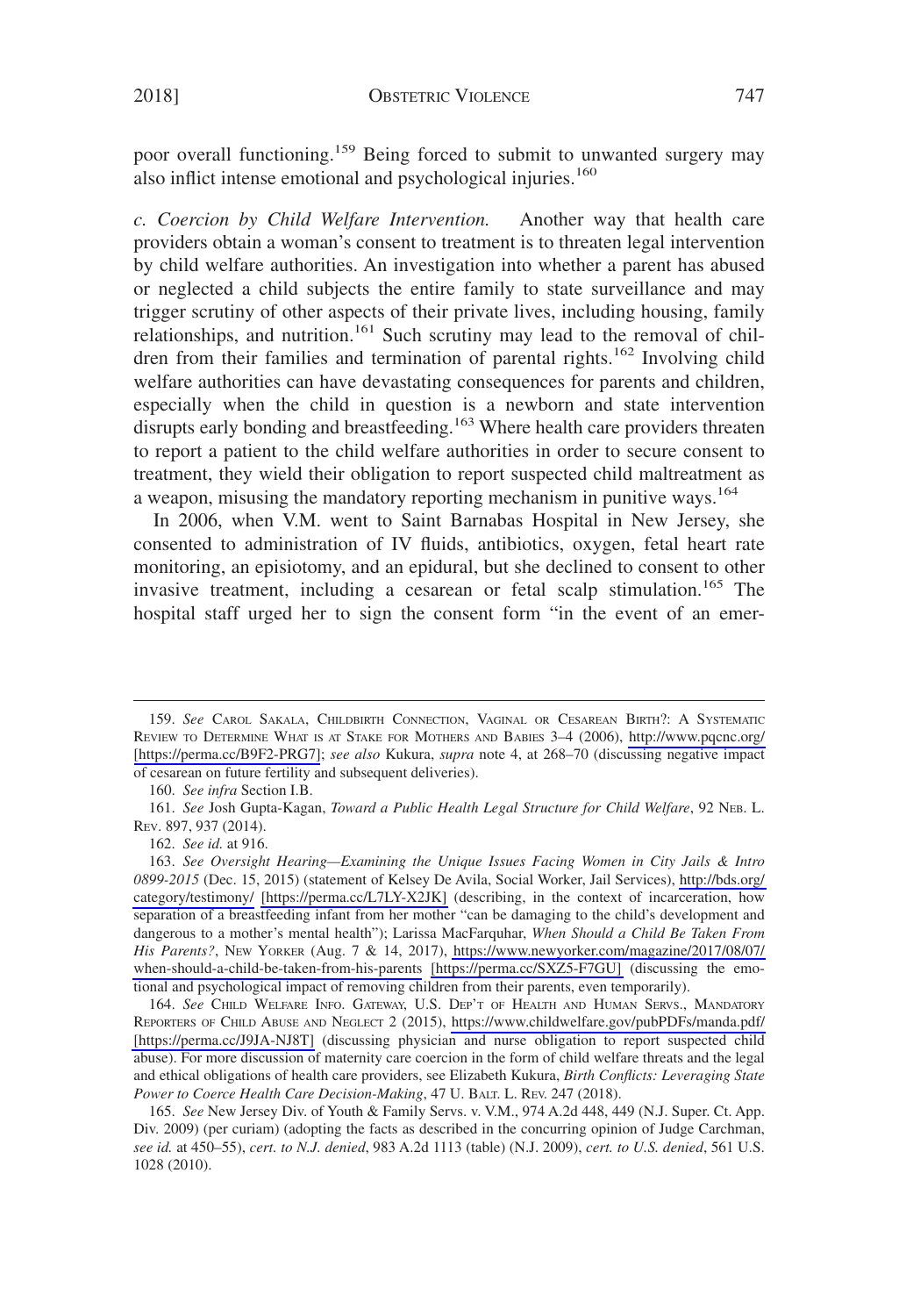gency,"<sup>166</sup> but there was no medical indication that a cesarean was necessary.<sup>167</sup> She reported being subjected to a high degree of pressure and having her mental state questioned to determine whether she was competent to refuse treatment, which the hospital psychiatrist concluded she was.<sup>168</sup> She eventually had a healthy baby by vaginal delivery without complication.<sup>169</sup> Nevertheless, the hospital reported her to the Division of Youth and Family Services (DYFS) on the theory that her refusal to consent to a cesarean constituted child neglect or abuse.<sup>170</sup> DYFS put the newborn into foster care and ultimately secured termination of the woman's parental rights. $171$ 

An appellate court affirmed the termination of parental rights, though the panel disagreed about whether refusal to consent to a cesarean can be considered in determining neglect.<sup>172</sup> The *per curiam* decision acknowledges that the Family Court judge relied in part on the cesarean refusal in his findings but states that it need not consider the refusal because there were sufficient grounds for a finding of neglect based on other facts revealed in the investigation.<sup>173</sup> Commentators have noted that but for the cesarean refusal and subsequent conflict over V.M.'s lack of consent, there would have been no investigation in the first place, rendering the court's disavowal of the woman's refusal as a factor supporting termination of parental rights disingenuous.<sup>174</sup>

When Jennifer Goodall's hospital notified her by letter that it intended to seek a court-ordered cesarean, it also threatened to report her to the Department of

- 168. *See* Expert Amicus Brief, *supra* note 166, at 4–5.
- 169. *See V.M.*, 974 A.2d at 449 (Carchman, P.J.A.D, concurring).
- 170. *See id*. at 452 (Carchman, P.J.A.D, concurring).
- 171. *See id*. at 450 (Carchman, P.J.A.D, concurring).

<sup>166.</sup> *See* Brief of Amici Curiae Experts in Maternal and Neonatal Health, Birth and Child Welfare at 4, New Jersey Div. of Youth & Fam. Servs. v. V.M., 974 A.2d 448 (N.J. Super. Ct. App. Div. 2009) [hereinafter Expert Amicus Brief] (Docket No. A–04627–06T4) (internal quotations omitted).

<sup>167.</sup> *See V.M.*, 974 A.2d at 449–50 (Carchman, P.J.A.D., concurring) ("Despite the medical opinion that the fetus demonstrated signs of distress and that the procedure was necessary to avoid imminent danger to the fetus, the child was born by vaginal delivery without incident."). Given that her refusal pertained to a blanket consent sought at the outset of treatment, she certainly could have changed her mind and proceeded with a cesarean if medical complications arose. As one commentator notes, "[i]f the repercussions for failure to consent to cesarean section are so severe that children can be taken from their mothers, what is the purpose of a consent form?" Heather Joy Baker, *"We Don't Want to Scare the Ladies:" An Investigation of Maternal Rights and Informed Consent Throughout the Birth Process*, 31 WOMEN'S RTS L. REP. 538, 540–41 (2010).

<sup>172.</sup> *Compare* V.M., 974 A.2d 448 (per curiam) (declining to review whether cesarean refusal should be considered in assessing neglect), *with* V.M., 974 A.2d at 450 (Carchman, P.J.A.D., concurring) (determining that consideration of cesarean refusal is improper as "beyond the legislative scope of the child-protective statutes").

<sup>173.</sup> V.M., 974 A.2d at 449. The court cites hospital records that describe V.M. as "combative, uncooperative, erratic, noncompliant, irrational, and inappropriate," which may have been compelling in light of evidence about V.M.'s previous mental health diagnosis, *see id*. at 450–51 (internal quotations omitted), but could also easily describe many women in the midst of giving birth. *See* Louise Marie Roth, *Is a Woman in Labor a "Person"? New Assaults on Pregnant Women's Civil Rights in a NJ Case*, HUFFINGTON POST (May 25, 2011), [http://www.huffingtonpost.com/louise-marie-roth/is-a-woman](http://www.huffingtonpost.com/louise-marie-roth/is-a-woman-in-labor-a-per_b_242307.html)[in-labor-a-per\\_b\\_242307.html](http://www.huffingtonpost.com/louise-marie-roth/is-a-woman-in-labor-a-per_b_242307.html) [\[https://perma.cc/5A92-437Z\].](https://perma.cc/5A92-437Z)

<sup>174.</sup> *See* Roth, *supra* note 173.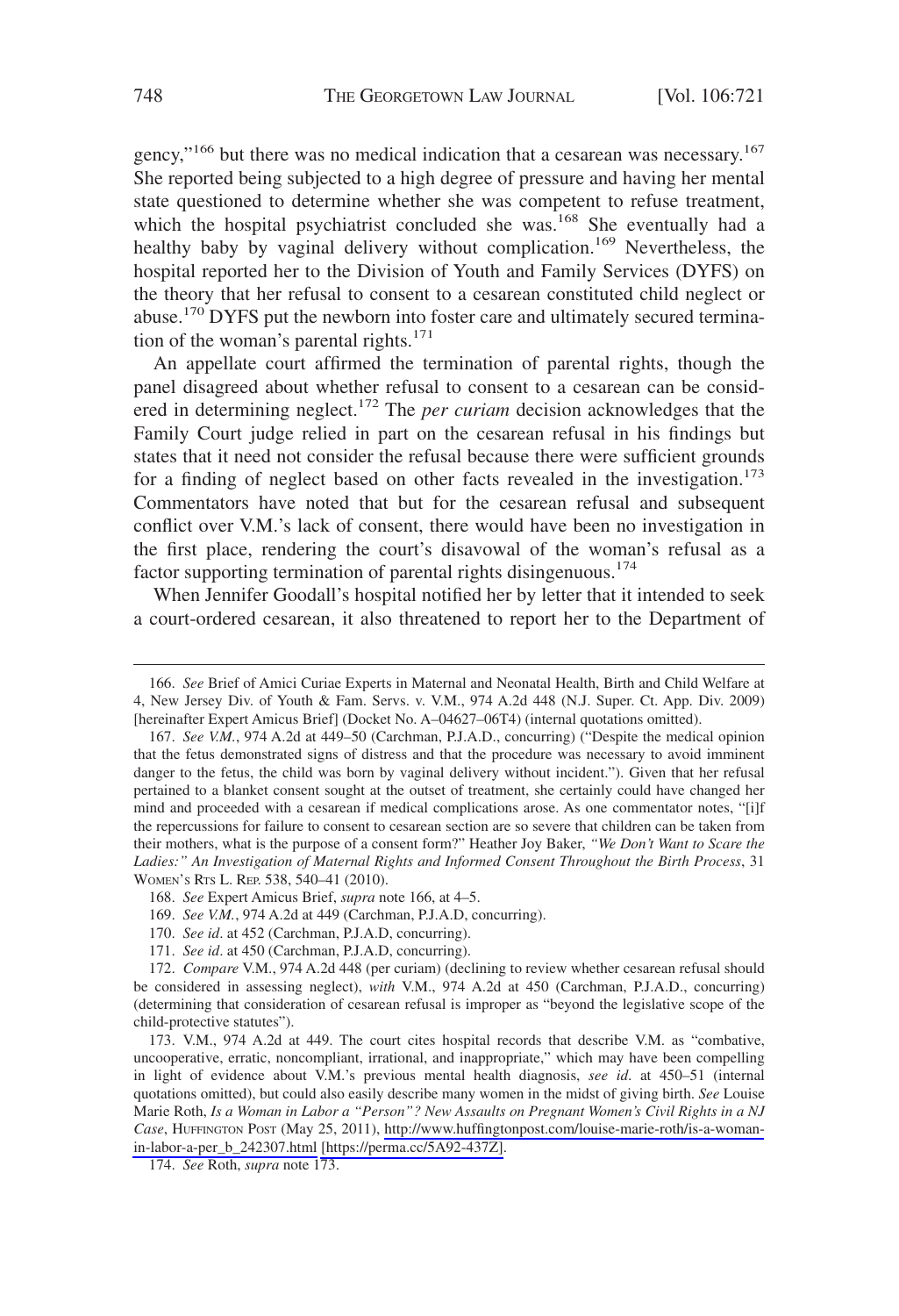Children and Family Services (DCFS) for pursuing a VBAC.175 In Goodall's petition for a TRO, she argued that her right to privacy "encompass[ed] her right to family relationships and parental decision making undisturbed by the state," citing authority about parental interests in the "care, custody, and control of their children" as being "perhaps the oldest of the fundamental liberty interests recognized by  $[the]$  Court."<sup>176</sup> She also argued that state intrusion into family privacy for the sake of child welfare is restricted to circumstances recognized by state statute, and the relevant Florida statute did not recognize the medical decision making of competent adults acting on their own behalf as a permissible intrusion.177 Goodall also pointed out that mandatory reporting by health professionals does not extend to conflicts over maternity care decision making.<sup>178</sup> In addition to the constitutional violations she argued, she also claimed intentional and negligent infliction of emotional distress caused by the hospital's threats.<sup>179</sup> In declining to issue the TRO, the court responded with silence to Goodall's arguments that the child welfare threat was a wrongful act to "coerce Ms. Goodall into acquiescence...."<sup>180</sup>

Michelle Mitchell, the Virginia woman discussed in section I.A.2.a, *supra*, had also been threatened with both judicial intervention and child welfare reporting, prompting her to acquiesce to the cesarean she did not want. However, despite the fact that Mitchell rescinded her cesarean refusal, the hospital still contacted the child welfare authorities, "accusing [her] of being unfit to care for her child because of the conflict that arose from her decision to deliver vaginally."181 The hospital separated Mitchell from her newborn immediately after the birth and refused to release the infant to her.<sup>182</sup> She was subjected to three months of "invasive interviews and home observations" before the agency decided the investigation was baseless and closed it. $^{183}$ 

The experiences of women like V.M., Goodall, and Mitchell add an additional factor to the balancing of risks involved in deciding whether to choose a cesarean delivery: possible intervention by child welfare authorities. Refusing

<sup>175.</sup> *See* Bayfront Letter, *supra* note 117.

<sup>176.</sup> Plaintiff's Memorandum of Law in Support of the Motion for Temporary Restraining Order and Complaint for Preliminary Injunction, Declaratory Judgment and Damages at 14, Goodall v. Comprehensive Women's Health Ctr., 2014 WL 3587290 (M.D. Fla. Jul. 18, 2014) [hereinafter Goodall Brief] (citing Troxel v. Granville, 530 U.S. 57, 65 (2000)) (internal quotations omitted).

<sup>177.</sup> *See id*. (citing Fla. Stat. §§ 39.001–39.908 (2014)).

<sup>178.</sup> *See* Goodall Brief, *supra* note 176, at 14 (noting absence of "indication that the Legislature has granted the DCFS jurisdiction over fetuses in addition to children") (citation omitted); *see also* Fla. Stat. §§ 39.001, 39.201 (laying out purpose of and requirements for mandatory reporting of child abuse, neglect, or abandonment without any mention of reporting pregnant women who disagree with their physicians' recommendations).

<sup>179.</sup> *See* Goodall Declaration, *supra* note 117, at ¶ 11.

<sup>180.</sup> Goodall Brief, *supra* note 176, at 15; *see generally* Goodall v. Comprehensive Women's Health Ctr., 2014 WL 3587290 (M.D. Fla. Jul. 18, 2014) (failing to address these arguments).

<sup>181.</sup> Diaz-Tello, *Invisible Wounds*, *supra* note 9, at 59.

<sup>182.</sup> *See id*.

<sup>183.</sup> *Id*.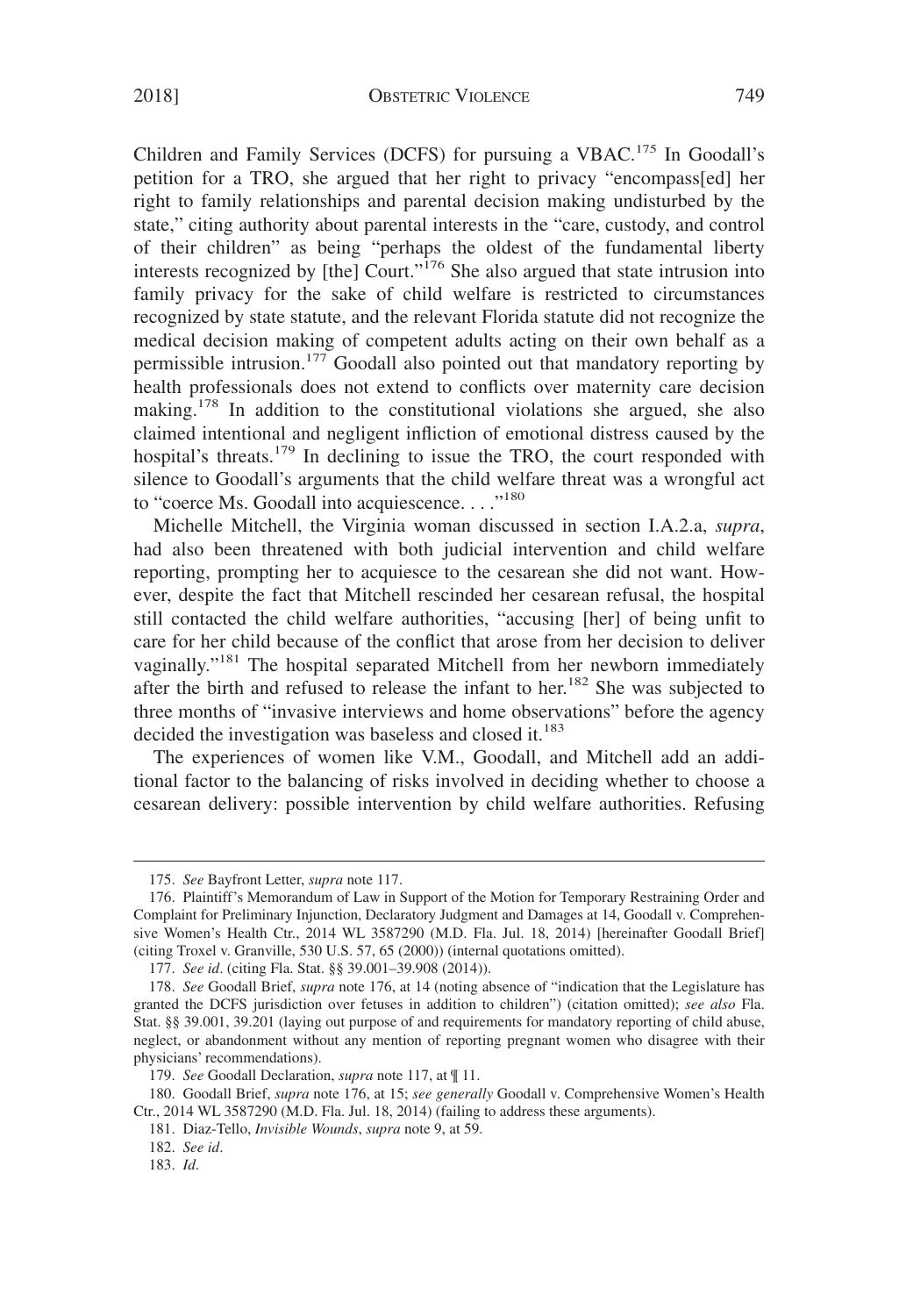<span id="page-29-0"></span>to consent to unwanted medical treatment may invite mental health examinations, scrutiny of home and family life, and the removal of one's children. The potential chilling effect of a decision like *V.M.*184 on women's decision making in childbirth is troubling, as some women are likely to submit to unwanted treatment out of fear of similar consequences.<sup>185</sup> A Texas woman who declined a labor induction reported that "[the doctor] said if I didn't go through with the induction today that he would do everything in his power to make sure CPS would take my children."186 Young women and poor women, who may already live with a high degree of state surveillance in order to receive public benefits, are more likely to be threatened with child welfare intervention, and to face difficult decisions about whether to accept unwanted treatment—and increased risk of complications—to avoid the risk of losing their children.<sup>187</sup>

*d. Coercion by Withholding Treatment, Manipulating Information, or Applying Emotional Pressure.* A final category of coercive conduct used to secure a woman's consent involves controlling the situation by withholding treatment, manipulating information, or applying emotional pressure. Some women report consenting to treatment under duress, such as being threatened with lack of treatment,<sup>188</sup> abandonment by the doctor,<sup>189</sup> or the choice between two unwanted treatments.<sup>190</sup>

For example, one woman was five centimeters dilated and experiencing regular contractions when her doctor threatened to drop her as a patient if she did not consent to labor augmentation with Pitocin.<sup>191</sup> That her labor was

188. *See* Pascucci, *supra* note 58 ("The doctor won't come in until you let me give you another vaginal exam.").

<sup>184. 974</sup> A.2d 448 (N.J. Super. Ct. App. Div. 2009).

<sup>185.</sup> Benjamin Grant Chojnacki, *Pushing Back: Protecting Maternal Autonomy from the Living Room to the Delivery Room*, 23 J. L. & HEALTH 45, 66 n.176 (2010); *see also* INVESTIGATING BIRTH, *supra* note 85 (describing story of mother who agreed to unwanted administration of medication for infant, despite lack of proper informed consent, out of fear that hospital staff would report her to Child Protective Services).

<sup>186.</sup> Dray Amicus Brief, *supra* note 11, at 27.

<sup>187.</sup> *See, e.g.*, *id.* ("The nurse said in a very strict tone that I needed to cooperate, otherwise I could have my baby taken away. She pointed out that I was a young mother."); *see generally* KHIARA M. BRIDGES, THE POVERTY OF PRIVACY RIGHTS (2017) (examining poor mothers' interactions with the state and arguing that poor mothers in America have been denied the right to privacy); DOROTHY ROBERTS, SHATTERED BONDS: THE COLOR OF CHILD WELFARE (2002) (arguing that child welfare policy reflects a political choice to punish poor black parents with removal of their children instead of addressing the root causes of poverty).

<sup>189.</sup> *See* Dray Amicus Brief, *supra* note 11, at A-59 ("[I]f I wouldn't consent to a C-section . . . he would leave me and let me labor with another doctor (who by the way I had been seen by before and HATED).").

<sup>190.</sup> *See id.* at 7 (recounting how, despite no fetal distress, the doctor "said that he was 'either going to take me in the next room and cut me open or he was going to use the vacuum extractor. Which is it?'").

*See Because We Can: A Year of Inspiration*, IMPROVING BIRTH (Jan. 2, 2014) [\[https://perma.cc/ZH](https://perma.cc/ZHT4-QJ94)  191. [T4-QJ94\]](https://perma.cc/ZHT4-QJ94) [hereinafter *Because We Can*] ("[D]octor refused to discuss the risks [of Pitocin], citing her credentials and: 'When I take my car to the mechanic, I don't question him.'" (emphasis removed)).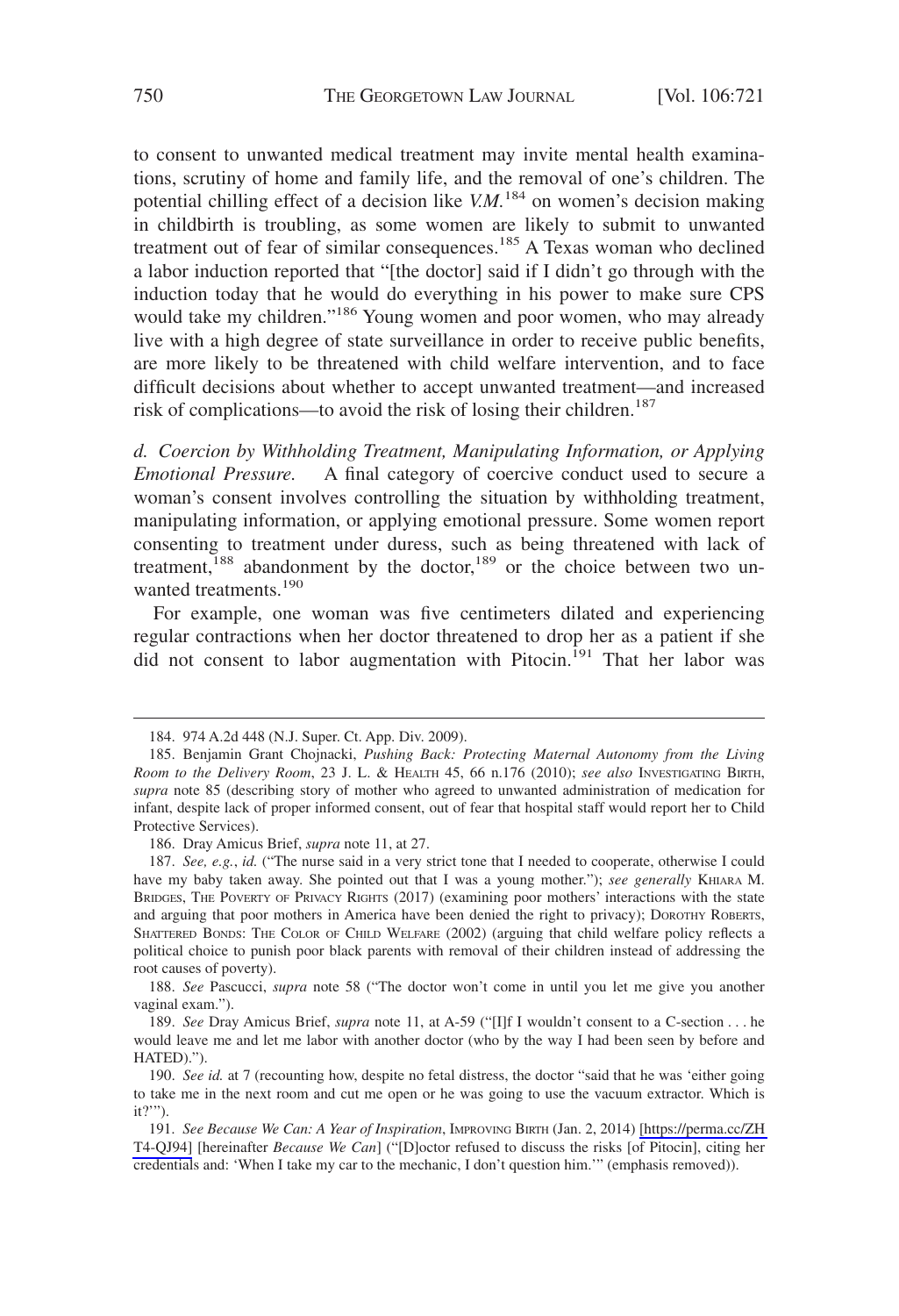progressing without complication suggests augmentation was medically unnecessary, yet the fact that she was actively laboring left her without a viable alternative for receiving care should the doctor refuse to treat her. Similarly, an Ohio woman reported that her doctor threatened to force her to have a cesarean if she refused vacuum extraction during a vaginal delivery that was proceeding without complications.<sup>192</sup> Some women are told they are not allowed to object to a particular form of treatment due to hospital policy or "doctor's orders."<sup>193</sup> In such situations, women—especially if already in labor—have little power to challenge the basis for these unidentified policies or orders and often perceive no other option but to "consent."

Because health care providers have specialized training in maternity care and are almost always more knowledgeable than their patients about obstetrics, it is possible for providers to control what information patients have and how they receive new information about treatment options and their relative risks. In some situations, the presentation of information can be manipulated to serve goals other than the health of the woman and her baby.<sup>194</sup> For example, an Illinois woman whose baby was breech at the end of pregnancy recounted how her doctor steered her away from a vaginal breech delivery due to the risks involved but never advised her of any risks associated with cesarean surgery.<sup>195</sup> She later learned that the obstetrician "was trying to clear litigation records due to past complications with a breech birth."196

Certain medical justifications that are commonly relied on to recommend a cesarean are subjective diagnoses—such as "nonreassuring fetal status" and "failure to progress"—that can be used selectively to pressure women to consent.<sup>197</sup> Research suggests that primary cesareans performed for subjective indications have contributed more to the overall cesarean rate increase than surgeries performed for objective indications.<sup>198</sup> The ambiguity involved in these subjective diagnoses allows physicians to use them to manipulate women

<sup>192.</sup> *See* Dray Amicus Brief, *supra* note 11, at 7.

<sup>193.</sup> *See id.* at 7.

<sup>194.</sup> *See id*. at 28–31 (discussing susceptibility of informed consent process to manipulation in order to serve provider's treatment goals); *see also infra* Section I.D.1 (exploring the role of economic incentives in shaping clinical practice).

<sup>195.</sup> *See* Dray Amicus Brief, *supra* note 11, at 29.

<sup>196.</sup> *Id*.

Emma L. Barber et al., *Indications Contributing to the Increasing Cesarean Delivery Rate*, 118 197. OBSTETRICS & GYNECOLOGY 29, 34 (2011) (discussing increase of these subjective factors as indicators for cesarean delivery). That guidelines regarding the stages of labor continue to evolve highlights the subjective aspect of "failure to progress" as a diagnosis; an amount of time elapsed in labor that would have previously caused a doctor to call for a cesarean is now considered "normal." *See* ACOG & Soc'y Maternal-Fetal Med., *Nation's Ob-Gyns Take Aim at Preventing Cesareans* (Feb. 19, 2014), [https://www.](https://www.acog.org/About-ACOG/News-Room/News-Releases/2014/Nations-Ob-Gyns-Take-Aim-at-Preventing-Cesareans) [acog.org/About-ACOG/News-Room/News-Releases/2014/Nations-Ob-Gyns-Take-Aim-at-Preventing-C](https://www.acog.org/About-ACOG/News-Room/News-Releases/2014/Nations-Ob-Gyns-Take-Aim-at-Preventing-Cesareans) [esareans](https://www.acog.org/About-ACOG/News-Room/News-Releases/2014/Nations-Ob-Gyns-Take-Aim-at-Preventing-Cesareans) [\[https://perma.cc/R63R-78PT\]](https://perma.cc/R63R-78PT) [hereinafter *Nation's Ob-Gyn's*] (announcing new guidelines that allow prolonged early labor, consider cervical dilation of six (instead of four) centimeters the beginning of active labor, and extend the length of the pushing phase, all of which better reflect evidence from scientific research about labor progress).

<sup>198.</sup> *See* Barber, *supra* note 197, at 34.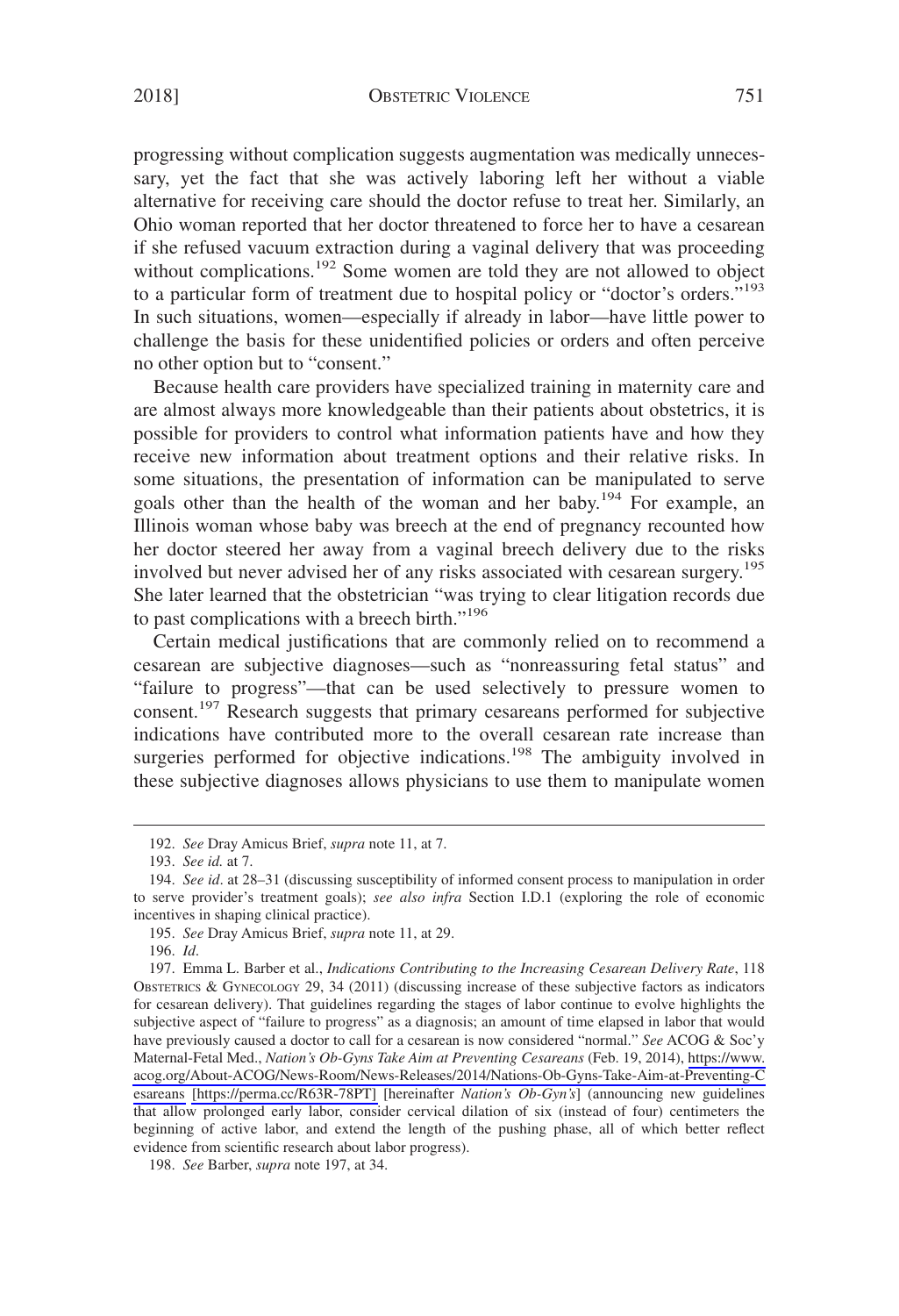into consenting to medically unnecessary intervention.199 Provider control of access to information about fetal status can limit women's ability to make informed treatment decisions in other ways. For example, it is not uncommon for a woman to agree to a cesarean after the electronic fetal monitor (EFM) indicates a drop in fetal heart rate; however, if the heart rate stabilizes before surgery is performed, women may not be given an opportunity to revisit the decision and forego the cesarean.<sup>200</sup>

Physicians and hospitals may also apply pressure in the form of economic threats. A Marquette, Michigan woman, whose local care providers refused to attend her VBAC, found a provider 440 miles away in Ann Arbor and made plans to relocate there for the final weeks of her pregnancy.<sup>201</sup> She also contacted Marquette General Hospital (MGH) to make arrangements in the event she went into labor early or needed care before she moved to Ann Arbor.<sup>202</sup> MGH indicated that if she came to the hospital in labor, she would be transferred by airplane to the hospital in Ann Arbor, regardless of how far she had progressed, and demanded a credit card number to bill the patient in advance for plane fuel.<sup>203</sup> While the impact on this patient and her family was simply to convince them to move to Ann Arbor sooner than planned, $204$  the prospect of economic coercion has the potential to interfere improperly with patient decision making.

Finally, some women experience coercion during childbirth in the form of intense emotional pressure from their health care providers. Doctors and nurses present stories of disfigurement, brain damage, and fetal death to scare women into consenting to unwanted medical intervention.<sup>205</sup> Journalist Jennifer Block, who has written about American maternity care, refers to the "exploding uterus card"—raised to coerce women into choosing a cesarean instead of vaginal delivery—which "is usually followed by the 'dead baby card.'"206 Providers who deliver warnings about possible uterine rupture and infant mortality in this way choose language intended to shock and frighten, rather than to inform and assist in effective decision making. Frank discussion of risks involved in different treatment choices is an important part of informed consent, but such emotionally-charged statements serve coercive, rather than informative, purposes and are therefore improper tools for influencing medical decision making.

<sup>199.</sup> *See, e.g.*, GOER & ROMANO, *supra* note 140, at 225 (describing obstetrician's characterization of one way that doctors manipulate ambiguity regarding fetal heart rate monitoring: "The minute you see a deceleration on the heart monitor, you say maybe it's fetal distress, better to do a cesarean. . . . A lot of that is driven by fear of liability.").

<sup>200.</sup> *See* Dray Amicus Brief, *supra* note 11, at 25.

<sup>201.</sup> *See* Diaz-Tello, *Invisible Hand*, *supra* note 9, at 218.

<sup>202.</sup> *See id*. at 218–19.

<sup>203.</sup> *See id*. at 219.

<sup>204.</sup> *See id*.

<sup>205.</sup> *See, e.g.*, Dray Amicus Brief, *supra* note 11, at A-34, A-50 (recounting scare tactics involving talk of death).

<sup>206.</sup> BLOCK, *supra* note 5, at 91–92.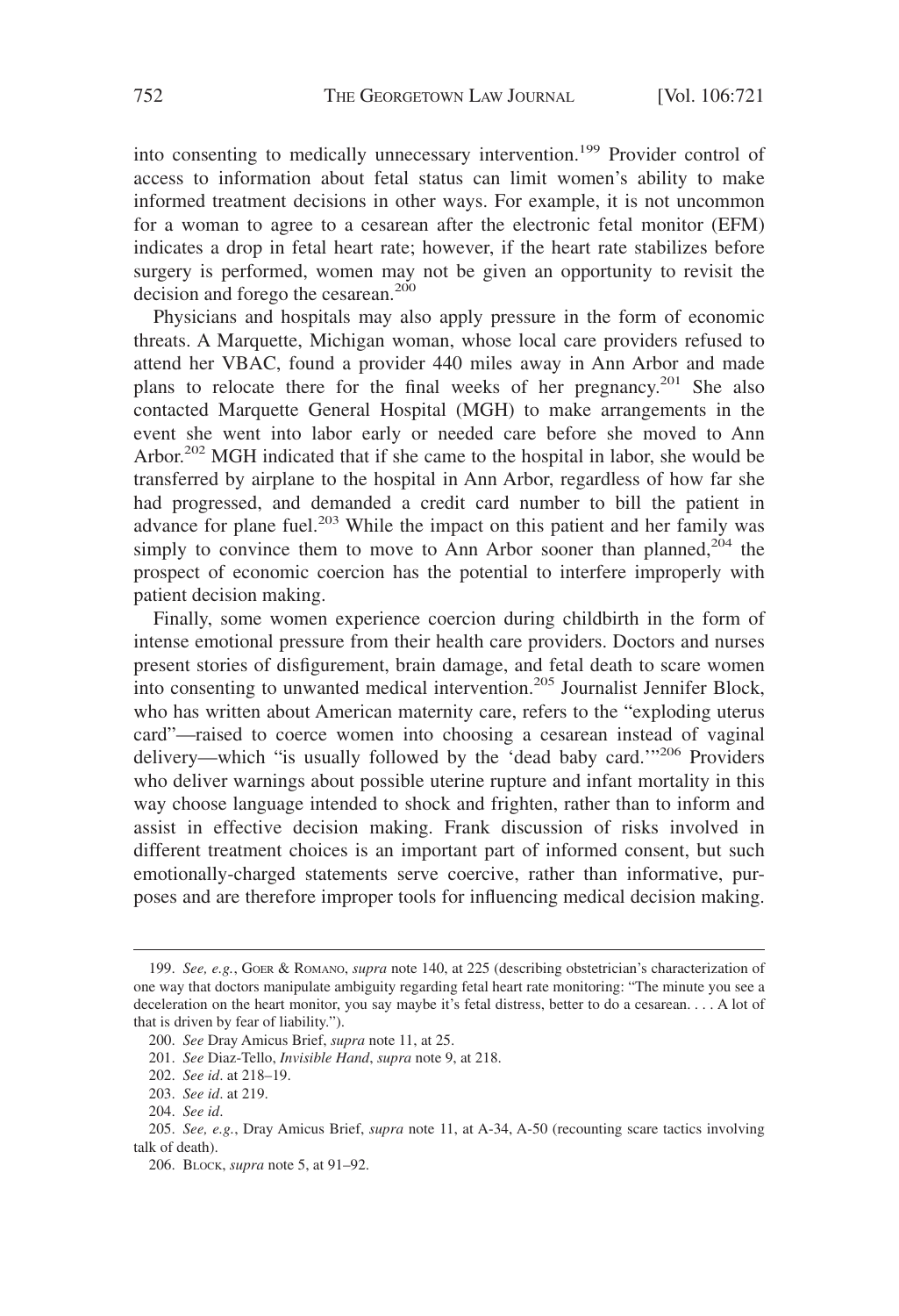# <span id="page-32-0"></span>3. Disrespect

Other forms of childbirth-related mistreatment are characterized by disrespectful comments directed at women in labor. Women are accused of either being too sensitive to pain or naïve about their ability to handle labor pains without an epidural.207 They are yelled at for feeling scared or vocalizing too loudly during contractions, or told that their behavior during labor and delivery reflects poorly on their qualities as a mother.<sup>208</sup> They may be ignored when they ask questions about their treatment or are made to feel guilty about their decisions when complications subsequently arise.<sup>209</sup> Women who desire a VBAC or decline a cesarean in favor of continued labor may find themselves accused of selfishness caring more about the birth experience than the health of their babies—or bad mothering, despite the fact that such decisions are made with the well-being of their babies in mind.210 Other forms of subtle humiliation may occur in the form of privacy violations about preexisting health conditions, sexually transmitted infections, and marital or family status.<sup>211</sup>

Heightened emotions and hormonal changes surrounding the childbirth process may make insulting and condescending comments by a health care provider particularly injurious to a laboring woman.<sup>212</sup> For example, one woman recounted how every time she tried to draft a formal complaint to the state medical board about the abuse she suffered during childbirth, she "hear[d] [the doctor's] voice jeering at me telling me I'm just a baby crying for not getting my way."<sup>213</sup> Birgit Amadori, who has blogged about her traumatic birth experience, was told after her cesarean that she would have to "earn [her] baby."<sup>214</sup> This meant that she would not be allowed to bond with the baby until the anesthesia wore off and she was able to move her legs—5 hours and 33 minutes

<sup>207.</sup> *See* Dray Amicus Brief, *supra* note 11, at A-6, A-25 (recounting critical comments by nurses regarding tolerance for pain).

<sup>208.</sup> *See id*. at A-32 (describing experience of being "belittled, laughed at . . . and told I had 'issues' by L&D nurses"); A-44 (recalling nurse who instructed laboring woman to quiet down said, "you're kind of high-strung, aren't you?") (internal quotations omitted).

<sup>209.</sup> *See id.* at A-13, A-52 (describing ignored questions and criticism for patient decision making).

<sup>210.</sup> *See id.* at A-15 (recalling being accused of selfishness); A-17 (recounting that doctor was "yelling at the top of his lungs about what a horribly selfish and dangerous parent I was" for wanting to wait for spontaneous onset of labor in absence of any medical concerns).

<sup>211.</sup> *See* WHO STATEMENT, *supra* note 10 (identifying lack of confidentiality as contributing to abuse and disrespect in maternity care).

<sup>212.</sup> *See* Lesley Dixon et al., *The Emotional and Hormonal Pathways of Labor and Birth: Integrating Mind, Body and Behaviour*, 48 NEW ZEALAND C. MIDWIVES J. 15, 19–20 (2013) (describing how hormonal changes facilitate labor and delivery and identifying relationships between hormonal shifts and how women feel or act during different labor stages). Provider comments that disrupt natural hormonal changes by introducing additional stress or fear may interrupt labor progress. *See id*. at 20 (discussing reduced functioning of the neocortex as beta-endorphin and oxytocin levels rise). Women's changes in perception during these hormonal shifts may also make someone more vulnerable to emotional harm. *See id.* (describing the "feeling that their world is 'shrinking' and that they are 'on a different planet'" as hormones increase).

<sup>213.</sup> Dray Amicus Brief, *supra* note 11, at 14 (internal quotations omitted).

<sup>214.</sup> BLOCK, *supra* note 5, at 143.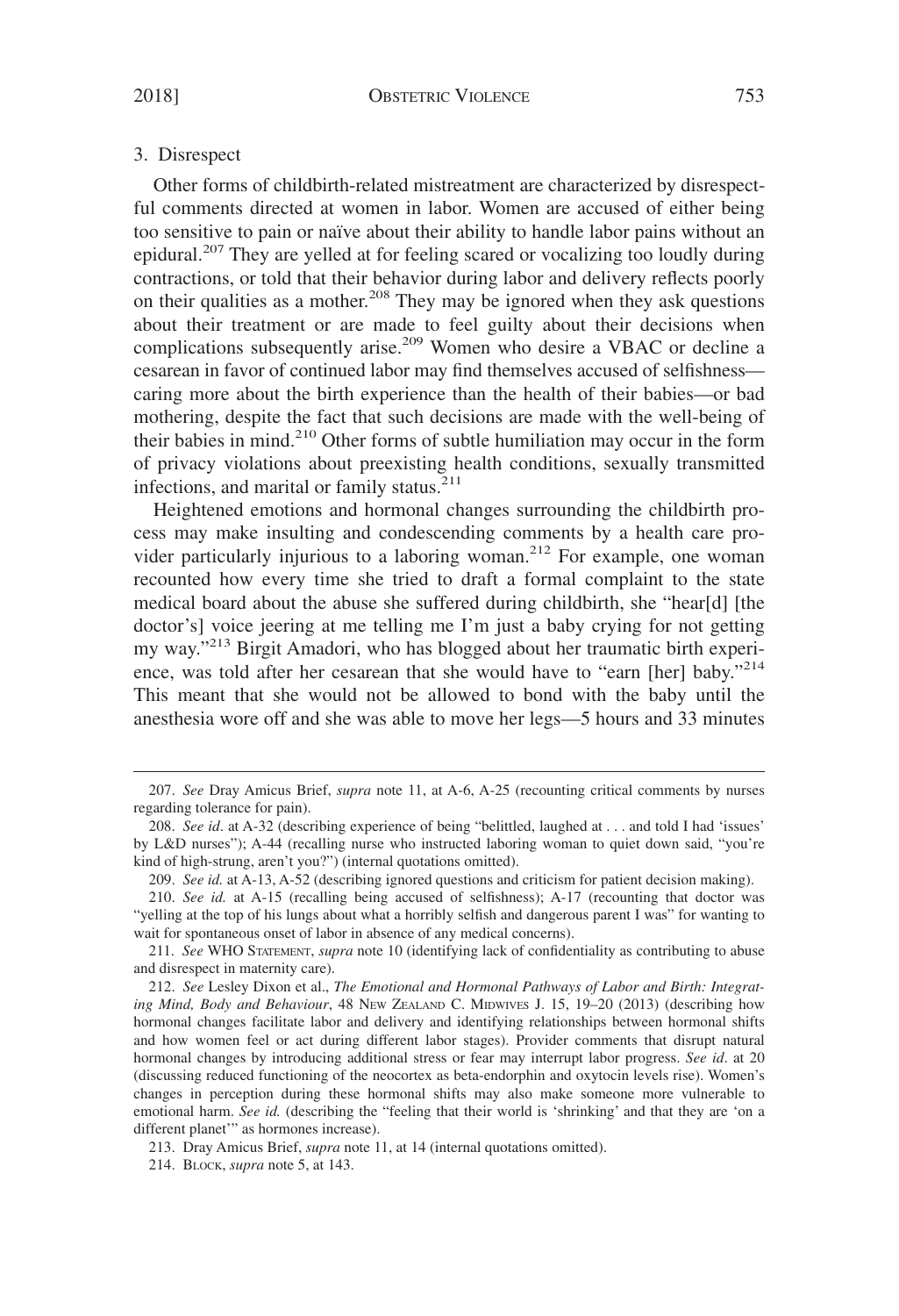<span id="page-33-0"></span>later—a requirement that she perceived as punishment, having no medical justification and running contrary to evidence about the importance of early bonding $^{215}$ 

Women who have experienced such types of patronizing and disrespectful conduct during childbirth talk about the violation of their dignity that comes from being treated as an object rather than a person.216 Research shows that the quality of women's personal interactions with their caregivers significantly informs whether the treatment experience is positive or negative—regardless of the type of delivery or birth outcome.217 Dehumanizing behavior on the part of maternity care providers is inappropriate, unprofessional, and can cause lasting harm to women.

### B. OBSTETRIC VIOLENCE AS HARM

Obstetric violence can result in physical harm to women and babies, as well as emotional and psychological harm to women. It may interfere with bonding and newborn adjustment, negatively impacting longer-term development. All intervention into the physiological birthing process entails some degree of risk. When a woman decides on a course of treatment, she weighs those risks against the expected benefits of the treatment. However, when that decision is taken away from the woman through coercion or otherwise, resulting in treatment that is unwanted and often medically unnecessary, the resulting negative physical and emotional impacts of the treatment constitute injuries to the woman.

Medically unnecessary interventions, especially surgeries like cesareans and episiotomies, increase the risk of childbirth complications for women.<sup>218</sup> Shortterm physical harms more likely to result from a cesarean include maternal death, emergency hysterectomy, blood clots and stroke, surgical injury, infection, and intense and prolonged postpartum pain.219 Women are also more likely

<sup>215.</sup> *Id*. at 142–43; *see also* GOER & ROMANO, *supra* note 140, at 397–98 (describing the newborn adaptation and maternal-child bonding behaviors that occur in the first hour after birth, the success of which "can have far-reaching and long-term effects").

<sup>216.</sup> *See* Dray Amicus Brief, *supra* note 11, at 35 ("I felt like an animal they were working on.").

<sup>217.</sup> *See* SAKALA & CORRY, *supra* note 27, at 53 (citing research showing "support from caregivers, involvement in decision making, quality of mother-caregiver relationship, and having high expectations for the child-birth experience" as the four most important factors contributing to women's satisfaction with childbirth); *see also* Jennifer Fenwick et al., *Women's Experiences of Caesarean Section and Vaginal Birth After Caesarian: A Birthrites Initiative*,9INT'L J. NURSING PRAC. 10, 12–16 (2003) ("Poor staff-client relationships in which women's experiences were seemingly dismissed only heightened feelings of grief and failure.").

<sup>218.</sup> Public health data show that the increase in cesarean surgeries in the United States has not improved birth outcomes. *See* JOINT COMM'N, SPECIFICATIONS MANUAL FOR JOINT COMMISSION NATIONAL QUALITY MEASURES: PERINATAL CARE 1 (2012), [https://manual.jointcommission.org/releases/TJC2013A/M](https://manual.jointcommission.org/releases/TJC2013A/MIF0167.html)  [IF0167.html](https://manual.jointcommission.org/releases/TJC2013A/MIF0167.html) [\[https://perma.cc/2GGY-73S8\].](https://perma.cc/2GGY-73S8) In fact, major health organizations, such as the Center for Disease Control and Prevention, have called for a reduction in the cesarean rate. *See, e.g.*, Wanda D. Barfield, *Reducing the C-Section Rate*, MEDSCAPE, (Aug. 25, 2014), [http://www.medscape.com/](http://www.medscape.com/viewarticle/830154)  [viewarticle/830154.](http://www.medscape.com/viewarticle/830154)

<sup>219.</sup> *See* SAKALA, *supra* note 159, at 3–4; *see also* Anne Kjersti Daltveit et al., *Cesarean Delivery and Subsequent Pregnancies*, 111 OBSTETRICS & GYNECOLOGY 1327, 1331–33 (2008); Catherine Deneux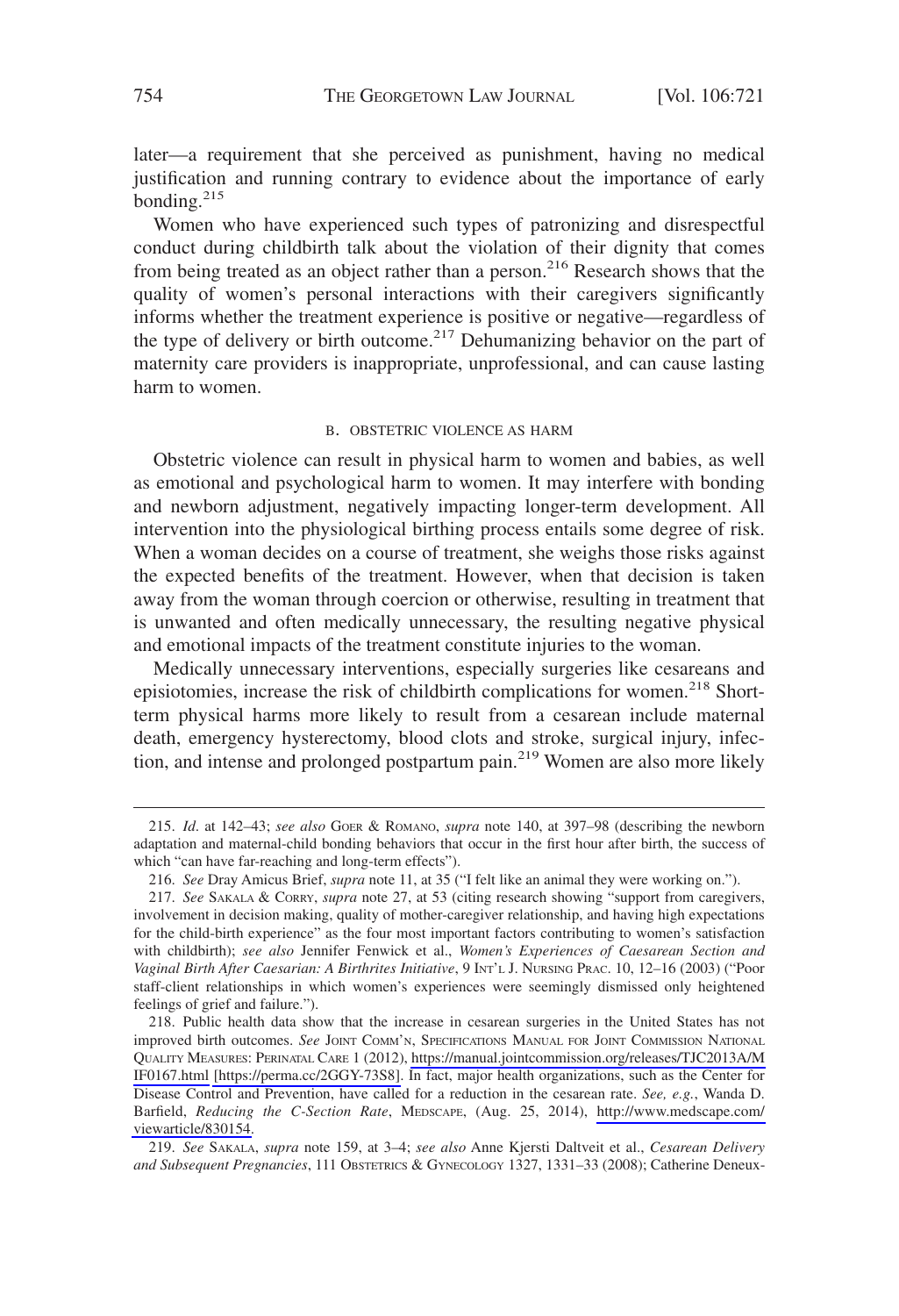to experience longer-term chronic pelvic pain and bowel obstruction after a cesarean than women who deliver vaginally.220 Cesareans require longer hospitalization and healing time, and are more likely to lead to rehospitalization.<sup>221</sup> Research shows that cesareans pose risk to a woman's future reproduction after a cesarean birth, women are more likely to experience involuntary infertility, cesarean scar ectopic pregnancy, placenta previa, placenta accreta, placental abruption, uterine rupture, hemorrhage, low birthweight babies, preterm birth, stillbirth, and maternal death.<sup>222</sup> Multiple cesareans are associated with cumulative abdominal adhesion formation and adverse reproductive effects.<sup>223</sup> The physical harm of unwanted treatment may also accrue to newborns. Babies born by cesarean are more likely to experience respiratory problems, surgical injuries, failure to establish breastfeeding, and asthma in childhood and adulthood.224

Beyond cesareans, other unwanted interventions can also cause physical harm. Episiotomy is associated with increases in perineal injury, stitches, pain and tenderness, length of healing, the likelihood of leaking stool or gas, and pain with intercourse.<sup>225</sup> Women who experience forcible restraint in certain positions suffer back, hip, and pelvic injuries due to the force of pushing in an unnatural position.<sup>226</sup> Research shows that various other interventions including continuous EFM, induction, and epidural—can generate the need for additional procedures, which can lead to further injury. Researchers refer to the "cascade of secondary interventions" that are used to monitor and treat the side effects of the original interventions.<sup>227</sup>

220. *See* SAKALA, *supra* note 159, at 3–4.

223. *See* SAKALA, *supra* note 159, at 4.

225. *See* SAKALA & CORRY, *supra* note 27, at 49.

226. *See, e.g.*, Nelson v. Corr. Med. Servs., 583 F.3d 522, 526 (8th Cir. 2009) (summarizing orthopedist's testimony regarding permanent damage to woman's hips after shackling during labor prevented her from shifting position).

Tharaux et al., *Postpartum Maternal Mortality and Cesarean Delivery*, 108 OBSTETRICS & GYNECOLOGY 541, 545–47 (2006).

<sup>221.</sup> *See id*.

<sup>222.</sup> *See id*.; *see also* Jeffrey L. Ecker & Fredric D. Frigoletto, Jr., *Cesarean Delivery and the Risk-Benefit Calculus*, 356 NEW ENG. J. MED. 885, 888 (2007); Robyn Kennare et al., *Risks of Adverse Outcomes in the Next Birth After a First Cesarean Delivery*, 109 OBSTETRICS & GYNECOLOGY 270, 274–76 (2007).

<sup>224.</sup> *See id.* at 3; *see also* James M. Alexander et al., *Fetal Injury Associated with Cesarean Delivery*, 108 OBSTETRICS & GYNECOLOGY 885, 888–90 (2006) (discussing different types of fetal injury resulting from cesarean delivery and their relative frequency); Anne Kirkeby Hansen et al., *Risk of Respiratory Morbidity in Term Infants Delivered by Elective Caesarean Section: Cohort Study*, 336 BMJ Jan. 10, 2008, at 1, 4–6; Astrid Sevelsted et al., *Cesarean Section and Chronic Immune Disorders*, 135 PEDIATRICS e92, e94–e96 (2015); *Analysis Shows Possible Link Between Rise in C-Sections and Increase in Late Preterm Birth*, MARCH OF DIMES, (Dec. 16, 2008), [http://208.74.202.108/24497\\_25161.](http://208.74.202.108/24497_25161.asp) [asp](http://208.74.202.108/24497_25161.asp) [\[https://perma.cc/PG25-T3C2\].](https://perma.cc/PG25-T3C2)

<sup>227.</sup> SAKALA & CORRY, *supra* note 27, at 28. The Listening to Mothers III survey reported that of first-time mothers who labored, 47% experienced an induction and, of those having an induction, 78% had an epidural. *See* LTM III, *supra* note 148, at 24. Of women who had both an attempted induction and an epidural, 31% ultimately had a cesarean. *See id.* Women who experienced either induction or an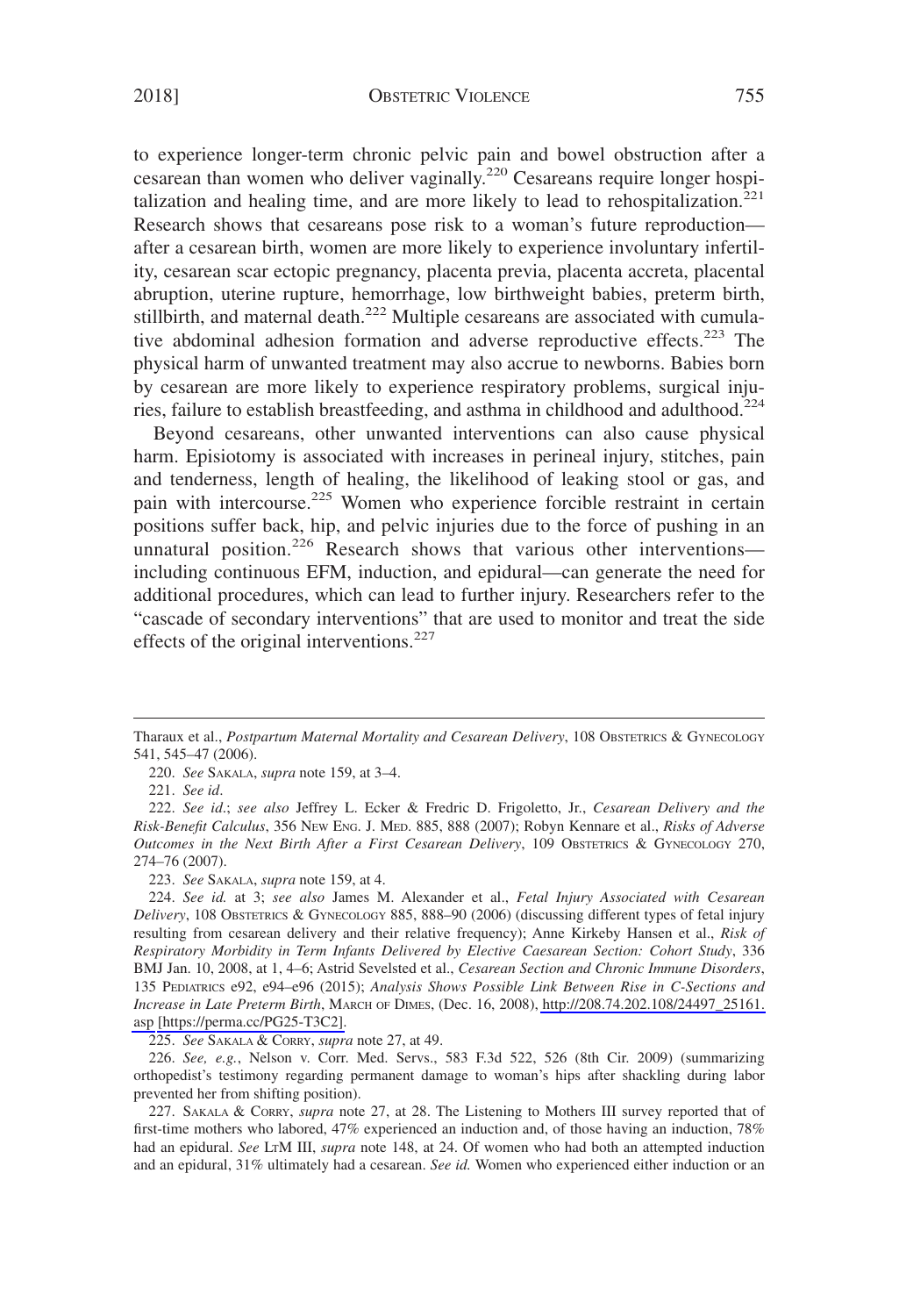In addition to physical harm, the emotional impact of mistreatment during childbirth may create lasting injuries. A common injury women suffer after forced medical treatment is emotional trauma. Mental health professionals have increasingly come to recognize birth trauma as a factor that impairs postpartum well-being and that may require counseling or other treatment.<sup>228</sup> Many women report experiencing post-traumatic stress disorder (PTSD) from traumatic birth experiences, including being coerced to have a cesarean due to VBAC restrictions.<sup>229</sup> Experts have concluded that up to 9% of new mothers satisfy the clinical criteria for PTSD.<sup>230</sup> Research also suggests that women who have cesareans are more likely to have poor overall mental health and self-esteem and poor overall functioning than women who deliver vaginally.<sup>231</sup> Some women experience shame associated with trauma, making them less willing or able to complain about their treatment during labor and seek counseling, and some women fear that complaining about their mistreatment suggests ungratefulness about the birth of the baby.232 Longer-term emotional distress resulting from birth trauma may manifest in feelings of powerlessness and the need to avoid all associations with the birth.<sup>233</sup>

The mistreatment of women during childbirth, leading to unwanted and unnecessary intervention, may also interfere with the transition to motherhood and healthy adjustment for both the woman and baby. Evidence shows that skin-to-skin contact between women and their babies immediately after birth and for the first twenty-four hours of life—is associated with more effective breastfeeding, improved newborn temperature regulation, reduced newborn crying, and more affectionate maternal behaviors.<sup>234</sup> Women who have cesareans have less early contact with their babies than women who have vaginal

epidural—but not both—had cesarean rates of 19% (induction but no epidural) or 20% (no induction but epidural). *See id*.

*See* Penny Simkin, *Birth Trauma: Definition and Statistics*, PREVENTION AND TREATMENT OF 228. TRAUMATIC CHILDBIRTH,<http://pattch.org/resource-guide/traumatic-births-and-ptsd-definition-and-statistics/> [\[https://perma.cc/3J3T-XCLF\]](https://perma.cc/3J3T-XCLF).

*See* Dawn Thompson et al., *Global Momentum Towards Respectful Care*, IMPROVING BIRTH 229. (Sept. 25, 2014) [hereinafter *Global Momentum*], <http://improvingbirth.org/2014/09/respectful-care/> [\[https://perma.cc/JK79-U792\]](https://perma.cc/JK79-U792) (describing the PTSD Kimberly Turbin suffered after her forced episiotomy, in addition to physical complications from the cutting itself); *see also* Dray Amicus Brief, *supra* note 11, at 34–35 (recounting birth stories of women who experienced trauma, suffering flashbacks and nightmares about giving birth).

<sup>230.</sup> *See* Cheryl Tatano Beck et al., *Posttraumatic Stress Disorder in New Mothers: Results from a Two-Stage U.S. National Survey*, 38 BIRTH: ISSUES IN PERINATAL CARE 216, 217 (2011) (reporting between 1.7–9% of mothers suffer from PTSD); Cheryl Tatano Beck, *Post-Traumatic Stress Disorder Due to Childbirth: the Aftermath*, 53 NURSING RES. 216, 216 (2004) (reporting between 1.5% and 6% of mothers in the United Kingdom suffer from PTSD).

<sup>231.</sup> *See* SAKALA, *supra* note 159, at 3; *see also* Fenwick, *supra* note 217, at 12 (78% of women surveyed reported that their cesarean was both physically and emotionally traumatic).

<sup>232.</sup> *See* Dray Amicus Brief, *supra* note 11, at 34–36 (describing types of emotional suffering that women may experience after traumatic births, including humiliation, degradation, and shame).

<sup>233.</sup> *See* BLOCK, *supra* note 5, at 146 (recounting story of woman who chose not to celebrate her child's first birthday due to painful associations with the violence inflicted on them during the birth).

<sup>234.</sup> *See* SAKALA & CORRY, *supra* note 27, at 55.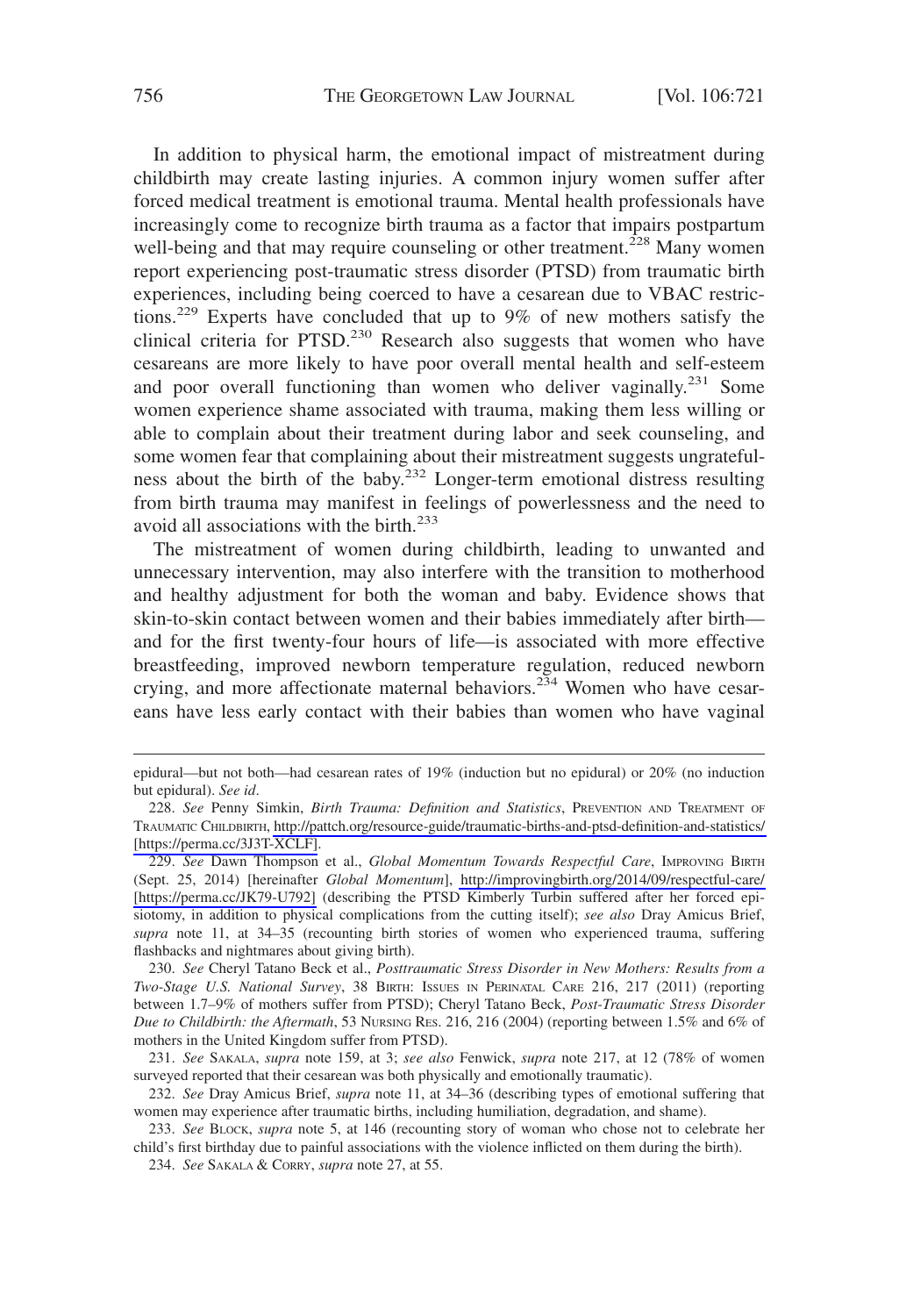deliveries.235 The use of synthetic oxytocin to induce or augment contractions during labor interferes with the functioning of the woman's oxytocin receptors and her own oxytocin production, which helps to reduce postpartum hemorrhage, and facilitates breastfeeding and bonding with the baby.<sup>236</sup> Thus, when a woman is forced or coerced into using drugs to accelerate labor, she is more likely to experience interference with early bonding and breastfeeding.<sup>237</sup> Experts recommend breastfeeding as the best nutrition for infants.<sup>238</sup> Although not all women and babies are able to breastfeed, those babies who do breastfeed experience a lower incidence of infectious morbidity and less risk of childhood obesity, diabetes, leukemia, and sudden infant death syndrome.239 Women who breastfeed experience a lower incidence of premenopausal breast cancer, ovarian cancer, retained gestational weight gain, type 2 diabetes, and myocardial infarction.<sup>240</sup> Breastfeeding early in the postpartum period is associated with greater breastfeeding success and longer duration of breastfeeding.<sup>241</sup> Finally, the physical and emotional harm of mistreatment during childbirth leads to poorer overall health for women, making it more difficult to care for their babies. Whether due to longer recovery periods for unnecessary surgery or diminished emotional health, including post-partum depression and anxiety, mistreatment during childbirth can have lasting effects on adjustment for both women and babies.

#### C. QUANTIFYING THE PROBLEM

Knowledge about mistreatment in childbirth is uneven and incomplete, complicating efforts to quantify the prevalence of the problem. To the extent research on the subject is planned or underway, it is modest in scope and remains in the early stages of development. This section (1) examines existing sources of information about obstetric violence and (2) explores how definitional challenges obscure the phenomenon of mistreatment in childbirth.

<sup>235.</sup> *See* SAKALA, *supra* note 159, at 3.

<sup>236.</sup> *See* SAKALA & CORRY, *supra* note 27, at 37.

<sup>237.</sup> *See* Megan Lewis, An Investigation of the Effects of Pitocin for Labor Induction and Augmentation on Breastfeeding Success (Apr. 23, 2012) (unpublished B.A. thesis, Claremont McKenna, Pitzer, and Scripps Colleges) (comparing data on postpartum breastfeeding with and without administration of Pitocin during labor and concluding effects of artificial induction or augmentation "can interfere with breastfeeding in the early postpartum period"), [http://scholarship.claremont.edu/cgi/viewcontent.](http://scholarship.claremont.edu/cgi/viewcontent.cgi?article=1112&context=scripps_theses)  cgi?article=1112&context=[scripps\\_theses](http://scholarship.claremont.edu/cgi/viewcontent.cgi?article=1112&context=scripps_theses) [\[https://perma.cc/KP4Z-BSPQ\]](https://perma.cc/KP4Z-BSPQ); *see also* BLOCK, *supra* note 5, at 144 ("I remember thinking, who is this kid? Is he mine?... when you're lying there gutted like a fish, you can't really relate.").

<sup>238.</sup> *See* American Academy of Pediatrics, *Breastfeeding and the Use of Human Milk*, 129 PEDIAT-RICS e827, e827 (2012).

<sup>239.</sup> *See* Alison Steube, *The Risks of Not Breastfeeding for Mothers and Infants*,2REV. OBSTETRICS & GYNECOLOGY 222, 223–26 (2009).

<sup>240.</sup> *See id.* at 226–27.

<sup>241.</sup> *See* Jeannette T. Crenshaw, *Health Birth Practice #6: Keep Mother and Baby Together—It's Best for Mother, Baby, and Breastfeeding*, 23 J. PERINATAL EDUC. 211, 213 (2014).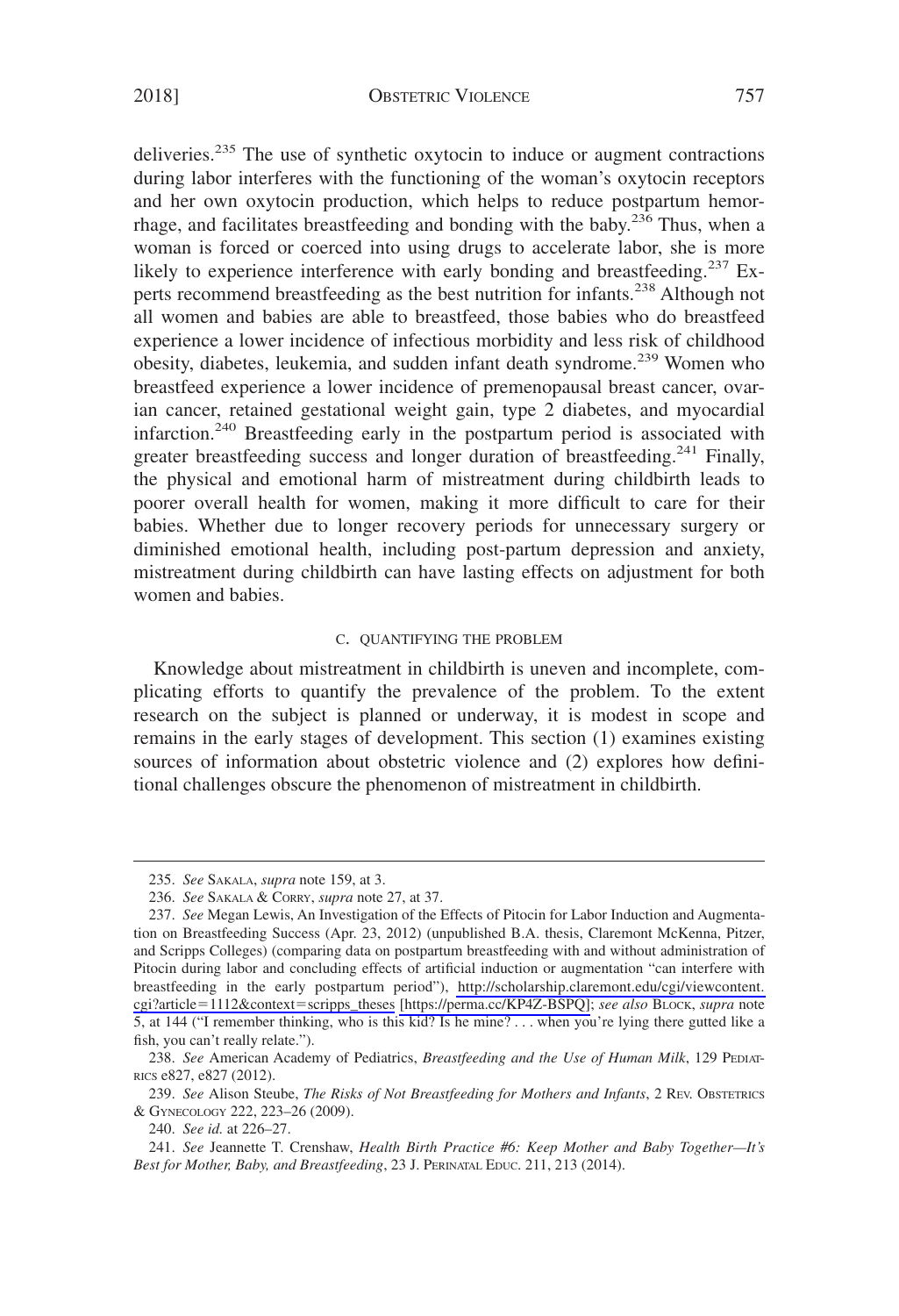# 1. Existing Research: An Incomplete Picture

There has been no comprehensive study of obstetric violence in the United States, and no estimate of its prevalence exists in the research literature. As the WHO notes, there is "no international consensus on how disrespect and abuse should be scientifically defined and measured," which are initial steps before comprehensive study of the phenomenon can be undertaken.<sup>242</sup> The WHO's work on the subject has helped generate a "considerable research agenda ... to better define, measure and understand disrespectful and abusive treatment of women during childbirth," including its prevention and elimination.<sup>243</sup>

There are relatively few reported cases involving obstetric violence in American case law. The legal advocacy organization National Advocates for Pregnant Women (NAPW) has documented thirty cases of women who have been forced by court order to undergo a cesarean or other medical procedure to which they did not consent.<sup>244</sup> NAPW concluded that its study represents a "substantial" undercount" of the phenomenon because most compelled treatment cases do not generate reported opinions or media coverage, making them harder to identify.<sup>245</sup> Although there is an extensive body of case law involving medical malpractice related to maternity care, the fact that many forms of mistreatment in childbirth have not been recognized as compensable injuries means that relevant facts showing mistreatment may be omitted from reported opinions.

The lack of research on mistreatment in childbirth does not mean the problem is nonexistent or can simply be attributed to isolated rogue health care providers. Instead, it reflects the extent to which it has been obscured from public awareness. This lack of public awareness is likely due to the fact that women often keep their experiences of trauma and mistreatment private, out of a sense of shame or internalization of the social norms discussed in section I.D.2, *infra*. These norms suggest that women should sacrifice their own needs in favor of their babies' needs in order to be considered good mothers. Shrouded in privacy, women's experiences of obstetric violence have failed to garner the research interest and funding that a phenomenon with such a profound impact on maternal and infant health deserves. $246$  It is possible to construct a limited picture of the nature and frequency of obstetric violence using three types of sources, each of which sheds some light on how women experience mistreatment during childbirth: (a) studies of women's childbirth and postpartum experi-

<sup>242.</sup> WHO STATEMENT, *supra* note 10.

<sup>243.</sup> *Id*.

<sup>244.</sup> *See* Lynn M. Paltrow & Jeanne Flavin, *Arrests of and Forced Interventions on Pregnant Women in the United States, 1973–2005: Implications for Women's Legal Status and Public Health*, 38 J. HEALTH POL., POL'Y & L. 299, 317 (2013).

<sup>245.</sup> *Id*. at 304.

<sup>246.</sup> Other aspects of women's health have likewise been neglected by researchers and their funding bodies due to patriarchal views about medical priorities and misguided assumptions that research on men's health will be generalizable to women. *See, e.g.*, Anita Holdcroft, Editorial, *Gender Bias in Research: How Does it Affect Evidence Based Medicine?*, 100 J. ROYAL SOC'Y MED. 2, 2–3 (2007). Some of the same dynamics may influence the lack of research on obstetric violence.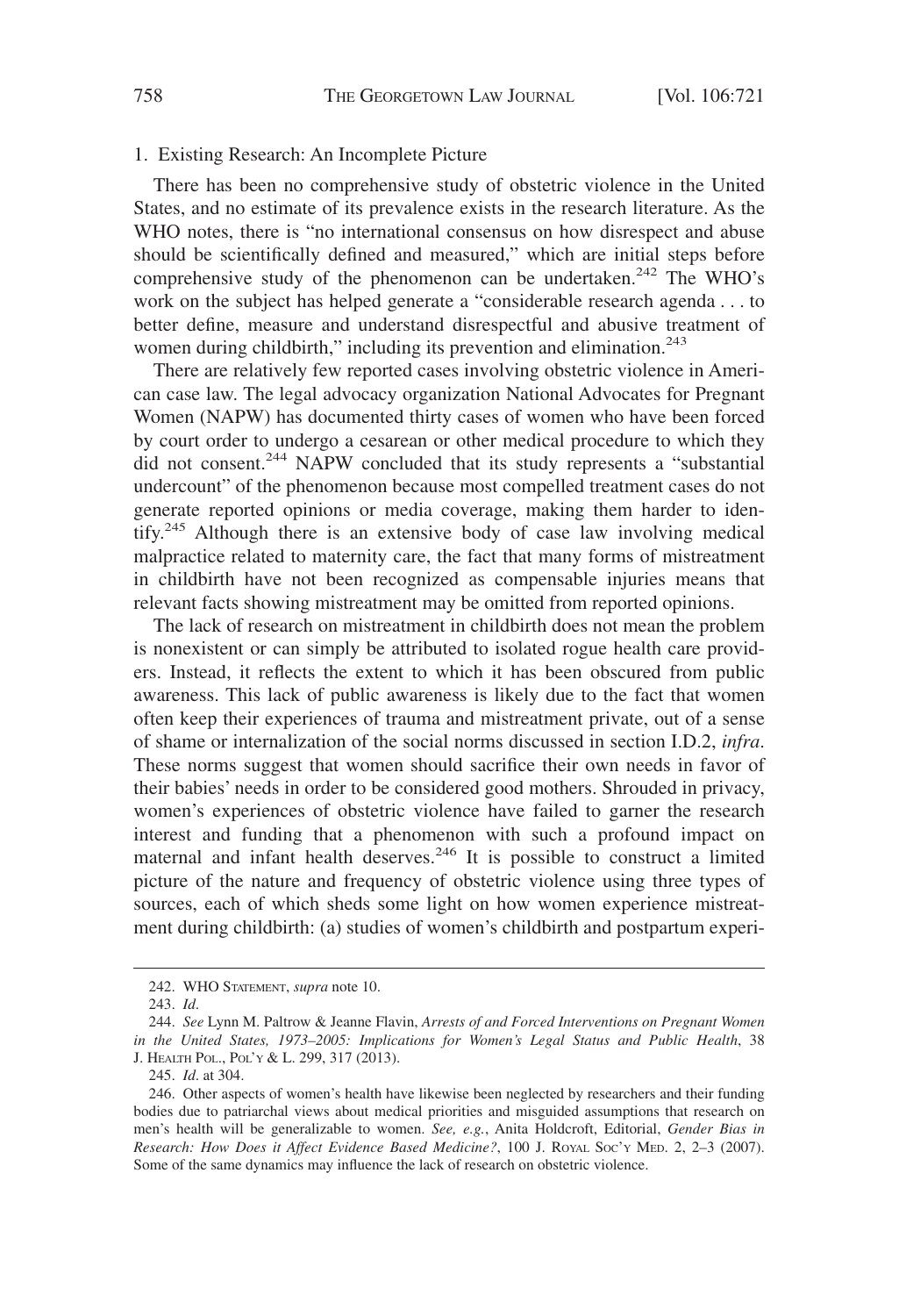ences within the American maternity care system; (b) advocacy efforts of consumer groups focused on childbirth; and (c) international studies about global maternal health.

*a. Research on American Childbearing Experiences.* Several large nationwide surveys have collected information about women's childbearing experiences, including everything from prenatal care and provider type to pain management, medical interventions, birth outcomes, and postpartum support. $247$ When the first *Listening to Mothers* survey was conducted in 2002, it captured aspects of maternity care that had not previously been measured on a national scale.<sup>248</sup> In subsequent years, health plans, hospitals, professional organizations, and advocacy groups have used the information generated by the surveys to advocate for maternity care reform.249 These surveys reveal that significant numbers of women receive treatment—including surgery—to which they did not consent or experience coercion regarding treatment decisions. In 2013, researchers found that 59% of women who had an episiotomy did not consent to the procedure.<sup>250</sup> The study also found that  $25\%$  of women who experienced induction of labor or a cesarean felt pressure from their care provider to consent to such treatment.251 20% of women who were induced and 38% of women who had a cesarean reported that their provider made the "final decision" regarding this course of treatment.<sup>252</sup>

Social science and public health researchers have also contributed to the existing knowledge base about mistreatment in childbirth. A 2014 study of birth workers—including doulas, childbirth educators, and labor and delivery nurses found that more than half of respondents had witnessed a physician conduct a procedure over a woman's explicit objections, and almost two-thirds had witnessed providers "occasionally" or "often" perform procedures without allowing a woman a choice or sufficient time to consider the procedure.<sup>253</sup> A 2015 study found that women who perceived pressure to have a cesarean were more than five times more likely to have one, more than six times more likely to have one without a clear medical basis for the surgery, and almost seven times more

<sup>247.</sup> *See generally* LTM III, *supra* note 148 (discussing results of nation-wide poll of mothers regarding childbearing experiences).

<sup>248.</sup> *See id.* at *v.* 

<sup>249.</sup> *See id.* 

<sup>250.</sup> *Cf. id.* at 36 (reporting that 41% of women receiving an episiotomy "said they had a choice about having the procedure")

<sup>251.</sup> *See id.* at *xv.* 

<sup>252.</sup> *Id*. at 38.

<sup>253.</sup> See LOUISE MARIE ROTH ET AL., MATERNITY SUPPORT SURVEY: A REPORT ON THE CROSS-NATIONAL SURVEY OF DOULAS, CHILDBIRTH EDUCATORS AND LABOR AND DELIVERY NURSES IN THE UNITED STATES AND CANADA 37 (2014), <https://maternitysurvey.files.wordpress.com/2014/07/mss-report-5-1-14-final.pdf> [\[https://perma.cc/YT7V-SYJJ\]](https://perma.cc/YT7V-SYJJ).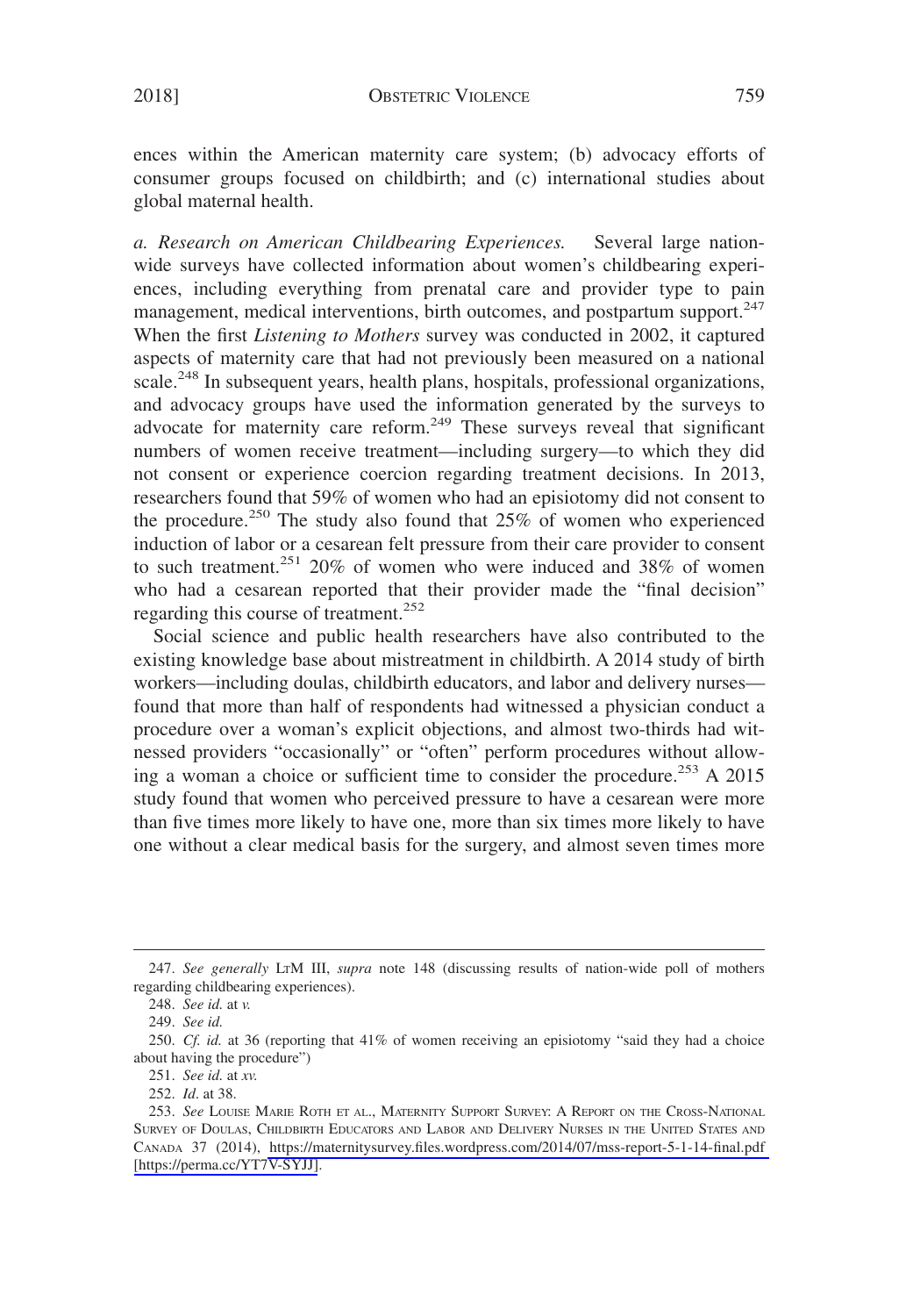likely to have their birth result in an unplanned cesarean.<sup>254</sup> This suggests that provider coercion does play a role in producing high rates of medical intervention and adds to the evidence that there is a significant category of women who suffer the increased risks of cesarean surgery without medical necessity.

Other research has found a strong association between coercion and postpartum PTSD. A study by University of North Dakota researchers found that 34% of mothers reported symptoms of PTSD related to their birth experience and concluded that the "strongest predictor of developing PTSD after labor was not a history of trauma, but rather the level of coercion the woman experienced during their labor and delivery."<sup>255</sup>

*b. Consumer Groups Focused on Childbirth.* Several consumer advocacy organizations have formed to respond to mistreatment during childbirth. Reflecting the growing visibility of the issue, three American-based organizations were established in a span of four years to address issues of obstetric violence: Improving Birth, Human Rights in Childbirth, and the Birth Rights Bar Association.<sup>256</sup> They report receiving complaints from women across the country who have experienced abuse, coercion, and disrespect by their health care providers during childbirth.<sup>257</sup> Among other advocacy activities, these organizations collect stories from women who suffered mistreatment during childbirth. For example, the amicus brief filed in litigation regarding Rinat Dray's forced cesarean presents direct narratives to bolster its argument that the court should recognize informed treatment refusal during childbirth.<sup>258</sup>

After hearing from women nationwide about mistreatment during birth, Improving Birth ran a campaign called "#BreakTheSilence," which was designed to "giv[e] mothers around the country a forum to voice the abuse and

<sup>254.</sup> *See* Judy Jou et al., *Patient-Perceived Pressure from Clinicians for Labor Induction and Cesarean Delivery: A Population-Based Survey of U.S. Women*, 50 HEALTH SERVS. RES. 961, 969–71  $(2015)$ .

 <sup>255.</sup> Pascucci, *supra* note 58 (interviewing researcher Sarah Edwards about an unpublished study which examined various risk factors for PTSD, including history of physical and sexual abuse or domestic violence, low socioeconomic status, age, and education level); *see also* Jennifer Jamison Griebenow, *Healing the Trauma: Entering Motherhood with Posttraumatic Stress Disorder (PTSD)*, MIDWIFERY TODAY (Winter 2006), <https://midwiferytoday.com/mt-articles/healing-the-trauma/>[\[https://](https://perma.cc/RJ3Q-A69R)  [perma.cc/RJ3Q-A69R\]](https://perma.cc/RJ3Q-A69R) (discussing examples of coercive and dehumanizing behavior experienced during childbirth by women who developed PTSD symptoms after giving birth).

<sup>256.</sup> See Letter from Dawn Thompson to Hal Lawrence, III, Executive Vice President & Chief Executive Officer of ACOG (Sept. 4, 2015) [hereinafter Improving Birth Letter], at 1, [https://](https://improvingbirth.org/wp-content/uploads/2015/09/9.04.15-Ltr-to-ACOG.pdf) [improvingbirth.org/wp-content/uploads/2015/09/9.04.15-Ltr-to-ACOG.pdf](https://improvingbirth.org/wp-content/uploads/2015/09/9.04.15-Ltr-to-ACOG.pdf) [\[https://perma.cc/7EKL-](https://perma.cc/7EKL-LA6X)[LA6X\]](https://perma.cc/7EKL-LA6X).

<sup>257.</sup> *See* Dray Amicus Brief, *supra* note 11, at 2; *see also* Improving Birth Letter, *supra* note 256, at 1 (describing receipt of "an alarming—and alarmingly frequent—stream of consumer feedback to Improving Birth about instances of disrespect, misinformation, and abuse at the hands of maternity care providers").

<sup>258.</sup> *See* Dray Amicus Brief, *supra* note 11, at 5–17, 25–31 & A-2–A-95. The International Cesarean Network, Inc. (ICAN) is also an amicus curiae in the Dray case. *See id.* at 1.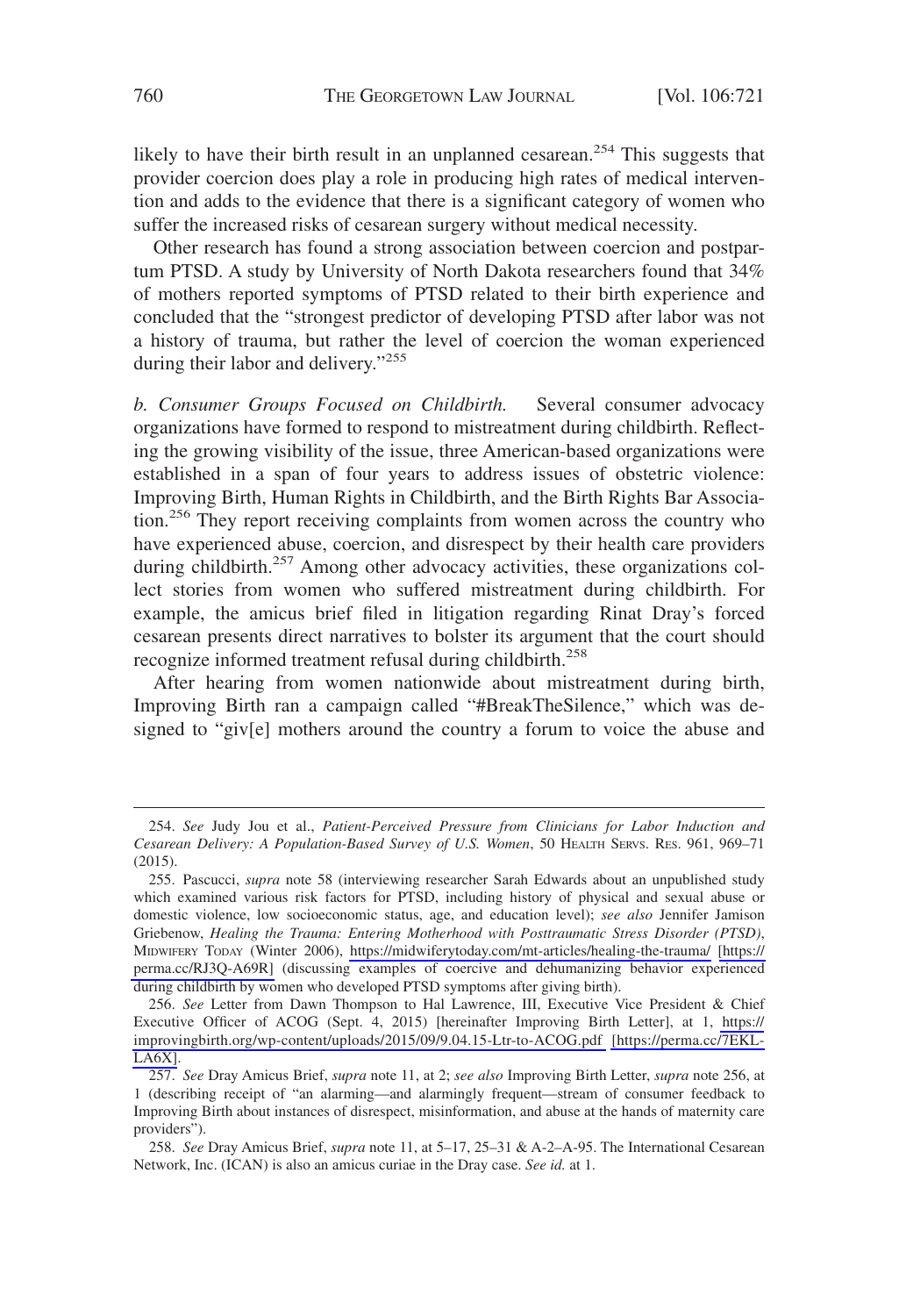trauma they have experienced in childbirth."<sup>259</sup> The organization received hundreds of responses "describing bullying, coercion, forced interventions, refusal to provide pain medication, and refusal to provide care in childbirth."<sup>260</sup> New organizations, like Improving Birth, join groups that have been collecting and disseminating information about coerced cesareans and VBAC restrictions for years. For example, the International Cesarean Awareness Network (ICAN) formed in 1981 to support women who had experienced unwanted cesareans, educate women about VBAC, and conduct advocacy to prevent unwanted and unconsented cesareans.<sup>261</sup> Other groups have collected information about VBAC restrictions and engaged in public education about VBAC.<sup>262</sup> That grassroots groups from ICAN to Improving Birth have attracted such a high volume of testimonials and other support underscores the depth and breadth of the problem of obstetric violence.

*c. International Studies.* In addition to the American-based surveys of childbearing experiences and the work of childbirth-oriented advocacy groups, a growing body of research on maternity care worldwide provides information about the dynamics of obstetric violence and institutional factors that enable or contribute to the mistreatment of women in childbirth.<sup>263</sup> Of particular note,

263. *See, e.g.*, DIANE BOWSER & KATHLEEN HILL, USAID-TRACTION PROJECT, EXPLORING EVIDENCE FOR DISRESPECT AND ABUSE IN FACILITY-BASED CHILDBIRTH: REPORT OF A LANDSCAPE ANALYSIS (2010) (reviewing patterns of disrespect and abuse in facility based childbirth in a range of countries); Meghan A. Bohren et al., *The Mistreatment of Women During Childbirth in Health Facilities Globally: A Mixed-Methods Systematic Review*, 12 PLOS MED., June 30, 2015, at 1 (2015) (synthesizing 65 qualitative and quantitative studies on mistreatment of women during childbirth in order to develop evidence-based typology); Meghan A. Bohren et al., *Facilitators and Barriers to Facility-Based Delivery in Low- and Middle-Income Countries: A Qualitative Evidence Synthesis*, 11 REPROD. HEALTH, at 1 (2014) (describing study conducted to understand how facilitators and barriers influence delivery location in low-and-middle income countries); Virgínia Junqueira Oliveria & Claudia Maria de Mattos Penna, *Discussing Obstetric Violence Through the Voices of Women and Health Professionals*, 26 TEXT & CONTEXT NURSING, Sept. 19, 2016, at 1 (interviewing laboring women, midwives, and obstetricians in Minas Gerais, Brazil and concluding hostile treatment presents continued obstacle to humanization of childbirth); Charlotte Warren et al., *Study Protocol for Promoting Respectful Maternity Care Initiative to Assess, Measure and Design Interventions to Reduce Disrespect and Abuse During Childbirth in Kenya*, 13 BMC PREGNANCY & CHILDBIRTH, Jan. 24, 2013, at 1.

*Global Momentum*, *supra* note 229. Improving Birth identifies itself as the "largest U.S. 259. consumer advocacy organization for better maternity care." Christen Pascucci, *Improving Birth/ Consumers Welcome Recognition by Medical Community of Disrespect and Abuse in Childbirth*, IMPROVING BIRTH (Aug. 19, 2015), [http://kindredmedia.org/2015/08/improving-birthconsumers-welcome](http://kindredmedia.org/2015/08/improving-birthconsumers-welcome-recognition-by-medical-community-of-disrespect-and-abuse-in-childbirth/)[recognition-by-medical-community-of-disrespect-and-abuse-in-childbirth/](http://kindredmedia.org/2015/08/improving-birthconsumers-welcome-recognition-by-medical-community-of-disrespect-and-abuse-in-childbirth/) [\[https://perma.cc/8ZAD-S](https://perma.cc/8ZAD-SFXA)  [FXA\]](https://perma.cc/8ZAD-SFXA) [hereinafter *Consumers Welcome*].

<sup>260.</sup> *Global Momentum*, *supra* note 229.

<sup>261.</sup> See History of ICAN, ICAN, <http://www.ican-online.org/history/>[\[https://perma.cc/6YW2](https://perma.cc/6YW2F5BD)-[F5BD\].](https://perma.cc/6YW2F5BD)

<sup>262.</sup> For example, Evidence Based Birth is an organization that provides non-biased evidence about available birthing options and common medical interventions. *See* Rebecca Dekker, *About Evidence Based Birth*, EVIDENCE BASED BIRTH, <https://evidencebasedbirth.com/>[\[https://perma.cc/65N9-UCJ9\].](https://perma.cc/65N9-UCJ9) VBAC Facts is an organization that seeks to "amplify the evidence in order to change the conventional wisdom as well as legislation and hospital policies that limit access to VBAC." *See* Jan Kamel, *About Me*, VBAC FACTS,<http://vbacfacts.com/> [\[https://perma.cc/9A2K-THES\]](https://perma.cc/9A2K-THES).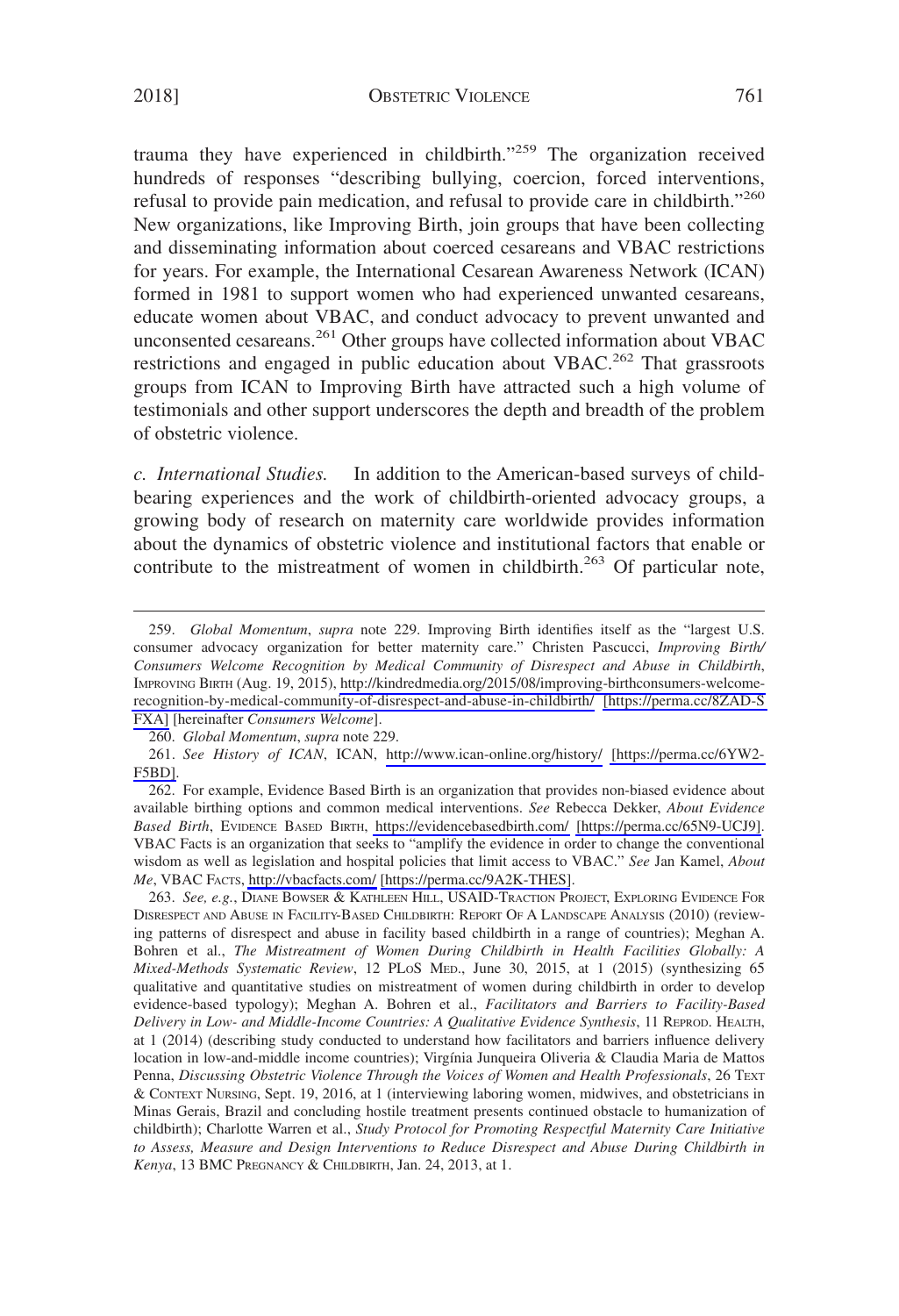research on global maternal health care suggests that certain categories of women may be more susceptible to mistreatment by care providers—especially young women, poor women, unmarried women, women with HIV, and women who belong to racial, ethnic, and religious minorities.<sup>264</sup>

# 2. Language Choices: Definitional Challenges

As discussed in section I.A, there is a wide range of provider conduct that violates the rights of childbearing women and causes physical and emotional harm. This Article has used the categories of abuse, coercion, and disrespect to examine different types of conduct along a continuum of severity, using "mistreatment" as a general term to refer to such conduct together. In addition to these terms, researchers who study this phenomenon may also refer to bullying or neglect as other methods of categorizing problem behavior.265 Confronted with low awareness of the problem, advocates have sought compelling ways to explain women's experiences and articulate claims for legal recourse or systemic reform.

For example, global maternal health advocates rely on the human rights framework to articulate a robust set of rights that should protect women in childbirth—including the right to the highest attainable standard of health, the right to equality and non-discrimination, the right to information, the right to redress, the right to privacy, and the right to be free from torture and cruel, inhuman, or degrading treatment.<sup>266</sup> Reproductive justice (RJ) advocates apply a conceptual framework which recognizes that deciding how one gives birth is an essential part of human dignity.<sup>267</sup> The RJ movement uses the language of birth justice to refer not only to choice in care provider and location but also the pursuit of birth as an empowering experience free from coercion for all people, regardless of identity or circumstances.<sup>268</sup>

<sup>264.</sup> *See* WHO STATEMENT, *supra* note 10; *see also* Jenna Murray de Lo´pez, "Birth is Like a Battle of the Ancient Maya": Obstetric Violence in South East Mexico, at 17 (undated manuscript, on file with author) (reporting results of qualitative anthropological study of obstetric violence that suggested women's experiences of violence "are informed by their status and treatment in the wider society").

<sup>265.</sup> *See* WHO STATEMENT, *supra* note 10 (describing neglectful treatment during childbirth in facilities); Diaz-Tello, *Invisible Wounds*, *supra* note 9, at 1 (identifying bullying and coercion of pregnant women during birth by health care personnel).

<sup>266.</sup> WHO STATEMENT, *supra* note 10; *see also* Diaz-Tello, *Invisible Wounds*, *supra* note 9, at 57 ("This obstetric violence is an infringement of women's human rights to non-discrimination, liberty and security of the person, reproductive health and autonomy, and freedom from cruel, inhuman, and degrading treatment."). Advocates also refer to obstetric violence as a form of gender-based violence. *See id.*; *see also* Erdman, *supra* note 9, at 43.

*See* FARAH DIAZ-TELLO & LYNN M. PALTROW, NAPW WORKING PAPER: BIRTH JUSTICE AS REPRODUC-267. TIVE JUSTICE 3 (2010),<http://www.advocatesforpregnantwomen.org/BirthJusticeasReproRights.pdf>[\[https://](https://perma.cc/3JNU-BQ3B)  [perma.cc/3JNU-BQ3B\];](https://perma.cc/3JNU-BQ3B) MZP, *Birth(ing) Justice*, RADICAL DOULA (Aug. 11, 2011), [https://radicaldoula.](https://radicaldoula.com/2011/08/11/birthing-justice/) [com/2011/08/11/birthing-justice/](https://radicaldoula.com/2011/08/11/birthing-justice/) [\[https://perma.cc/DBZ2-UWU7\].](https://perma.cc/DBZ2-UWU7) For an introduction to the reproductive justice framework, see generally REPRODUCTIVE JUSTICE BRIEFING BOOK: A PRIMER ON REPRODUCTIVE JUSTICE AND SOCIAL CHANGE, [https://www.law.berkeley.edu/php-programs/courses/fileDL.php?fID](https://www.law.berkeley.edu/php-programs/courses/fileDL.php?fID=4051)=4051 [\[https://perma.cc/4BVD-NMVW\]](https://perma.cc/4BVD-NMVW).

<sup>268.</sup> *See* Diaz-Tello, *Invisible Hand*, *supra* note 9, at 198 n.4.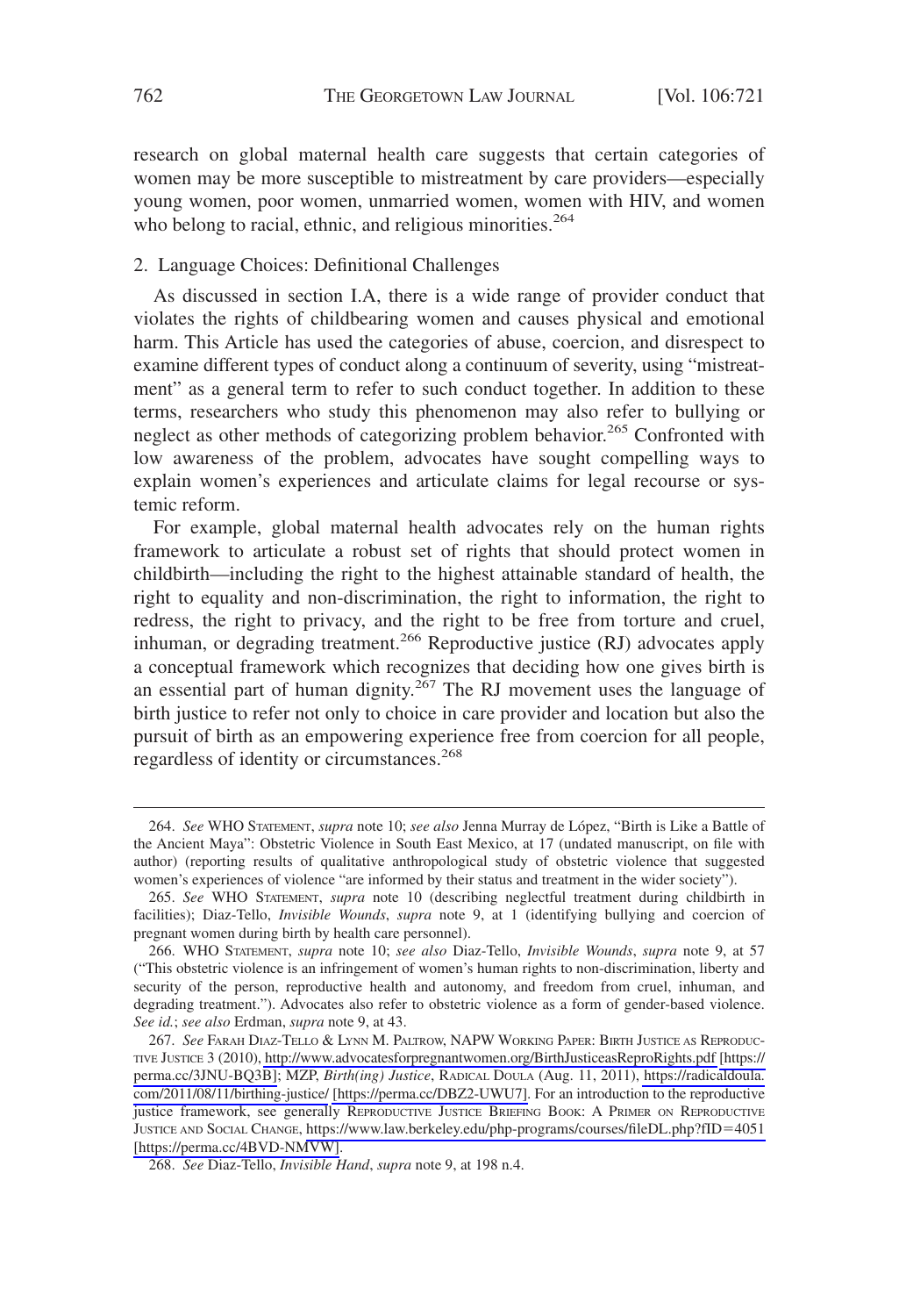In addition to the language of birth justice, advocates have increasingly used the term "obstetric violence" to identify and condemn various forms of mistreatment during childbirth.<sup>269</sup> Advocates have adopted this language to convey the profound harm some women experience while receiving maternity care. Obstetric violence emerged as a legal concept in Latin America, and "violencia obstetrica" is a "widely used and accepted term" there in discussions about the problems with maternity care.<sup>270</sup> A small number of jurisdictions in Latin America have codified the concept of obstetric violence in the form of a legal prohibition on such conduct.<sup>271</sup> For example, Venezuela codified "obstetric violence" in  $2007<sup>272</sup>$  Recognizing it as a form of gender-based violence, Venezuelan legislators defined "obstetric violence" to mean "the appropriation of the body and reproductive processes of women by health personnel, which is expressed as dehumanized treatment, an abuse of medication, and to convert the natural processes into pathological ones, bringing with it loss of autonomy . . . negatively impacting the quality of life of women."<sup>273</sup> The Venezuelan law characterizes the following actions as obstetric violence: the delay or denial of care during obstetric emergencies, forcing a woman to deliver in a supine position "when the necessary means to perform a vertical delivery are available," interfering with early attachment and breastfeeding immediately after the birth without medical necessity, accelerating labor in low-risk deliveries without the woman's voluntary and informed consent, and performing cesareans, when natural childbirth is possible, without voluntary and informed consent.274 Nevertheless, despite a nuanced identification of obstetric violence in certain jurisdictions, there is still no consistent definition in the academic literature. $275$ 

*See, e.g.*, *Obstetric Violence*, INT'L DAY OF ACTION FOR WOMEN'S HEALTH, [http://www.may28.org/](http://www.may28.org/obstetric-violence/)  269. [obstetric-violence/](http://www.may28.org/obstetric-violence/) [\[https://perma.cc/N2BB-XV6H\];](https://perma.cc/N2BB-XV6H) Lori Adelman, *"Obstetric Violence" and the Ongoing Movement to Redefine Consent*, FEMINISTING, [http://feministing.com/2010/11/10/obstetric-violence](http://feministing.com/2010/11/10/obstetric-violence-and-the-ongoing-movement-to-redefine-consent/)[and-the-ongoing-movement-to-redefine-consent/](http://feministing.com/2010/11/10/obstetric-violence-and-the-ongoing-movement-to-redefine-consent/) [\[https://perma.cc/HVQ5-NWJQ\];](https://perma.cc/HVQ5-NWJQ) Charlene Hamilton, *The Reality of Obstetric Violence*, HEART OF BIRTH (May 29, 2015), [http://heartofbirth.net/the-reality-of](http://heartofbirth.net/the-reality-of-obstetric-violence/)[obstetric-violence/](http://heartofbirth.net/the-reality-of-obstetric-violence/) [\[https://perma.cc/NE3L-27JG\]](https://perma.cc/NE3L-27JG).

<sup>270.</sup> Jenna Murray de Lo´pez, *Conflict and Reproductive Health in Urban Chiapas: Disappearing the Partera Empírica, 16 ANTHROPOLOGY MATTERS J., 2015, at 1, 8-9.* 

*See* WHO STATEMENT, *supra* note 10 (providing links to laws on obstetric violence from 271. Argentina, Puerto Rico, and Venezuela); Murray de López, *supra* note 264, at 8 (discussing obstetric violence legislation passed by the State of Chiapas in Mexico that refers to "unnecessary obstetric interventions at birth") (citing Ley de Acceso a una Vida Libre de Violencia para las Mujeres en el Estado de Chiapas, 23 March 2009, Gobierno Estatal de Chiapas); *"Obstetric Violence" Introduced as a New Legal Term in Venezuela*, UNNECESSAREAN (Nov. 7, 2010) [\[https://perma.cc/LZ52-2MPX\].](https://perma.cc/LZ52-2MPX)

<sup>272.</sup> Organic Law on the Right of Women to a Life Free of Violence, art. 15 (2007).

<sup>273.</sup> D'Gregorio, *supra* note 12, at 201.

<sup>274.</sup> *See id.* at 201–02. Violation of the law may result in a monetary fine and submission of the court order to the appropriate professional regulatory body. *See id*. at 202.

<sup>275.</sup> Murray de López, *supra* note 270, at 3.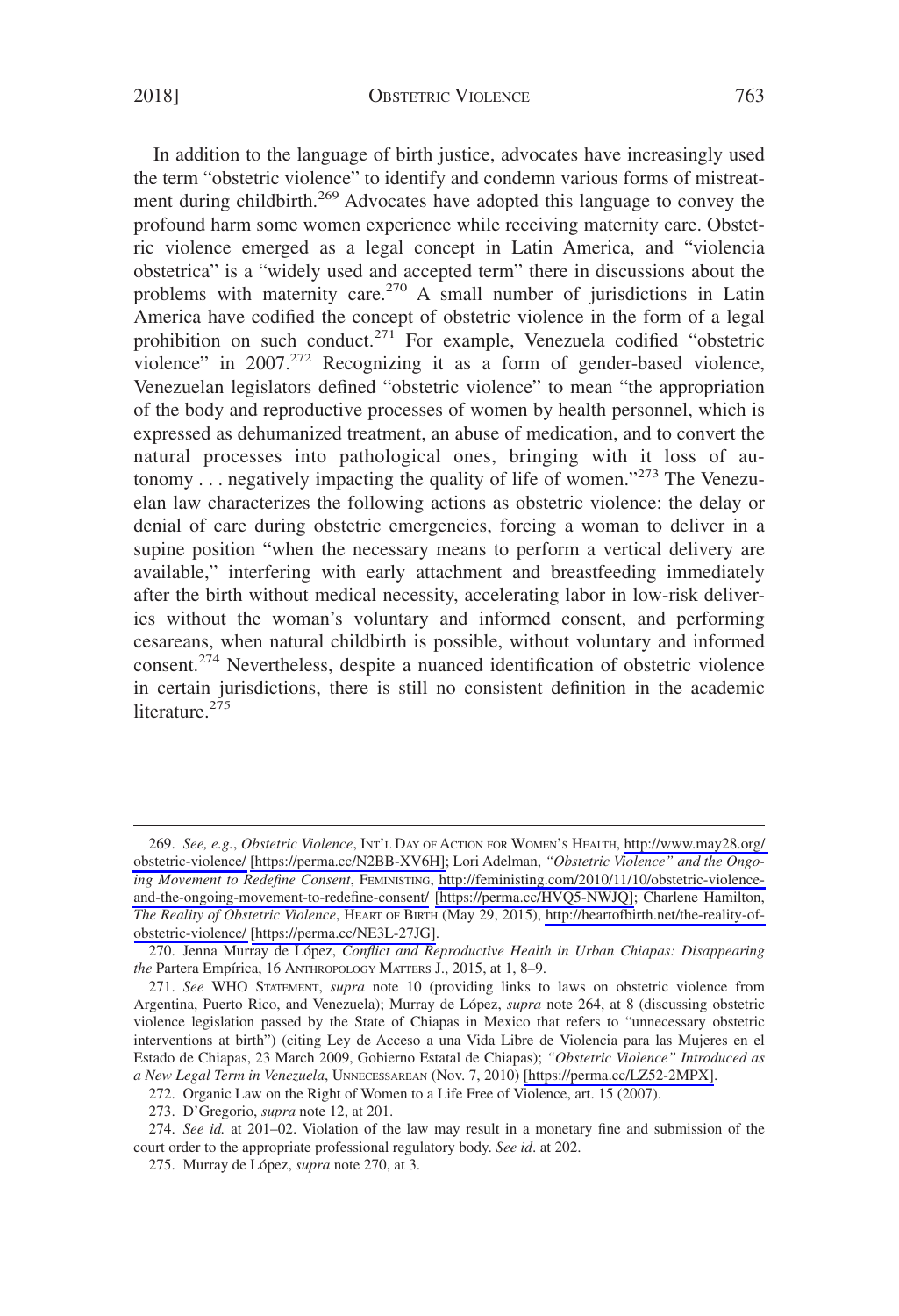As domestic advocacy groups have increasingly adopted the language of obstetric violence, it is clear the concept holds rhetorical power to help identify, condemn, and organize around the mistreatment of women in childbirth. It effectively conveys the seriousness of the harms experienced by women and connects such violations to other forms of violence.<sup>276</sup> However, there may be reasons to be cautious about application of a "violence" frame to problems within maternity care. First, the infliction of violence begs for a response from the criminal law, but relying on criminalization to eliminate socially undesirable conduct can have devastating consequences, especially for people who belong to racial, ethnic, and religious minorities.<sup>277</sup> Although not all violence is physical violence—for example, structural violence is a concept that helps explain "systematic ways in which social structures harm or otherwise disadvantage individuals"<sup>278</sup>—and not all violence is addressed by criminal prohibition,<sup> $279$ </sup> advocates should consider how their reliance on obstetric violence to explain and condemn mistreatment during childbirth might prompt calls for a criminal law response.

Relatedly, advocates should be wary of strategic choices that might introduce conflict into the patient–provider relationship or increase the degree of conflict between a patient and provider who disagree about the best course of treatment. Describing maternity care as violence has the potential to increase suspicion and distrust in both patients and their doctors.<sup>280</sup> Although "violent" may accurately characterize the birthing experiences of many women, there may also be other factors responsible for disagreement over treatment decisions, making such discordance better addressed by interventions designed to clarify ethical obligations regarding pregnancy-related health care, improve doctor–patient communi-

<sup>276.</sup> *See* Erdman, *supra* note 9, at 48.

<sup>277.</sup> *See generally* MICHELLE ALEXANDER, THE NEW JIM CROW: MASS INCARCERATION IN THE AGE OF COLOR BLINDNESS (2010) (arguing that punitive drug laws targeting African-Americans have transformed the criminal justice system into a system of racial control).

<sup>278.</sup> Adam Burtle, Structural Violence, STRUCTURAL VIOLENCE, [http://www.structuralviolence.org/](http://www.structuralviolence.org/structural-violence/) [structural-violence/](http://www.structuralviolence.org/structural-violence/) [\[https://perma.cc/V9H9-WSXX\];](https://perma.cc/V9H9-WSXX) *see* Johan Galtung, *Violence, Peace, and Peace Research*, 6 J. OF PEACE RES. 167, 171 (1969); *see also* Johan Galtung, *Cultural Violence*, 27 J. OF PEACE RES. 291, 291 (1990) (defining "cultural violence" as "any aspect of culture that can be used to legitimize violence in its direct or structural form").

<sup>279.</sup> This includes the "multifaceted structural violence that has plagued Haiti for decades," only to be revealed to the world after the 2010 earthquake that caused thousands of deaths due to lack of clean water, inadequate shelter and food, and poor access to medical care. *See* BARBARA RYLKO-BAUER AND PAUL FARMER, STRUCTURAL VIOLENCE, POVERTY, AND SOCIAL SUFFERING 5 (2016 ed. David Brady and Linda M. Burton). Another type of non-criminalized violence—in a very different form—is the violence encouraged in organized sports such as football, ice hockey, lacrosse, boxing, and rugby. *See*  Leonard L. Glass, *The Psychology of Violence in Sports—On the Field and In the Stands*, WBUR (Mar. 14, 2014), <http://www.wbur.org/cognoscenti/2014/03/18/sports-violence-psychology-leonard-l-glass> [\[https://perma.cc/3KHQ-VGBZ\]](https://perma.cc/3KHQ-VGBZ) (discussing research that shows violence in a game increases the likelihood of violent acts by spectators).

<sup>280.</sup> *See* Chojnacki, *supra* note 185, at 64–65 (discussing the potential ratcheting-up of hostility in hospital birth settings due to more women refusing cesareans, and the subsequent resort to judicial intervention).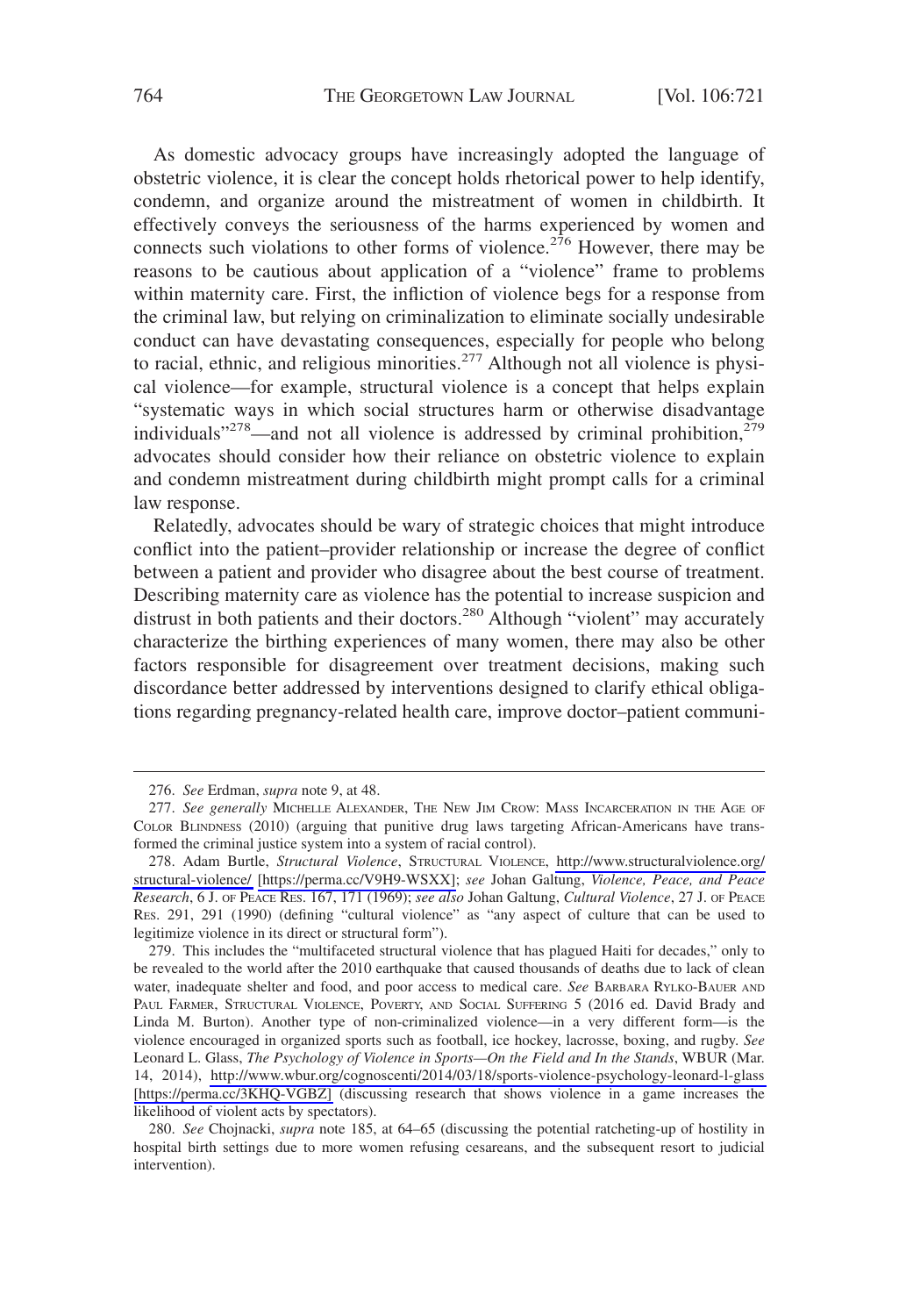cation, enhance patient education, and strengthen informed consent protocols and practices. Broad use of the language of obstetric violence to describe problems in maternity care may introduce unnecessary hostility in the patient– provider relationship, and more conflict or mistrust in clinical settings will not result in better quality care or better health outcomes.

Finally, using the language of violence to describe a wide array of mistreatment runs the risk of collapsing types of conduct of varying degrees of severity and losing certain nuances regarding how, when, and why mistreatment occurs. For example, applying the language of violence to low-level forms of insulting and disrespectful treatment may detract from the outrage properly directed at more extreme violations. At the same time, using obstetric violence as an umbrella concept for mistreatment in childbirth may undermine attempts to address subtler forms of coercion and disrespect by obscuring the structural conditions that enable such conduct to occur unchecked in the provision of health care services.<sup>281</sup> Because it does not distinguish between egregious cases of bodily violation and less extreme—though still harmful—ways that coercion and disrespect creep into clinical relationships, the language of obstetric violence may cast damaging aspersions on well-intentioned care providers working within flawed institutions.

The concerns raised in this section should not be interpreted as a call for advocates to abandon the language of obstetric violence. This is a powerful conceptual frame, and the language used to identify and describe a problem creates the conditions for finding and implementing solutions. Because this language is so powerful, it should be used precisely and with consideration for possible unintended consequences.

### D. FACTORS CONTRIBUTING TO OBSTETRIC VIOLENCE

An examination of obstetric violence would be incomplete without considering possible explanations for why it occurs. This section explores structural issues in health care finance and delivery that may create conditions that contribute to the mistreatment of women during childbirth. Then it identifies powerful social norms related to gender and maternity that influence how maternity care is provided and that explain why obstetric violence is tolerated in some health care settings.

# 1. Structural Factors in Health Care Finance and Delivery

Ending mistreatment in childbirth cannot be accomplished by simply identifying individual bad actors and removing them from clinical practice. The problem has roots in the history and structure of maternity care. Addressing obstetric violence requires reshaping institutional conditions that contribute to a professional culture in some health care settings that tolerates, enables, or even

<sup>281.</sup> *See infra* Section I.D.1 (discussing structural factors contributing to and enabling obstetric violence).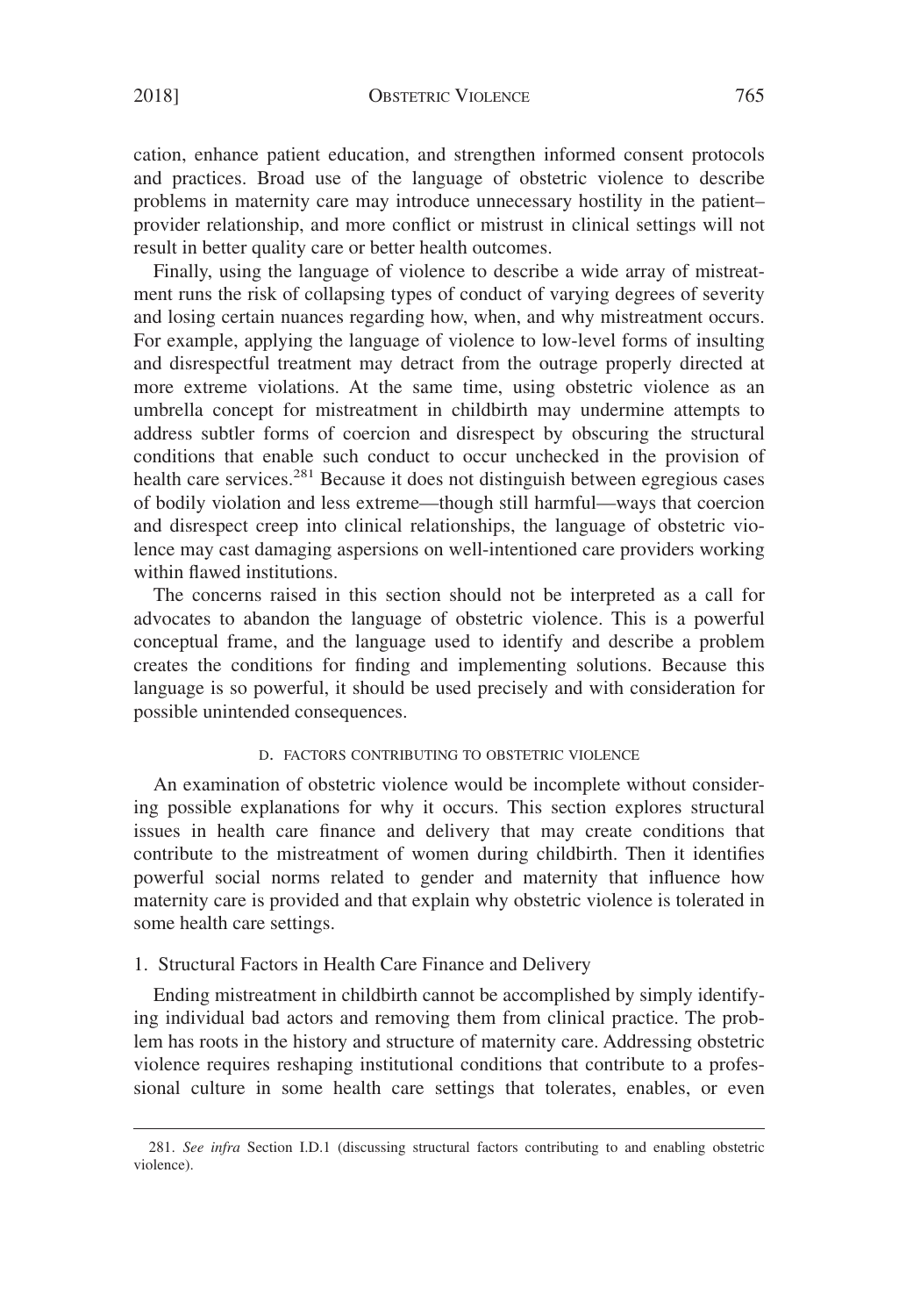encourages such conduct. This section examines three general concerns that help create the conditions for mistreatment of women in childbirth: (a) eco-nomic pressures on hospitals and physicians; (b) the trend towards medicalization of childbirth; and (c) the role that fear of liability and defensive medicine play in contributing to obstetric violence. While not exclusive to maternity care, these concerns are particularly important for explaining how and why the mistreatment of women during childbirth persists in modern medical practice.

*a. Economic Pressures.* Identifying the economic arrangements governing maternity care services is important for understanding how childbearing women access health care and what conditions shape their health care experiences.<sup>282</sup> Economic pressures have changed the landscape of where and how maternity care is available, due to hospital consolidation,<sup>283</sup> the shuttering of labor and delivery wards,<sup>284</sup> and the shift away from solo and small-practice obstetricians to larger medical practices and reliance on hospital-based laborists.<sup>285</sup> The closing of entire maternity care sites has reduced access to evidence-based maternity care by eliminating maternity wards with good reputations for womancentered and family-centered care.<sup>286</sup> For some women, these changes have dramatically limited the options available for birth location and provider.<sup>287</sup>

<sup>282.</sup> *See generally* Diaz-Tello, *supra* note 9 (arguing that economic and political considerations prevent women from exercising their right to refuse unwanted surgery).

*See, e.g.*, Katy Kozhimannil, *Rural-Urban Differences in Childbirth Care, 2002–2010, and*  283. *Implications for the Future*, 52 MED. CARE 4, 5 (2014) (identifying reduced availability of obstetric services in rural areas as consequence of perinatal regionalization, raising concerns about additional access restrictions caused by future hospital consolidations); Gregg Lagan, *Mercy to Consolidate Maternity Services This Summer*, NEWS ARCHIVE (June 9, 2016), [https://www.mercydesmoines.org/about](https://www.mercydesmoines.org/about-mercy/news-archive/maternity-consolidate-16554)[mercy/news-archive/maternity-consolidate-16554](https://www.mercydesmoines.org/about-mercy/news-archive/maternity-consolidate-16554) [\[https://perma.cc/J7WM-FVVE\]](https://perma.cc/J7WM-FVVE).

 <sup>284.</sup> *See, e.g.*, Susan FitzGerald, *Methodist Hospital to Close Maternity Ward; Officials Cited Rising Insurance Costs. Pregnant Women in S. Phila. Will Be Referred to Jefferson Hospital, 2 Miles North*, PHILADELPHIA INQUIRER (Apr. 25, 2002), [http://articles.philly.com/2002-04-25/news/25338252\\_1\\_maternity](http://articles.philly.com/2002-04-25/news/25338252_1_maternity-ward-obstetrical-services-costs-of-malpractice-insurance)[ward-obstetrical-services-costs-of-malpractice-insurance](http://articles.philly.com/2002-04-25/news/25338252_1_maternity-ward-obstetrical-services-costs-of-malpractice-insurance) (noting that the shuttered hospital represented approximately five percent of all births citywide and would eliminate 91 full-time and part-time positions).

 <sup>285.</sup> *See* ACOG COMM. ON PATIENT SAFETY AND QUALITY IMPROVEMENT & ACOG COMM. ON OBSTETRIC PRACTICE, COMMITTEE OPINION No. 657: THE OBSTETRIC AND GYNECOLOGIC HOSPITALIST 1-2 (2016) (replacing COMMITTEE OPINION NO. 459), [http://www.acog.org/Resources-And-Publications/Committee-](http://www.acog.org/Resources-And-Publications/Committee-Opinions/Committee-on-Patient-Safety-and-Quality-Improvement/The-Obstetric-and-Gynecologic-Hospitalist)[Opinions/Committee-on-Patient-Safety-and-Quality-Improvement/The-Obstetric-and-Gynecologic-](http://www.acog.org/Resources-And-Publications/Committee-Opinions/Committee-on-Patient-Safety-and-Quality-Improvement/The-Obstetric-and-Gynecologic-Hospitalist)[Hospitalist](http://www.acog.org/Resources-And-Publications/Committee-Opinions/Committee-on-Patient-Safety-and-Quality-Improvement/The-Obstetric-and-Gynecologic-Hospitalist) [\[https://perma.cc/BRL8-K4L7\]](https://perma.cc/BRL8-K4L7) (explaining the emergence of the OB-GYN hospitalist); Phil Galewitz, *Hospitals Look to Laborists to Fill Gaps Left By On-Call Obstetricians*, KAISER HEALTH NEWS (July 29, 2015), [http://www.acog.org/Resources-And-Publications/Committee-Opinions/Committee-on-](http://www.acog.org/Resources-And-Publications/Committee-Opinions/Committee-on-Patient-Safety-and-Quality-Improvement/The-Obstetric-and-Gynecologic-Hospitalist)[Patient-Safety-and-Quality-Improvement/The-Obstetric-and-Gynecologic-Hospitalist](http://www.acog.org/Resources-And-Publications/Committee-Opinions/Committee-on-Patient-Safety-and-Quality-Improvement/The-Obstetric-and-Gynecologic-Hospitalist) [\[https://perma.cc/](https://perma.cc/QWG6-K5ZE)  [QWG6-K5ZE\].](https://perma.cc/QWG6-K5ZE)

<sup>286.</sup> *See, e.g.*, FitzGerald, *supra* note 284 (noting that the shuttered Methodist Hospital in South Philadelphia had been a leader in "having a nurse midwifery program and family-centered care early on" (internal quotations omitted)).

<sup>287.</sup> For a discussion of legal and practical restrictions on women's ability to access midwifery care, as well as concerns about economic competition that have prompted some physicians to oppose midwifery licensure, see Amy F. Cohen, *The Midwifery Stalemate and Childbirth Choice: Recognizing Mothers-to-Be as the Best Late Pregnancy Decisionmakers*, 80 IND. L. J. 849, 854–68 (2005).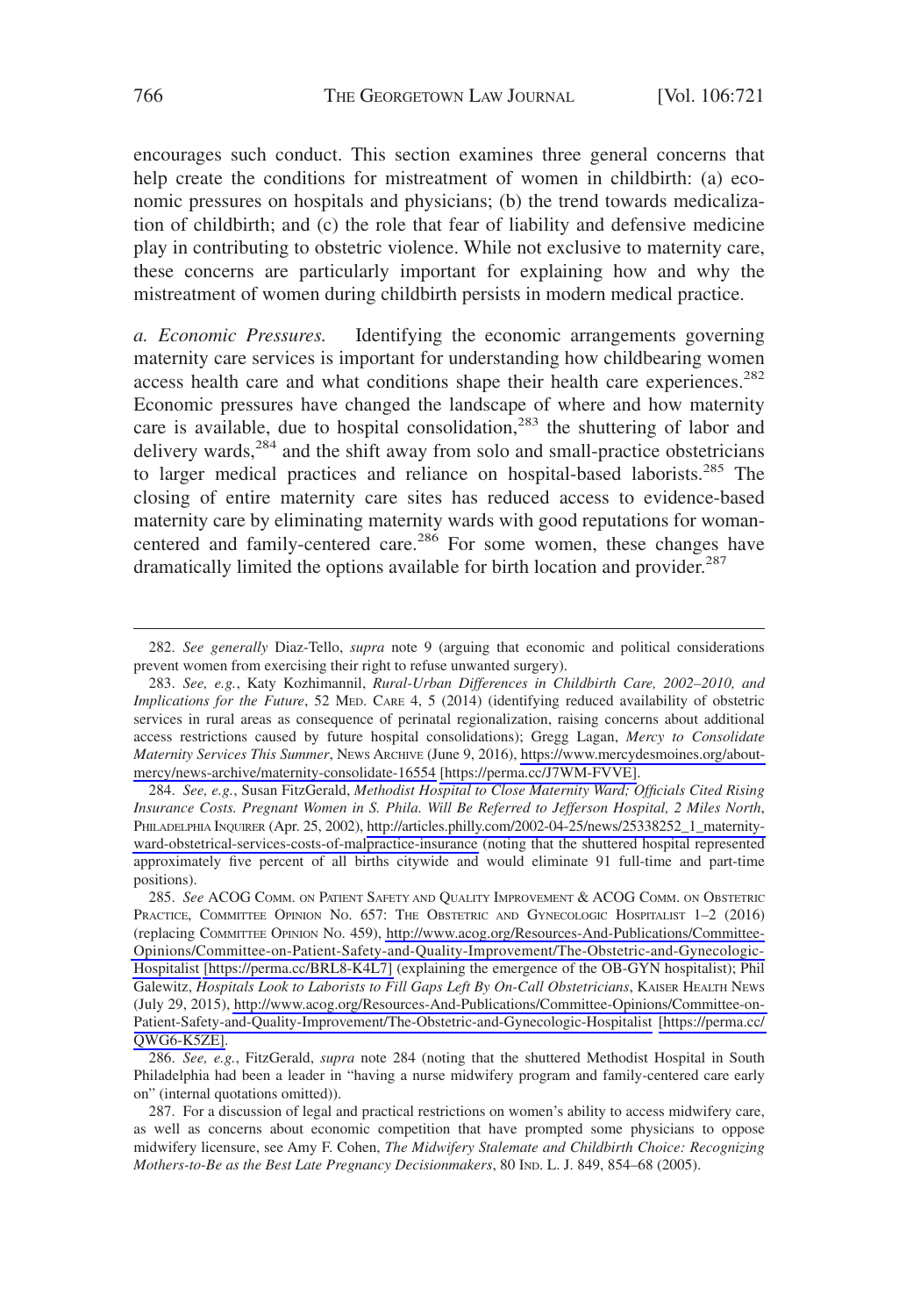Research suggests that the cost of treatment influences clinical decision making in maternity care and results in the provision of medically unnecessary care. Significantly, the cost of a cesarean is higher than a vaginal delivery: in 2011, the average hospital charge nationwide for an uncomplicated vaginal birth was \$10,657, while an uncomplicated cesarean cost an average of \$17,859.<sup>288</sup> These figures exclude the cost of newborn care, anesthesia, or compensation for the care provided by an obstetrician or midwife.289 When all childbirth costs are considered, both commercial and Medicaid payers compensated providers approximately 50% more for cesareans than vaginal deliveries.<sup>290</sup>

Higher reimbursement rates for cesareans, along with longer hospitalizations and more related ancillary procedures, provide incentives to recommend cesareans even when medical necessity is lacking.<sup>291</sup> In some jurisdictions, women with private, fee-for-service insurance have higher cesarean rates than those covered by HMOs, Medicaid, or those who are uninsured.<sup>292</sup> A number of studies have identified differences in cesarean rates associated with the profit orientation of the hospital or the availability of increased reimbursement for cesarean births.293 A California study showed that for-profit hospitals were more likely to perform cesareans than not-for-profit hospitals, even for women with low-risk pregnancies.<sup>294</sup> Researchers concluded that when a woman delivers at a for-profit hospital, she is  $17\%$  more likely to end up with a cesarean.<sup>295</sup> Other research has found that risk-adjusted capitation for Medicaid patients was associated with lower cesarean rates when compared to privately insured pa-

*See* CHILDBIRTH CONNECTION, AVERAGE FACILITY LABOR AND BIRTH CHARGE BY SITE AND METHOD OF 288. BIRTH, UNITED STATES, 2009–2011, at 1 (2013), [http://transform.childbirthconnection.org/wp-content/](http://transform.childbirthconnection.org/wp-content/uploads/2013/06/USCharges-chart-2009-2011.pdf) [uploads/2013/06/USCharges-chart-2009-2011.pdf](http://transform.childbirthconnection.org/wp-content/uploads/2013/06/USCharges-chart-2009-2011.pdf) [\[https://perma.cc/V5XL-YQYB\]](https://perma.cc/V5XL-YQYB) (average hospital charge for complicated vaginal birth is \$13,749 and for complicated cesarean birth is \$23,923).

<sup>289.</sup> *See id*.

*See* TRUVEN HEALTH ANALYTICS, THE COST OF HAVING A BABY IN THE UNITED STATES: EXECUTIVE 290. SUMMARY (2013), [http://transform.childbirthconnection.org/wp-content/uploads/2013/01/Cost-of-Having](http://transform.childbirthconnection.org/wp-content/uploads/2013/01/Cost-of-Having-a-Baby-Executive-Summary.pdf)[a-Baby-Executive-Summary.pdf](http://transform.childbirthconnection.org/wp-content/uploads/2013/01/Cost-of-Having-a-Baby-Executive-Summary.pdf) [\[https://perma.cc/4V4L-EZBM\].](https://perma.cc/4V4L-EZBM)

<sup>291.</sup> *See* SAKALA & CORRY, *supra* note 27, at 59–60 (discussing perverse incentives in payment systems).

<sup>292.</sup> *See* Emmett B. Keeler & Mollyann Brodie, *Economic Incentives in the Choice between Vaginal Delivery and Cesarean Section*, 71 MILBANK Q. 365, 374 (1993) (describing this phenomenon in California).

<sup>293.</sup> *See, e.g.*, Jonathan Gruber & Maria Owings, *Physician Financial Incentives and Cesarean Section Delivery*, 27 RAND J. ECON. 99, 99 (1996) (analyzing declining fertility from 1970–1982 and the rise of cesareans as a way to offset lost profit). Research on maternity care systems outside the United States supports the conclusion that economic forces often lead to higher rates of cesarean deliveries and other medical interventions. *See* Dray Amicus Brief, *supra* note 11, at 19 n.37 (citing studies in Greece, Australia, Thailand, and Brazil concluding that economic incentives play a role in driving up cesarean rates) (citations omitted).

<sup>. 294</sup> *See* Nathanael Johnson, *For-profit Hospitals Performing More C-sections*, CALIFORNIA WATCH (Sept. 13, 2010), [http://californiawatch.org/health-and-welfare/profit-hospitals-performing-more-c](http://californiawatch.org/health-and-welfare/profit-hospitals-performing-more-c-sections-4069)[sections-4069](http://californiawatch.org/health-and-welfare/profit-hospitals-performing-more-c-sections-4069) [\[https://perma.cc/CVY9-9LV6\].](https://perma.cc/CVY9-9LV6)

<sup>295.</sup> *See id*.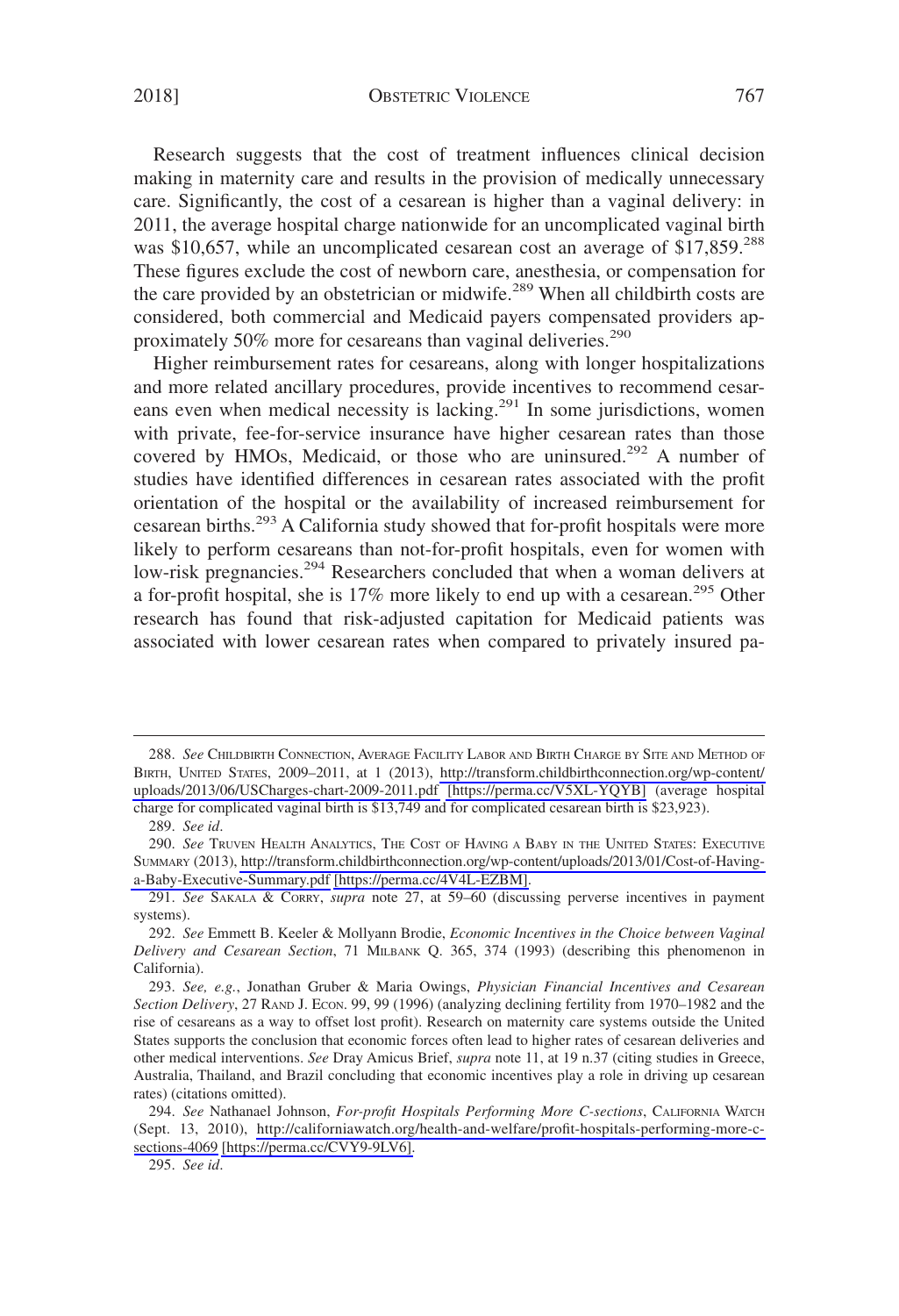tients.296 Because per-patient reimbursement was limited, physicians were incentivized to provide cost-efficient care and thus prioritized vaginal delivery, avoiding medically unnecessary cesareans and the higher risk of complications associated with them.<sup>297</sup>

Economic incentives may also influence the provision of non-cesarean maternity care. Medical procedures generate fees for hospitals and physicians, and the ability to collect additional reimbursement for certain procedures reinforces existing trends that normalize medical intervention in the childbirth process.<sup>298</sup> Obstetric procedures besides induction and cesarean—such as administration of IV fluids, bladder catheterization, rupture of membranes to release amniotic fluid, fetal monitoring, episiotomy, shaving pubic hair, epidural anesthesia, and forceps-assisted or vacuum-assisted delivery—may all accrue additional fees, which incentivizes the overuse of unnecessary procedures.<sup>299</sup> That physicians and hospitals respond to economic incentives with changes in clinical practices does not prove that they have acted intentionally in immoral ways—indeed, considerations of financial benefit and convenience may occur subconsciously, shifting behavior without health care providers being aware of the impact of economic concerns on their decision making.<sup>300</sup>

In addition to maximizing reimbursement, there are indications that hospitals are incentivized to perform cesareans and other interventions out of concern for the convenience of physicians and hospital staff.<sup>301</sup> Despite the fact that scheduled elective cesareans are lower quality care,  $302$  they make it easier for

<sup>296.</sup> Arpit Misra, *Impact of the HealthChoice Program on Cesarean Section and Vaginal Birth After C-Section Deliveries: A Retrospective Analysis*, 12 MATERNAL & CHILD HEALTH J. 266, 270 (2007).

<sup>297.</sup> See id. at 270–72. The Washington State Department of Social and Health Services has responded to concerns about financial incentives driving clinical decisions by lowering the Medicaid reimbursement rate for nonemergent cesareans, which is now equal to the rate for vaginal deliveries. See WASH. ST. DEP'T Soc. & HEALTH SERV., 2009 FACT SHEET: CONTROLLING C-SECTION GROWTH (2009), [\[https://perma.cc/4Y8N-ZWYZ\].](https://perma.cc/4Y8N-ZWYZ)

<sup>298.</sup> *See infra* Section I.D.1.b (discussing medicalization of childbirth) & Section I.D.2 (discussing social norms that enable obstetric violence).

<sup>299.</sup> *See* AM. PUB. HEALTH ASS'N, MAJOR AFFORDABLE CARE ACT DELIVERY AND PAYMENT REFORMS: SUMMARY TABLE 1 (2013) (noting that fee-for-service payment arrangements—which involve reimbursement for each service provided with no limit—are widely believed to incentivize overtreatment and overbilling); *see also* Elizabeth Kukura, *Giving Birth Under the ACA: Analyzing the Use of Law as a Tool to Improve Health Care*, 94 NEB. L. REV. 799, 843 n.252 (discussing typical payment structures for vaginal and cesarean births, including breakdown of how the reimbursement is divided among hospitals, providers, and specialists).

<sup>300.</sup> *See* Kukura, *supra* note 4, at 294–95 (discussing the impact of health care financing on shaping clinical practice); *see also* Dray Amicus Brief, *supra* note 11, at 17–21 ("The fact that doctors perform unnecessary surgery for financial gain or time convenience does not prove their collective or individual moral turpitude, only their very human response to economic incentives." (internal quotations omitted)).

<sup>301.</sup> *See, e.g.*, H. Shelton Brown, III, *Physician Demand for Leisure: Implications for Cesarean Section Rates*, 15 J. HEALTH ECON. 233, 234 (1996); Joanne Spetz et. al, *Physician Incentives and the Timing of Cesarean Sections: Evidence from California*, 39 MED. CARE 536, 536 (2001).

<sup>302.</sup> *See* SAKALA & CORRY, *supra* note 27, at 42–43 (discussing risks associated with elective cesarean).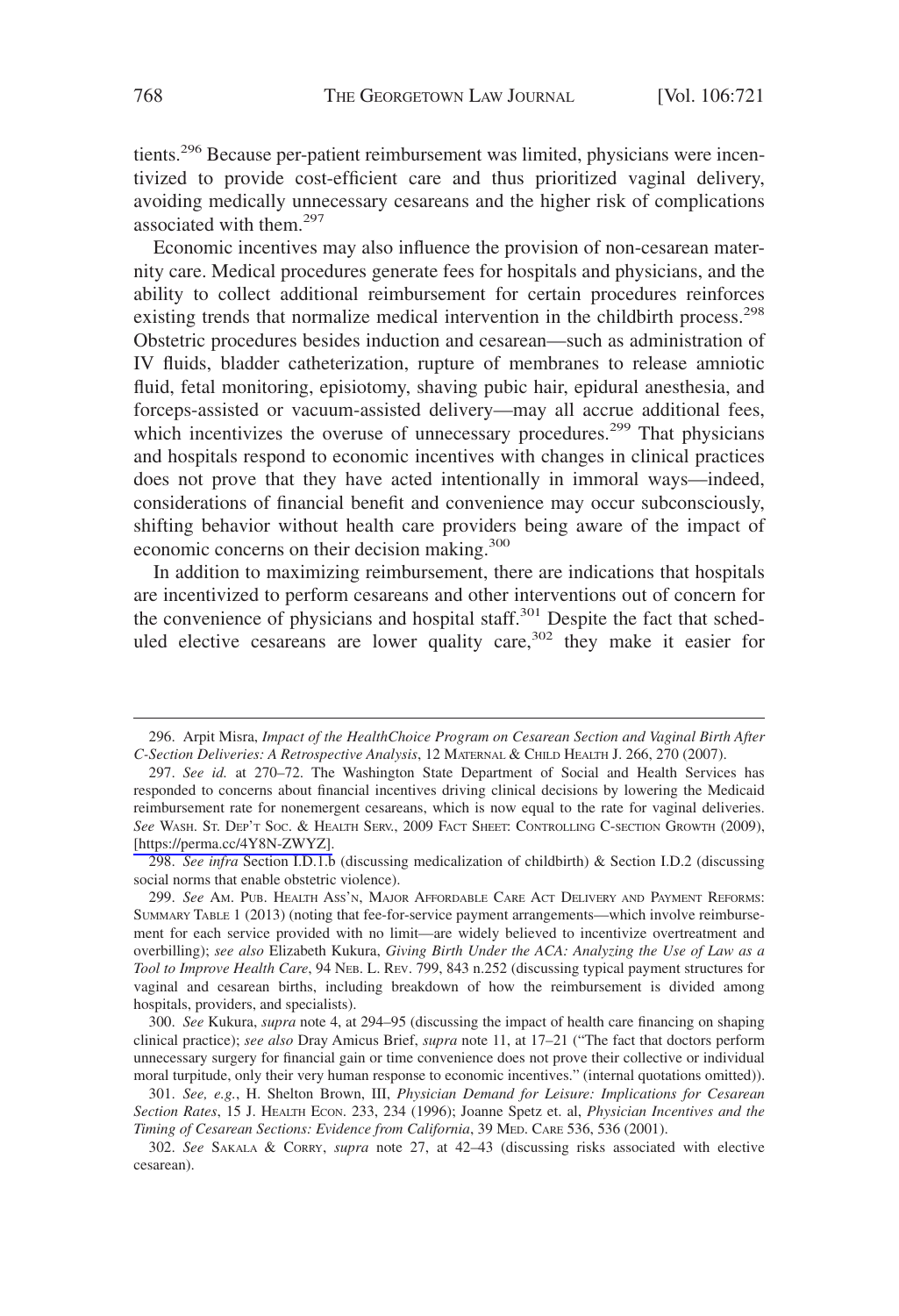hospitals to plan.<sup>303</sup> Gene Declercq, an expert on maternity care at the Boston University School of Public Health, refers to "subtle incentives to increase efficiency," which "could have the same effect" as if hospitals were "explicitly push[ing] C-sections for profit."<sup>304</sup> He notes that the unpredictability of vaginal births "creat[es] inefficiencies that can hurt the bottom line."<sup>305</sup> Researchers who studied cesareans performed for "failure to progress"<sup>306</sup> found that the percentage of such cesareans conducted less than thirty minutes after the decision to proceed with a cesarean increased from 33% in 2004 to 54% in 2006.<sup>307</sup> Such evidence of efficiency concerns on the part of the hospital and individual physicians reflects a rational desire to maximize resources and maintain profitability. However, the desire for efficiency in childbirth can easily transform into an urgency to expedite the labor and delivery process, leading to coercion and other pressure on women to accept unwanted treatment.

*b. Medicalization of Childbirth.* The economic incentives discussed above have contributed to the medicalization of childbirth—characterized by use of more technology and more interventions into labor and delivery—as hospital administrators, seeking to maximize revenue and efficiency, further entrench the incorrect view that more intervention in the birth process is preferable because it increases safety without additional risk. Since physicians began to professionalize in the nineteenth century, displacing midwives and asserting control over childbirth-related health care, birth has become an increasingly technological matter.<sup>308</sup> A medical model of childbirth has come to dominate maternity care, reflecting an understanding of childbirth as a pathological process in need of medical care for monitoring and treatment rather than childbirth as a normal, physiologic process.309

This medicalized norm is reflected in high rates of intervention reported in American maternity care. Nearly one-third of all births are cesareans, making cesarean surgery the most common operating room procedure in the United States.<sup>310</sup> In 2005, 49% of all hospital procedures performed on individuals aged 18–44 were obstetric procedures, and six of the ten most common proce-

306. *See supra* Section I.A.2.c (discussing "failure to progress" as a diagnosis).

<sup>303.</sup> *See* CATALYST FOR PAYMENT REFORM, ACTION BRIEF: MATERNITY CARE PAYMENT 2 (2012) (noting that "decreased opportunity costs help drive the increase in cesarean deliveries").

<sup>304.</sup> Johnson, *supra* note 294 (internal quotations omitted).

<sup>305.</sup> *Id*. ("It's a lot easier if you can do all your births between seven and 10 in the morning and know exactly how many operating rooms and beds you need." (internal quotations omitted)).

<sup>307.</sup> *See* Roberta Haynes de Regt et al., *Time from Decision to Incision for Cesarean Deliveries at a Community Hospital*, 113 OBSTETRICS & GYNECOLOGY 625, 625 (2009).

<sup>308.</sup> *See* Kukura, *supra* note 4, at 250–53, 256–64 (discussing the early history of birth politics in the United States and the trend towards medicalization).

<sup>309.</sup> *See id*. at 258; *see generally* GOER & ROMANO, *supra* note 199 (analyzing childbirth research literature to explain gaps between current clinical practices and under-utilized evidence-based approaches).

<sup>310.</sup> *See* NVS Birth Reports 2013, *supra* note 144, at 7 (32.7% of births in the United States were cesareans); SAKALA & CORRY, *supra* note 27, at 2 (reporting cesareans as most common operating room procedure).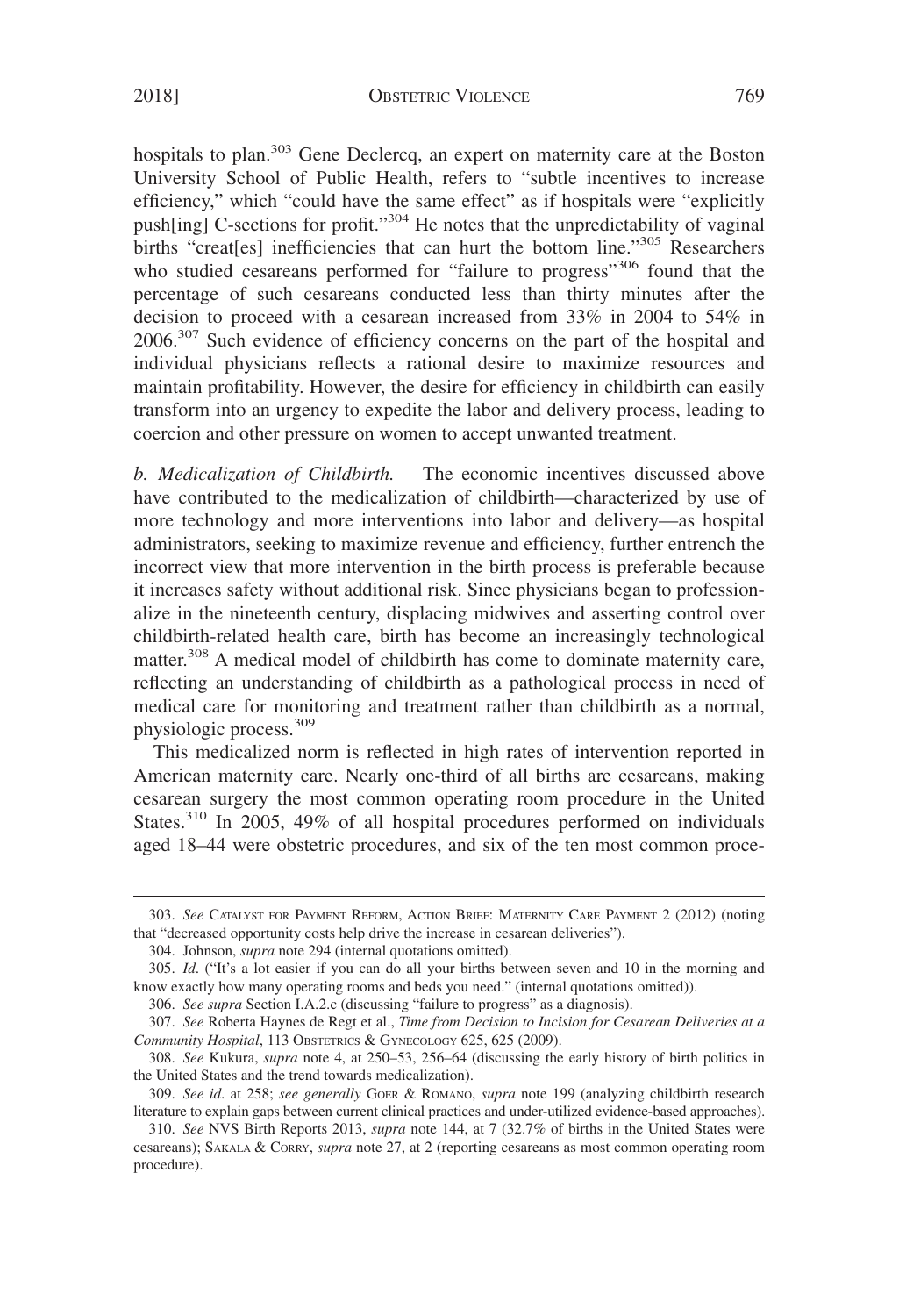dures billed to Medicaid and to private insurers were related to maternity care.<sup>311</sup> The fact that cesarean rates range from  $7-69\%$ , depending on the hospital, indicates that something more than medical necessity is responsible for increases in the cesarean rate. $312$  High rates of cesareans and other interventions deviate from evidence-based medicine, thereby reducing the quality of care provided.313

The medicalization of childbirth has the potential to impact patient–physician relationships negatively in several ways. First, reliance on technology such as electronic fetal monitoring (EFM) has "resulted in a more depersonalized approach to obstetrics" because nurses can remotely monitor many patients at the same time.<sup>314</sup> Second, the medical model may alter power dynamics between a patient and physician, as medical intervention removes the woman as an agent in her own childbirth experience and makes the physician the gatekeeper to medical technology and knowledge about whether an intervention is achieving its desired effect.<sup>315</sup> The medical model both draws on and perpetuates hierarchical and paternalistic power dynamics between physicians and patients.<sup>316</sup> Third, when intervention becomes the norm, a woman who questions a provider's bias towards intervention—or merely asks for additional information—may be viewed as difficult or irresponsible and treated  $accordingly.<sup>317</sup>$ 

The maternity care culture in which new physicians are trained impacts their clinical orientation and expectations of the profession. Most medical care is based on custom—the way physicians were taught as medical students—rather than scientific evidence,  $318$  and new research results can take up to two decades

316. *Id*.

317. *See supra* Section I.A.3.

<sup>311.</sup> *See* SAKALA & CORRY, *supra* note 27, at 11–12.

<sup>312.</sup> *See* Katy Backes Kozhimannil et al., *Cesarean Delivery Rates Vary Tenfold Among US Hospitals: Reducing Variation May Address Quality and Cost Issues*, 32 HEALTH AFF. 527, 530–33 (2013). These variations are not explained by differences in individual women's health conditions or the complexity of their pregnancies. *See* Katy B. Kozhimannil et al., *Maternal Clinical Diagnoses and Hospital Variation in the Risk of Cesarean Delivery: Analyses of a National US Hospital Discharge Database*, 11 PLOS MED., 2014, at 1, 2.

<sup>313.</sup> *See* GOER & ROMANO, *supra* note 199, at 53–62 (documenting the harms of cesarean surgery and refuting claims for its benefits compared with vaginal birth).

<sup>314.</sup> James Gibson, *Doctrinal Feedback and (Un)Reasonable Care*, 94 VA. L. REV. 1641, 1681 (2008) (footnote omitted).

<sup>315.</sup> *See* ROBBIE E. DAVIS-FLOYD, BIRTH AS AN AMERICAN RITE OF PASSAGE 130 (2003) (discussing the power rush physicians receive from medical intervention into childbirth: "Performing a cesarean is the one time that truly gives you the feeling of delivering the baby. I remember having my hand in the uterus.... [M]y hand grasped the head of the baby and assisted it out through the incision. I felt a sense of excitement and of power and of personal accomplishment that is not present in a vaginal birth. This is the time the *obstetrician* truly delivers the baby; in a vaginal birth, it is the mother." (internal citation omitted)).

<sup>318.</sup> *See* Gibson, *supra* note 314, at 1663 ("[P]hysicians do what they see other physicians do, or what they were taught in medical school.") (footnote omitted); Lucian L. Leape et al., *What Practices Will Most Improve Safety? Evidence-Based Medicine Meets Patient Safety*, 288 JAMA 501, 506 (2002).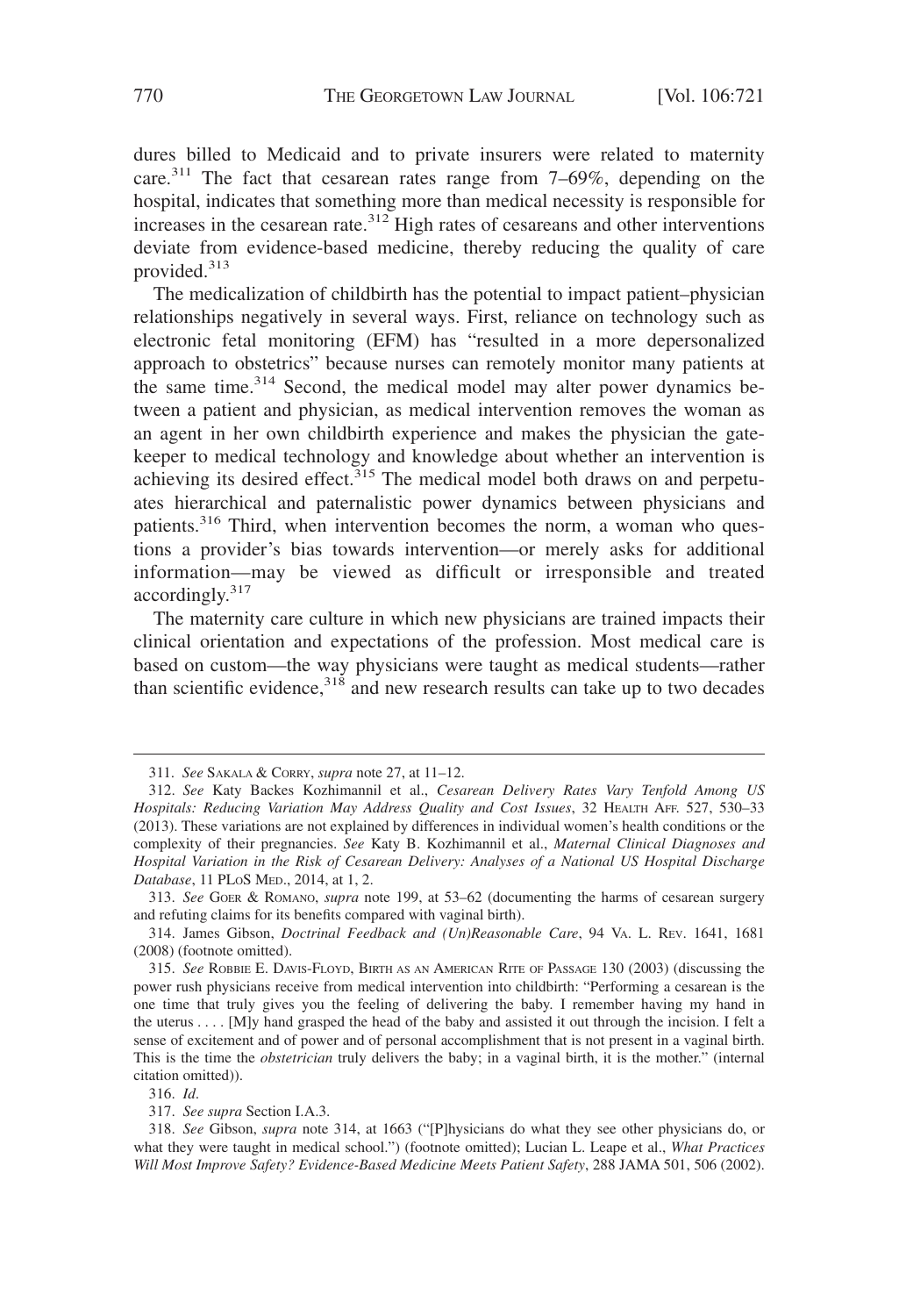to be incorporated into clinical practice.<sup>319</sup> Most obstetric residents have limited exposure to physiologic birth unmediated by intervention, as IV drips, continuous EFM, artificial induction or augmentation, and other obstetric procedures have become the norm.<sup>320</sup> They are trained to favor intervention as a way to manage labor, decrease risk, and limit liability.

*c. Liability and Defensive Medicine.* Fear of malpractice liability leads some physicians to practice defensive medicine, including the use of unwanted, unconsented, and non-evidence-based interventions. When compared with colleagues in other medical specialties, obstetricians are sued more often and thus face higher malpractice insurance premiums. $321$  More than three-quarters of OB/GYNs have been sued at least one time, while half have faced malpractice claims three times or more.<sup>322</sup> Obstetrics cases account for three-quarters of all malpractice insurance losses, with an average payment to plaintiffs of over \$1.1 million.<sup>323</sup> In the 2000s, a growing number of physicians cited malpractice risk as their reason for ceasing to practice obstetrics or restricting what services they provided.<sup>324</sup> During the same period, residency programs saw interest in obstetrics decline significantly.<sup>325</sup> In response, ACOG issued alarmist reports warning that the malpractice liability "crisis" posed a threat to access to obstetrical services.<sup>326</sup>

Research on obstetrics malpractice claims suggests there are certain factors that make it more likely a physician will be sued. Many of them relate to

<sup>319.</sup> See U.S. Dep't of Health & Human Servs., Agency for Healthcare Research & Quality, TRANSLATING RESEARCH INTO PRACTICE (TRIP)-II, at 1 (2001), [http://archive.ahrq.gov/research/findings/](http://archive.ahrq.gov/research/findings/factsheets/translating/tripfac/trip2fac.html)  [factsheets/translating/tripfac/trip2fac.html](http://archive.ahrq.gov/research/findings/factsheets/translating/tripfac/trip2fac.html) [\[https://perma.cc/8MK2-BWWA\].](https://perma.cc/8MK2-BWWA)

<sup>320.</sup> *See* Kukura, *supra* note 4, at 287.

<sup>321.</sup> *See* Gibson, *supra* note 314, at 1674 (noting that obstetricians are also more likely to lose a malpractice trial than other physicians).

<sup>322.</sup> *See* VICTORIA L. GREEN, *Liability in Obstetrics and Gynecology*, *in* L. MED. 441, 441 (7th ed. 2007).

<sup>323.</sup> *See* Gibson, *supra* note 314, at 1674–75. The most common obstetrical injury is neurological damage to newborns. *See id*. Contrary to the view that the legal system is overrun with malpractice claims, research suggests a very small percentage of injuries caused by medical negligence result in the filing of legal claims. *See* Melissa Patterson, *The Medical Malpractice Crisis: The Product of Insurance Companies and a Threat to Women's Health*,8QUINNIPIAC HEALTH L. J. 109, 128 ("[O]nly 1.53% of patients injured by medical negligence filed malpractice claims.") (footnote omitted).

*See Medical Liability Survey Reflects More OB-GYNs are Quitting Obstetrics*, ACOG NEWS 324. RELEASE (ACOG OFFICE OF COMMUNICATIONS), July 16, 2004, [hereinafter *Quitting Obstetrics*], [www.acog.org/from\\_home/publications/press\\_releases/nr07-16-04.cfm](www.acog.org/from_home/publications/press_releases/nr07-16-04.cfm) [\[https://perma.cc/J928-N959\]](https://perma.cc/J928-N959) (reporting in 2004 that one in seven ACOG fellows had stopped practicing obstetrics due to malpractice risk).

*See* Jennifer Silverman, *Malpractice Crisis Blamed; Fewer U.S. Seniors Match to OB/Gyn*  325. *Residency Slots: The Fill Rate for This Group Falls to 65.1%*, OBGYN NEWS (Apr. 1, 2004), <https://www.highbeam.com/doc/1G1-101495931.html>[\[https://perma.cc/B3KR-FMD4\].](https://perma.cc/B3KR-FMD4)

*See Quitting Obstetrics*, *supra* note 324; *"Who Will Deliver My Baby?" Ob-gyns, Patients*  326. *Push US Senate for Tort Reform, ACOG Names Latest "Red Alert" States Facing Liability Insurance Crisis*, ACOG NEWS RELEASE (ACOG OFFICE OF COMMUNICATIONS) [\[https://perma.cc/VE4Z-CRZW\].](https://perma.cc/VE4Z-CRZW)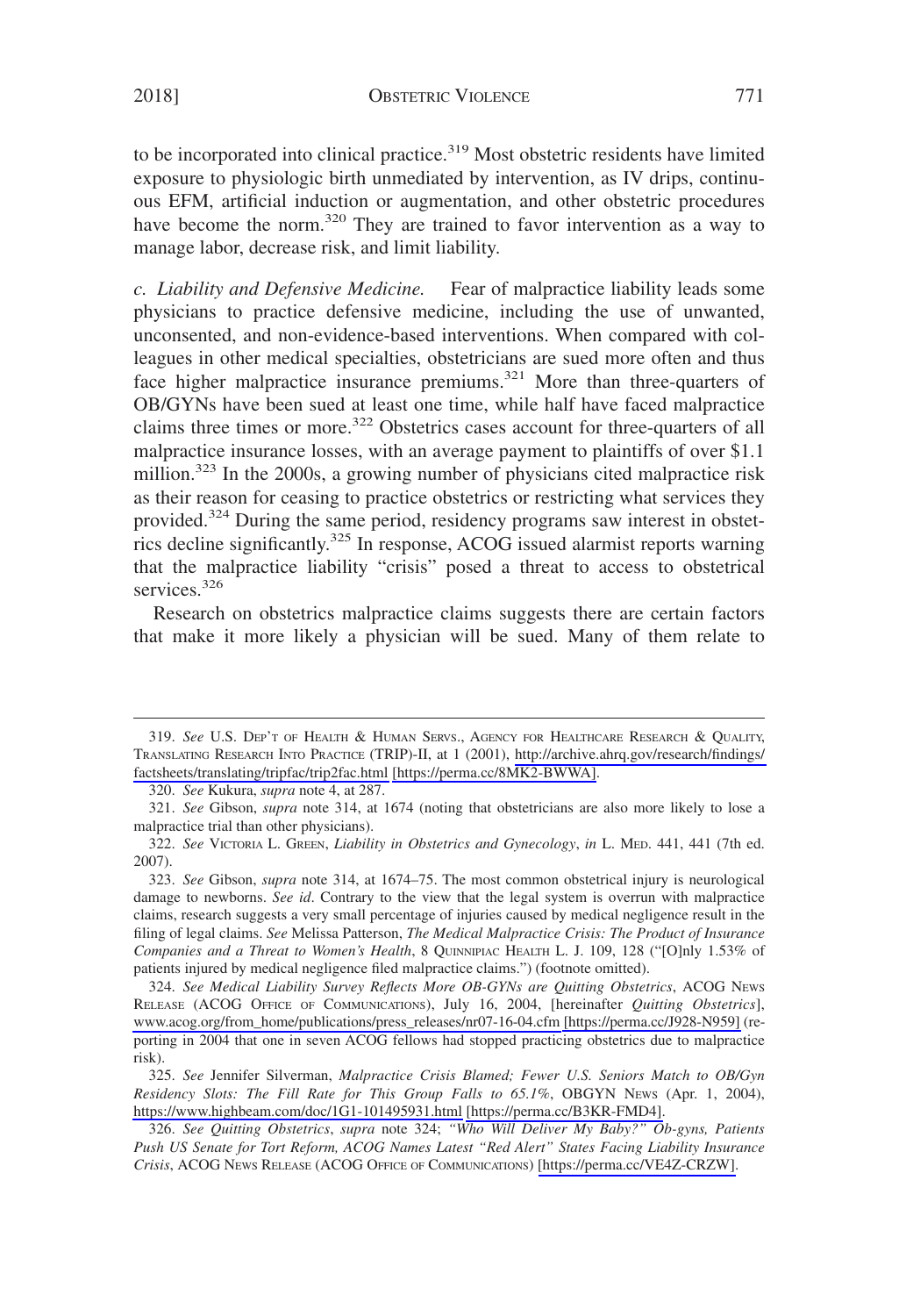physician behavior.327 Patients frequently cite poor communication and lack of trust as reasons they choose to sue.<sup>328</sup> Patients who are frustrated with brief, rushed appointments and who believe their physicians show insufficient attention are also more likely to sue, as are patients who perceive their physicians to be patronizing them by providing insufficient detail or glossing over medical explanations.<sup>329</sup> A study of deposition transcripts from obstetrics malpractice cases identified four types of communication problems that occurred in more than 70% of the depositions: deserting the patient, devaluing patients' views, delivering information poorly, and failing to understand patients' perspectives.<sup>330</sup> This research underscores how important physician–patient trust and satisfaction with the clinical experience are to avoiding litigation arising out of maternity care.<sup>331</sup>

Given the high malpractice premiums obstetricians face and concern about malpractice exposure, it is perhaps no surprise that fear of liability causes some physicians to practice defensive medicine.<sup>332</sup> Defensive medicine refers to a clinical orientation that seeks to reduce legal liability by ordering excessive testing, prescribing unneeded medication, or recommending unnecessary surgeries.333 Although experts initially believed that defensive medicine would lower

328. Robyn S. Shapiro et al., *A Survey of Sued and Nonsued Physicians and Suing Patients*, 149 ARCHIVES INTERNAL MED. 2190, 2192–93 (1989) (reporting only one-third of surveyed patients who sued believed their physicians had been open, with one-fifth stating that their physicians had been dishonest).

329. *See* Wendy Levinson, *Physician-Patient Communication: A Key to Malpractice Prevention*, 272 JAMA 1619, 1619–20 (1994) (discussing common factors that lead patients to sue).

330. *See id.* at 1619.

331. *See* Elizabeth Swire Falker, *The Medical Malpractice Crisis in Obstetrics: A Gestalt Approach to Reform*,4CARDOZO WOMEN'S L. J. 1, 27 (1997) (discussing correlation of satisfaction with less use of technology and a "less aggressive birth environment" (footnote omitted)).

Doctors themselves recognize the impact of liability concerns on obstetrical practice. *See*  332. Sandra S. Friedland, *Rise in Caesarean Births Stirs Dispute*, N.Y. TIMES (Dec. 13, 1981), [http://www.](http://www.nytimes.com/1981/12/13/nyregion/rise-in-caesarean-births-stirs-dispute.html) [nytimes.com/1981/12/13/nyregion/rise-in-caesarean-births-stirs-dispute.html](http://www.nytimes.com/1981/12/13/nyregion/rise-in-caesarean-births-stirs-dispute.html) [\[https://nyti.ms/2tzQ8VR\]](https://nyti.ms/2tzQ8VR) (quoting Dr. Daniel Colombi, then-President of the New Jersey Obstetrical and Gynecological Society: "You won't see it written on the chart that a Cesarean was done because a doctor was afraid of malpractice. But faced with a difficult vaginal birth and the potential for litigation 18 years after the fact, it would take a doctor of iron will not to have malpractice in the back of his mind.") (internal quotations omitted).

333. *See, e.g.*, Laura D. Hermer & Howard Brody, *Defensive Medicine, Cost Containment, and Reform*, 25 J. GEN. INT. MED. 470, 470 n.13 (2010) (Massachusetts study found that approximately 33% of CT scans and 40% of specialist referrals ordered by OB/GYNs were medically unnecessary, and 35% of OB/GYNs reported that liability concerns affected the care they provide "a lot"); *see also*  Gibson, *supra* note 314, at 1683 (defensive medicine "refers to the knowing provision of inefficient care").

<sup>327.</sup> *See* Gerald B. Hickson et al., *Obstetricians' Prior Malpractice Experience and Patients' Satisfaction With Care*, 272 JAMA 1583, 1588 (1994) (concluding that patient dissatisfaction results largely from poor physician communication skills, frequently resulting in malpractice claims). The study found that the physicians with the highest number of malpractice claims also had the largest number of complaints about care they provided (even by patients who did not sue), including poor interpersonal skills, yelling at patients, or the perception of physician disinterest in patient well-being. *See id*. at 1585–86. These frequently-sued physicians were not those with the greatest number of cases of perinatal and neonatal deaths, suggesting that factors beyond an adverse outcome lead people to sue for malpractice. *See id.* at 1586–87.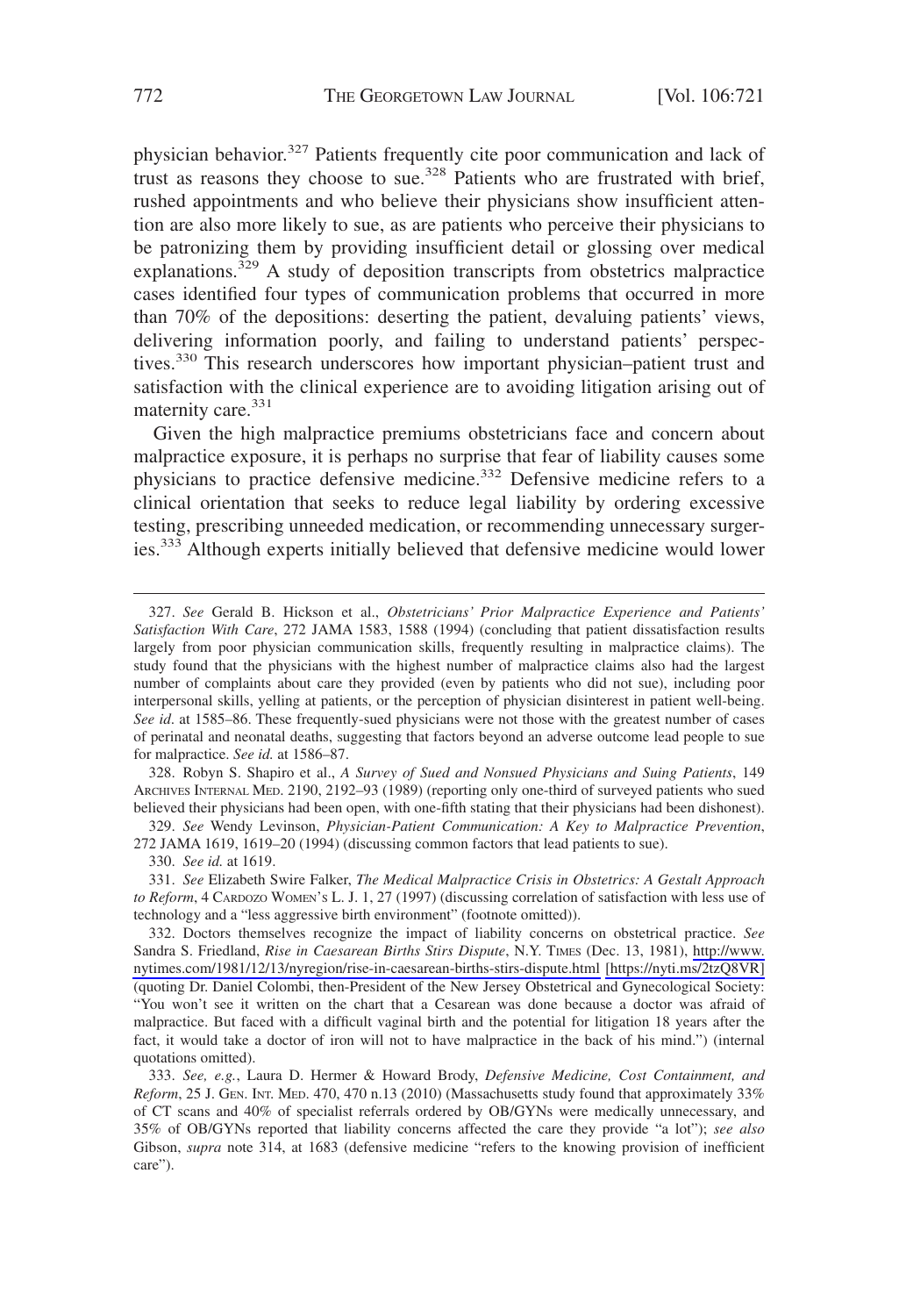rates of malpractice because physicians were being more cautious, the increase in unnecessary interventions has led to other injuries and "serves to weaken the doctor–patient relationship, thus increasing the adversarial nature of the relationship."334 Estimates of the annual cost of defensive medicine vary widely—often reaching tens of billions<sup>335</sup>—but in obstetrics, the impact reaches far beyond the pocketbook, as women suffer physical injury, emotional trauma, and rights violations.<sup>336</sup>

Research confirms that obstetricians' fear of liability results in the practice of defensive medicine.<sup>337</sup> Concern about malpractice liability leads physicians to overuse medical intervention during labor and delivery, resulting in a rising cesarean rate and a decreasing VBAC rate.338 Obstetricians are more likely to face liability for actions they did not perform than for actions they did take.<sup>339</sup> A

336. *See* Baker, *supra* note 167, at 550.

337. *See* Y. Tony Yang et al., *Does Tort Law Improve the Health of Newborns, or Miscarry? A Longitudinal Analysis of the Effect of Liability Pressure on Birth Outcomes*, 9 J. EMPIRICAL LEGAL STUD. 217, 239 (2012) [hereinafter Yang, *Longitudinal Analysis*]; Y. Tony Yang et al., *Relationship Between Malpractice Litigation Pressure and Rates of Cesarean Section and Vaginal Birth After Cesarean Section*, 47 MED. CARE 234, 234 (2009) [hereinafter Yang, *Malpractice Litigation Pressure*]. *But see*  David Dranove & Yasutora Watanabe, *Influence and Deterrence: How Obstetricians Respond to Litigation Against Themselves and their Colleagues*, 12 AM. L. & ECON. REV. 69, 69 (2010) (concluding data do not support theory that fear of litigation has driven the increase in cesarean rates nationwide, despite finding a small temporary increase in cesarean rates after physician notification of lawsuit).

338. *See* Yang, *Longitudinal Analysis*, *supra* note 337, at 218 (concluding results "strongly suggest that liability pressures influence obstetrical practice" and noting that a decrease in insurance premiums for OB/GYNs would be associated with fewer cesareans and more VBACs); *see also* Yang, *Malpractice Litigation Pressure*, *supra* note 337, at 242 (concluding that reducing the threat of litigation would lead to decreases in the number of cesarean deliveries performed and total delivery costs); *see also* Lisa Dubay et al., *The Impact of Malpractice Fears on Cesarean Section Rates*, 18 J. HEALTH ECON. 491 (1999); A. Russell Localio et al., *Relationship Between Malpractice Claims and Cesarean Delivery*, 269 JAMA 366, 371–72 (1993) (reporting study results that reveal existence of a positive relationship between medical malpractice claims and the cesarean rate). Having identified a link between liability pressure and changes in obstetrical practice, the Yang research team examined whether those clinical changes impact health outcomes and found that "birth outcomes are no better in states where obstetricians face high liability pressure than in states where liability pressures are lower." Yang, *Longitudinal Analysis*, *supra* note 337, at 237.

339. James M. Shwayder, *Liability in High-Risk Obstetrics*, 34 OBSTETRICS & GYNECOLOGY CLINICS OF N. AM. 617, 619 (2007) (reporting that six of the nine most common reasons for obstetric malpractice suits allege failure to perform a cesarean delivery or failure to perform a timely cesarean delivery); see also Pamela Paul, *The Trouble with Repeat Cesareans*, TIME, Feb. 19, 2009, at 1, 37 (quoting Colorado Springs obstetrician who stopped attending VBACs in 2003: "You don't get sued for doing a C-section. You get sued for not doing a C-Section." (internal quotations omitted)). This begs the question of whether, if the tort system were less hostile to claims of injury based on medically unnecessary cesareans, such a large proportion of suits would be failure-to-act claims. *See infra* Section II.A.

<sup>334.</sup> Falker, *supra* note 331, at 15 n.86 (citation omitted).

<sup>. 335</sup> *See* George F. Will, *Tort Reform Now*, WASH. POST (Sept. 29, 2002), [https://www.washingtonpost.](https://www.washingtonpost.com/archive/opinions/2002/09/29/tort-reform-now/8ca6b156-0c13-42d4-bc2e-8675e73f081a/)  [com/archive/opinions/2002/09/29/tort-reform-now/8ca6b156-0c13-42d4-bc2e-8675e73f081a/](https://www.washingtonpost.com/archive/opinions/2002/09/29/tort-reform-now/8ca6b156-0c13-42d4-bc2e-8675e73f081a/) [\[https://](https://perma.cc/J3VK-TGAV)  [perma.cc/J3VK-TGAV\]](https://perma.cc/J3VK-TGAV) (U.S. Chamber of Commerce estimates defensive medicine costs American consumers between \$60-100 billion annually). But see OFFICE OF TECH. ASSESSMENT, U.S. Cong., DEFENSIVE MEDICINE & MEDICAL MALPRACTICE 154–59 (1994) (critiquing studies that identify billions of dollars in defensive medicine costs annually).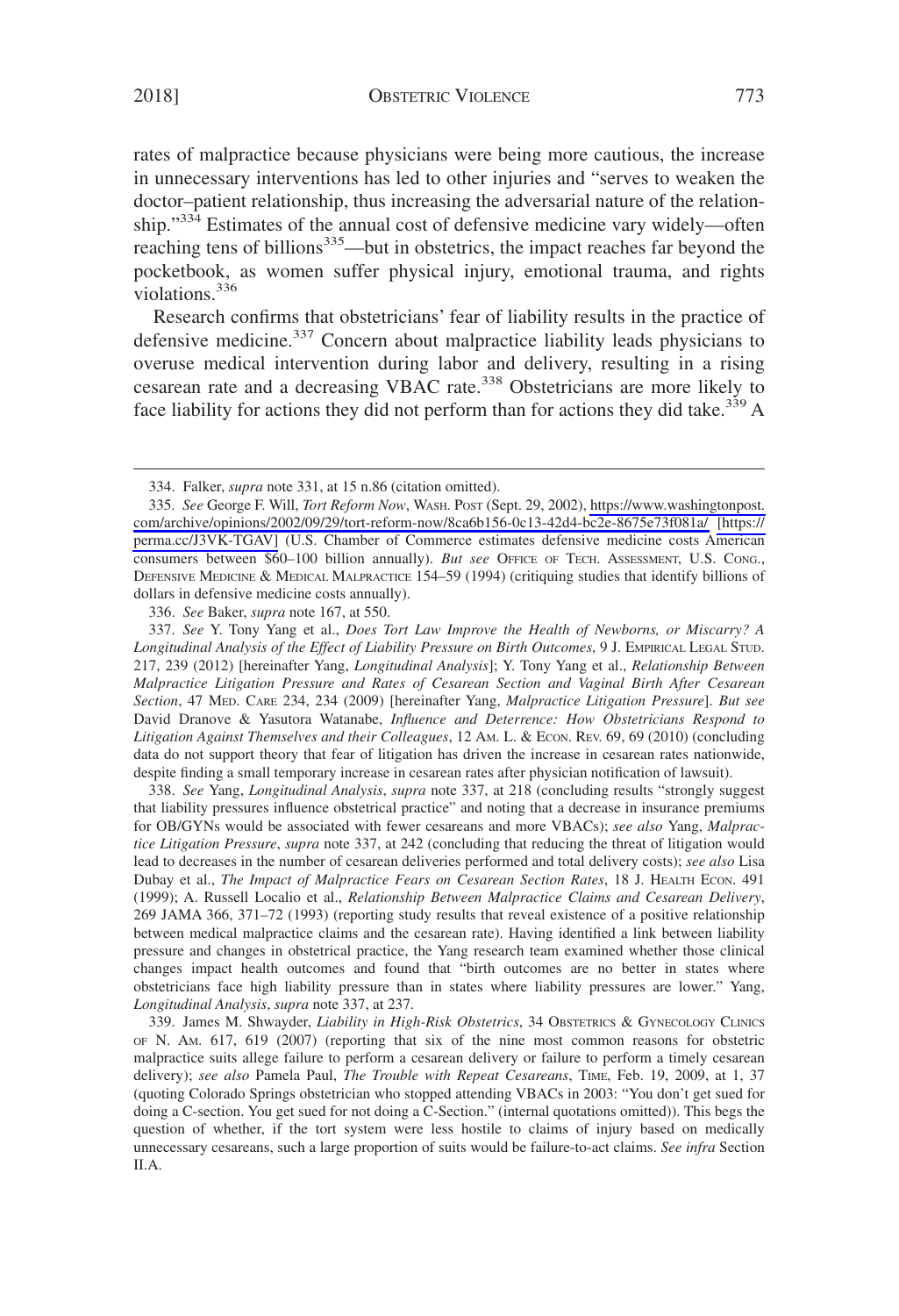2006 survey ACOG conducted among its membership reported that 64.6% of obstetricians and gynecologists admitted making changes to their practice out of fear of malpractice.340 One study found that the likelihood of labor ending in a cesarean was 15% higher when the hospital's obstetrics practice had been sued a certain number of times in the previous four years.<sup>341</sup> But even more than the impact of liability pressure, research shows that physicians report a strong belief in liability pressure as a factor in shaping clinical practice.<sup>342</sup> This matters because physicians overestimate their risk of being sued,<sup>343</sup> as well as the likelihood that a malpractice plaintiff will prevail.<sup>344</sup> Physician misperceptions of liability have important consequences for women receiving unwanted and unnecessary medical treatment. $345$  Finally, in addition to shaping clinical practices, concern about liability may prompt physicians to ignore an informed refusal of treatment due to the perception that they could still be held liable for any resulting harm, even though the decision ultimately rested with the woman.<sup>346</sup>

Several structural factors influence the maternity care landscape and create conditions which enable the mistreatment of women in childbirth to occur. Economic pressures on individuals and institutions, which have resulted in structural changes to the delivery of maternity care and the medicalization of birth, along with the perception and the misperception of risk, all help to explain why coercion and other forms of mistreatment have become part of the childbirth landscape.

<sup>340.</sup> *See* Nonda Wilson & Albert L. Strunk, *Editorial, Overview of the 2006 ACOG Survey on Professional Liability*, ACOG CLINICAL REV., Mar.–Apr. 2007, at 1, 15.

<sup>341.</sup> *See Frequency of C-Sections Linked to Legal Claims*, SACRAMENTO BEE, Jan. 20, 1993, at A1, 1993 WL 7420737; *see also* Dranove & Watanabe, *supra* note 337 (finding short-term increase in cesareans following the initiation of a lawsuit against a colleague).

*See* JEFFREY KLAGHOLZ & ALBERT L. STRUNK, OVERVIEW OF THE 2009 ACOG SURVEY ON 342. PROFESSIONAL LIABILITY (2009) (reporting 62.9% of OB-GYNs changed clinical practices in response to liability pressures); Richard Hyer, *ACOG 2009: Liability Fears May be Linked to Rise in Cesarean Rates*, MEDSCAPE MED. NEWS, (May 12, 2009), [http://www.medscape.com/viewarticle/702712;](http://www.medscape.com/viewarticle/702712) *see also generally* Carol Sakala et al., *Maternity Care and Liability: Least Promising Policy Strategies for Improvement*, 23 WOMEN'S HEALTH ISSUES e15 (2013) (discussing how the perception of liability risk impacts obstetricians).

<sup>343.</sup> *See* Ann G. Lawthers et al., *Physicians' Perceptions of the Risk of Being Sued*, 17 J. HEALTH POL. POL'Y & L. 463, 469 (1992) (finding that physicians practicing high-risk obstetrics overestimate their chances of being sued by a factor of 1.6). Physicians also believe a negligently injured patient is thirty times more likely to sue than they are. *See id*. at 468, 475.

<sup>344.</sup> *See* Bryan A. Liang, *Layperson and Physician Perceptions of the Malpractice System: Implications for Patient Safety*, 57 SOC. SCI.&MED. 147, 149 (2003).

<sup>345.</sup> *See* Clark v. Gibbons, 426 P.2d 525, 538 n.9 (Cal. 1967) (Tobriner, J., concurring) ("When every patient is viewed largely as a potential plaintiff, the method of treatment chosen by the physician may well be that which appears easiest to justify in court rather than that which seems best from a purely medical standpoint." (citation omitted)).

<sup>346.</sup> *See* Dray Amicus Brief, *supra* note 11, at 21–25 (discussing liability pressures in maternity care and arguing that courts should enforce informed treatment refusals because "[p]roviders deserve assurance that their responsibility ends where their patients' rights begin").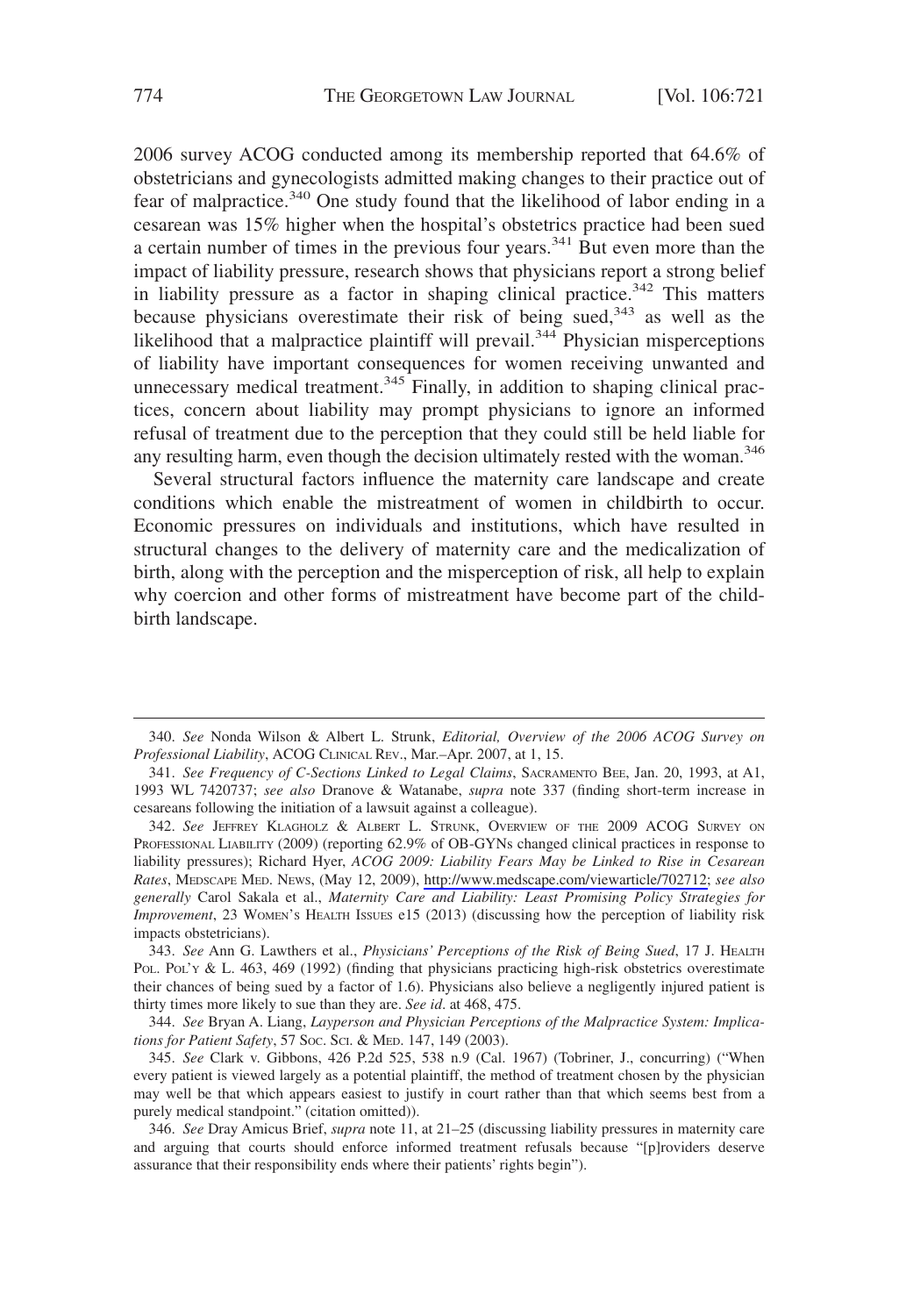# 2. Social Norms

In addition to the structural factors discussed above, certain social norms relating to gender and maternity play a role in the enabling and toleration of obstetric violence. Researchers have long explored how gender bias in health care undermines women's health and well-being.<sup>347</sup> Scholars, ethicists, practitioners, and patients widely acknowledge that the health care system developed on a paternalistic model "in which the physician maintained complete and unquestionable authority over all health-related decisions and information."348 Although modern medicine has departed from once-routine practices in which doctors withheld fatal diagnoses from their patients in the belief that it served the patients' best interests to be ignorant of their prognosis,  $349$  the medical profession has not shed the influence of the paternalistic model.<sup>350</sup> In particular, modern maternity care rests on the paternalistic views of male physicians in the nineteenth and early twentieth centuries who declared themselves experts in childbirth and introduced a variety of interventions on the assumption that female weakness required pain medication and other interference with the body's natural labor process.<sup>351</sup> Although the "normative modern doctor-patient" relationship is based on an interactive model of shared decision making"<sup>352</sup> and has "replac[ed] the formerly entrenched paradigm of the all-knowing, allpowerful, father-figure doctor and the uninformed, blindly trusting, child-like patient,"<sup>353</sup> elements of paternalism still creep into the clinical relationship, influencing treatment recommendations and generating bias towards medical intervention. The mistreatment of women during childbirth is enabled by a

<sup>347.</sup> *See, e.g.*, Cecile M.T. Gusbers Van Wijk et al., *Gender Perspectives and Quality of Care: Towards Appropriate and Adequate Health Care for Women*, 43 SOC. SCI.&MED. 707, 711–15 (1996) (critiquing assumption that more health care is better); Michelle Oberman & Margie Schaps, *Women's*  Health and Managed Care, 65 TENN. L. REV. 555, 564-69 (1998) (discussing gender bias in diagnosis and mistreatment); Karen H. Rothenberg, *Gender Matters: Implications for Clinical Research and Women's Health Care*, 32 HOUS. L. REV. 1201, 1211–18 (1996).

<sup>348.</sup> Holly Goldberg, *Informed Decision Making in Maternity Care*, 18 J. PERINATAL EDUC. 32, 34 (2009) (citation omitted).

<sup>349.</sup> *See* Kathryn M. Taylor, *'Telling Bad News': Physicians and the Disclosure of Undesirable Information*, 10 Soc. HEALTH & ILLNESS 109, 109 (1988).

<sup>350.</sup> *See* Goldberg, *supra* note 348, at 34 (discussing scholarship that concludes the "paternalistic model not only still exists, but thrives in today's health-care systems") (citations omitted). The ACOG Committee on Ethics recognizes that paternalism in obstetric care reflects the "historical imbalance of power in gender relations, the constraints on individual choice posed by complex medical technology, and the intersection of gender bias with race and class bias in the attitudes and actions of individuals and institutions." ACOG, *Informed Consent*, *in* ETHICS IN OBSTETRICS AND GYNECOLOGY 13 (2d ed. 2004).

<sup>351.</sup> *See* Kukura, *supra* note 4, at 258 n.20 (discussing pioneering obstetrician who introduced various interventions designed to save women from the "evils that are natural to labor") (internal quotations omitted) (citations omitted).

<sup>352.</sup> Julie Gantz, *State Statutory Preclusion of Wrongful Birth Relief: A Troubling Re-Writing of a Woman's Right to Choose and the Doctor–Patient Relationship*,4VA. J. SOC. POL'Y & L. 795, 797 (1997).

<sup>353.</sup> *Id*. at 798.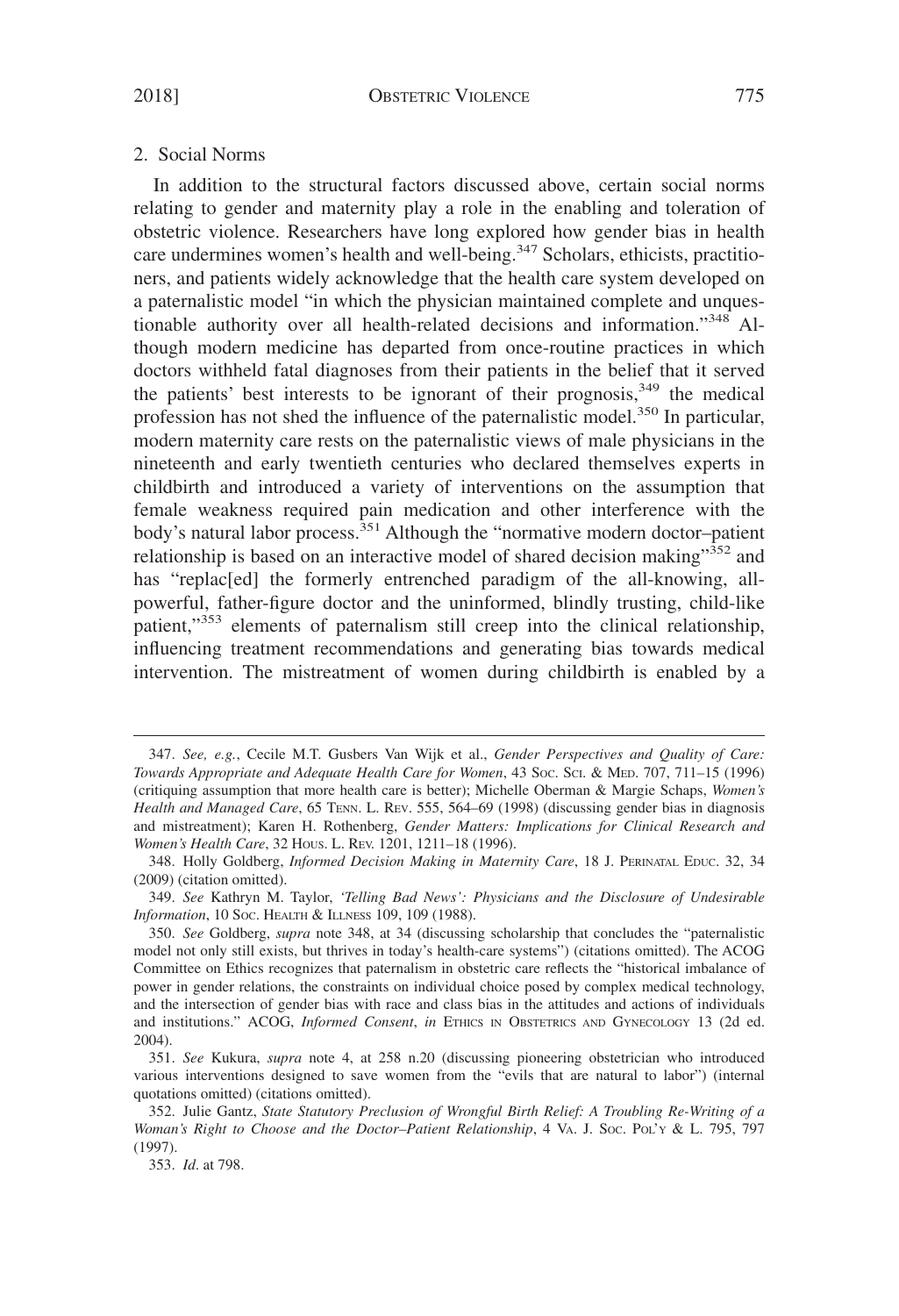societal understanding of female bodies as objects to be acted upon—with childbirth in particular inviting the violation of bodily integrity.354

Certain gendered norms regarding women as mothers further complicate the identification and acknowledgment of obstetric violence. Society's widespread expectation of maternal self-sacrifice makes it difficult for courts to recognize the injury associated with forcing medical treatment on an unwilling woman in labor.<sup>355</sup> Women face an uphill battle against these entrenched maternal values, which suggest that good mothers are those who subordinate their own needs (and bodies) in service of their children and families.<sup>356</sup> Women with healthy babies who nevertheless bring suit over injuries they suffered violate this norm. They are often perceived to be acting selfishly and may find a less sympathetic audience in court.<sup>357</sup> Women themselves may internalize these social expectations, downplaying the extent of their physical and emotional injuries and choosing not to voice concerns about mistreatment for fear of appearing ungrateful.<sup>358</sup>

The powerful idea of the self-sacrificing mother is particularly relevant in the context of confusion over so-called maternal-fetal conflict, a concept that forms the basis for disagreement between patients and physicians over treatment decisions and sometimes leads to abusive and coercive interventions by health care providers. The idea of a two-patient model of pregnancy emerged in the middle of the twentieth century in tandem with the development of new technologies, such as the ultrasound, that changed how physicians could ob-

357. *See* Jamie R. Abrams, *Distorted and Diminished Tort Claims for Women*, 34 CARDOZO L. REV. 1955, 1960 (2013) (concluding "the normative dualities of childbirth are distorted and diminished in tort by the modern dominance of fetal harms and the subordination of maternal harms"); *Consumers Welcome*, *supra* note 259 ("[W]omen are admonished to just be grateful they have a healthy baby, regardless of the humiliation, bullying, or trauma they endured.").

358. *See, e.g.*, Dray Amicus Brief, *supra* note 11, at 13 (recounting birth story of woman who said she declined to seek legal action "because I don't have serious medical complications from the birth, unless you count a scarred, torn urethra").

<sup>354.</sup> *See* Pascucci, *supra* note 58 (recounting story of woman who reported doctor to local law enforcement for "manually penetrat[ing] her with both hands while she was pushing, ignor[ing] her shouts of 'No!', [and] intentionally [tearing] her vagina with his fingers" was told by the district attorney's office that the "doctor's 'duties' included 'invad[ing] certain areas.'").

<sup>355.</sup> *See* Diaz-Tello, *Invisible Wounds*, *supra* note 9, at 61 (discussing barriers to tort recovery in the context of expectation that women "sacrifice their health and dignity, and even potentially their lives, in the name of having a healthy baby").

<sup>356.</sup> *See* Howard M. Bahr & Kathleen S. Bahr, *Families and Self-Sacrifice: Alternative Models and Meanings for Family Theory*, 79 SOC. FORCES 1231, 1234–37 (2001); Jennifer L. Barkin & Katherine L. Wisner, *The Role of Maternal Self-Care in New Motherhood*, 29 MIDWIFERY 1050, 1054 (2013); *see also*  April L. Cherry, *Roe's Legacy: The Nonconsensual Treatment of Pregnant Women and Implications for Female Citizenship*, 6 U. PA. J. CONST. L. 723, 740–41 (2004) (discussing cultural norms that expect women to be altruistic and "sacrifice their own lives for their children or fetuses") (footnote omitted); Oberman, *supra* note 13, at 454 n.13 ("[B]ecause 'mother' carries with it connotations of loving altruism, the notion of a conflict between mother and fetus implies that, by refusing to follow medical advice, the mother has cruelly betrayed the sacred trust between mother and child.").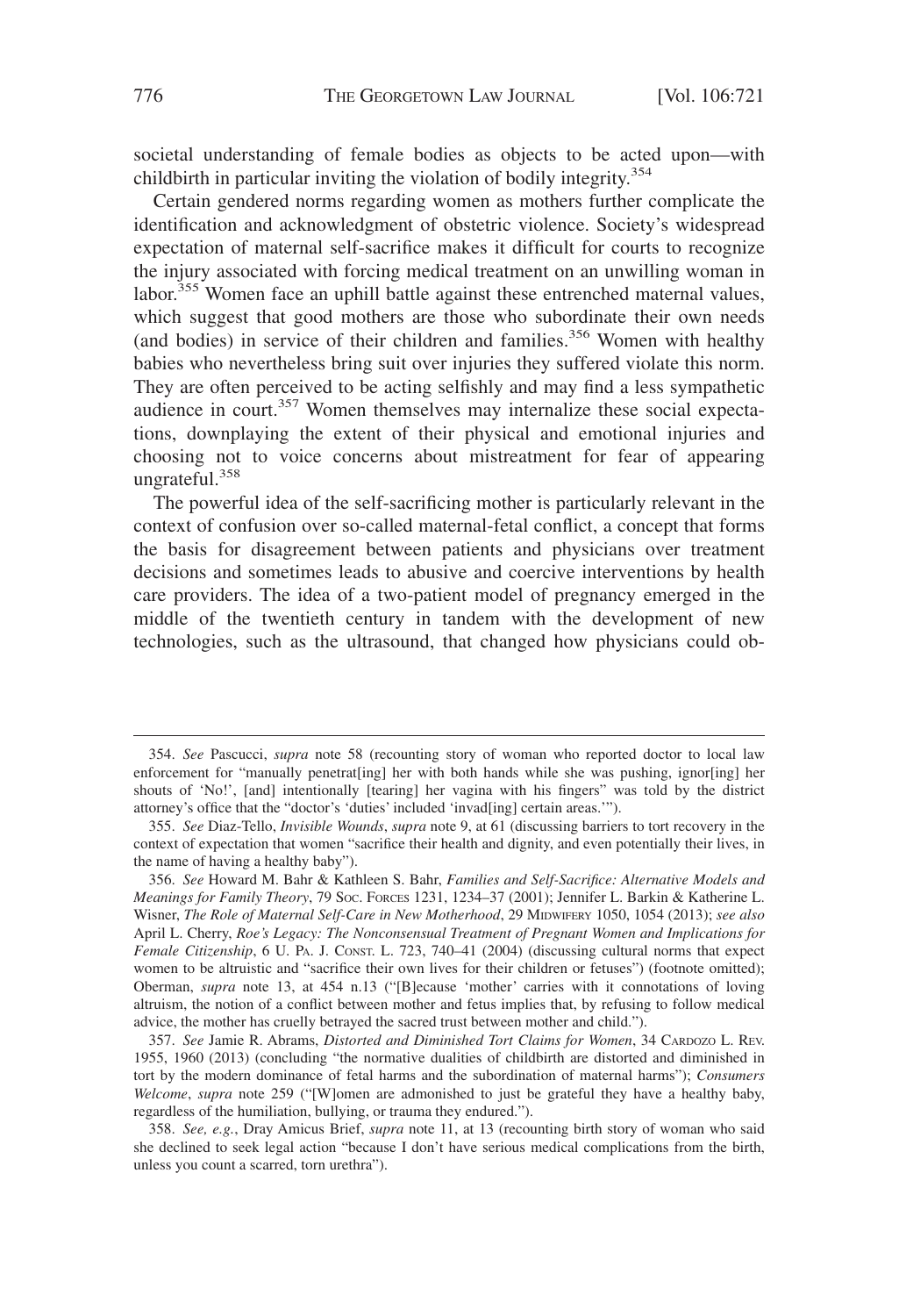serve the fetus and what information was available to clinicians directly.<sup>359</sup> Physicians now understand themselves to be responsible for two patients, and if the woman questions or disagrees with a recommendation, she may be accused of putting her own interests ahead of the fetus, rather than acting to maximize the well-being of both.<sup>360</sup> Abortion rights jurisprudence that weighed a woman's liberty interest against the state's interest in potential life has contributed to the idea that a conflict exists between the legal rights of a mother and those of her future baby. When courts apply abortion doctrine to grant court orders compelling cesareans, "doctors receive a message through these legal decisions ... that paternalism towards expecting mothers is not only acceptable, but necessary."<sup>361</sup>

In her analysis of so-called maternal-fetal conflicts, Michelle Oberman argues that it is more appropriate to think of this phenomenon as "maternal-doctor conflicts" as they involve "doctors' seemingly well-motivated efforts to promote maternal or fetal well-being by imposing their perception of appropriate medical care on their pregnant patients. $^{362}$  She describes how a woman's disagreement with or resistance to a recommended treatment leads the physician to "invest[] the fetus with interests and rights that directly coincide with his own personal treatment preferences."363 Discussion of such cases tends to omit the

<sup>359.</sup> *See* JACK A. PRITCHARD & PAUL C. MACDONALD, WILLIAMS OBSTETRICS vii (16th ed. 1980) ("Happily, we have entered an era in which the fetus can be rightfully considered and treated as our second patient."); F.A. Manning, *Reflections on Future Directions of Perinatal Medicine*, 13 SEMINARS IN PERINATOLOGY 342, 343 (1989) (heralding the adoption of technology enabling doctors "to see, examine and invade the fetus and its environment" as significant change in perinatal care). For a critique of the two-patient model, see Susan S. Mattingly, *The Maternal–Fetal Dyad: Exploring the Two-Patient Obstetric Model*, 22 HASTINGS CENTER REP. 13, 15 (1992). Michelle Oberman highlights an ethical problem with the notion of a two-patient model of pregnancy in a medical system where the doctor-patient relationship is understood to begin when a patient seeks treatment. *See* Oberman, *supra*  note 13, at 472 ("Absent a patient or guardian's consent, a doctor has no power to adopt an individual as a patient.").

<sup>360.</sup> *See* Dray Amicus Brief, *supra* note 11, at 28 ("The assertion of maternal–fetal conflict in cases of forced care rests upon the assumption that a woman is aligned with her baby's needs only so long as she complies with her provider's recommendations."); *see also* Howard Minkoff & Lynn M. Paltrow, *The Rights of "Unborn Children" and the Value of Pregnant Women*, 36 HASTINGS CENTER REP. 26, 27–28 (2006) (discussing the misleading notion of "maternal–fetal conflict" and noting that "[u]nless stripped of their rights, pregnant women will continue to be the most powerful advocates for the wellbeing of unborn children").

<sup>361.</sup> Margaret M. Donohoe, *Our Epidemic of Unnecessary Cesarean Sections: The Role of the Law in Creating it, the Role of the Law in Stopping It*, 11 WIS. WOMEN'S L. J. 197, 236 (1996); *see also*  Terri-Ann Samuels et al., *Obstetricians, Health Attorneys, and Court-Ordered Cesarean Sections*, 17 WOMEN'S HEALTH ISSUES 107, 111–13 (2007) (concluding that anti-abortion or conservative values correlated strongly with physicians' and health attorneys' willingness to pursue court-ordered cesareans over patient objections). For more discussion of the application of abortion right doctrine to cases compelling treatment of pregnant women, see *infra* Section II.B.2 (discussing constitutional law frameworks).

<sup>362.</sup> Oberman, *supra* note 13, at 454 (identifying the paradigm of maternal-fetal conflict as "fundamentally flawed and incomplete"). Various commentators have objected to the "conflict characterization" as misleading and unnecessarily adversarial. *See, e.g.*, Bonnie Steinbock, *Mother–Fetus Conflict*, *in* A COMPANION TO BIOETHICS: SECOND EDITION 152–53 (Kuhse & Singer eds., 2009).

<sup>363.</sup> Oberman, *supra* note 13, at 454 (describing doctor as "seemingly neutral arbitrator" settling the "conflict") (internal quotations omitted).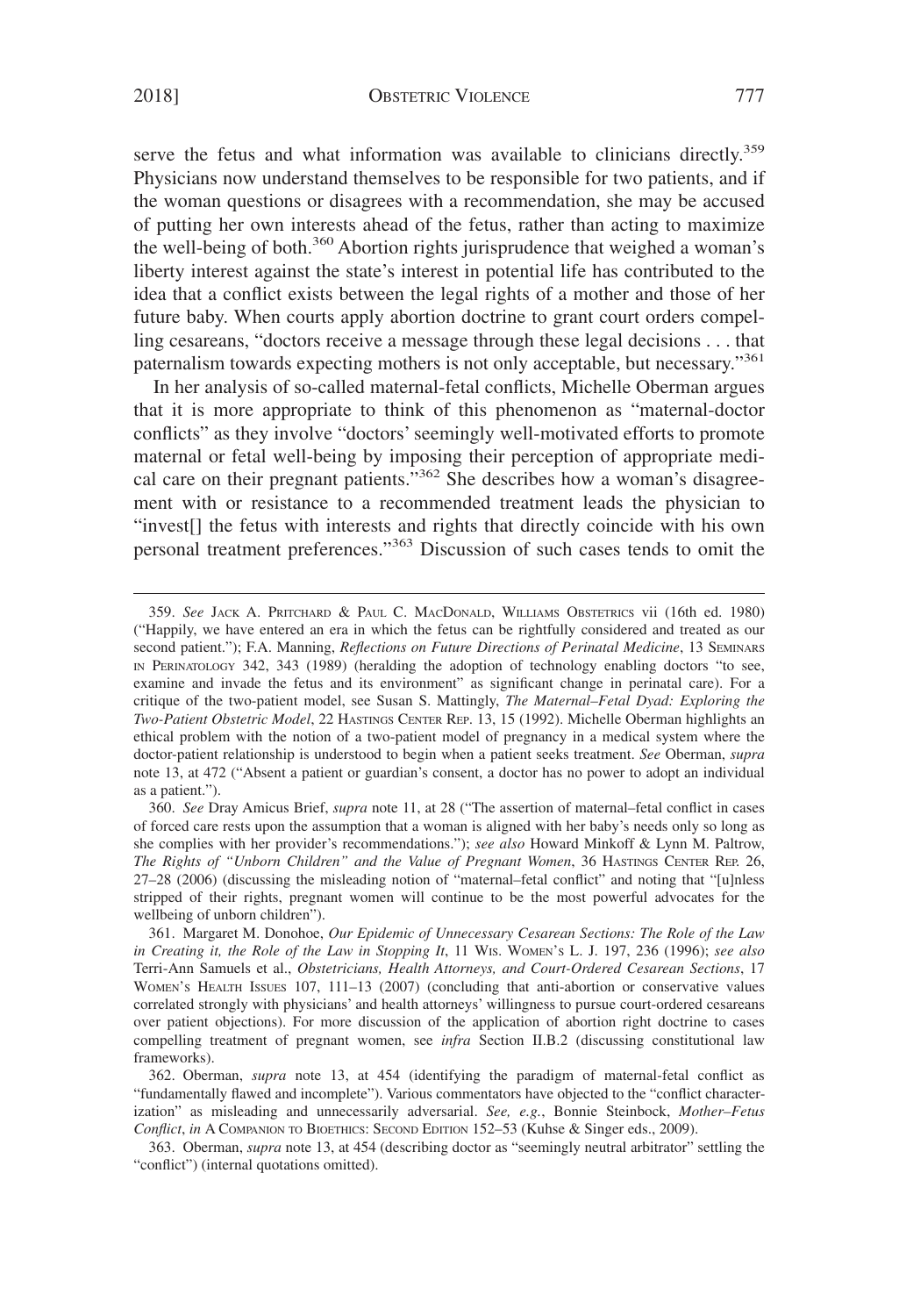role of the physician in generating the conflict in the first place.<sup>364</sup> Instead, the woman is vilified for making an irresponsible choice, or simply overruled as incapable of making the "right" decision to maximize her own well-being and that of her baby.365 Rather than having the opportunity to weigh the risks and benefits of different approaches, and make the decision they consider best, women find themselves bullied, coerced, or forced to accept unwanted medical intervention.<sup>366</sup>

\*\*\*

Obstetric violence takes many forms, including direct violation of the body through forced surgeries or physical restraint, coercive mechanisms employing state power or emotional manipulation to secure a woman's consent to treatment, and disrespectful or insulting language that diminishes rather than supports a laboring woman. There are huge gaps in research on where and how women experience mistreatment during childbirth, but sufficient evidence supports the conclusion that some childbearing women experience serious physical and emotional harms due to obstetric violence. It is important to understand the structural constraints care providers face—including economic pressures, the pervasive medicalization of birth, and fear of malpractice liability—as well as the gendered social norms shaping maternity care culture, in order to appreciate why the legal system often fails women subjected to obstetric violence. The next Part turns to the law and its role in preventing and redressing mistreatment during childbirth.

### II. LEGAL AND REGULATORY RESPONSES TO OBSTETRIC VIOLENCE

Current legal and regulatory frameworks are inadequate for addressing the abuse, coercion, and disrespect of women in childbirth.<sup>367</sup> Rights to informed consent and bodily integrity are rendered meaningless by courts' inability to see coercive and dehumanizing treatment by health care providers as a source of lasting harm. Women who sue in tort over mistreatment they suffered during childbirth struggle—and usually fail—to convince courts of the seriousness of their injury, especially if their child suffered no harm. This Part examines the

<sup>364.</sup> *See id.* at 454–55. Oberman suggests that commentators fail to recognize that "it is the doctor who identifies the conflict, [and] the doctor who transforms a patient's assertion of her right to bodily integrity and autonomy into an adversarial confrontation. . . ." *Id*. at 482.

<sup>365.</sup> *See* Abrams, *supra* note 357, at 1960 (describing how fetal-focused decision making in medicine and law "villainizes maternal responses that do not conform to an essentialized, selfsacrificial, and historically myopic view of childbirth").

<sup>366.</sup> *See* Sylvia A. Law, *Childbirth: An Opportunity for Choice That Should Be Supported*, 32 N.Y.U. REV. L. & SOC. CHANGE 345, 366 (2008) (arguing that women's preferences should be prioritized, particularly where medical professionals disagree).

<sup>367.</sup> *See Because We Can*, *supra* note 191 (concluding "there is no meaningful process for recourse or enforcement when violations occur" from hundreds of reports from women); Improving Birth Letter, *supra* note 256, at 2 (detailing reports of ignored hospital complaints and the inadequacy of state licensing boards as a source of potential recourse, given the slow pace and lack of transparency that characterize their work).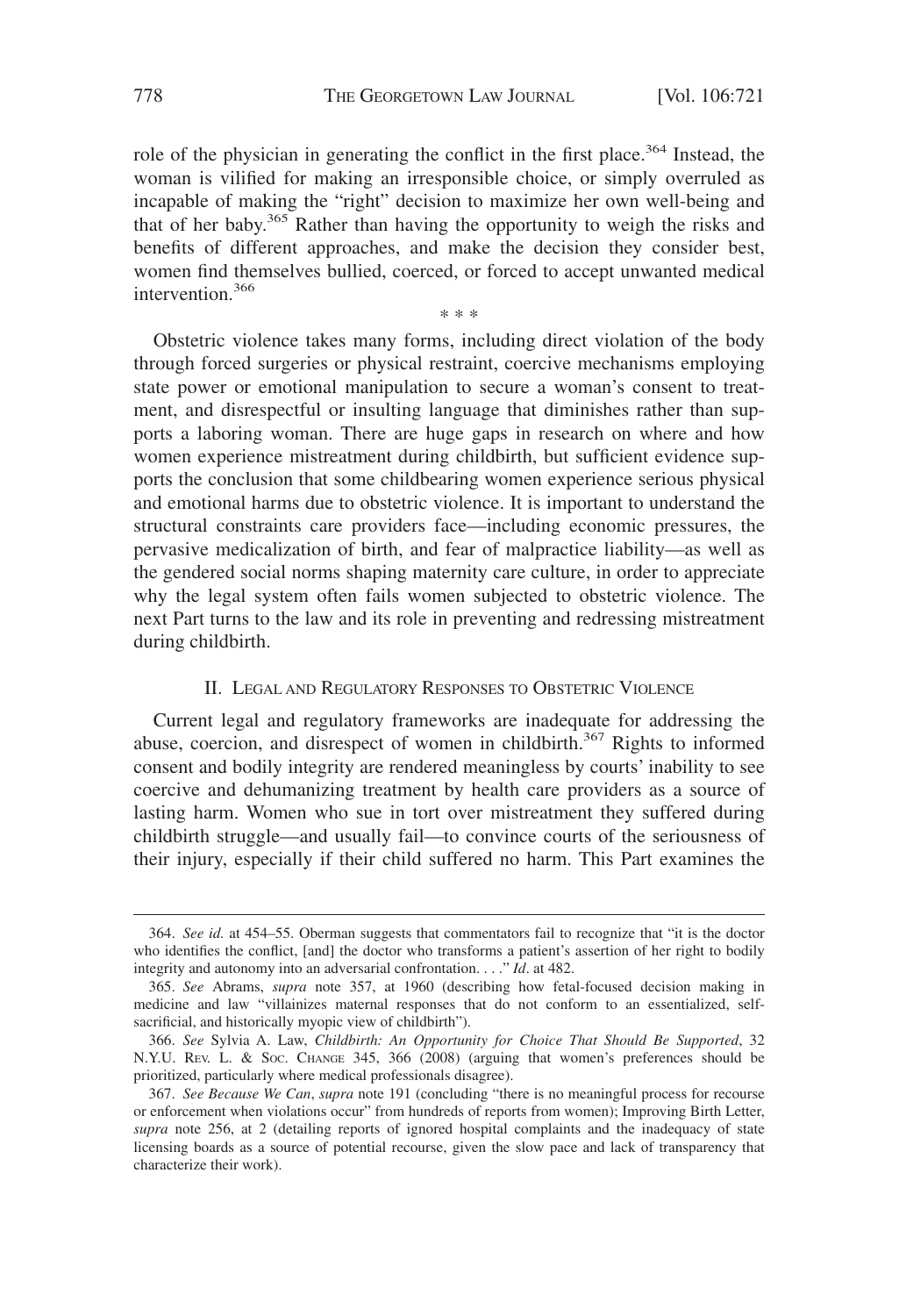limitations of tort law in remedying obstetric violence, including access to representation, what constitutes a cognizable claim, and how legal decisionmakers interpret childbirth-related harms. This Part then proceeds to examine other areas of law and policy that should address the mistreatment of women in childbirth but, as currently interpreted, fail to offer meaningful relief. This Part concludes by offering several recommendations for scholars and advocates, laying the groundwork for future efforts to understand and address obstetric violence.

### A. TORT LAW

The tort system is intended to address civil wrongs "by creating incentives to engage in optimal levels of precaution taking."368 Failure to take necessary precaution may result in liability for negligence, or "conduct which falls below the standard established by law for the protection of others against unreasonable risk of harm."369 A plaintiff who has suffered medical injury due to provider negligence may choose to bring a claim for medical malpractice. $370$  To do so, she must establish: (1) the existence of a physician–patient relationship giving rise to a duty; (2) the violation of the relevant standard of care; (3) an injury suffered; and (4) a causal connection between the violation of the standard of care and the injury suffered.<sup>371</sup> Conflicts between women and their physicians over childbirth-related care could theoretically result in legally cognizable claims for battery, failure to obtain informed consent, or breach of confidentiality, but for reasons discussed below, these are difficult claims to bring and to win. Such a claim might accompany a malpractice claim, if the patient can establish that the physician violated the relevant standard of care, but many maternal–doctor conflicts do not legally constitute malpractice because coercing a patient to accept treatment out of concern for the fetus "may be standard operating procedure, or at the very least, sufficiently commonplace that a court could not classify [it] as a violation of the standard of care."<sup>372</sup> Other maternal– doctor conflicts do not constitute a tort because doctors successfully convince patients to consent using legal threats and emotional manipulation.<sup>373</sup>

The doctrine of informed consent has evolved to protect patients' rights to control medical decision making, recognizing that physicians have more knowledge and expertise, and therefore more power in the treatment relationship.<sup>374</sup>

<sup>368.</sup> Yang, *Longitudinal Analysis*, *supra* note 337, at 240 (citation omitted).

<sup>369.</sup> RESTATEMENT (SECOND) OF TORTS § 282 (1965); *see also* W. PAGE KEETON ET AL., PROSSER AND KEETON ON THE LAW OF TORTS 31, 170 (5th ed. 1984).

<sup>370.</sup> *See* KEETON ET AL., *supra* note 360, at 170.

<sup>371.</sup> *See* J.D. LEE & BARRY A. LINDAHL, MODERN TORT LAW § 25:1 (2d ed. 2017).

<sup>372.</sup> Oberman, *supra* note 13, at 489*.* 

<sup>373.</sup> *See supra* Section I.A.2 (describing coercive tactics) and I.A.3 (describing disrespect).

<sup>374.</sup> *See* Gantz, *supra* note 352, at 799–800 (discussing the evolution from physician control and autonomy to norm of information disclosure as "a fundamental ethical requirement") (internal quotations omitted) (footnote omitted); *see also* Law, *supra* note 366, at 362–71 (discussing strong tradition of paternalism and disrespect for women's choices in reproductive health care, particularly childbirth).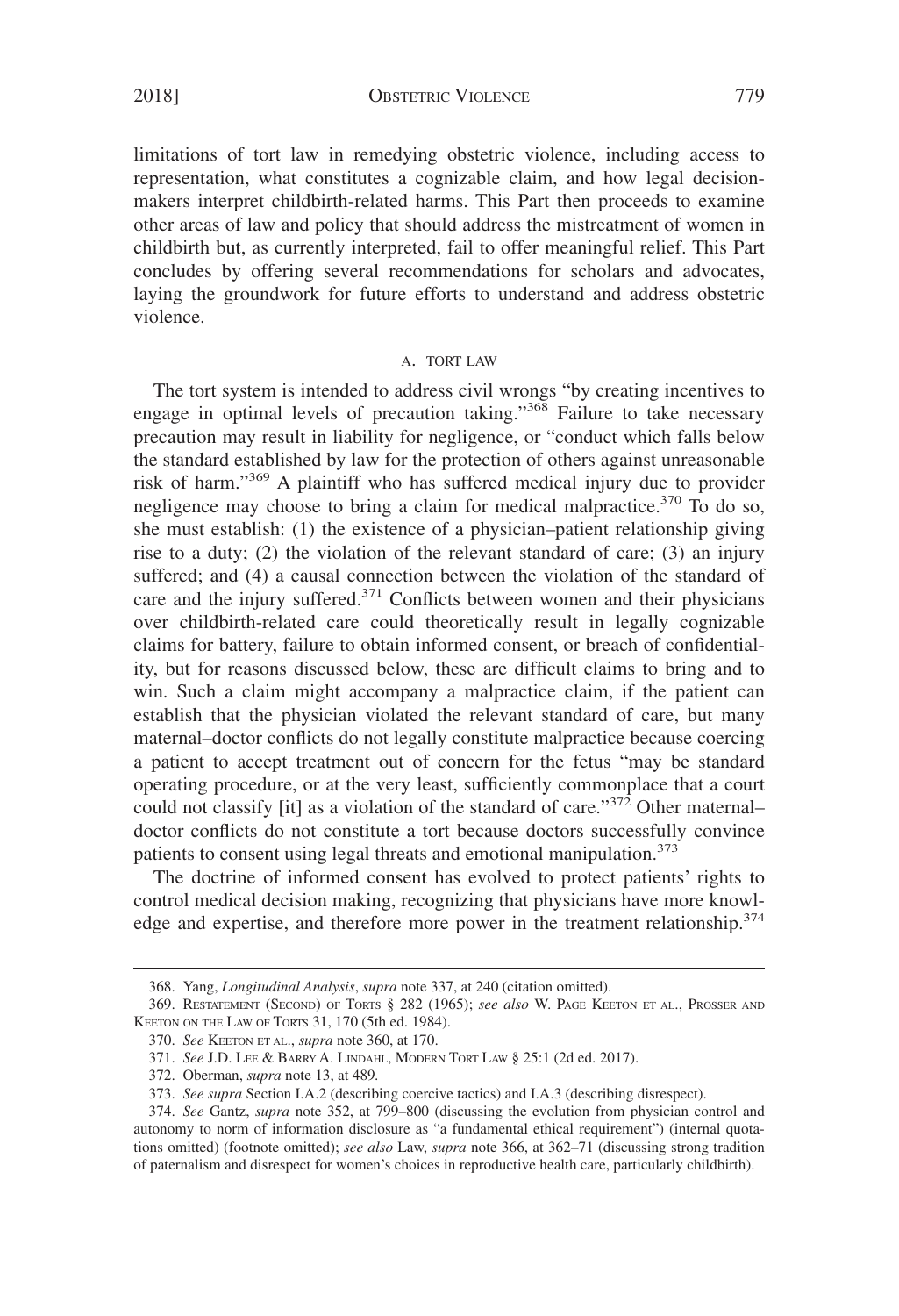The requirement that a physician disclose the risks, benefits, and alternatives before any treatment is commenced is "grounded in patient autonomy and the notion that unconsented treatment constitutes an intentional tort or negligence."375 In *Schloendorff v. Society of New York Hospital*, Justice Cardozo famously articulated the principle that underlies modern notions of informed consent: "Every human being of adult years and sound mind has a right to determine what shall be done with his own body."376 Subsequent courts have made clear that informed consent means more than answering patients' questions but also imposes a duty on physicians "to volunteer ... the information the patient needs for intelligent decision."377 This focus on patient needs has shifted some jurisdictions to adopt a patient-based model of informed consent, which requires the disclosure of information relevant to the patient's treatment decision,<sup>378</sup> rather than a physician-based model of informed consent, which obligates physicians to disclose whatever information "a reasonable medical practitioner of the same school, in the same or similar circumstances, would have disclosed."379 The physician-based model obscures the individuality of each patient and fails to require consideration of any personal, family, religious, or other considerations that might necessitate disclosure of certain information.380 The lack of a uniform standard for determining what constitutes a breach of informed consent makes it harder for women to use the doctrine to redress mistreatment during childbirth.

Ultimately, the tort system is inadequate for deterring behavior that leaves women uninformed about the risks of a particular treatment or subjects them to poorly performed medical care. Because negligent behavior is not closely

<sup>375.</sup> Marc D. Ginsberg, *Informed Consent: No Longer Just What the Doctor Ordered? The "Contributions" of Medical Associations and Courts to a More Patient Friendly Doctrine*, 15 MICH. ST. J. MED. & LAW 17, 19 (2011) (footnotes omitted). *See* Canterbury v. Spence, 464 F.2d 772, 780 (D.C. Cir. 1972) ("True consent to what happens to one's self is the informed exercise of a choice, and that entails an opportunity to evaluate knowledgeably the options available and the risks attendant upon each.") (footnote omitted).

<sup>376. 105</sup> N.E. 92, 93 (N.Y. 1914).

<sup>377.</sup> *Canterbury*, 464 F.2d at 783 n.36 ("Physicians and hospitals have patients of widely divergent socio-economic backgrounds, and a rule which presumes a high degree of sophistication which many members of society lack is likely to breed gross inequities." (citation omitted)).

<sup>378.</sup> *See id.* at 786 (shifting the emphasis of informed consent law to the individualized needs of the patient). The court found that "the patient's prerogative to decide... .[i]s at the very foundation of the duty to disclose, and both the patient's right to know and the physician's correlative obligation to tell him are diluted to the extent that its compass is dictated by the medical profession." *Id*. (footnotes omitted).

<sup>379.</sup> Guebard v. Jabaay, 452 N.E.2d 751, 755 (Ill. App. Ct. 1983) (citations omitted). For more discussion of the physician-based and patient-based models of informed consent, see Jaime Staples King & Benjamin N. Moulton, *Rethinking Informed Consent: The Case For Shared Medical Decision-Making*, 32 AM. J. L. & MED. 429, 480–83 (2006). Slightly more than half of all states still apply a reasonable medical practitioner standard. *See* Richard Weinmeyer, *Lack of Standardized Informed Consent Practices and Medical Malpractice*, 16 AM. MED. ASSN. J. OF ETHICS 120, 121 (2014).

<sup>380.</sup> *See* King & Moulton, *supra* note 379, at 430 (emphasizing that where individual patient values and needs are relevant to patient care, "physicians are not in the best position to make treatment decisions and should not limit disclosure of alternatives").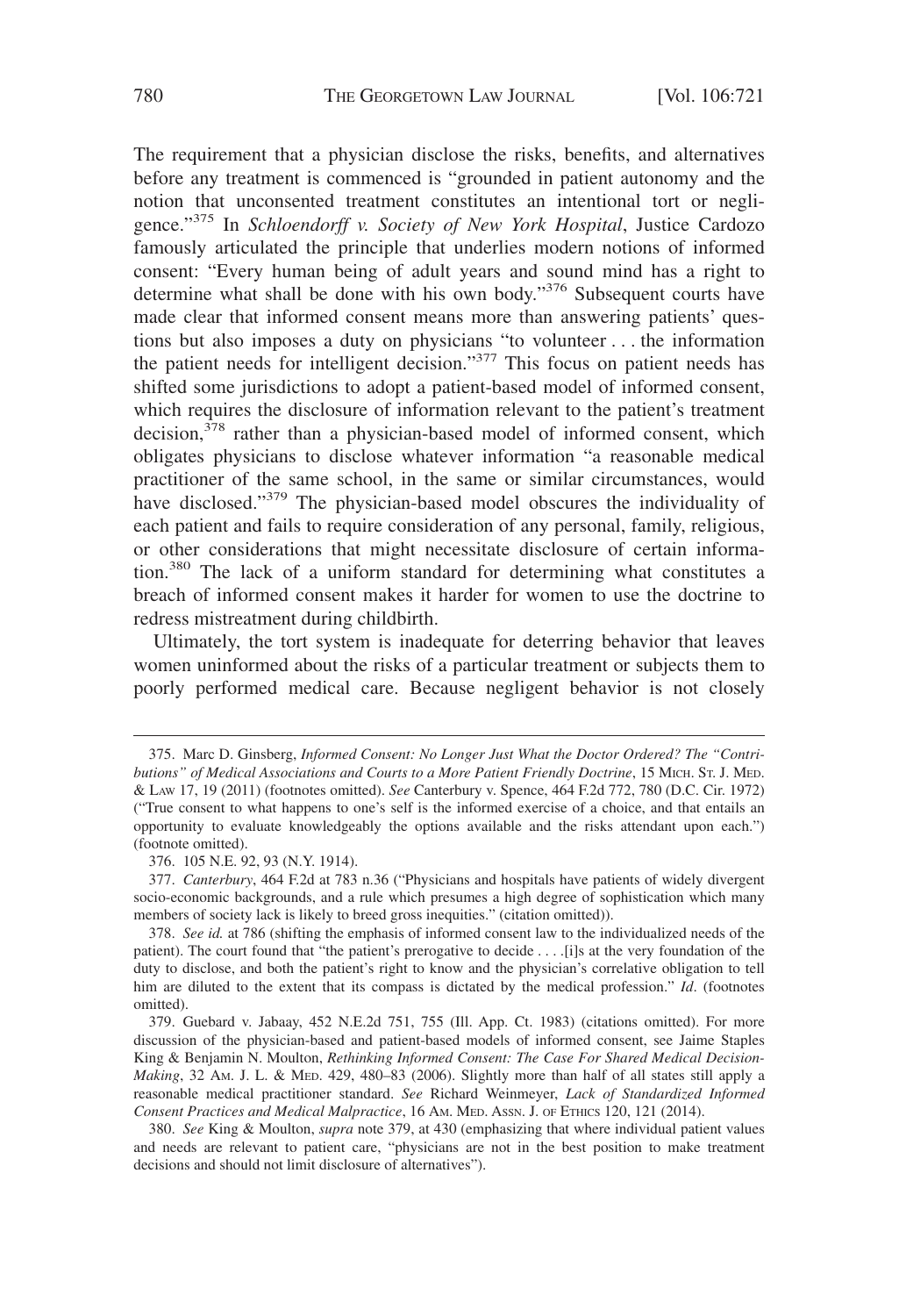related to the likelihood of an injured patient receiving a damages award, the law fails to send clear signals to physicians about proper conduct.<sup>381</sup> The requirement that a patient suffer an injury that leads to a cognizable claim means tort law can only deter certain types of behavior without "identify[ing] and correct [ing] [other] substandard medical practices."<sup>382</sup> The specter of liability can also degrade the integrity of the provider–patient relationship, replacing a relationship of trust with an adversarial relationship and interfering with treatment.<sup>383</sup> In short, litigation is "a last resort ... a blunt and slow-moving tool, inaccessible for most women...." $384$ 

The remainder of this section considers the following specific obstacles women face in bringing a successful tort claim for injuries arising out of mistreatment in childbirth: (1) inadequate access to representation; (2) difficulty in establishing a cognizable claim; and (3) difficulty in proving harm.

### 1. Inadequate Access to Representation

For most women who have experienced mistreatment during childbirth, seeking legal recourse requires representation by legal counsel. Attorneys act as the gatekeepers to justice for patients harmed by medical treatment performed negligently or without informed consent. In the absence of financial resources to hire private counsel on a retainer,<sup>385</sup> most women depend on counsel who are willing to provide legal services on a contingency fee basis.<sup>386</sup> Because contingency fee structures require counsel to share the risk that the case will be unsuccessful, attorneys are likely to decline to take on legal matters where they perceive insufficient damages will be available to cover costs and fees, or where they do not find the prospective client's claims compelling.<sup>387</sup> Even relatively

*See* Kirk B. Johnson et al., *A Fault-Based Administrative Alternative for Resolving Medical*  381. *Malpractice Claims*, 42 VAND. L. REV. 1365, 1371 (1989). In fact, research suggests that only about "2% of the overall population that experiences negligent injury appears to make a claim, [and] about half of those receive any compensation for damages . . . . " CAROL SAKALA ET AL., MATERNITY CARE AND LIABILITY: PRESSING PROBLEMS, SUBSTANTIVE SOLUTIONS 6 (2013), [http://transform.childbirthconnection.org/](http://transform.childbirthconnection.org/wp-content/uploads/2013/02/Maternity-Care-and-Liability.pdf)  [wp-content/uploads/2013/02/Maternity-Care-and-Liability.pdf](http://transform.childbirthconnection.org/wp-content/uploads/2013/02/Maternity-Care-and-Liability.pdf) [\[https://perma.cc/D8BY-NYVF\].](https://perma.cc/D8BY-NYVF)

<sup>382.</sup> Johnson et al., *supra* note 381, at 1373 (footnote omitted).

<sup>383.</sup> *See* U.S. DEPT. OF HEALTH & HUMAN SERVS., REPORT OF THE TASK FORCE ON MEDICAL LIABILITY AND MALPRACTICE 17 (1987) (finding "a compensation system that creates distrust, or encourages precautionary actions in anticipation of legal conflict, places stress on [the physician–patient] relationship").

<sup>384.</sup> Improving Birth Letter, *supra* note 256, at 2.

*See* REBECCA L. SANDEFUR & AARON C. SMYTH, ACCESS ACROSS AMERICA: FIRST REPORT OF THE 385. CIVIL JUSTICE MAPPING PROJECT *v* (2011), [http://www.americanbarfoundation.org/uploads/cms/documents/](http://www.americanbarfoundation.org/uploads/cms/documents/access_across_america_first_report_of_the_civil_justice_infrastructure_mapping_project.pdf) [access\\_across\\_america\\_first\\_report\\_of\\_the\\_civil\\_justice\\_infrastructure\\_mapping\\_project.pdf](http://www.americanbarfoundation.org/uploads/cms/documents/access_across_america_first_report_of_the_civil_justice_infrastructure_mapping_project.pdf) [https:// [perma.cc/37GE-NX82\]](https://perma.cc/37GE-NX82) (concluding that various programs and models exist for providing access to civil justice, but availability of counsel is inconsistent and uncoordinated).

<sup>386.</sup> The possibility of high damages awards in obstetrical malpractice cases increases the appeal of contingency fee arrangements for plaintiffs' attorneys, who may profit significantly from a single case. *See, e.g*., Ayes v. Shah, 997 F.2d 762, 764 (10th Cir. 1993) (affirming jury verdict of over \$21 million for birth-related injuries).

<sup>387.</sup> *See* Dray Amicus Brief, *supra* note 11, at 11–12 (estimating average cost for tort cases to be \$30,000–50,000, not including the cost of the attorney's services).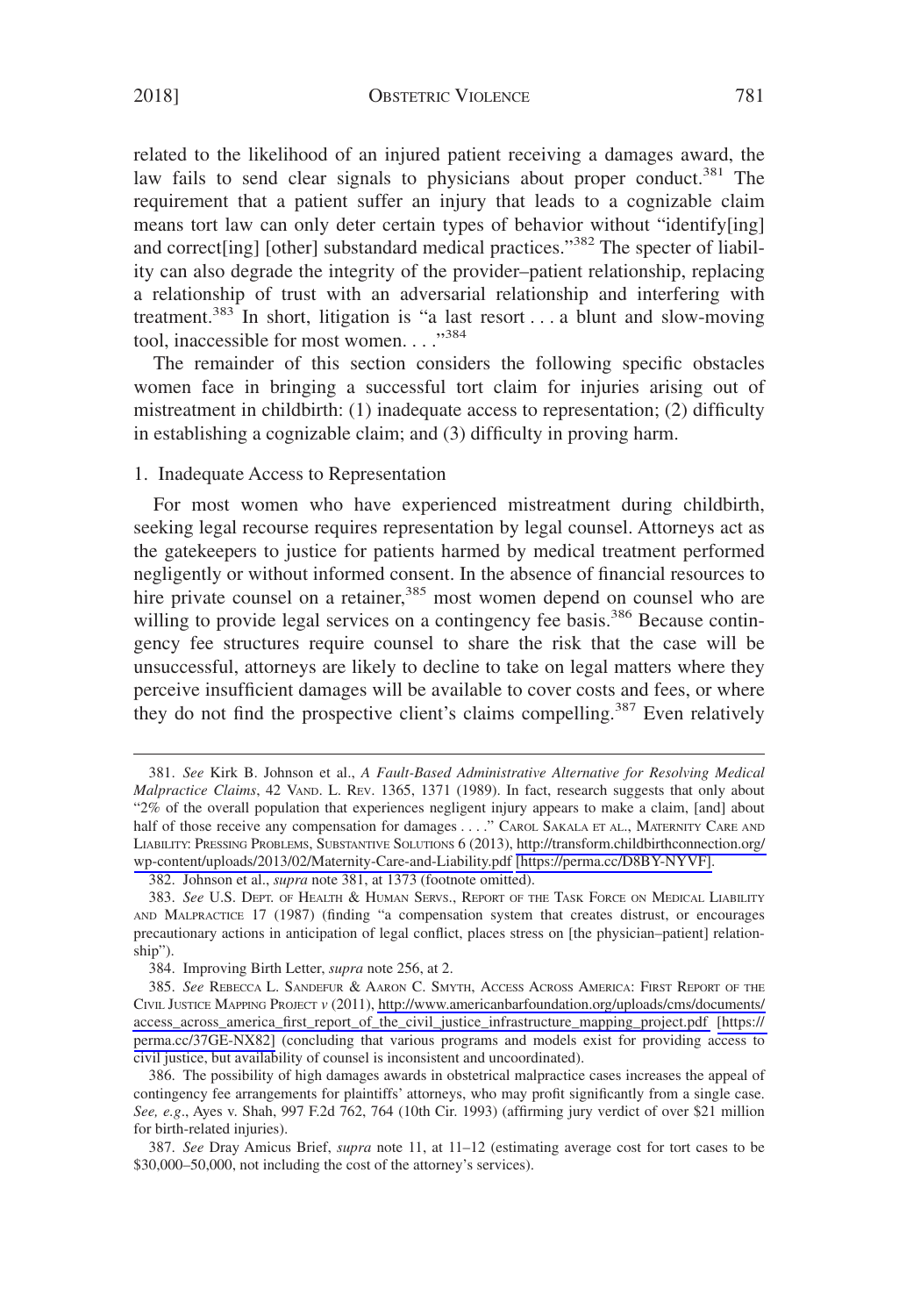small injuries may require extensive time and resources to investigate.<sup>388</sup> Tort reform in certain jurisdictions has capped the amount of damages available to plaintiffs, further complicating the task of finding a lawyer to take a malpractice case on a contingency fee basis.<sup>389</sup>

Despite the prevalent view that Americans are overly litigious and rush to litigation after poor medical outcomes, research shows that only a small percentage of incidents of medical negligence result in a lawsuit.<sup>390</sup> In obstetrics, the widespread attitude that a healthy baby trumps all other suffering virtually precludes the assignment of monetary damages to "invisible" physical and emotional injuries, making it difficult to find a lawyer willing to take a birth injury case unless there was lasting harm to the baby.<sup>391</sup> For reasons discussed below, judges and juries often do not understand the physical and emotional injuries that women suffer as a result of mistreatment in childbirth and are unwilling to award damages in the absence of death or severe disfigurement.<sup>392</sup> Indeed, Rinat Dray had difficulty finding a lawyer to represent her after her forced cesarean.393 Kimberly Turbin experienced similar difficulties after her forced episiotomy and was turned down by dozens of lawyers over a year-and-ahalf; she ultimately crowdsourced funds and initially filed the suit representing herself.<sup>394</sup> Even where a plaintiff is able to secure counsel after a lengthy search, the delay may result in certain claims expiring under the statute of

391. *See* Abrams, *supra* note 357, at 1960 (analyzing how "birthing women's rights to tort remedies are subsumed within the positive birthing outcome"). Abrams' thorough explication of how "[h]ealthy babies negate maternal harms," *id.*, helps to explain why lawyers perceive maternal harm cases as losers and are unwilling to accept such representations. *See id*. at 1979-80 (discussing financial disincentives for plaintiffs' lawyers to pursue maternal harm causes of action).

392. *See, e.g.*, Abrams, *supra* note 357, at 1989 (explaining the fetal consequentialist thinking that limits ability of courts to understand maternal harms: "the only real harm that a woman can suffer is a harmed child"). The unwillingness of lawyers to represent women claiming birth injuries undoubtedly reflects the lawyers' understanding that such judicial reasoning means there is little chance of recovery. *See* Pascucci, *supra* note 58 (lawyers consulted regarding forced episiotomy were "unable to see the value in a case where there were no permanent damages or deaths").

393. *See, e.g.*, Plaintiff's Affidavit, Dray v. Staten Island Univ. Hosp., No. 500510/14 (N.Y. Sup. Ct., complaint filed Apr. 11, 2014).

 394. *See California Woman Charges Doctor with Assault & Battery for Forced Episiotomy*, IMPROV-INGBIRTH PRESS RELEASE (Dawn Thompson, June 4, 2015), [https://www.crowdrise.com/kellygoestocourt/](https://www.crowdrise.com/kellygoestocourt/fundraiser/improvingbirth)  [fundraiser/improvingbirth](https://www.crowdrise.com/kellygoestocourt/fundraiser/improvingbirth) [\[https://perma.cc/2N7S-2BUF\]](https://perma.cc/2N7S-2BUF) (discussing Turbin's difficulty finding an attorney: "dozens of whom turned down Ms. Turbin's case on the assumption that courts would not

<sup>388.</sup> *See* Andrew Tobias, *Background Paper* to TREATING MALPRACTICE: REPORT OF THE TWENTIETH CENTURY FUND TASK FORCE ON MEDICAL MALPRACTICE INSURANCE 5 (1986).

<sup>389.</sup> *See* Sakala et al., *supra* note 342, at e17–e18 (2013) (noting that "caps may... reduce incentives for deterring harm").

<sup>390.</sup> *See* PATRICIA M. DANZON, MEDICAL MALPRACTICE: THEORY, EVIDENCE, AND PUBLIC POLICY 19 (1985) (concluding that at the height of the malpractice crisis, "at most 1 in 10 [patients experiencing negligent injuries] filed a claim, and only 40% of these claims resulted in payment to the plaintiff"); Kenneth C. Chessick & Matthew D. Robinson, *Medical Negligence Litigation is Not the Problem*, 26 N. ILL. U. L. REV. 563, 566 (2006) (discussing research that concluded fewer than 2% of those injured by medical negligence sued) (footnotes omitted); David Pratt, *Health Care Reform: Will it Succeed?*, 21 ALB. L.J. SCI. & TECH. 493, 570 ("Only about 2% of malpractice incidents result in a lawsuit: physicians think the rate is 30% to 60%.") (footnote omitted).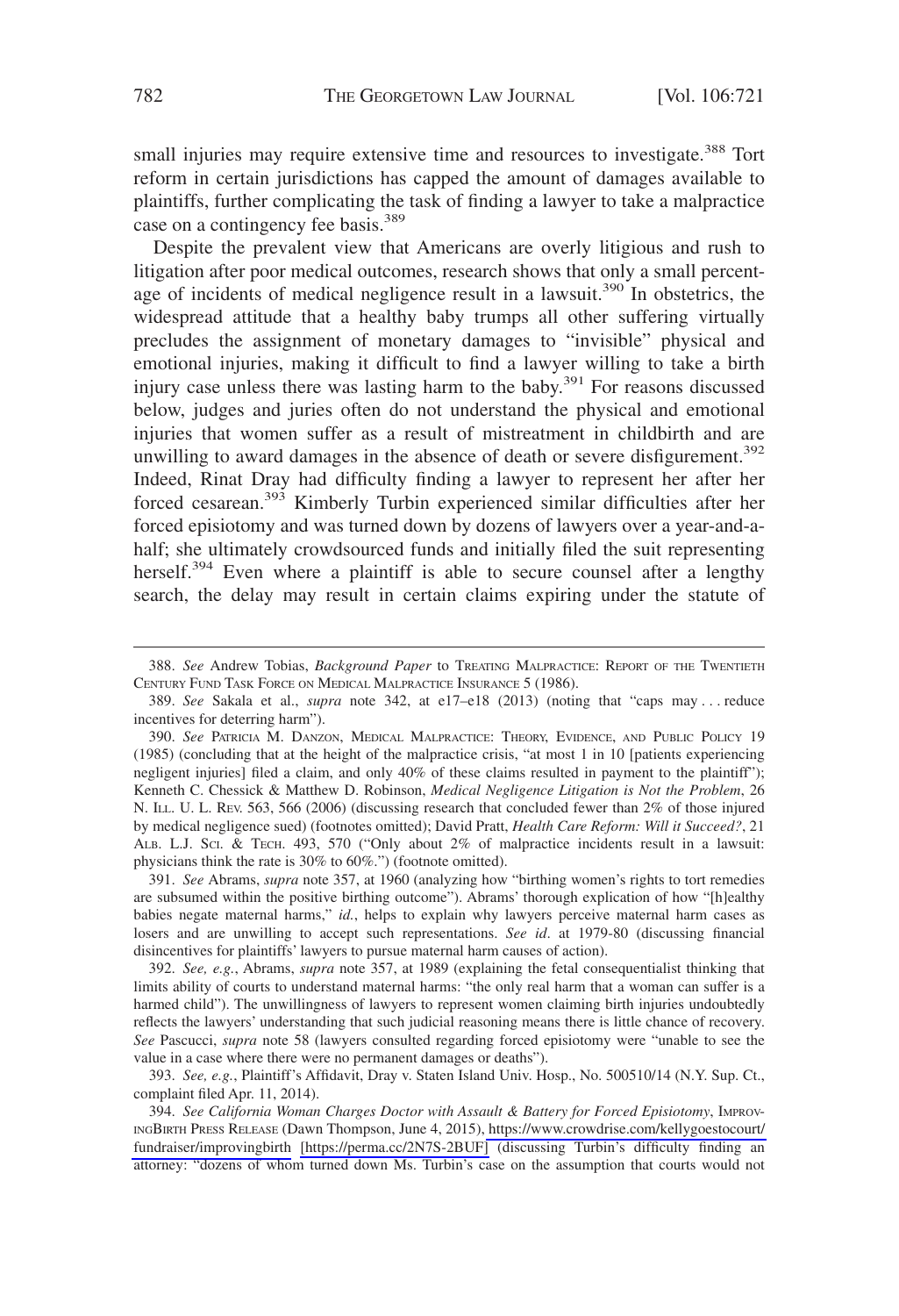limitations or may make it harder to develop an evidentiary record so long after the incident occurred.<sup>395</sup>

# 2. Establishing a Cognizable Claim

A woman seeking to recover for harm caused by obstetric violence is constrained by how the law understands claims of wrongdoing within the tort system. A plaintiff must establish the breach of a duty owed by the physician and that the breach was the cause of her injuries.<sup>396</sup> To determine whether the physician breached a duty in a malpractice case, the court compares the physician's conduct to the applicable standard of care, which refers to "that degree of skill and learning ordinarily possessed and exercised, under similar circumstances, by the members of his profession in good standing...."397 The standard of care is based on what is "customary and usual in the profession," requiring extensive evidence from experts.<sup>398</sup> ACOG guidelines serve as evidence of the standard of care in malpractice suits, but many of them do not reflect the best available evidence about maternity care practices, favoring a more procedure-intensive approach to labor management than the scientific literature supports.399 This makes it difficult for women to establish that being pressured into unwanted medical intervention violates the standard of care and thus constitutes a breach of the physician's duty. In general, the traditional standard of care may act as a deterrent to—or at least slow down—the adoption of evidence-based clinical practices by well-informed practitioners until their colleagues in the medical community have also updated their clinical practices $400$ 

396. *See* LINDAHL, *supra* note 371, at § 25:1.

399. *See* Kukura, *supra* note 4, at 266–67 (discussing analysis of ACOG obstetrical practice bulletins that found only 23% were "based on good and consistent scientific evidence").

assign meaningful monetary value to the injuries she suffered"). Her case was subsequently taken on by a civil rights lawyer in Sacramento. *See id.* 

<sup>395.</sup> For example, because the one-year statute of limitations for battery expired before Rinat Dray secured representation for her claims against the physician and hospital that performed a cesarean on her against her will, she was required to litigate the case as a malpractice and negligence action. *See*  Diaz-Tello, *Invisible Wounds*, *supra* note 9, at 59–60. The court dismissed some of Dray's claims on the grounds that they amount to battery instead of malpractice. *See id.* 

<sup>397.</sup> Herbert Dicker & Jeffrey D. Robertson, *The Defense of a Malpractice Case*, *in* LEGAL ASPECTS OF MEDICINE INVOLVING CARDIOLOGY, PULMONARY MEDICINE, AND CRITICAL CARE MEDICINE 17 (J.R. Vevaina et al. eds., 1989).

<sup>398.</sup> KEETON ET AL., *supra* note 369, at 189; *see also* Mark R. Chassin et al., *Standards of Care in Medicine*, 25 INQUIRY 437, 448 (1988) (noting that the law "faces far more difficulty in uncovering what the standard of care is in a particular domain of medicine than it does in adjudicating matters of fact regarding what actually took place"); Richard E. Leahy, *Rational Health Policy and the Legal Standard of Care: A Call for Judicial Deference to Medical Practice Guidelines*, 77 CAL. L. REV. 1483, 1496 (1989) (discussing the centrality of expert witness testimony in judicial determination of applicable standard of care).

<sup>400.</sup> *See id.* at 296–97 (discussing tort law as an impediment to evidence-based maternity care); Carter L. Williams, *Evidence-Based Medicine in the Law Beyond Clinical Practice Guidelines: What Effect Will EBM Have on the Standard of Care?*, 61 WASH.&LEE L. REV. 479, 498–512 (2004) (discussing potential incompatibility of evidence-based medicine and current standard of care analysis).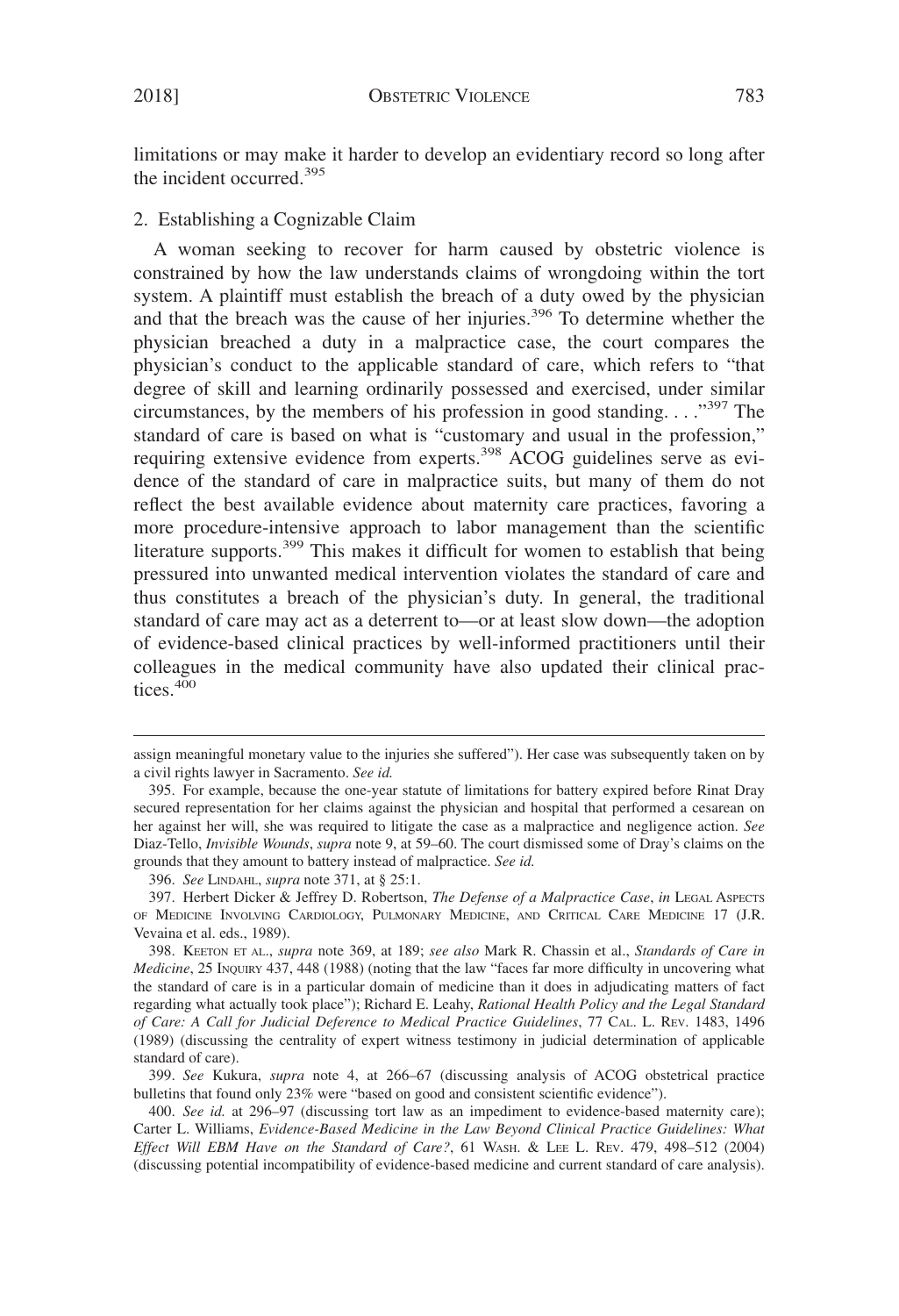Informed consent doctrine also makes it difficult to bring a viable claim against a physician for failing to satisfy his duty to discuss the risks, benefits, and alternatives to a particular course of treatment. A plaintiff must show that the undisclosed risk materialized and must prove that she would have refused treatment had she been aware of the risk. $401$  In maternity care, where one procedure can set off a chain reaction of additional interventions, eventually leading to injury, this can be an impossible standard to satisfy. In addition, the susceptibility of physician disclosure to manipulation and distortion to serve goals other than patient well-being means that a physician may appear to have satisfied the technical requirements of informed consent while straying far from the values of self-determination and patient empowerment.<sup>402</sup> Cases involving biased or manipulated disclosure processes will not be redressed by existing informed consent doctrine.

Claims arising out of mistreatment during childbirth are also limited by what constitutes harm under tort law. For example, the law does not enable a woman who received a medically unnecessary, but non-negligently performed, cesarean to claim injury and recover through the civil justice system because a cesarean is a common medical procedure, and a medical procedure alone does not constitute injury in the absence of negligence. $403$  While not all cesareans constitute injuries in and of themselves, this treatment of cesarean-related claims precludes recovery for injury from a non-negligently performed cesarean, even where the woman did not give her informed consent or where coercive methods were used to obtain her consent.<sup>404</sup> It also makes recovery difficult for other harms flowing from non-negligently performed, medically unnecessary cesareans, including injuries that impact subsequent fertility.<sup>405</sup>

Courts tend to privilege claims for injury to fetuses or babies over those to women. As Jamie Abrams has observed, in those rare instances where women have prevailed on claims brought for injuries suffered during childbirth, it is

<sup>401.</sup> *See* JAY KATZ, THE SILENT WORLD OF DOCTOR AND PATIENT 71–80 (1984) (discussing the difficulty of meeting informed consent standard through a critique of Canterbury v. Spence, 464 F.2d 772 (D.C. Cir. 1972)).

<sup>402.</sup> *See supra* Section I.A.2.d (discussing coercion by withholding treatment, manipulating information, or applying emotional pressure).

<sup>403.</sup> *See* Dray Amicus Brief, *supra* note 11, at 15 (discussing reluctance within both medicine and law to acknowledge that an unwanted and unconsented cesarean surgery constitutes an injury, "even when perfectly and expertly performed").

<sup>404.</sup> *See* Lisa Zolotusky, *Analysis of the Primary Cesarean Delivery Rate: A Legal and Policy Approach*, 24 HASTINGS WOMEN'S L. J. 225, 229 (2013).

<sup>405.</sup> *See id.* (discussing difficulty of establishing required causal link between cesarean and injuries resulting from cesarean); *see also* Albala v. City of New York, 429 N.E.2d 786, 788–89 (N.Y. 1981) (noting the "cost of our placing physicians in a direct conflict between their moral duty to patients and the proposed legal duty to those hypothetical future generations outside the immediate zone of danger"). In *Albala*, five years after an abortion where the woman's uterus had been perforated during the procedure, she gave birth to a baby with brain damage that allegedly resulted from the prior damage to her uterus. *See id.* at 787. The court denied a cause of action, expressing concern that doctors would refuse to treat women if they could be held liable for care that impacted subsequent fertility. *See id.* at 789.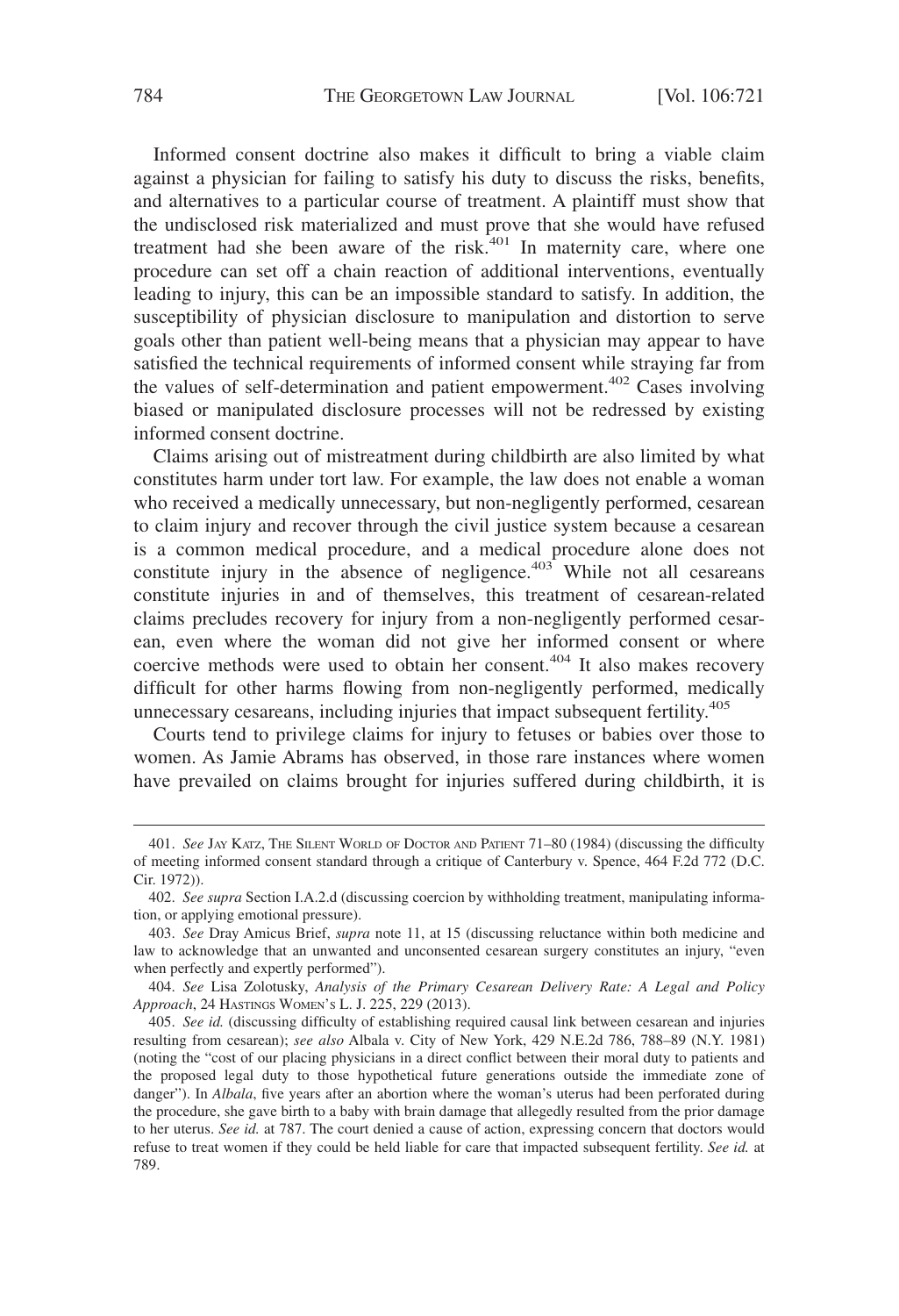typically through a fetal injury derivative claim.406 This focus on neonatal outcomes to the exclusion of maternal health outcomes means that when women "seek a legal declaration that their treatment was unacceptable, they are often told that they 'have no damages' and reminded that their babies are healthy."<sup>407</sup>

The existence of a healthy baby is often used to deflect women's claims of emotional harms suffered as a result of obstetric violence and birth trauma.<sup>408</sup> Although the availability of tort remedies for the intentional or negligent infliction of emotional distress has gradually expanded, the law's recognition of emotional suffering as compensable is still largely a "patchwork."<sup>409</sup> New York's treatment of emotional distress claims arising from childbirth provides a helpful illustration of the limitations women confront when seeking recourse for emotional harms. In 2004, the New York Court of Appeals held in *Broadnax v. Gonzalez* that a woman could bring a medical malpractice claim after the stillbirth of her fetus, despite the absence of an independent physical injury to the woman.<sup>410</sup> The court reasoned that the old rule requiring a separate physical injury to the woman in order for her to recover for negligent infliction of emotional distress created a "logical gap," depriving a certain class of injured parties any remedy.<sup>411</sup>

However, the following year, the court declined to extend *Broadnax*'s relaxation of the physical injury requirement in cases where the fetus survives birth. In *Sheppard-Mobley v. King*, a woman experienced an unsuccessful chemical abortion using methotrexate, and when the child was born suffering from fetal methotrexate syndrome, she alleged both physical and emotional injuries in a suit brought on behalf of herself and the infant. $412$  The court granted summary judgment for the defendants on the woman's claim for emotional distress, observing that the *Broadnax* holding was narrow and did not allow her to recover for emotional injuries in the absence of her own physical harm.<sup>413</sup> Because the child could bring suit in *Sheppard-Mobley*, the logic that had supported easing the physical injury requirement in *Broadnax* did not apply.<sup>414</sup> In a subsequent case, the trial court interpreted *Broadnax* merely to "fill[] the

<sup>406.</sup> *See* Abrams, *supra* note 357, at 1980 (noting that even where a fetal injury derivative claim is available, counsel must "press heavily to maintain the viability of a stand-alone maternal harms claim").

<sup>407.</sup> Dray Amicus Brief, *supra* note 11, at 2.

<sup>408.</sup> *See id.* at 33–34 (describing the way women's emotional and physical health after a traumatic birth can be minimized by this refrain).

<sup>409.</sup> *See* Nancy Levit, *Ethereal Torts*, 61 GEO. WASH. L. REV. 136, 140–46 (1992) (tracing the evolution of infliction of emotional distress claims); *see also* Daniel Givelber, *The Right to Minimum Social Decency and the Limits of Evenhandedness: Intentional Infliction of Emotional Distress by Outrageous Conduct*, 82 COLUM. L. REV. 42, 43–62 (1982) (discussing the "evolving" nature of tort remedies for infliction of emotional distress).

<sup>410.</sup> *See* 809 N.E.2d 645, 649 (N.Y. 2004).

<sup>411.</sup> *See id*. at 648.

<sup>412.</sup> *See* 830 N.E.2d 301, 303 (N.Y. 2005).

<sup>413.</sup> *Id.* at 304.

<sup>414.</sup> *Id*. at 304-05.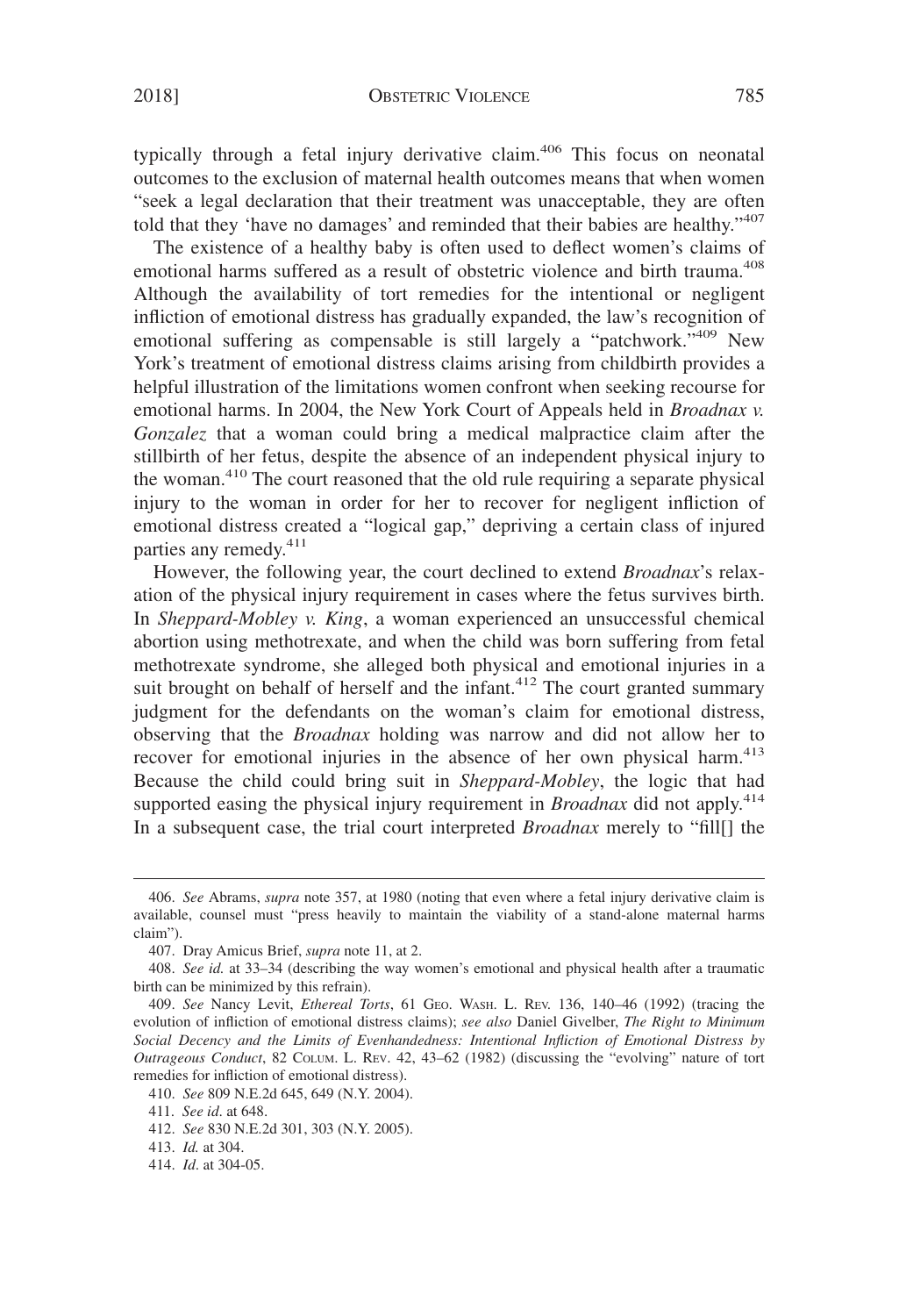gap," permitting a cause of action where there would otherwise be none due to stillbirth or miscarriage.<sup>415</sup> However, the law still precludes recovery for a woman's emotional distress resulting from mistreatment during childbirth in the absence of physical injury.<sup>416</sup> This means that the legal system provides no recourse for the emotional suffering of women who experience PTSD or other psychological trauma due to obstetric violence without physical injury.

In an unusual case from New Jersey, the court recognized emotional harms flowing from a case of medical neglect that ended in the baby's death, requiring the mother to "prove that she suffered emotional distress so severe that it resulted in physical manifestations or that it destroyed her basic emotional security."<sup>417</sup> In this case, a pregnant diabetic woman in her sixth month of pregnancy was unable to control her blood sugar level and, after a day-and-ahalf of ignoring her calls, her obstetrician told her to go the hospital, where staff was unable to detect a fetal heartbeat.<sup>418</sup> Although she insisted the fetus was alive and moving inside her, the staff ignored her insistence, induced her labor with drugs, and left her alone to labor.<sup>419</sup> She vaginally delivered a breech baby, who fell on the bed and was announced dead, although was shortly thereafter determined to be alive.<sup>420</sup> The baby's condition subsequently deteriorated and she died several days later.<sup>421</sup> In considering whether the woman could recover for emotional distress without proving an independent physical injury, the court determined that "a mother and her fetus are so interconnected that they may be considered as one" and "an injury to the fetus could be viewed as supporting a direct parental claim for emotional distress," obviating the need for proof of an independent physical injury.<sup>422</sup> While this decision seems to allow more leeway for women to bring claims for standalone emotional injuries, the court's discussion of the maternal–fetal relationship suggests that it is imputing the fetus' pain to the mother rather than recognizing her emotional injuries independently.<sup>423</sup>

### 3. Proving Harm

Even if a woman is able to allege a cognizable claim arising out of childbirthrelated mistreatment, she may nevertheless face an uphill battle when trying to prove the existence of a compensable injury. The challenge of proving her injuries relates to: (a) the unreliability of juries in cases involving scientific and

<sup>415.</sup> *See* Mendez v. Bhattacharya, 838 N.Y.S.2d 378, 384–85 (N.Y. Sup. Ct. 2007) (providing cause of action for emotional distress where the infant died within minutes of birth as a result of malpractice prior to or during delivery, applying the logic of *Broadnax* despite the fact that the infant was born alive and lived for a few moments).

<sup>416.</sup> *See, e.g.*, *Sheppard-Mobley*, 830 N.E.2d at 304.

<sup>417.</sup> Carey v. Lovett, 622 A.2d 1279, 1288 (N.J. 1993).

<sup>418.</sup> *See id*. at 1282–83.

<sup>419.</sup> *See id.* at 1283.

<sup>420.</sup> *See id*.

<sup>421.</sup> *See id*. at 1284.

<sup>422.</sup> *Id.* at 1286.

<sup>423.</sup> *See id*. at 1286–87; *see also* Donohoe, *supra* note 361, at 217.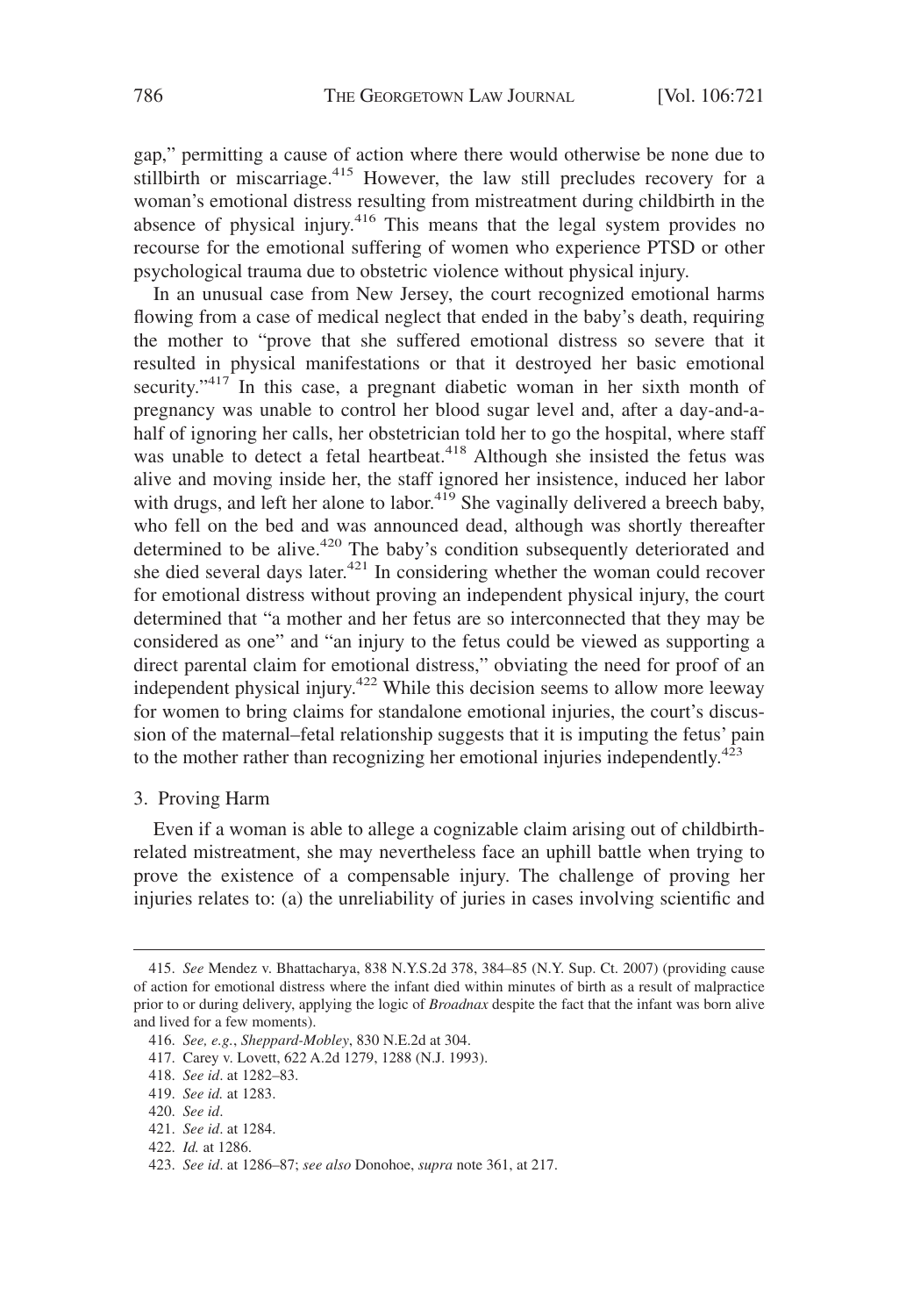medical knowledge; (b) difficulties related to causation in medical care; and (c) the inability of third parties to recognize the difference between the normal physical impact of childbirth and injuries related to unwanted and unconsented treatment.

*a. Unreliability of Juries.* When a plaintiff brings suit for childbirth-related harm, whether she prevails may depend on the ability of the jury to process complex medical information. Jurors are generally ill-equipped to evaluate expert testimony that pertains to whether the physician met the relevant standard of care or to whether a particular treatment caused harm.<sup>424</sup> In jurisdictions where the traditional standard of care applies, juries may have difficulty parsing evidence from the scientific literature about what constitutes evidence-based maternity care.<sup>425</sup> Especially on issues where highly-trained professionals disagree about a preferred course of treatment, lay juries are not in a position to determine medical responsibility reliably and accurately.<sup>426</sup> As maternity care involves decision making that affects the health of both woman and fetus sometimes requiring the balancing of risks and benefits to one or the other how a physician makes such value-based decisions and counsels the patient may "render[] medical judgements subject to retrospective criticism by other practitioners who may weigh these values differently."427 The influence of subjective values makes it even more difficult for juries to weigh expert testimony appropriately.428 Clouding the picture further, a general sense of sympathy regarding the physician's concern for the fetus may interfere with the jury's ability to appreciate the harms to the woman resulting from compelled treatment.<sup>429</sup>

<sup>424.</sup> *See* Johnson et al., *supra* note 381, at 1370–71 (noting that "jurors are exposed to the medical issues only once," which "increases costs and the likelihood of inconsistency across different cases").

<sup>425.</sup> *See* Leahy, *supra* note 398, at 1496 (explaining that use of expert testimony to inform jurors about appropriate medical practice is problematic because it is often "too complex and arcane" and "can result in a distorted picture of what constitutes proper medical care").

<sup>426.</sup> *See* U.S. DEPT. OF JUSTICE, REPORT OF THE TORT POLICY WORKING GROUP ON THE CAUSES, EXTENT AND POLICY IMPLICATIONS OF THE CURRENT CRISIS IN INSURANCE AVAILABILITY AND AFFORDABILITY 63 (1986) (concluding that "[l]ay juries are a very poor mechanism for second-guessing the judgment of established mainstream scientific and medical views"); Johnson, *supra* note 381, at 1370 (noting the difficulty of evaluating technical evidence where "the appropriate treatment for a particular case is often debated within the medical field because medical science remains an art").

<sup>427.</sup> Michael A. Haskel, *A Proposal for Addressing the Effects of Hindsight and Positive Outcome Biases in Medical Malpractice Cases*, 42 TORT TRIAL & INS. PRAC. L. J. 895, 932–33 n.188 (2007).

<sup>428.</sup> *See* Renee A. Forinash, *Analyzing Scientific Evidence: From Validity to Reliability with a Two-Step Approach*, 24 ST. MARY'S L.J. 223, 270 (1992) (discussing the risk that professional witnesses can present subjective opinions as scientific evidence). Juror values may also influence the impact of expert testimony in a birth injury case, especially to the extent that jurors are unable to comprehend certain scientific information and may substitute their own evaluation of the situation.

<sup>429.</sup> *See* Oberman, *supra* note 13, at 490–91 (discussing jury unwillingness to second-guess coercive physician behavior that ultimately results in healthy baby); *Jury Rules*, *supra* note 124 (noting the jury returned a verdict in favor of the physician in less than 20 minutes). A nurse who observed the proceedings was quoted as saying she believed the defendant "made the best choice for [the patient] and her baby." *Id*.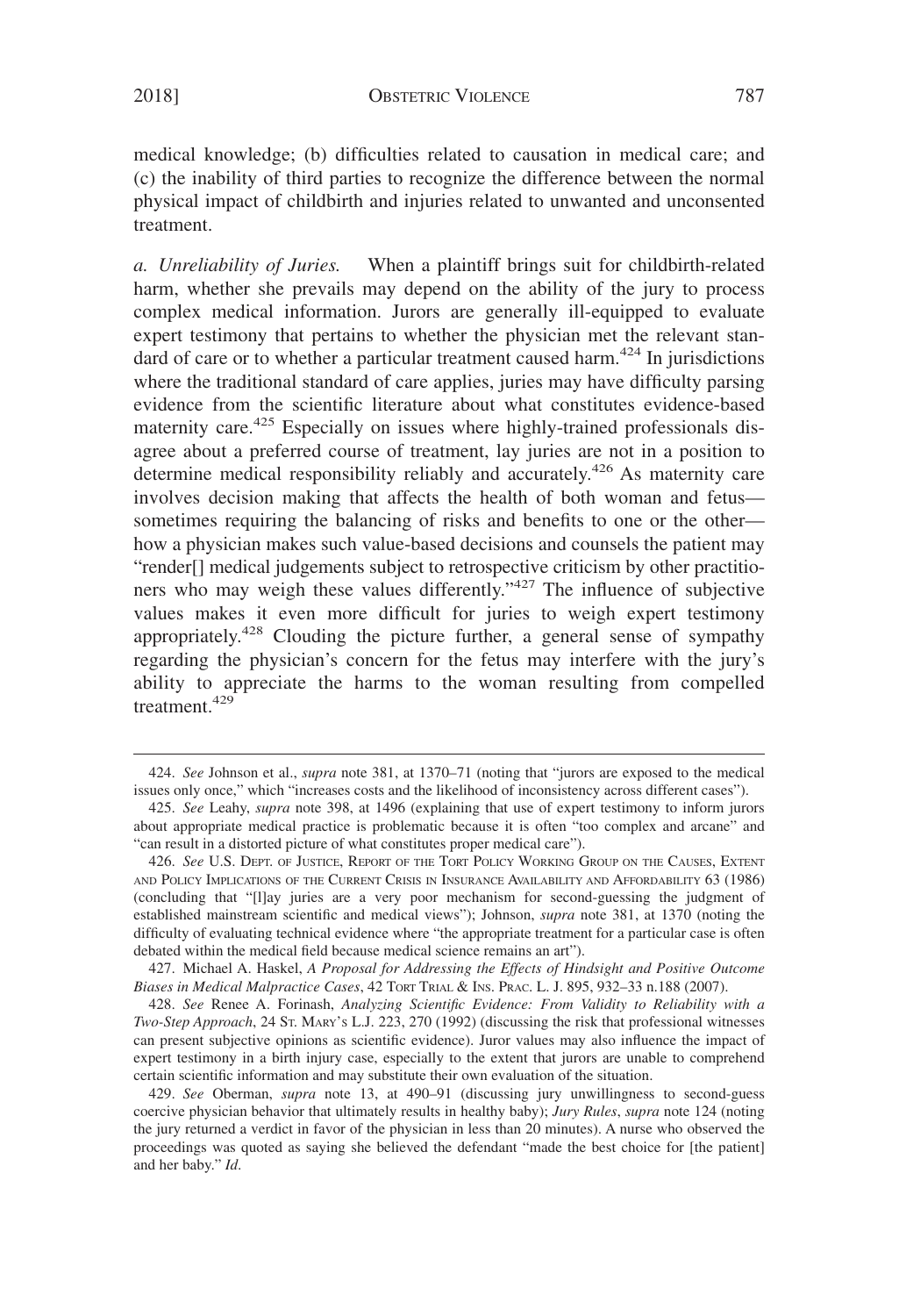*b. Causation Difficulties.* The requirement that plaintiffs prove the physician's breach of duty was the cause of the injury also hinders the effectiveness of tort claims for women harmed by obstetric violence. It can be difficult to prove that a medical procedure performed negligently or without informed consent was the proximate cause of a bad outcome leading to injury.430 For example, a woman who is coerced into a medical induction of labor without proper informed consent may develop high blood pressure from the procedure, which can lead to preeclampsia and emergency surgery. However, the woman could also have developed high blood pressure after the onset of spontaneous labor, making the causation element of a subsequent legal claim difficult to prove for women whose harm was caused by coerced treatment. In other situations, symptoms will not be apparent immediately and may not be identified until months or years after the birth, at which point a defendant might be able to point to intervening factors related to the physical work of childcare or other health conditions as possible causes of the woman's injury.

*c. Failure to Recognize Injuries Resulting from Mistreatment.* Many of the obstacles women face in bringing successful tort claims arising from mistreatment in childbirth stem from the inability of judges and juries to understand the difference between the normal physical impact of childbirth and injuries caused by unwanted, unconsented, and coerced treatment. Legal decision-makers tend to operate under a narrow conception of harm when considering obstetric violence-related claims. As discussed above, the fact that some injuries are emotional or psychological—and thus invisible to third parties—can obscure the reality and extent of the harm, especially when the jury views the existence of a healthy baby as an indication that the birth was successful.<sup>431</sup> It is certainly possible for birth injuries to result from uncomplicated vaginal deliveries without any mistreatment—unfortunate and sometimes unpreventable results of giving birth.<sup>432</sup> To the extent that judges and jurors have a general awareness that injury during childbirth is possible—and consider it even inevitable—it may be hard to grasp the difference between normal injuries and preventable

<sup>430.</sup> *See* Abrams, *supra* note 357, at 1982–83 (discussing the challenges of proving causation in maternal harms tort litigation).

<sup>431.</sup> *See* Friedland, *supra* note 332 (quoting former president of ACOG, James Breeden: "the end product is what you look for") (internal quotations omitted); *see also* Baker, *supra* note 167, at 555 ("Barring some unspeakable maternal deformation, jurors look at the healthy child and ask the mother, quite cynically, 'What are you complaining about?'").

<sup>432.</sup> For example, some women experience serious vaginal tearing that requires postpartum surgery to repair. *See* Ashley Nelson, *An Unspoken Risk of Vaginal Birth*, N.Y. TIMES: MOTHERLODE (Oct. 24, 2012),<https://parenting.blogs.nytimes.com/2012/10/24/an-unspoken-risk-of-vaginal-birth/> [\[https://perma.](https://perma.cc/B42L-Y3G2)  [cc/B42L-Y3G2\]](https://perma.cc/B42L-Y3G2) (discussing the diagnosis and symptoms of third-degree and fourth-degree vaginal tears). Other women endure tailbone injuries during vaginal delivery. *See Tailbone (Coccyx) Injury*, WEBMD,<https://www.webmd.com/fitness-exercise/tailbone-coccyx-injury#1-2>[\[https://perma.cc/PYR8](https://perma.cc/PYR8-FJWP) [FJWP\].](https://perma.cc/PYR8-FJWP)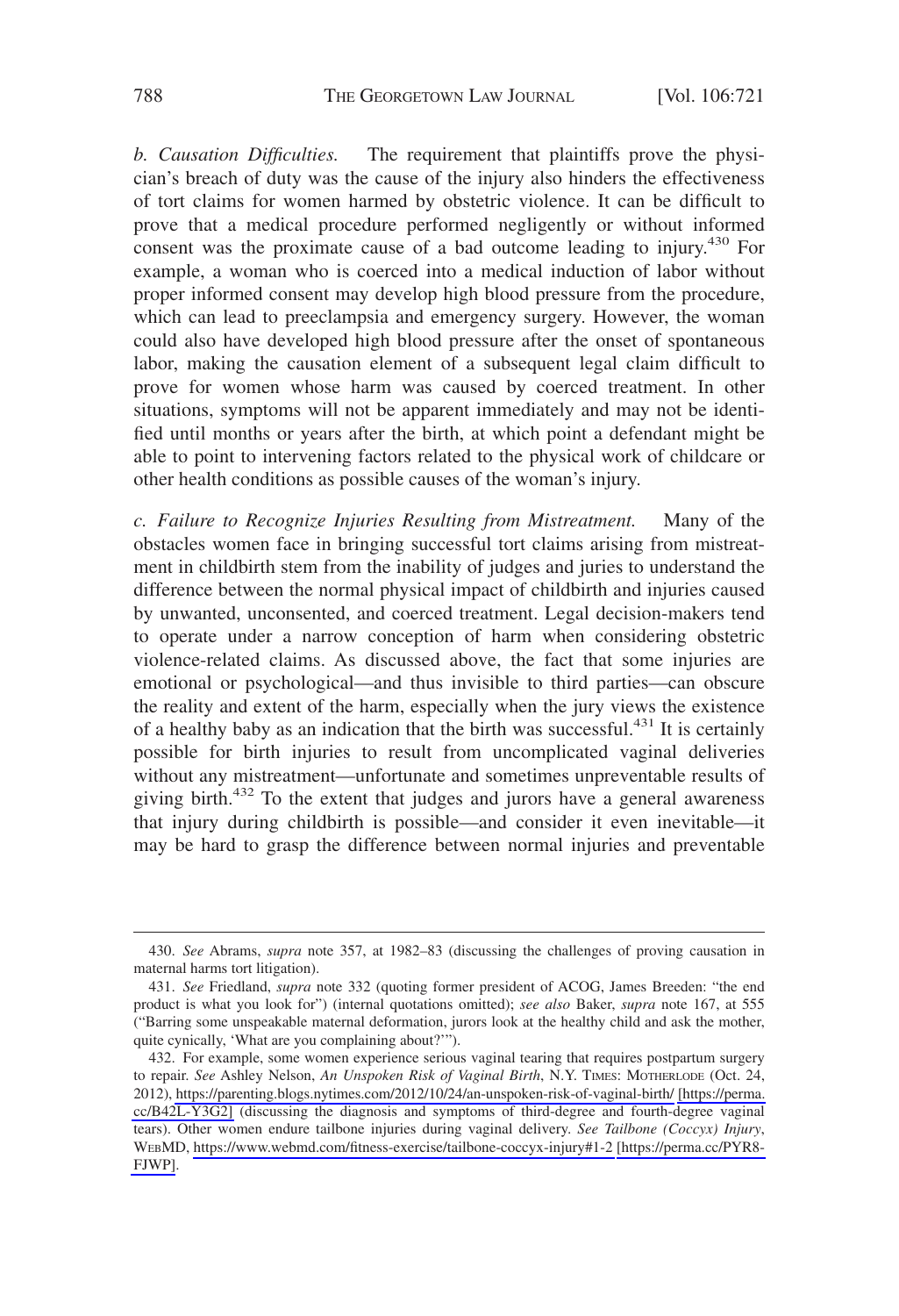injuries that arise from abuse or coercion to accept unwanted treatment.<sup>433</sup>

Surgical procedures and other forms of medical intervention during childbirth are so common that preventable injuries flowing from them may be obscured by a sense that cesareans are mundane and without significant risk. The fact that nearly one-third of all babies are born by cesarean makes surgical birth seem normal and routine, and presumably "no more taxing on the mother than a vaginal birth."434 In *Sceusa v. Mastor*, an appellate court in New York ruled that a woman could not establish an independent physical injury based on a cesarean surgery after one twin was stillborn and the other died shortly after birth.<sup>435</sup> Having heard testimony that "a cesarean section is potentially a part of every childbirth process,"436 the court concluded that "a cesarean section does not constitute a physical injury but is a surgical procedure which is an acceptable method of delivery."437

In *Miller v. Chalom*, an appellate court in New York was unwilling to recognize an episiotomy as an injury, even though the cut was performed crudely enough to cut off part of the baby's left index finger.<sup>438</sup> The fact that procedures like episiotomies and cesareans are routinely performed during labor—regardless of medical necessity or support in the scientific literature for their frequent use—precludes courts from understanding them as injuries in situations where they are unconsented or coerced.

Women who are harmed by provider mistreatment during childbirth are likely to encounter a variety of obstacles if they decide to bring a tort claim to recover for their injuries. Some find it difficult or impossible to secure legal representation because the lawyers they consult do not perceive their injuries to be compensable, or they are unwilling to take the risk of assuming the matter on a contingency fee basis. Women may also have trouble establishing a cognizable claim due to constrained notions of what constitutes harm under existing tort theories and the operation of the applicable standard of care. Furthermore, plaintiffs bringing maternal harm lawsuits must contend with the unreliability of juries in assessing complex expert testimony, the difficulty of establishing causation, and challenges associated with distinguishing the normal physical

436. *Id.* 

437. *Id*. at 103.

<sup>433.</sup> *See* Dray Amicus Brief, *supra* note 11, at 15 (identifying the reluctance of attorneys' to bring obstetric violence cases as "reflecting a cultural assumption that injury during childbirth is inevitable, and that a mother should be grateful to have a healthy baby"); *Global Momentum*, *supra* note 229 ("Trauma from being mistreated in maternity care is often blamed on trauma from the process of childbirth itself... .").

<sup>434.</sup> Donohoe, *supra* note 361, at 212.

<sup>435.</sup> *See* 525 N.Y.S. 2d 101, 102 (N.Y. App. Div. 1998). The lack of independent physical injury meant that she could not recover for the negligent infliction of emotional distress. *See id*.

<sup>438.</sup> *See* 710 N.Y.S.2d 154, 156 (N.Y. App. Div. 2000). The opinion is silent about whether the requirement of informed consent was satisfied before the episiotomy was performed. Even if Stacey Murphy were one of the 59% of women who did not consent to their episiotomies, *see* Holdcroft, *supra*  note 246, at 36, the court's opinion suggests she would be precluded from recovery for trauma related to the episiotomy.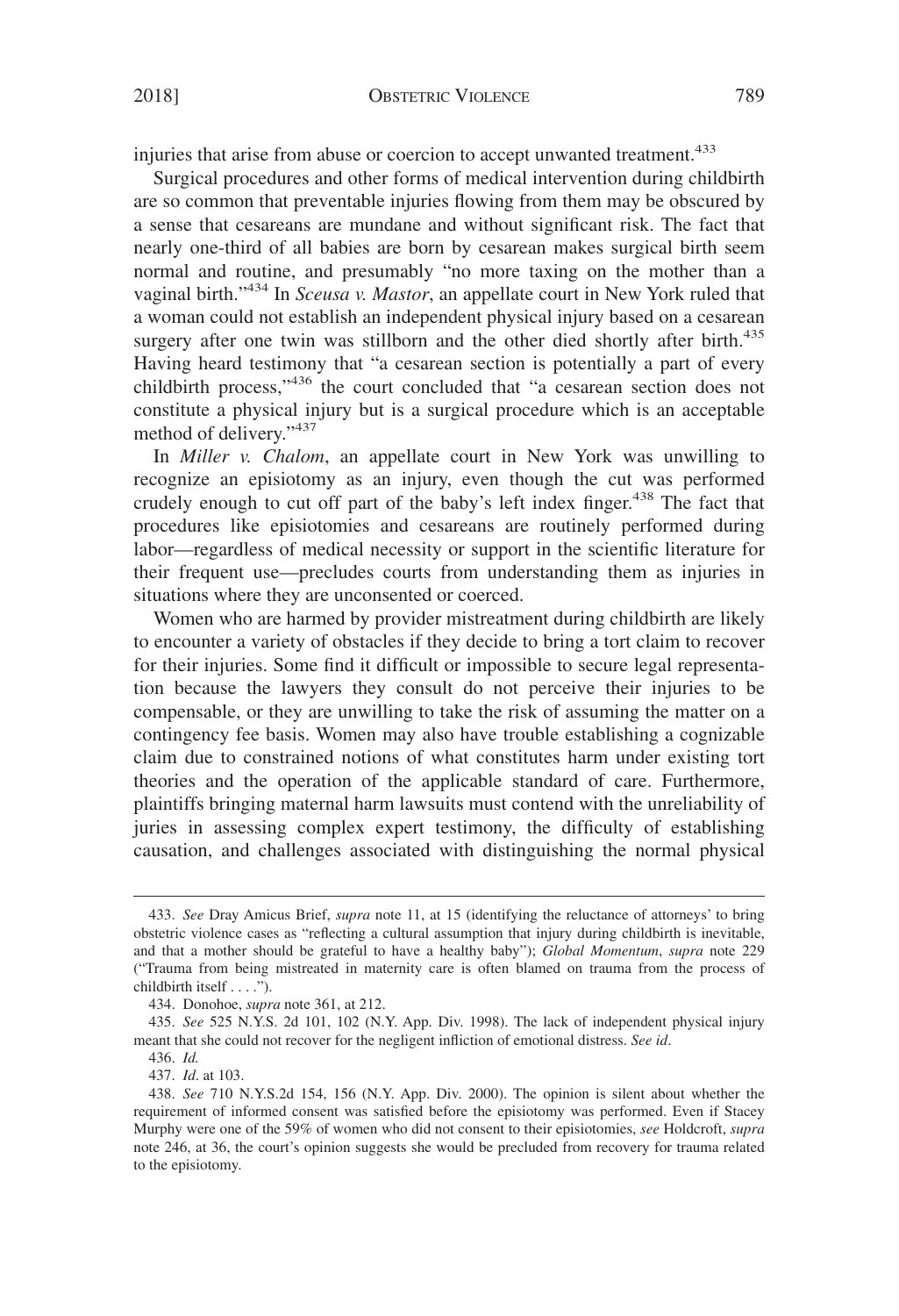impact of childbirth from obstetric violence-related injuries. These barriers to tort recovery have prompted some women and their lawyers to look for other legal theories to support their claims. The next Section considers several alternative potential sources of protection for women harmed by mistreatment during childbirth.

#### B. OTHER SOURCES OF PROTECTION

Tort law in its current form is an inadequate tool for addressing the problem of obstetric violence, often leaving women who suffer mistreatment during childbirth excluded from the very system designed to remedy civil wrongs in the form of medical injuries. This section addresses the following areas of law and regulation that could supplant or supplement tort law in preventing and providing recourse for obstetric violence: (1) fiduciary law; (2) constitutional law; and (3) professional standard setting. Ultimately, like tort law, these alternatives have inherent weaknesses that render them insufficient for dealing with obstetric violence.

### 1. Fiduciary Law

The concept of a fiduciary relationship—and its attendant duties—could offer women some protection from mistreatment during childbirth. But although courts have recognized the physician–patient relationship as a fiduciary one, they have failed to enforce fiduciary principles in the form of legal regulation or enhanced supervision of physician conduct, undermining the potential of this legal principle to protect the rights of women in childbirth.

Broadly defined, a fiduciary is someone who is "entrusted with power or property to be used for the benefit of another and legally held to the highest standard of conduct."439 The law regulates or supervises fiduciaries and imposes penalties for the breach of trust by a fiduciary.<sup>440</sup> Emerging from the law of trust and agency, the concept of a fiduciary relationship has expanded significantly over the last century to include a variety of other actors, including doctors in relation to their patients.<sup>441</sup> In many ways, physician–patient relationships resemble traditional fiduciary relationships, including the fact that physicians have specialized knowledge and expertise, and control patient access to resources and information, as well as that physician–patient relationships are characterized by dependence that may grow even deeper as the relationships

<sup>439.</sup> Marc A. Rodwin, *Strains in the Fiduciary Metaphor: Divided Physician Loyalties and Obligations in a Changing Health Care System*, 21 AM. J. L. & MED. 241, 243 (1995); *see also* Oberman, *supra* note 13, at 457–58.

<sup>440.</sup> *See* Rodwin, *supra* note 439, at 247.

<sup>441.</sup> *See* Tamar Frankel, *Fiduciary Law*, 71 CAL. L. REV. 795, 795–96 (1983); Rodwin, *supra* note 439, at 242 (referring to the concept of physicians as fiduciaries for their patients as "a dominant metaphor in medical ethics and law today").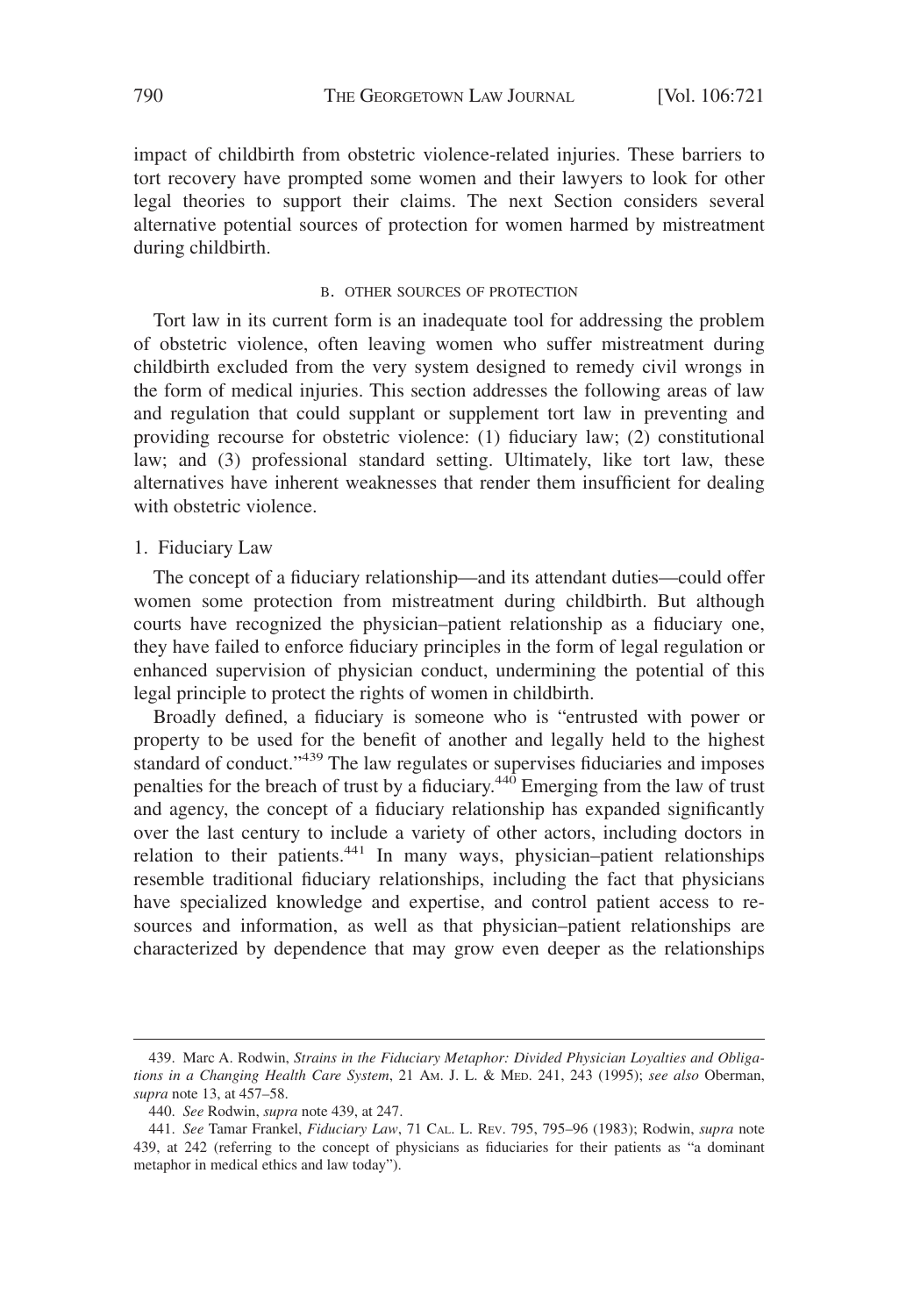continue.442 Both federal and state courts recognize the fiduciary nature of the physician–patient relationship and have used the concept when analyzing doctors' obligations to their patients.<sup>443</sup>

Fiduciary principles appear particularly well-suited to deal with physician– patient dynamics in maternity care that lead to mistreatment. When a woman refuses a cesarean or other intervention, subsequent forms of pressure applied to secure her consent should constitute a breach of fiduciary duty, as the physician elevates other interests above the patient's stated interests.444 When doctors use the language of "maternal–fetal conflict" to discuss disagreement over treatment decisions, it should also be considered a breach of fiduciary duty, as the physician's promotion of his treatment preference in the name of fetal health and safety means he has subordinated his duty to the woman in favor of the fetus.445 Similarly, a physician's failure to disclose to his patient his belief that he has an independent obligation to the fetus as a second patient—and that he may use his authority to force her to receive treatment against her will based on that perceived obligation—could be considered a violation of fiduciary duty, as he has prioritized other interests above the interests of the patient for whom he has been entrusted to care. Further, the harm caused by a breach of fiduciary duty is similar to that caused by obstetric violence in that it "is less tangible and more dignitary in nature."446 Indeed, like the expectations that attach to a fiduciary relationship, these harms impact essential human dignity.

Although the physician–patient relationship seems to fit the fiduciary model and has been recognized as such by courts, doctors have been "virtually exempt" from the regulation and oversight that usually applies to fiduciary relationships.447 In the medical context, courts apply fiduciary law principles in limited circumstances, such as the requirement that doctors not abandon their patients, keep information confidential, disclose financial interests in research, and obtain informed consent; in the informed consent context, application of fiduciary law principles is further limited, used only as a "vehicle for evaluating the physician's technical clinical competence."448 Additionally, in nonmedical

<sup>442.</sup> *See* Rodwin, *supra* note 439, at 245–46 ("The patient-physician relationship presupposes patients entrusting physicians to act on their behalf and physicians remaining loyal to their patients.").

<sup>443.</sup> *See, e.g.*, Emmett v. E. Dispensary & Cas. Hosp., 396 F.2d 931, 935 (D.C. Cir. 1967) ("We find in the fiducial qualities of [the physician–patient] relationship the physician's duty to reveal to the patient that which in his best interests it is important that he should know."); Hammonds v. Aetna Cas. & Sur. Co., 243 F. Supp. 793, 799 (N.D. Ohio 1965) (holding physicians owe patients "the duty of secrecy" and "the duty of undivided loyalty"); Neade v. Portes, 710 N.E.2d (Ill. App. Ct. 1999) (recognizing existence of fiduciary relationship between physician and patient); Shadrick v. Coker, 963 S.W. 2d 726, 736 (Tenn. 1998) (same); Branom v. State, 974 P.2d 335, 342 (Wash. Ct. App. 1999) (same).

<sup>444.</sup> *See* Oberman, *supra* note 13, at 477.

<sup>445.</sup> *See id*.

<sup>446.</sup> *Id*. at 490.

<sup>447.</sup> *See id.* at 458.

<sup>448.</sup> *Id*. at 459 (noting the absence of a "rich body of case law articulating broad fiduciary standards for physicians, the violation of which would constitute a distinct form of malpractice"); Rodwin, *supra*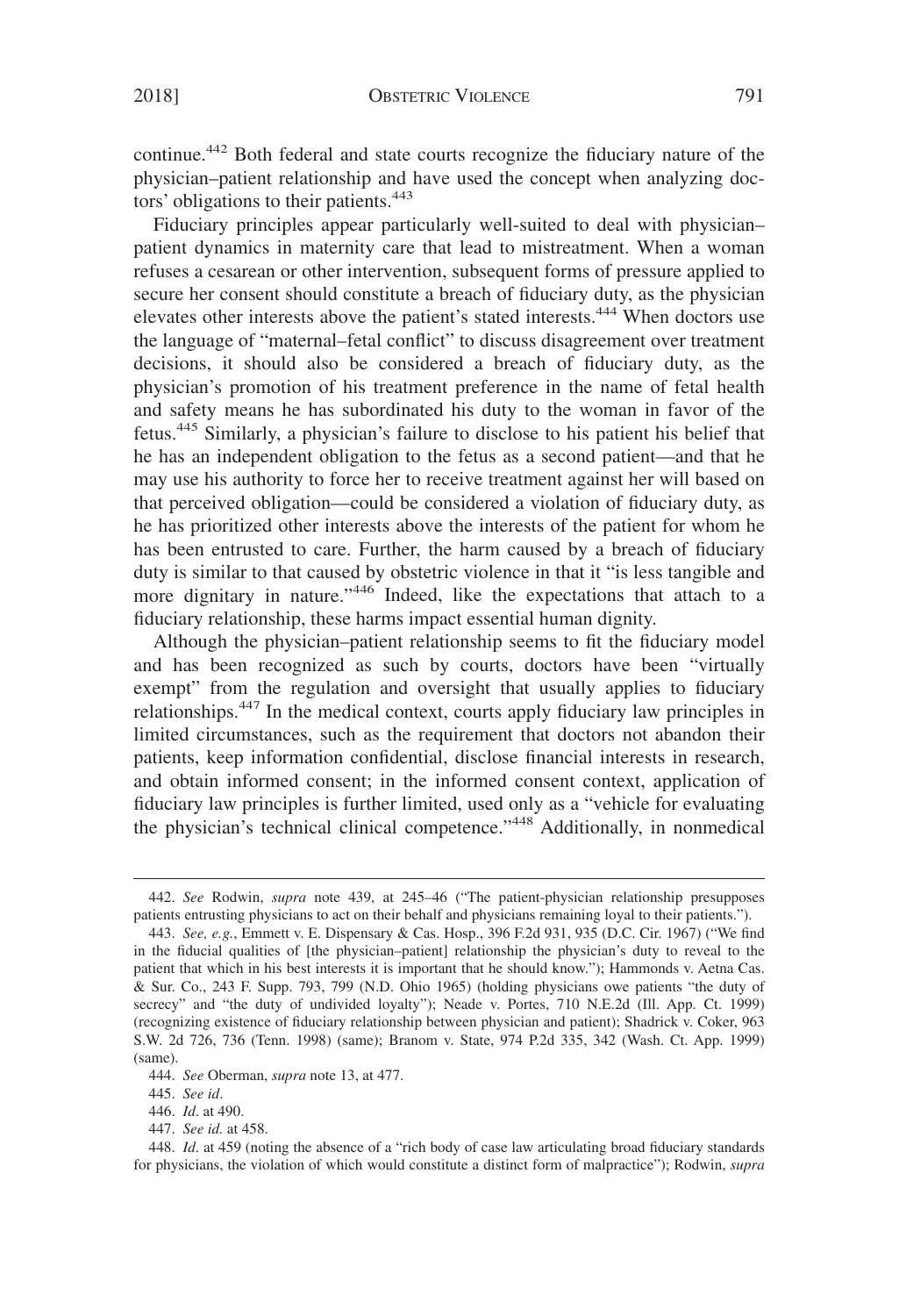contexts, a plaintiff alleging violation of fiduciary duty is not required to show injury resulting from the breach, but the equivalent rule does not exist in the medical context.449 This difference likely exists because licensing boards and medical associations have not defined the duties of a physician as a fiduciary and the legal consequences for violating such duties.<sup>450</sup>

The underdevelopment of fiduciary law as applied to physicians means that they are liable for breaches of fiduciary duty only when a breach also constitutes medical malpractice—leaving women with only the traditional tort framework to vindicate their rights.<sup>451</sup> Although doctors "pose as fiduciaries to their pregnant patients," women are not able to hold them accountable under fiduciary law.<sup>452</sup> As such, harm related to the maternal-doctor conflict, the twopatient model of pregnancy, and various forms of coerced treatment are not understood as the breaches of fiduciary duty they represent.<sup>453</sup>

# 2. Constitutional Law

Although important constitutional values regarding autonomy and reproductive liberty are central to women's freedom from coercive treatment during childbirth, the Constitution provides little direct protection to women harmed by obstetric violence. The U.S. Supreme Court has recognized that the right to be free from unwanted medical treatment is a protected constitutional liberty interest.454 In *Cruzan*, the Court based this liberty interest in the Fourteenth Amendment's substantive due process protections, drawing on strong common law precedent in its analysis.<sup>455</sup>

Before *Cruzan*, the leading case on avoiding unwanted medical treatment had been *In re Quinlan*, in which the New Jersey Supreme Court recognized that competent patients enjoy a constitutional privacy right that protects their ability

note 439, at 247–48 (noting limited circumstances in which fiduciary law principles apply in the medical context); *see also* Cobbs v. Grant, 502 P.2d 1, 7–8 (Cal. 1972) (categorizing failure to obtain informed consent as a tort and not a breach of fiduciary duty); Lockett v. Goodill, 430 P.2d 589, 591 (Wash. 1967) (*per curiam*); Miller v. Kennedy, 522 P.2d 852, 860 (Wash. Ct. App. 1974), *aff'd* 530 P.2d 334 (mem) (1975) (*en banc*) (*per curiam*) (stating standard for breach of fiduciary duty by failing to receive informed consent as "would the patient as a human being consider this item in choosing treatment").

<sup>449.</sup> *See* Oberman, *supra* note 13, at 490.

<sup>450.</sup> *See* Rodwin, *supra* note 439, at 249–51.

<sup>451.</sup> *See* Oberman, *supra* note 13, at 459. Michelle Oberman notes that the majority of maternaldoctor conflicts—involving divided loyalties and coercion, but not necessarily battery, negligence, or a violation of informed consent—"will be unattractive to most plaintiffs' lawyers." *Id*. at 491.

<sup>452.</sup> *Id*. at 482.

<sup>453.</sup> *Id*. at 459.

<sup>454.</sup> Cruzan v. Director, Mo. Dep't of Health, 497 U.S. 261, 278 (1990).

<sup>455.</sup> *Id.* at 278 ("The principle that a competent person has a constitutionally protected liberty interest in refusing unwanted medical treatment may be inferred from our prior decisions."). The Court noted that most courts had based a right to refuse medical treatment either "solely on the common law right to informed consent or on both the common law right and a constitutional privacy right." *Id*. at 271.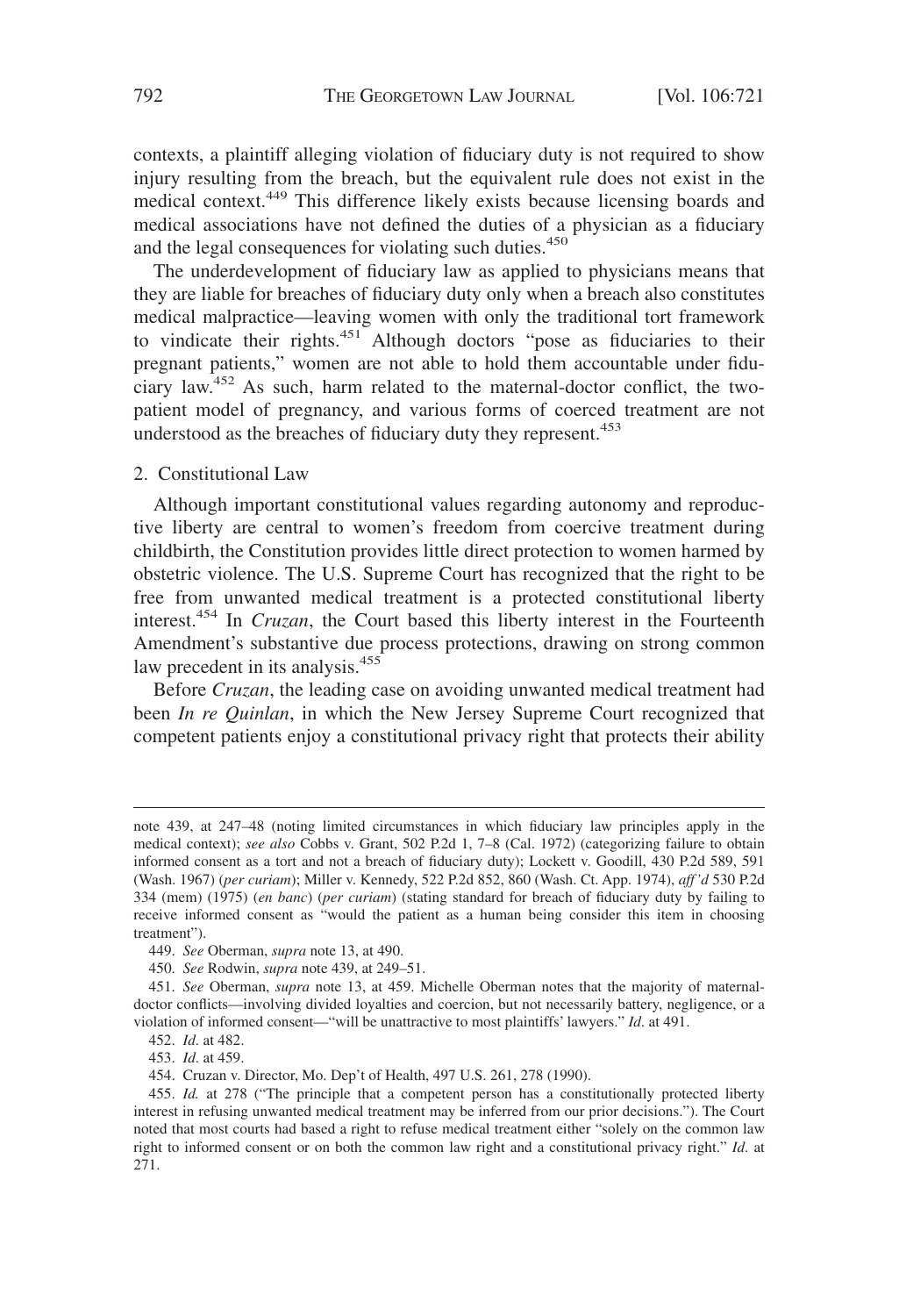2018] OBSTETRIC VIOLENCE 793

to refuse unwanted treatment.<sup>456</sup> Most reported unwanted treatment cases involve the termination of treatment that is sustaining the life of someone who is incapacitated or suffering from a terminal illness.<sup>457</sup> However, in a more recent case, a federal district court applied *Cruzan* to the case of an elderly woman who, in the course of being transported to the hospital by paramedics, refused the administration of IV fluids.<sup>458</sup> The paramedic nevertheless inserted the needle in her arm but missed the vein, causing injury.<sup>459</sup> The court applied *Cruzan* to establish that the woman had a constitutional right to refuse treatment and that the paramedic's failure to honor her wishes "violated that clearly established right."460

Justice Brandeis famously articulated the constitutional principle underlying this jurisprudence when he referred to "the right to be let alone—the most comprehensive of rights and the right most valued by civilized men."<sup>461</sup> This concept lies at the heart of court-ordered cesareans and other physician–patient conflicts over unwanted medical treatment.<sup>462</sup> When invoked in situations of maternal–doctor treatment conflict, however, it becomes clear that the right is limited, at least for pregnant women. In fact, the reproductive liberty jurisprudence that has expanded women's ability to control when they become pregnant

458. *See* Granato v. City & County of Denver, No. 11-cv-00304-MSK-BNB, 2011 U.S. Dist. LEXIS 97007, \*23 (D. Colo. Aug. 30, 2011).

459. *See id*. at \*3–4.

460. *Id*. at \*23.

461. Olmstead v. United States, 277 U.S. 438, 478 (1928) (Brandeis, J., dissenting) (cited with approval in Whalen v. Roe, 429 U.S. 589, 599–600 n.25 (1976)). The right includes "independence in making certain kinds of important decisions." *Whalen*, 429 U.S. at 599–600.

462. While the principle of being free from unwanted medical treatment pertains to a significant number of the situations constituting abuse and coercion described in Part I above, as the Fourteenth Amendment only applies to state actors, any application of this liberty interest would be limited to those situations involving state action, such as court-ordered cesareans or mistreatment perpetrated in a public hospital. *See* Shelley v. Kraemer, 334 U.S. 1, 13 (1948) ("[T]he principle has become firmly embedded in our constitutional law that the action inhibited by the first section of the Fourteenth Amendment is only such action as may fairly be said to be that of the States. That Amendment erects no shield against merely private conduct, however discriminatory or wrongful."). Courts are divided on whether the state action doctrine applies to private hospitals that engage in certain forms of federal involvement, such as receiving federal money for facility construction and modernization under the Hill-Burton Act, being regulated or inspected by a government entity, or leasing land from a government body. *See generally Action of Private Hospital as State Action Under 42 U.S.C.A. § 1983 or Fourteenth Amendment*, 42 A.L.R. Fed. 463 (1979) (summarizing cases where courts considered private hospitals to have engaged in state action by virtue of government involvement, as well as cases where no state action was found).

<sup>456.</sup> *See* 355 A.2d 647, 662–65 (N.J. 1976), *cert. denied sub nom*. Garger v. New Jersey, 429 U.S. 922 (1976).

<sup>457.</sup> *See, e.g.*, Blouin v. Spitzer, 356 F.3d 348 (2d Cir. 2004) (rejecting decedent's sister's claim that state attorney general unconstitutionally intervened in medical treatment decision concerning sister's terminal illness); *In re* Christopher I, 131 Cal.Rptr.2d 122 (Cal. Ct. App. 2003) (affirming order removing life support of child in persistent vegetative state); *In re* Jane Doe, an Incapacitated Person, 37 N.Y.S.3d 401 (N.Y. Sup. Ct. 2016) (denying injunction of withdrawal of life-sustaining treatment of incapacitated person).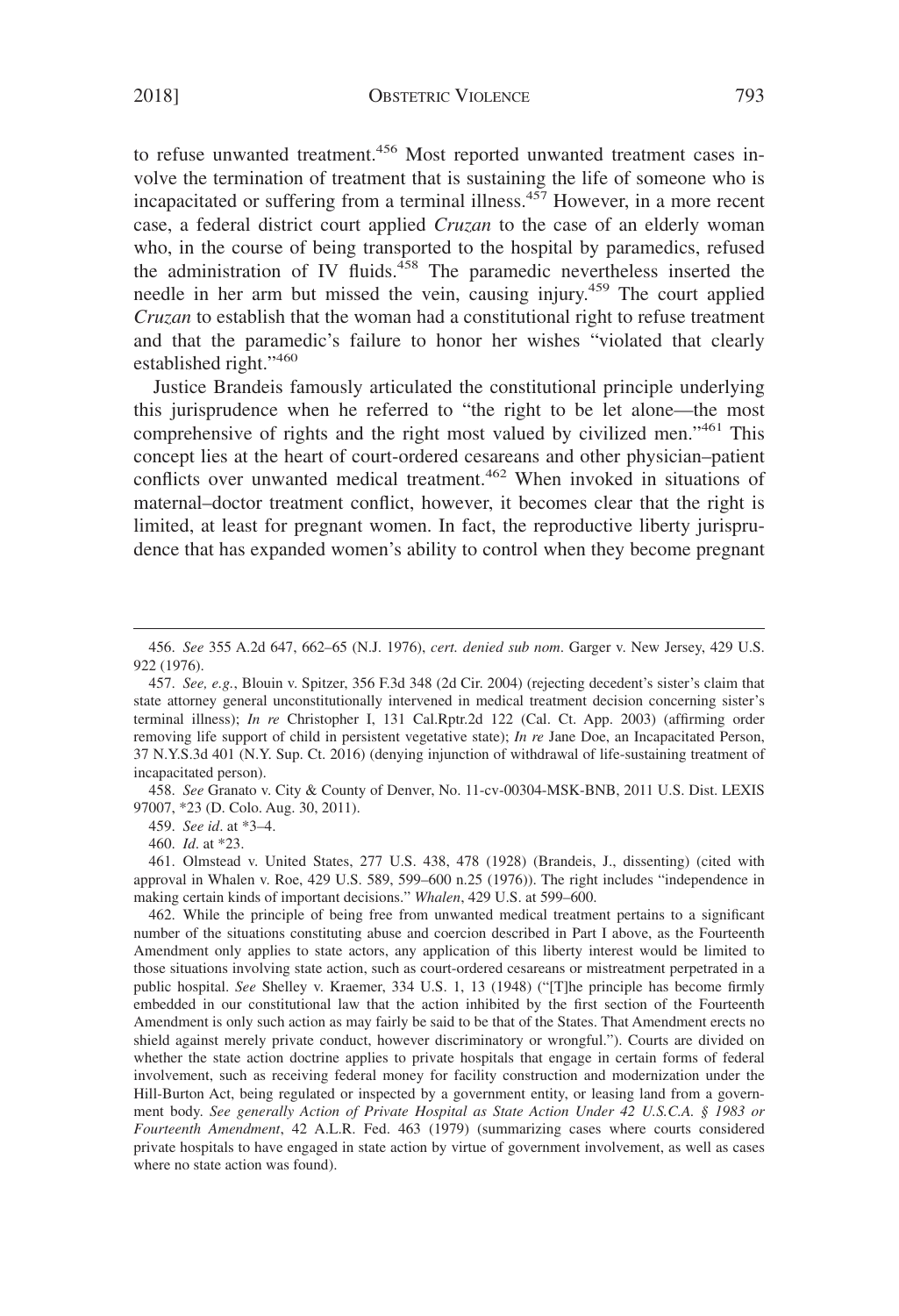is often invoked to limit pregnant women's rights to make their own treatment decisions.

When confronted with a conflict over forced medical treatment, courts often turn to the Supreme Court's abortion rights doctrine. Although the cases beginning with *Roe v. Wade* clearly recognize a personal privacy right that protects women's decisions regarding pregnancy, this right is not absolute and is considered in relation to various state interests—including the state's interest in protecting potential life.<sup>463</sup> Under *Roe* and its progeny, the state's interest in the fetus will outweigh the mother's liberty interest after viability, allowing states to restrict access to abortion after a certain point in pregnancy.<sup>464</sup> Courts considering compelled cesareans have used this limitation on a woman's reproductive liberty interest to justify overriding a cesarean refusal, reasoning that after viability, the state's interest in protecting fetal life trumps a woman's constitutional rights.465 In *Pemberton*, one of the most prominent court-ordered cesarean cases, the court concluded that the "balance tips far more strongly in favor of the state" and its interest in protecting fetal life because the woman sought "only to avoid a particular procedure for giving birth, not to avoid giving birth altogether."466 It reasoned that bearing an unwanted child is a greater intrusion on a woman's constitutional interests than having a cesarean to deliver a wanted child, so the state's interest was even stronger relative to the woman's interest than it had been in *Roe*. 467

Compelling someone to have an unwanted, major abdominal surgery implicates important constitutional interests, but when a court (or hospital) characterizes the woman as simply desiring to "avoid a particular procedure," <sup>468</sup> it minimizes the seriousness of the intervention and its constitutional dimensions. By focusing on the difference between whether a woman is carrying a wanted or unwanted pregnancy, the court downplays the extent of the intrusion the state seeks to compel.

Furthermore, the overall comparison between compelled treatment in pregnancy and abortion rights is a flawed one. In the abortion context, a woman seeks to terminate an unwanted pregnancy, meaning that her interests diverge from any interests of the fetus. $469$  By contrast, in the compelled treatment context, a woman who has decided to carry a pregnancy to term is making decisions with the fetus in mind—and arguably is the most motivated party to

<sup>463.</sup> *See* 410 U.S. 113, 154 (1973).

<sup>464.</sup> *See id.* at 163–64; Planned Parenthood of Southeastern Pennsylvania v. Casey, 505 U.S. 833, 846 (1992).

<sup>465.</sup> *See, e.g.*, Pemberton v. Tallahassee Mem'l Reg'l Med. Ctr., Inc., 66 F. Supp. 2d 1247, 1251–52 (N.D. Fla. 1999).

<sup>466.</sup> *Id*. at 1251.

<sup>467.</sup> *See id*. at 1251–52.

<sup>468.</sup> *Pemberton*, 66 F. Supp. 2d at 1251.

<sup>469.</sup> Scholars, ethicists, and advocates have engaged in lengthy debate about whether a pre-viability fetus has any interests at all and what the nature of those interests would be if they exist. *See, e.g.*, Steinbock, *supra* note 362, at 149–50.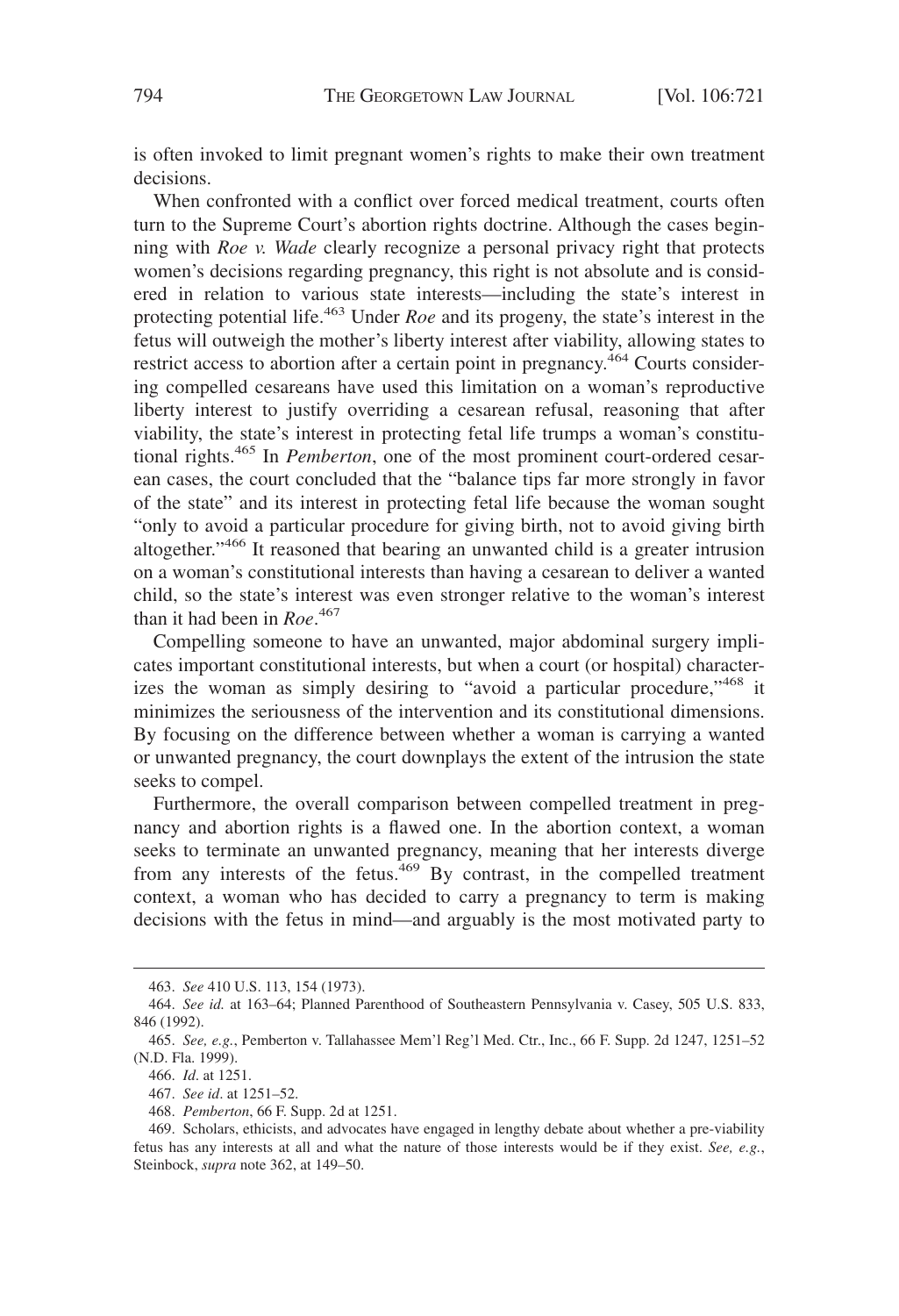2018] **OBSTETRIC VIOLENCE** 795

make the best possible decision to protect the fetus' health and well-being.<sup>470</sup> Suggestions to the contrary, which characterize pregnant women as selfish for declining to follow the recommendations of their physicians, ignore the often complicated decision making process women undertake when balancing the risks and benefits of treatment. Application of abortion rights doctrine to the compelled treatment of pregnant women produces judicial reasoning that suggests women waive certain constitutional rights by choosing to carry to term. $471$ The misplaced analogy to abortion both draws on and helps to perpetuate the concept of so-called maternal-fetal conflict, discussed above in section I.C.

Because this idea is so entrenched in clinical practice, as well as in legal and popular commentary about pregnancy decision making, it is unlikely that constitutional law will provide meaningful protection or recourse for women who experience obstetric violence.

## 3. Professional Standard Setting

Professional medical associations play an important role in establishing guidelines for clinical practice and ethical concerns faced by medical professionals. Organizations such as the American Medical Association (AMA) and ACOG have issued a number of practice bulletins and policy statements related to the compelled treatment of pregnant women and informed consent. Some professional standards are binding, while others may serve as evidence of the standard of care in lawsuits, $472$  even though the entities issuing them are professional membership organizations, and not research or scientific entities.<sup>473</sup> In general, these professional medical organizations have affirmed the autonomy of pregnant women and clarified the principle that compelled treatment is inappropriate in all but the most extreme circumstances.

<sup>470.</sup> This glosses over the fact that restrictive abortion laws have resulted in an increasing number of women forced to carry unwanted pregnancies to term. *See, e.g.*, Heather D. Boonstra, *Abortion in the Lives of Women Struggling Financially: Why Insurance Coverage Matters*, 19 GUTTMACHER POL'Y. REV. 46, 50 (2016) (noting that among women who seek an abortion and are subject to the Hyde Amendment because they obtain health insurance through Medicaid, one in four are unable to obtain the procedure due to lack of insurance coverage for abortion care); *An Overview of Abortion Laws*, GUTTMACHER INSTITUTE (Jan. 1, 2018), <https://www.guttmacher.org/print/state-policy/explore/overview-abortion-laws> [\[https://perma.cc/QDT8-FHVH\]](https://perma.cc/QDT8-FHVH) (summarizing various state laws that limit women's access to abortion care). But even women who would have preferred to terminate or who intend to place their baby with another family through adoption are highly motivated to maximize fetal well-being by making treatment decisions they consider to be in their best judgment.

*See* Oberman, *supra* note 13, at 475–76; Lynn M. Paltrow & Jeanne Flavin, Opinion, *Pregnant,*  471. *and No Civil Rights*, N.Y. TIMES, (Nov. 7, 2014), [http://www.nytimes.com/2014/11/08/opinion/pregnant](http://www.nytimes.com/2014/11/08/opinion/pregnant-and-no-civil-rights.html)[nd-no-civil-rights.html](http://www.nytimes.com/2014/11/08/opinion/pregnant-and-no-civil-rights.html) [\[https://nyti.ms/2jDuVnl\]](https://nyti.ms/2jDuVnl). a

<sup>472.</sup> *See, e.g.*, Gallardo v. U.S., 752 F.3d 865, 880 (10th Cir. 2014) (discussing, approvingly, district court's reliance on ACOG bulletin in establishing standard of care in malpractice action); Bergman v. Kelsey, 873 N.E.2d 486, 503 (Ill. App. Ct. 2007) (acknowledging ACOG guidelines established standard of care in medical malpractice suit).

 <sup>473.</sup> *See* ACOG: ABOUT US,<http://www.acog.org/About-ACOG/About-US> [\[https://perma.cc/E9CY-2](https://perma.cc/E9CY-2LFZ)  [LFZ\]](https://perma.cc/E9CY-2LFZ) (noting that ACOG is a private "professional membership organization" with over 58,000 members).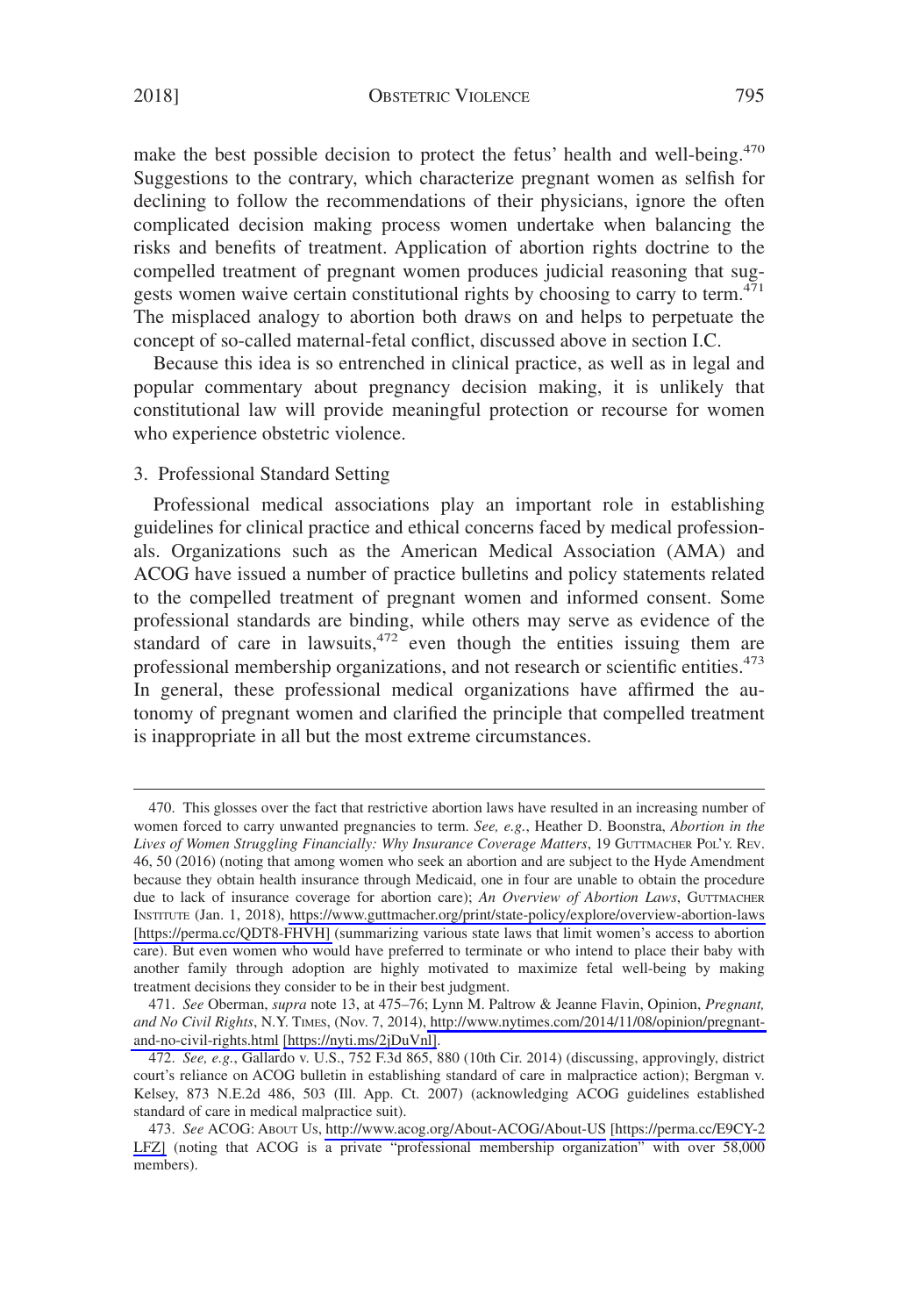The most prominent professional standard-setting body for the medical profession is the AMA's Council on Ethical and Judicial Affairs ("AMA Council"). A violation of the AMA Code of Ethics may result in discipline by the AMA and by county and state medical societies—in fact, some states expressly incorporate the AMA Code of Ethics into their medical practice acts.<sup>474</sup> The AMA Council has not issued specific provisions regarding the compulsory treatment of pregnant women. It has, however, recognized the right of a patient to refuse medical treatment, even when it will result in a patient's easily avoidable death.475 The AMA Code of Ethics contemplates that different patients will reach different decisions based on their own personal values and circumstances.476 Courts have relied on this section of the AMA Code of Ethics in recognizing a patient's right to refuse treatment.<sup>477</sup>

In 1990, the AMA Board of Trustees ("Board") issued a policy statement opposing court-ordered treatment for pregnant women.478 According to the Board, the physician's duty is to provide the relevant information, "not to dictate the woman's decision."<sup>479</sup> However, this statement was not issued as part of the Code of Ethics, so there is no mechanism to enforce physician compliance. Furthermore, the statement leaves room for intervention in the "exceptional circumstance" and seems to consider acceptable those interventions "in which a medical treatment poses an insignificant or no health risk for the woman, entails a minimal invasion of her bodily integrity, and would clearly prevent substantial and irreversible harm to her fetus."<sup>480</sup>

Shortly after Angela Carder's court-ordered cesarean made headlines in 1987, the ACOG Ethics Committee ("Committee") issued an opinion on informed consent and the use of force against women in maternity care.<sup>481</sup> Noting that court orders have a "destructive effect" on the physician–patient relationship, the Committee concluded that "resort to the courts is almost never justified."<sup>482</sup> Several decades later, the Committee issued an opinion entitled "Maternal Decision Making, Ethics, and the Law, which also left some room for an

<sup>474.</sup> *See* David Orentlicher, *The Influence of a Professional Organization on Physician Behavior*, 57 ALB. L. REV. 583, 592 (1994).

<sup>475.</sup> *See* AMA Council, AMA CODE OF MEDICAL ETHICS, OPINION NO. 8.08, *in* 14 AM. MED. ASS'N J. ETHICS 555, 555 (2012) ("The patient should make his or her own determination on treatment.").

<sup>476.</sup> *See id*. ("Rational, informed patients should not be expected to act uniformly, even under similar circumstances, in agreeing to or refusing treatment.").

<sup>477.</sup> *See In re* Lyle A., 830 N.Y.S.2d 486, 493 (N.Y. Fam. Ct. 2006) (citing § 8.08 to conclude mother had right to withdraw consent to administration of psychotropic drug to minor patient).

<sup>478.</sup> Board, *Legal Intervention During Pregnancy, Court-ordered Medical Treatments and Legal Penalties for Potentially Harmful Behavior by Pregnant Women*, 264 JAMA 2663, 2670 (1990) ("Judicial intervention is inappropriate when a woman has made an informed refusal of a medical treatment designed to benefit her fetus.").

<sup>479.</sup> *Id*.

<sup>480.</sup> *Id*.

<sup>481.</sup> ACOG COMM. ON ETHICS, OPINION NO. 55, PATIENT CHOICE: MATERNAL–FETAL CONFLICT (1987), *reprinted in* 1 WOMEN'S HEALTH ISSUES 13 (1990).

<sup>482.</sup> *Id*.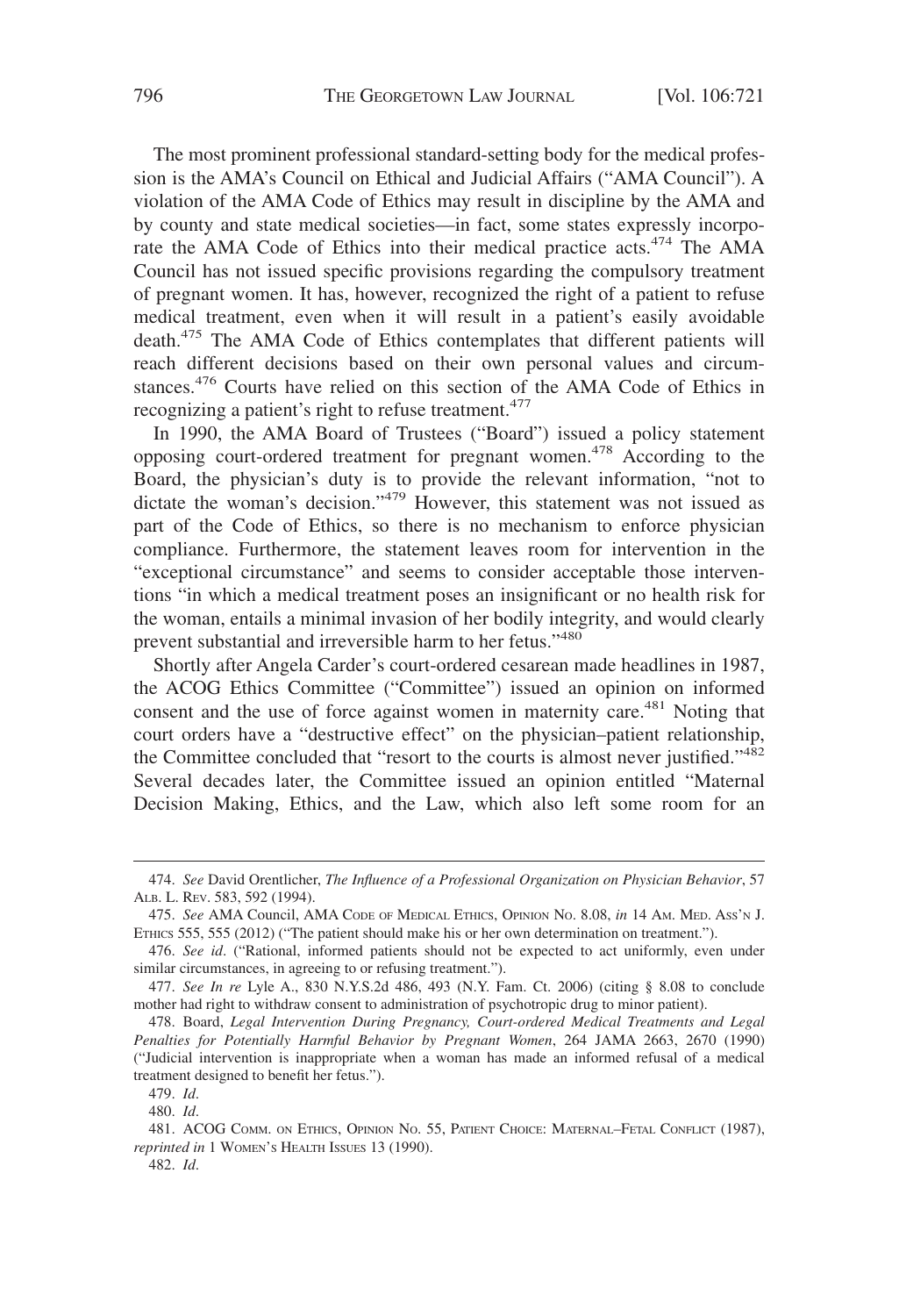exception."483 As in Opinion 55, the Committee again articulated an exception to the general rule against compelled treatment, but indicated that it "cannot currently imagine" what type of "extraordinary circumstances" would justify resort to judicial authority to force treatment on behalf of the fetus.<sup>484</sup> This begs the question of why the Committee felt it was necessary to recognize an exception that does not seem to exist in actual clinical practice, rather than announce its clear and unambiguous support for women's autonomy. These ACOG guidelines lack an enforcement mechanism but may constitute evidence of the standard of ethical conduct in professional misconduct proceedings.<sup>485</sup> Further, these guidelines "establish a profession's collective vision of appropriate care and thus serve as a tacit indictment of practices that significantly diverge from these standards."<sup>486</sup>

In addition to the professional guidelines on compelled treatment, several documents articulate physicians' obligations regarding informed consent. The AMA Code of Ethics Opinion 8.08 acknowledges that "[t]he patient's right of self-decision can be effectively exercised only if the patient possesses enough information to enable an informed choice." $487$  It calls on physicians to discuss the risks and benefits of a proposed treatment, any alternatives regardless of cost or insurance coverage, the risks and benefits of any alternative treatments, and the risks and benefits of foregoing treatment.<sup>488</sup> The Committee has also addressed informed consent in its Opinion No. 108 on the ethical dimensions of informed consent.489 Specifically, Opinion No. 108 states that informed consent "respects a patient's moral right to bodily integrity [and] to self-determination regarding sexuality and reproductive capacities."<sup>490</sup>

The professional standards issued by the AMA and ACOG regarding the right to refuse treatment and the ethical and legal demands of informed consent are directly relevant to obstetric violence. They strongly oppose most forms of compelled treatment, including those involving judicial intervention to overcome a woman's refusal. They prioritize a patient's right to direct the course of her medical treatment and set forth expectations regarding the scope of information disclosure necessary for a physician to obtain the informed consent of a patient. Nevertheless, women continue to report mistreatment during childbirth. This is likely because professional standards are only effective to the extent

<sup>483.</sup> ACOG COMM. ON ETHICS, COMMITTEE OPINION NO. 321: MATERNAL DECISION MAKING, ETHICS, AND THE LAW (2005).

<sup>484.</sup> *Id*. at 9.

<sup>485.</sup> *See* Orentlicher, *supra* note 474, at 592.

<sup>486.</sup> Oberman, *supra* note 13, at 492.

<sup>487.</sup> AMA CODE OF ETHICS, *Opinion No. 8.08*, *supra* note 475.

<sup>. 488</sup> *See* AMA, INFORMED CONSENT, PATIENT PHYSICIAN RELATIONSHIP (2009)[, http://www.amaassn.org/](http://www.amaassn.org/ama/pub/physician-resources/legal-topics/patient-physician-relationship-topics/informed-consent.shtml)  [ama/pub/physician-resources/legal-topics/patient-physician-relationship-topics/informed-consent.shtml](http://www.amaassn.org/ama/pub/physician-resources/legal-topics/patient-physician-relationship-topics/informed-consent.shtml)  [\[https://perma.cc/BMX2-FWNY\]](https://perma.cc/BMX2-FWNY).

<sup>489.</sup> ACOG COMM. ON ETHICS, OPINION NO. 108: ETHICAL DIMENSIONS OF INFORMED CONSENT 1 (1992). 490. *Id*.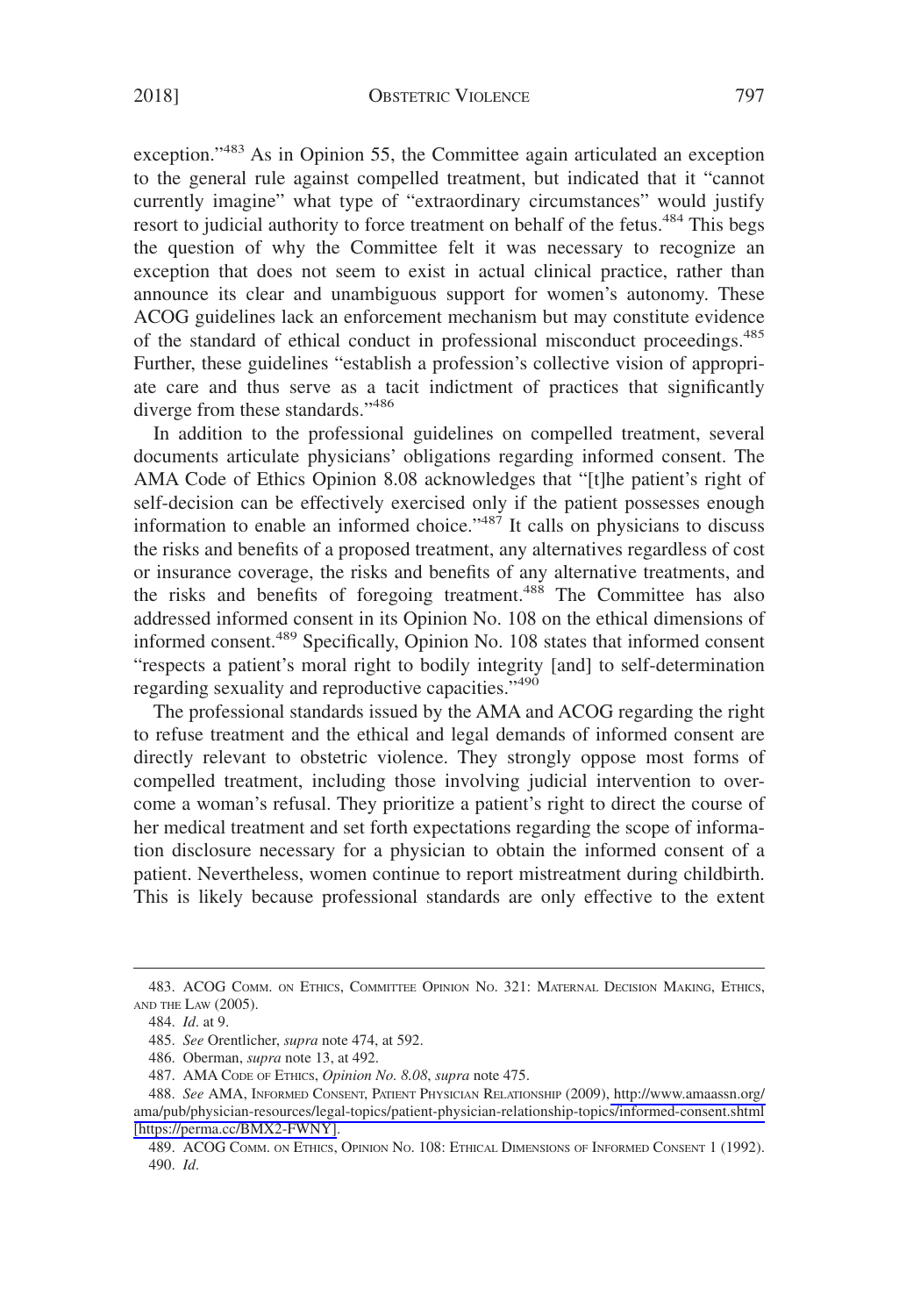they become a routine part of medical practice.<sup>491</sup> Physicians are more likely to adapt their practices to reflect clinical and ethical guidelines when those guidelines provide clear rules with a "credible threat of enforcement" from outside of the profession.492 Finally, for professional standards to be effective tools to address misconduct, people must be willing to police their colleagues' behavior, including allocating sufficient resources for professional licensing boards to investigate properly.<sup>493</sup> Without these conditions, professional standard-setting cannot provide meaningful recourse for the mistreatment of women during childbirth.

## CONCLUSION & RECOMMENDATIONS

The mistreatment and trauma that some childbearing women experience conflicts with dominant narratives about the birth of a new baby as a time filled with love and joy. Such mistreatment takes a variety of forms, ranging in nature, severity, and impact. At one extreme, there are cases of forced surgeries, unconsented medical procedures, and other physical, sexual, and verbal abuse. Women also face coercion by judicial intervention, by policies prohibiting VBAC, through the looming threat of child welfare intervention, or with the manipulation of information or application of emotional pressure. Finally, women are insulted, belittled, and dehumanized by health care providers they have trusted with their health and the well-being of their babies. The physical and emotional harms to women and their babies as a result of such conduct are profound and lasting.

The research on obstetric violence is thin; researchers and advocates must piece together a patchwork understanding of the phenomenon from existing sources of information about maternity care and the childbearing experience. It is clear, however, that existing law fails to prevent and redress harm resulting from the mistreatment of women in childbirth. Injured patients turn to the tort system to recover for harms resulting from negligence or the lack of informed consent, but several factors limit women's ability to secure meaningful relief through tort.

First, women have difficulty securing counsel willing to represent them in lawsuits arising from mistreatment they suffered during childbirth. Second, recognized causes of action do not fit many types of childbirth-related mistreatment, and it is difficult to establish a cognizable claim alleging maternal injuries in the absence of death or severe injury to the baby. Third, women face an uphill battle getting juries to understand how the harms they have suffered differ from birth injuries that may occur in normal births, and the success of their claims depends on jurors' ability to understand complicated medical information correctly. Beyond tort law, other legal and regulatory frameworks—including

<sup>491.</sup> *See* Oberman, *supra* note 13, at 496.

<sup>492.</sup> Orentlicher, *supra* note 474, at 596.

<sup>493.</sup> *See id.* at 604.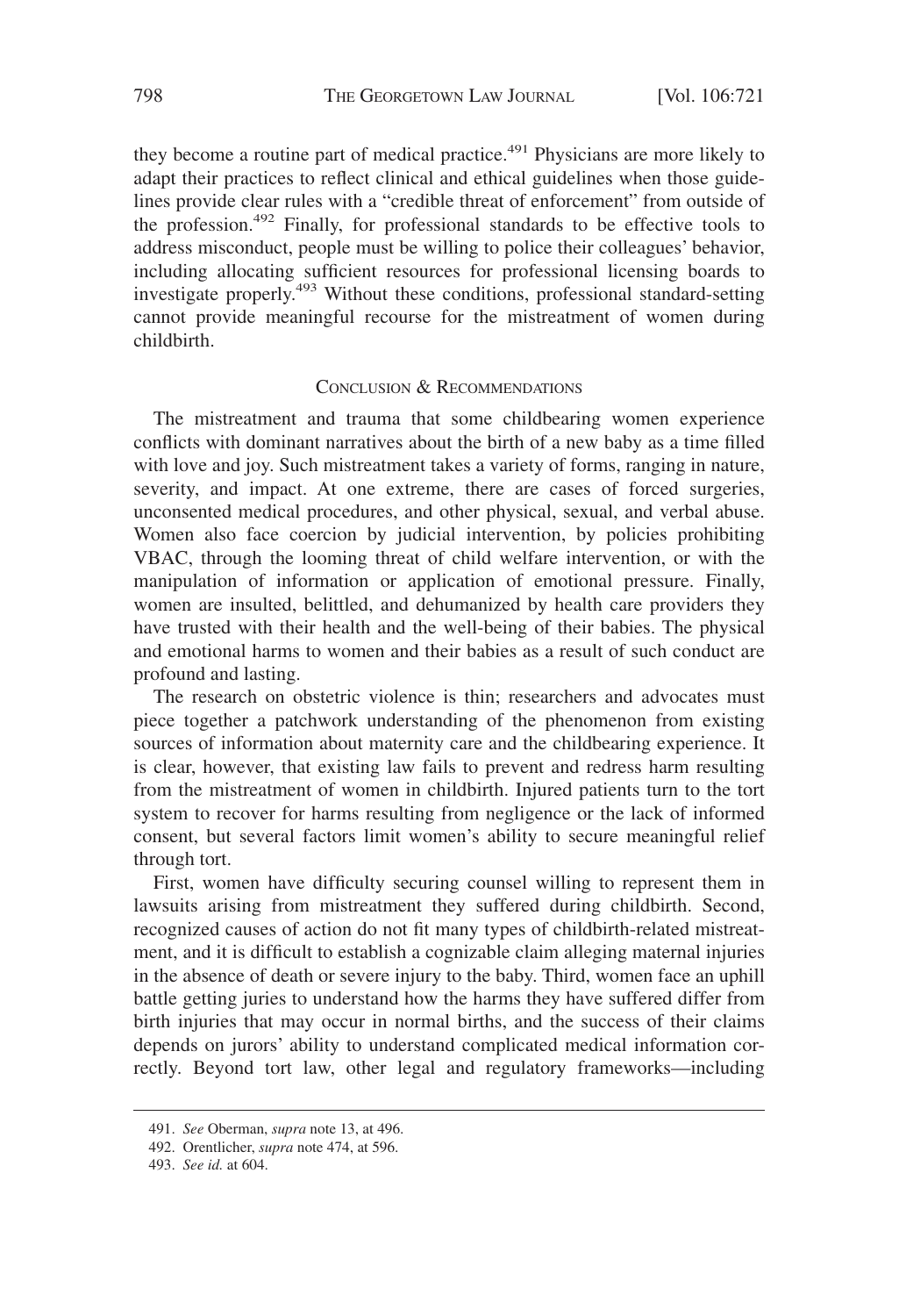fiduciary law, constitutional law, and professional standard-setting—similarly fail to provide meaningful relief to women harmed by mistreatment in childbirth.

There are occasional successes where women who suffer harm by their health care providers during childbirth obtain meaningful relief through the court system. In August 2016, an Alabama woman named Caroline Malatesta received a \$16 million jury verdict for medical negligence and reckless fraud claims after suffering a pudendal neuralgia nerve injury from maternity care provided by a hospital that falsely marketed itself as a proponent of natural child birth.<sup>494</sup> In 2012, an Illinois woman named Catherine Skol received a \$1.4 million jury award in her suit for gross negligence and negligent emotional distress, filed after her physician denied her an epidural, made her lie in an excruciating position for hours, told her to "shut up and push," and sewed an episiotomy with an inappropriately large needle, telling her that "pain was the best teacher" for failing to notify the doctor that she was heading to the hospital.<sup>495</sup>

Both Rinat Dray and Kimberly Turbin filed lawsuits in state court after the surgeries they were forced to endure without their consent. Although the trial court dismissed Dray's claims, her case is currently pending on appeal, including a cause of action under New York's public health law—a version of a Patient's Bill of Rights—which provides that patients have a right to refuse treatment.496 This is understood to be the first time an affirmative claim of this nature has been brought under the New York law, which will test whether it provides meaningful recourse for patients who suffer at the hands of their health care providers. $497$  It took Turbin so long to find an attorney, she initially filed *pro se* to preserve her claims before the statute of limitations expired.<sup>498</sup> Although the Judge allowed her battery claim to proceed, Turbin ultimately decided to settle the case during mediation in order to avoid an additional three years of litigation.<sup>499</sup> Supporters have expressed their outrage at what Dray and Turbin experienced, but what makes these cases truly exceptional is that they

*See* Kent Faulk, *Jury Awards Mountain Brook Couple \$16 Million in Case Against Brookwood*  494. *Medical Center*, BIRMINGHAM REAL TIME NEWS (Aug. 6, 2016), [http://www.al.com/news/birmingham/](http://www.al.com/news/birmingham/index.ssf/2016/08/jury_awards_mountain_brook_cou.html)  [index.ssf/2016/08/jury\\_awards\\_mountain\\_brook\\_cou.html](http://www.al.com/news/birmingham/index.ssf/2016/08/jury_awards_mountain_brook_cou.html) [\[https://perma.cc/9AyA-WYTA\].](https://perma.cc/9AyA-WYTA) Malatesta was forcibly flipped from her hands and knees onto her back and restrained by nurses in a supine position; the nurses also held the baby inside the birth canal for six minutes until the doctor arrived, causing a serious nerve injury. *Id.* 

*Out of the Jury Box: Illinois Jury Verdicts 2012/2013*, CHICAGO LAWYER, 2012, at 28, [http://cdn.](http://cdn.coverstand.com/3287/141683/141683.1.pdf) 495. [coverstand.com/3287/141683/141683.1.pdf](http://cdn.coverstand.com/3287/141683/141683.1.pdf) [\[https://perma.cc/M64Q-RUF7\];](https://perma.cc/M64Q-RUF7) *see also* Diaz-Tello, *Invisible Wounds*, *supra* note 9, at 60 n.5.

<sup>496.</sup> *See* Amended Verified Complaint at ¶¶ 22–28, Dray v. Staten Island Univ. Hosp., No. 500510/14 (N.Y. Sup. Ct., complaint filed Apr. 11, 2014) (alleging violation of N.Y. Public Health Law  $2803-c(3)(e)$ ).

*See* Jessica Mason Pieklo, *Lawsuit: Staten Island Hospital Forced Patient Into C-Section*  497. *Against Her Will*, REWIRE (May 13, 2014), [https://rewire.news/article/2014/05/13/lawsuit-staten-island](https://rewire.news/article/2014/05/13/lawsuit-staten-island-hospital-forced-patient-c-section-will/)[hospital-forced-patient-c-section-will/](https://rewire.news/article/2014/05/13/lawsuit-staten-island-hospital-forced-patient-c-section-will/) [\[https://perma.cc/AMJ8-YBJQ\].](https://perma.cc/AMJ8-YBJQ)

<sup>498.</sup> *See supra* Section II.A.1.

*See Kimberly Turbin's Forced Episiotomy Case: The Resolution*, IMPROVING BIRTH (Mar. 16, 499. 2017),<http://improvingbirth.org/2017/03/kimberlys-case-the-resolution/>[\[https://perma.cc/J8P4-FWFP\].](https://perma.cc/J8P4-FWFP)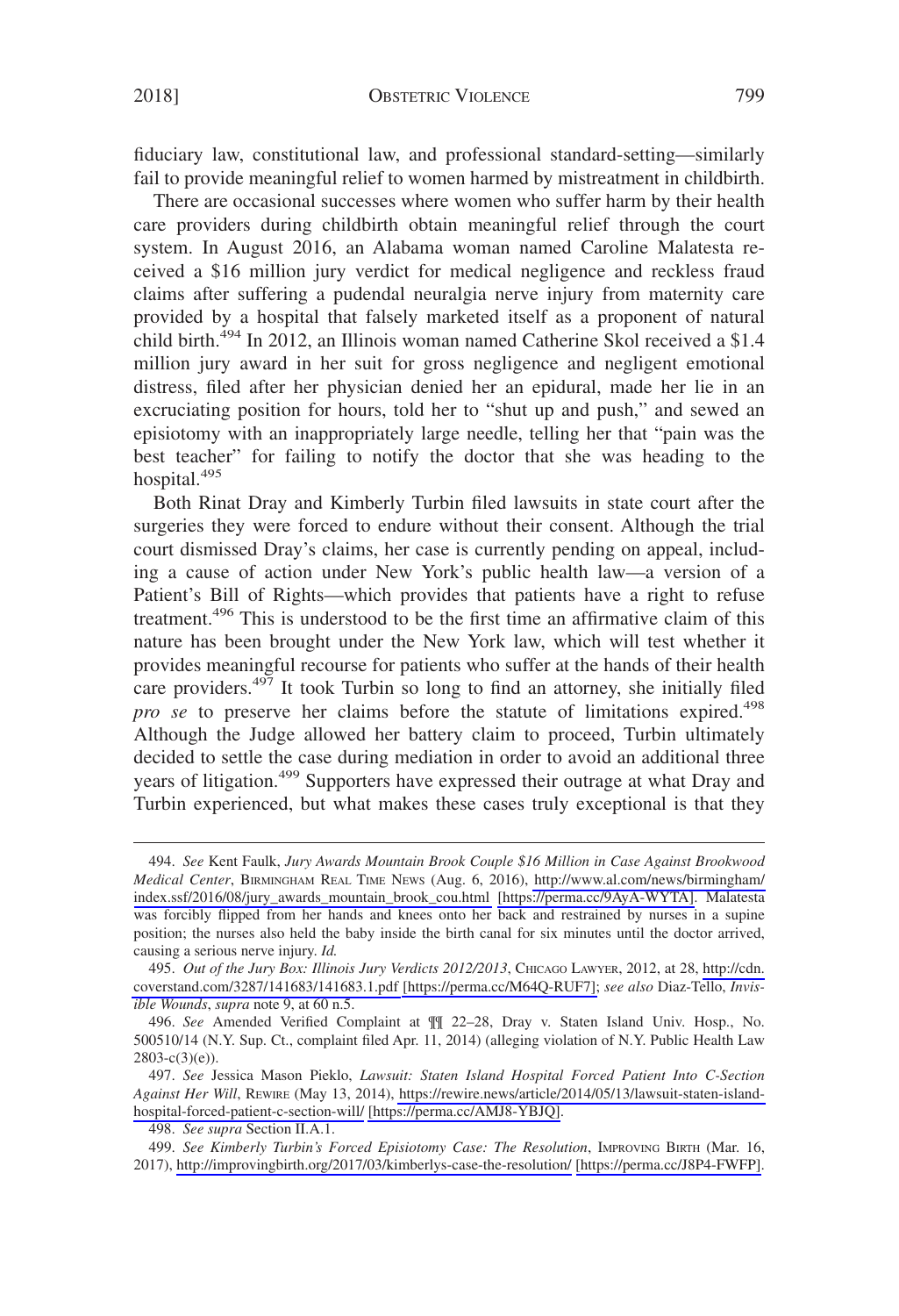made it to court—with the help of willing legal counsel and community support—giving these women a chance to see their injuries redressed through the legal system. In this way, they do not represent the typical experience of women who have experienced of abuse, coercion, and disrespect during childbirth.

Advocacy is needed to make the tort system more responsive to women's claims of mistreatment during childbirth, so that women who do manage to get a fair hearing of their claims are not such rare exceptions. The following suggestions emerge from this Article's analysis of obstacles to recognition within the legal system of obstetric violence and its harms. They also provide a roadmap for future scholarship on the legal dimensions of obstetric violence.

First and foremost, obstetric violence will continue as long as doctors perceive that they risk liability by not intervening and thus force treatment on unwilling women out of fear of malpractice exposure. Courts must recognize and enforce informed treatment refusals as a necessary part of robust and meaningful informed consent. Amici in the *Dray* litigation made this point forcefully,500 but more voices are needed to explain this critical concept to courts and push for judicial enforcement of informed refusals. Until this liability pressure—or perception of liability pressure—is lessened, some maternity care providers will be uncomfortable or unwilling to accept and respect a patient's decision that departs from their own preferred approach.

Second, the project of professional standard-setting creates openings for advocacy to shape and refine the guidelines that provide the standard of care in tort cases. Existing AMA and ACOG opinions that reject judicially-compelled medical treatment for pregnant women and guide the clinical practice of obtaining informed consent should be held up as the profession's own reasoned wisdom about the dangers of forcing maternity care decision making through abusive and coercive means. These statements should be made relevant to courts, hospitals, and individual providers as important sources of protection for women, as well as for the integrity of the medical profession itself. There is also reason to think that targeted advocacy aimed at professional standard-setting bodies may result in new and revised clinical guidance that incorporates the best available evidence on common childbirth interventions. For example, in 2014, ACOG and the Society for Maternal-Fetal Medicine released a new first-stage labor guideline, which recognized that "allowing most women with low-risk pregnancies to spend more time in the first stage of labor may avoid medically unnecessary cesareans."<sup>501</sup> It recommends specific changes in clinical practice, such as allowing prolonged early labor and longer active labor, making cervical dilation of six—instead of four—centimeters the start of active labor, and extending the time for the pushing phase.<sup>502</sup> The revised guideline better reflects

<sup>500.</sup> *See* Dray Amicus Brief, *supra* note 11, at 5–8.

<sup>501.</sup> *Nation's Ob-Gyn's*, *supra* note 197.

<sup>502.</sup> *See id*.